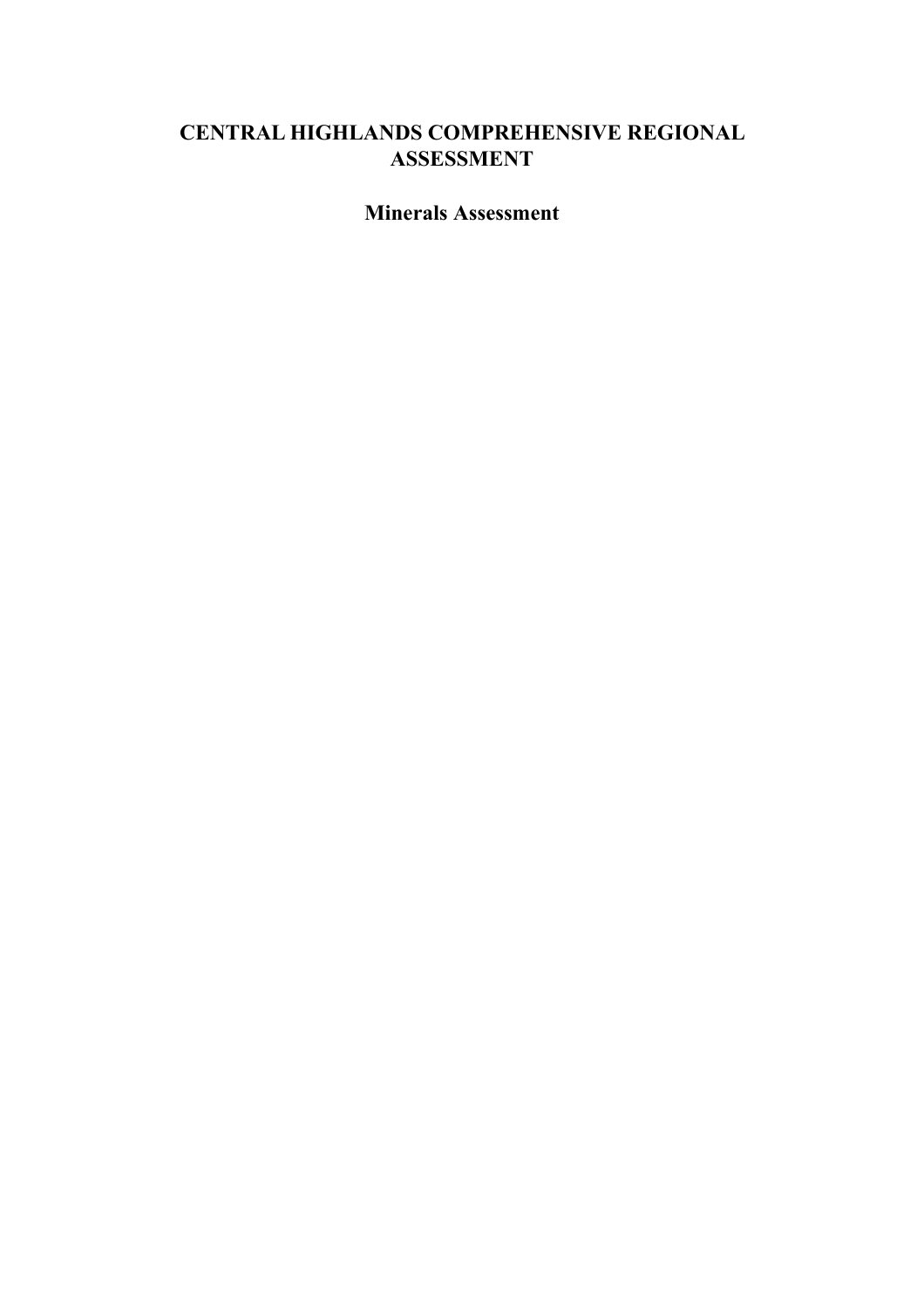# **CONTENTS**

| <b>INTRODUCTION</b>                                                                                                                                              | 1              |
|------------------------------------------------------------------------------------------------------------------------------------------------------------------|----------------|
| KNOWN AND POTENTIAL MINERAL AND EXTRACTIVE RESOURCES                                                                                                             | $\overline{2}$ |
| geological setting                                                                                                                                               | $\overline{2}$ |
| history of mining and known mineral and extractive resources                                                                                                     | $\mathfrak s$  |
| metals                                                                                                                                                           | 5              |
| non-metals                                                                                                                                                       | 8              |
| potential mineral and extractive resources                                                                                                                       | 12             |
| mineral potential assessment methodology                                                                                                                         | 12             |
| mineral and extractive potential in the Central Highlands                                                                                                        | 14             |
| summary of mineral and extractive potential in the Central Highland                                                                                              | 18             |
| CURRENT EXPLORATION, MINING AND EXTRACTIVE ACTIVITIES AND                                                                                                        | 20             |
| exploration                                                                                                                                                      | 20             |
| exploration prior to 1965                                                                                                                                        | 20             |
| exploration from 1965 to the present                                                                                                                             | 20             |
| mining and extractives                                                                                                                                           | 23             |
| case study: slate belt gold and the Nagambie mine                                                                                                                | 24             |
| outlook for mineral production                                                                                                                                   | 25             |
| base metals                                                                                                                                                      | 25             |
| gold                                                                                                                                                             | 26             |
| LEGISLATION AND LAND ACCESS THE CONTROL CONTROL AND LAND ACCESS THE CONTROL CONTROL CONTROL CONTROL CONTROL COMM                                                 | 28             |
| legislation and regulation relevant to exploration mining and extractives                                                                                        | 28             |
| nature of exploration and mining                                                                                                                                 | 29             |
|                                                                                                                                                                  | 32             |
| APPENDIX A: METHODOLOGY FOR ASSESSMENT OF POTENTIAL<br>(UNDISCOVERED) MINERAL RESOURCES EXAMPLES AND INTERNATIONAL PRESENTION CONTROL INTERNATIONAL PRESENTATION | 60             |
| APPENDIX B: MINERAL RESOURCE ASSESSMENT AND MINERAL<br><b>DEPOSIT MODELS</b>                                                                                     | 62             |
|                                                                                                                                                                  | 86             |
|                                                                                                                                                                  |                |

# **FIGURES**

|          | Figure 1: Construction materials quarries, occurrences and interest areas                  | 47 |
|----------|--------------------------------------------------------------------------------------------|----|
|          | <b>Figure 2:</b> Land tenure and exploration licenses                                      | 99 |
|          | <b>Figure 3:</b> Relationship between levels of resource potential and levels of certainty | 14 |
| deposits | <b>Figure 4:</b> Mineral potential tracts for slate-belt (Au1) and disseminated (Au2) gold | 48 |
|          | <b>Figure 5:</b> Mineral potential tracts for alluvial gold (Au3)                          | 49 |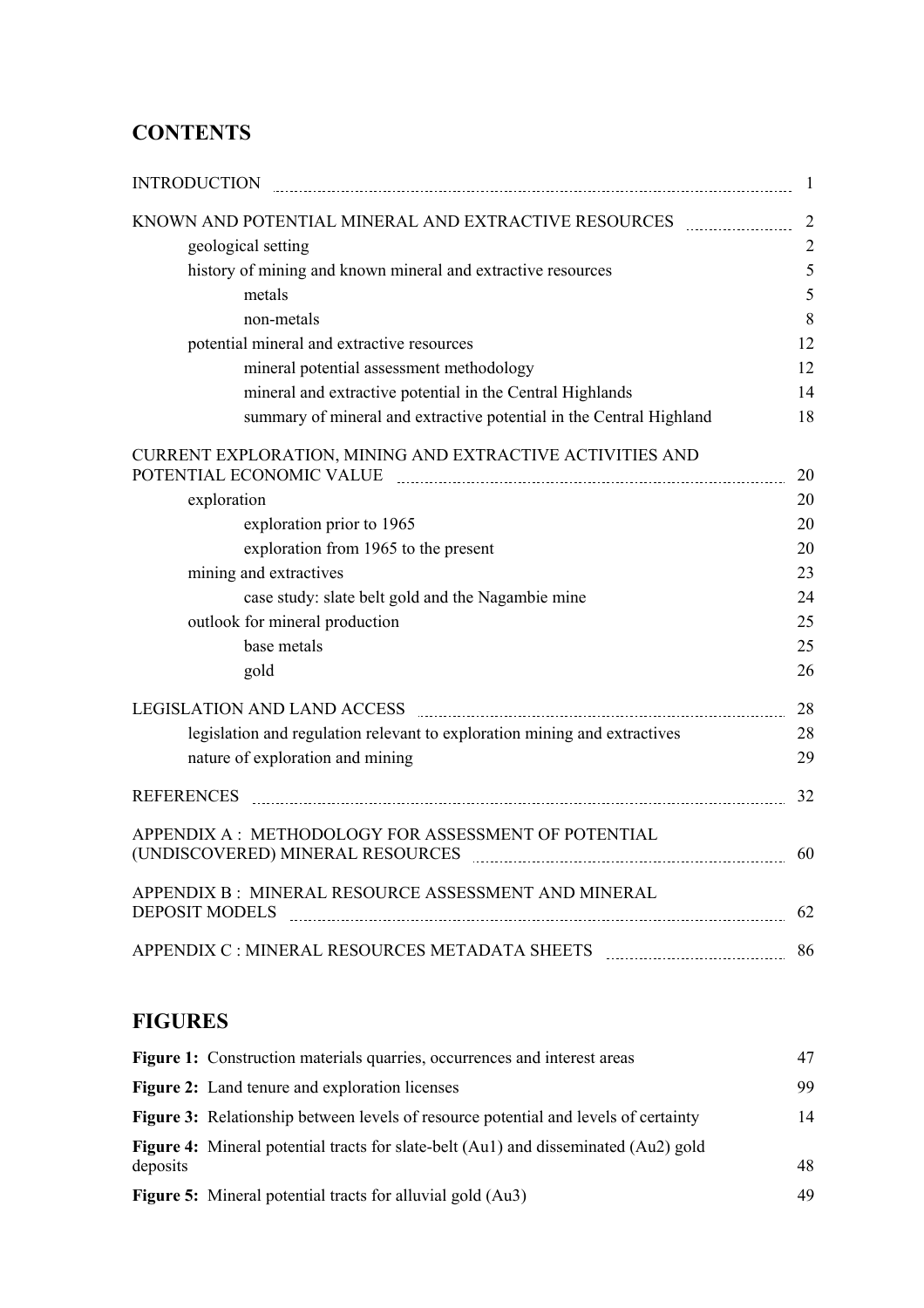| <b>Figure 6:</b> Mineral potential tracts for epithermal deposits for gold (Au4) and silver            | 50 |
|--------------------------------------------------------------------------------------------------------|----|
| <b>Figure 7:</b> Mineral potential tracts for tungsten skarn deposits                                  | 51 |
| <b>Figure 8:</b> Mineral potential tracts for tin (Sn) and tungsten-molybdenum (W-Mo)<br>vein deposits | 52 |
| <b>Figure 9:</b> Mineral potential tracts for nickel-copper deposits                                   | 53 |
| Figure 10: Mineral potential tracts for sandstone hosted uranium                                       | 54 |
| <b>Figure 11:</b> Mineral potential tracts for lateritic bauxite deposits                              | 55 |
| <b>Figure 12:</b> Mineral potential tracts for brown coal deposits                                     | 56 |
| <b>Figure 13:</b> Mineral potential tracts for limestone deposits                                      | 57 |
| <b>Figure 14:</b> Mineral potential tracts for kaolin deposits                                         | 58 |
| <b>Figure 15:</b> Mineral potential tracts for construction materials including dimension<br>stone     | 59 |
| <b>Figure 16:</b> Exploration licence applications for the Central Highlands region                    | 21 |
| <b>Figure 17:</b> Production from slate belt gold deposits in Victoria, 1857–1974                      | 24 |
| <b>Figure 18:</b> Real base metals and gold prices (In 1995-96 dollars)                                | 26 |

# **TABLES**

| <b>Table 1a:</b> Summary of geological events and mineralising phase (known and<br>potential) during the Palaeozoic                               | 36 |
|---------------------------------------------------------------------------------------------------------------------------------------------------|----|
| <b>Table 1b:</b> Summary of geological events and mineralising phase (known and<br>potential) during the Mesozoic and Cainozoic (Gippsland Basin) | 37 |
| <b>Table 2:</b> Summary of potential mineral resources as at November 1996                                                                        | 15 |
| Table 3: Total mineral exploration expenditure, Central Highlands                                                                                 | 22 |
| <b>Table 4:</b> Expenditure on Mining Licences in the Central Highlands                                                                           | 23 |
| Table 5: Gross revenue and direct employment, Nagambie Gold Mine. Real 1995-96<br>dollars                                                         | 25 |
| <b>Table 6:</b> Land use categories as a proportion of total land area, Central Highlands                                                         | 29 |
| <b>Table 7</b> Goldfields and gold deposits of the Central Highlands and adjacent areas                                                           | 38 |
| <b>Table 8</b> Mineral occurrences, old mines and deposits for the Central Highlands and<br>adjacent areas (see Map 2)                            | 43 |
| <b>Table 9:</b> Construction materials quarries and occurrences in the Central Highlands<br>and adjacent areas (see Figure 1)                     | 45 |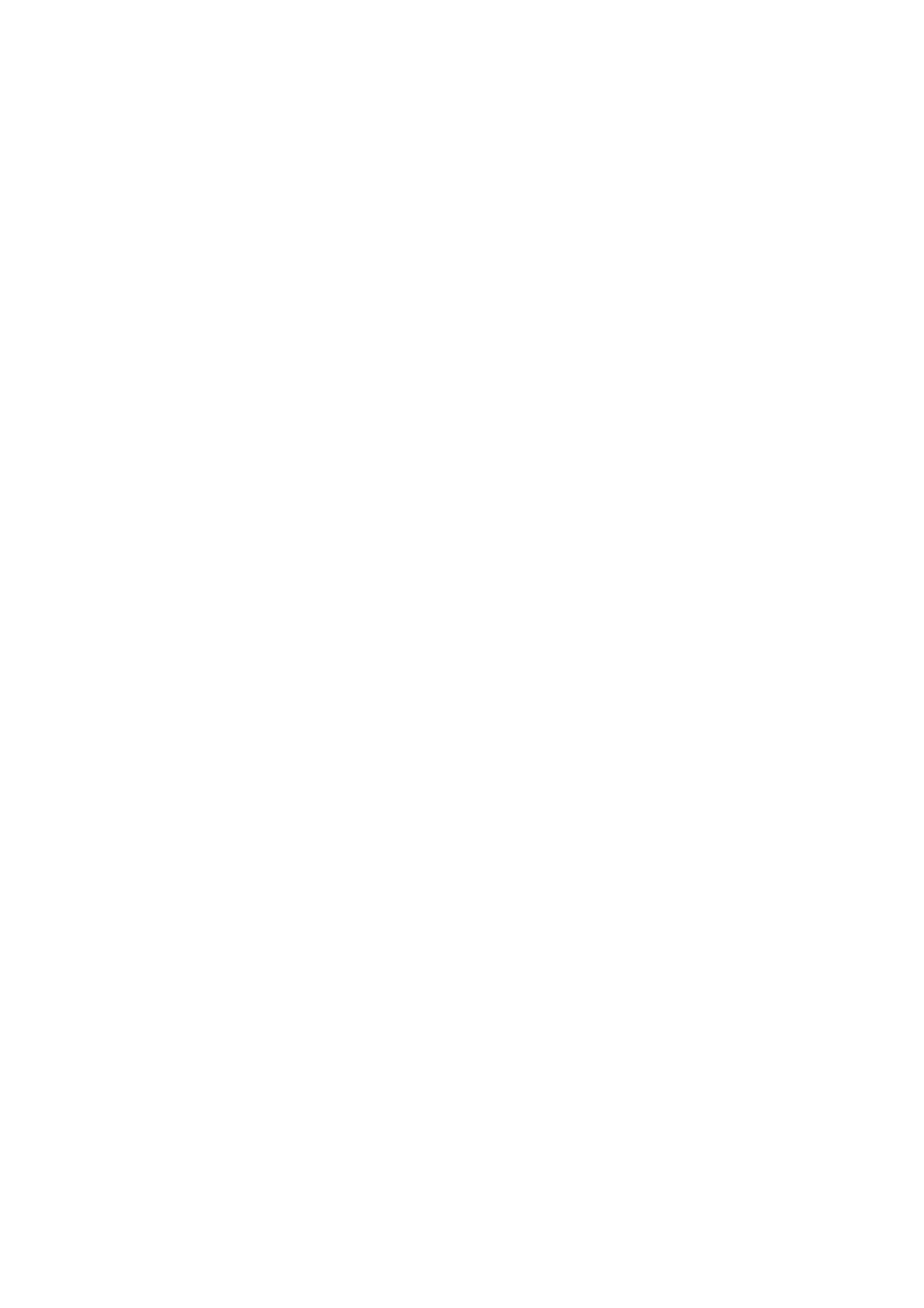# **INTRODUCTION**

The aim of the regional assessment of minerals potential is to draw together new and existing information to aid the consideration of economic effects of forest use options to be considered in the development of the RFA. In particular this assessment contributes to the evaluation of:

- ⋅ the nature of resources in forested land,
- ⋅ current and potential uses of forested land,
- economic value of products,
- structure and regional significance of the mining industry, and
- ⋅ resource, infrastructure and policy requirements for the establishment of minerals industries.

The National Forest Policy Statement recognises the need to consider access for mineral exploration and extraction activities in deciding on landuse for public native forests. Access for mining and exploration varies with land tenure. Due to the incomplete nature of information on minerals resources and the fact that exploration is a dynamic information-gathering process, continued access to land is a significant issue for the mining industry and for future mineral development.

This report outlines: identified mineral deposits, the potential for a number of deposit types, indicators of the region's potential mineral value, and factors affecting this value. The report considers identified mineral deposits that border the region where such deposits signify the potential for the discovery of similar deposits in the region.

Supply of construction materials to Melbourne is currently the most significant extractive activity in the Central Highlands. The region was a major gold producer last century, and many old deposits have recently attracted exploration interest. In addition to current mining and exploration activities, the Central Highlands contains a few undeveloped mineral deposits (though currently production is planned only at the Morning Star deposit .The region is highly to moderately prospective for a number of mineral deposit types and is therefore likely to contain a number of undiscovered deposits.

Where access for exploration is possible, both undeveloped and as yet undiscovered deposits may be mined in the future, subject to normal approval processes, and yield economic benefits.

The mineral resources assessment is based on data supplied by Minerals and Petroleum Victoria (MPV) and the latest geological reports. MPV reports including one by O'Shea, Whitehead, Buckley, and Lanzer 1992, Geology of Victoria (edited by Douglas and Ferguson 1988), and other published reports were some of the sources of information on identified mineral resources in the Central Highlands, and material from these reports is included in this assessment. These reports describe the geology, mineralisation and exploration of the Central Highlands. Industrial minerals in the Central Highlands are reported by McHaffie and Buckley (1995). The reports also contain summaries of past mineral exploration in the region. Conclusions published on the Lachlan Fold Belt in a recent issue of Economic Geology were also considered in this assessment.

It should be noted that the Central Highlands region has not been subjected to a detailed high resolution airborne geophysical surveys or to recent detailed (1:100 000 scale) geological mapping. Such surveys are being planned by MPV and will generate new data which will lead to renewed mineral exploration and improved understanding of mineral deposition in the region.

The Central Highlands region covers portions of the 1:250 000 scale map sheets for Melbourne, Wangaratta, Warburton, Warragul and Queenscliff.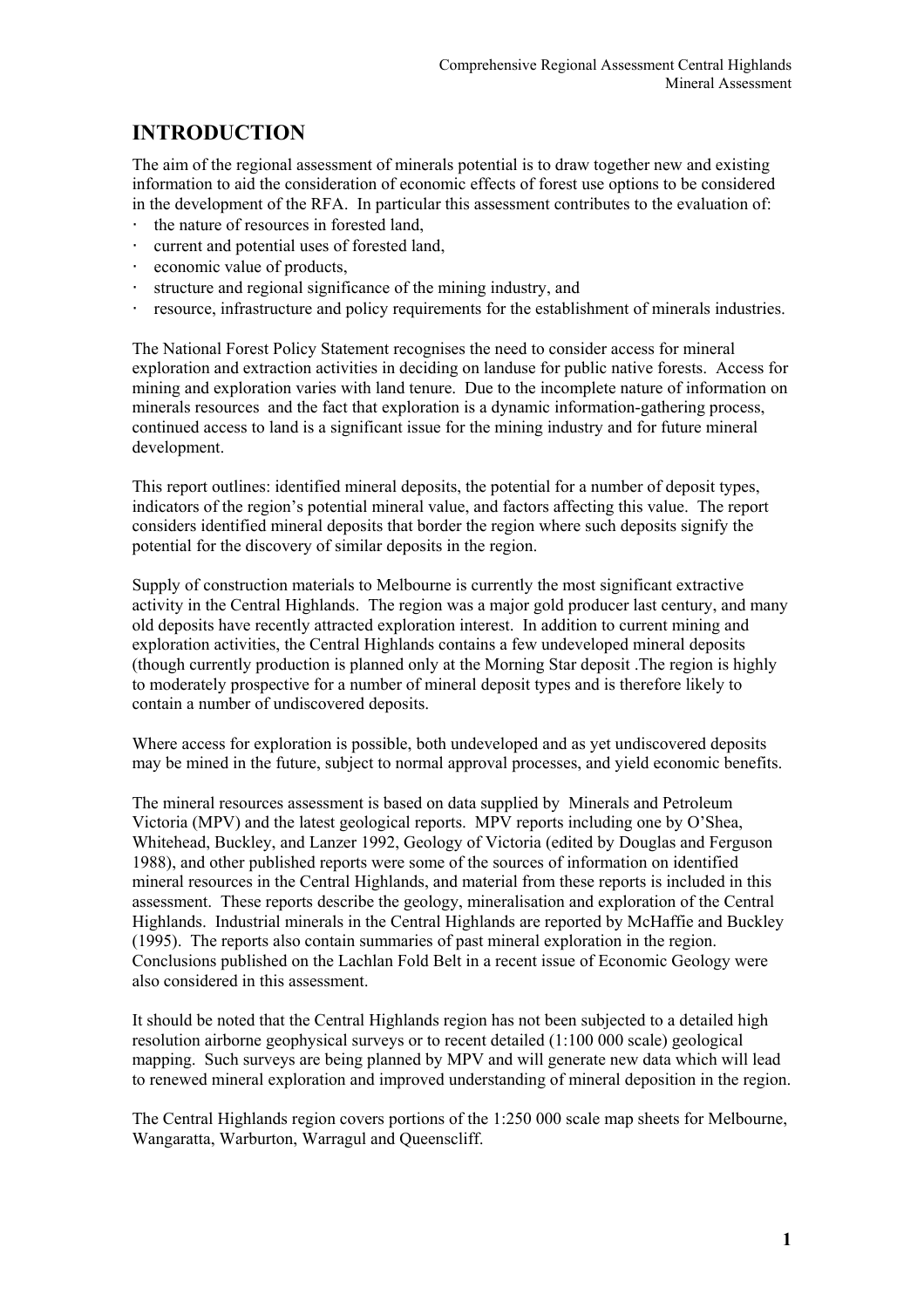# **KNOWN AND POTENTIAL MINERAL AND EXTRACTIVE RESOURCES**

# **GEOLOGICAL SETTING**

The regional geological setting is shown on Maps 1 and 2, and the main geological and mineralising events are summarised in Tables 1a and 1b.

The Central Highlands area covers parts of two major geological provinces:

- **The Melbourne Zone** which is bounded by the Heathcote Fault zone (Map 2) in the west and the Mount Wellington Fault zone in the east (VandenBerg  $& Gray, 1988$ ). Overall, this zone is 150 km wide and extends north-south for approximately 180 km. The sedimentary sequence consists of Cambrian greenstones, Middle to Late Ordovician black slates conformably overlain by Silurian to Middle Devonian quartz turbidites (sediments deposited by turbidity currents)(O'Shea et al 1992<del>O'Shea and others 1992</del>). The sequence is intruded by Late Devonian granitoids, and overlain, in part, by caldera volcanics which are derived from the same parent magma as the granitoids (ie co-magmatic).
- **The Gippsland Basin** the northwestern portion of the Gippsland Basin lies within the Central Highlands area. The main sedimentary sequences within the area are the Strzelecki Group (Cretaceous) and the Moe Swamp Basin (Tertiary) (Map 2). Tertiary sediments deposited in the Latrobe Valley Depression, which are partly continuous with the Moe Swamp Basin sediments, lie to the south of the Central Highlands. The brown coal mining operations within the Latrobe Valley Depression, at Yallourn and Morwell, are located near the southern boundary of the Central Highlands.

The geological history, rock suites and mineralisation in the Central Highlands are summarised as follows:

Cambrian sediments and volcanics (greenstones) (545 - 490 million years ago (Ma)) Cambrian greenstones are the oldest rocks in the area. Originally these greenstones were thick accumulations of tholeiitic basalt, ultramafic lavas, interbedded volcaniclastic sediments, chert and dolerite. They accumulated in an oceanic island arc geological setting and represent part of the Cambrian oceanic crust.

The greenstones crop out as elongate, fault-bounded lenses and blocks immediately to the east of the Mount Wellington Fault zone. This is referred to as the Mount Wellington Greenstone Belt and it extends intermittently over a strike length of 150 km. The greenstones lie outside the eastern boundary of the Central Highlands (Map 1). Recent application of thin-skinned thrust tectonic model to Central Victoria suggest that these greenstones underlie the turbiditic sequence at depth throughout the Melbourne zone which also includes the Central Highlands .

Styles of mineralisation associated with these Cambrian greenstones include:

- ⋅ epithermal gold mineralisation, eg Rhyolite Creek, Great Rand mine,
- small chromite deposits within formed during crystallisation of ultramafic rocks,
- copper mineralisation associated with Cambrian volcanics, and
- ⋅ manganese and iron deposits (exhalative deposits) formed during hydrothermal exhalations in sedimentary environments on ancient sea floor.

# Ordovician sediments (490 - 434 Ma)

During the Ordovician there was deposition of marine sediments, mainly sandstone, mudstone and shale were deposited in a deep-water sedimentary environment. Ordovician sediments of the Mount Easton Shale, crop out as fault-bounded slices along the Mount Easton and Mount Wellington Fault zones.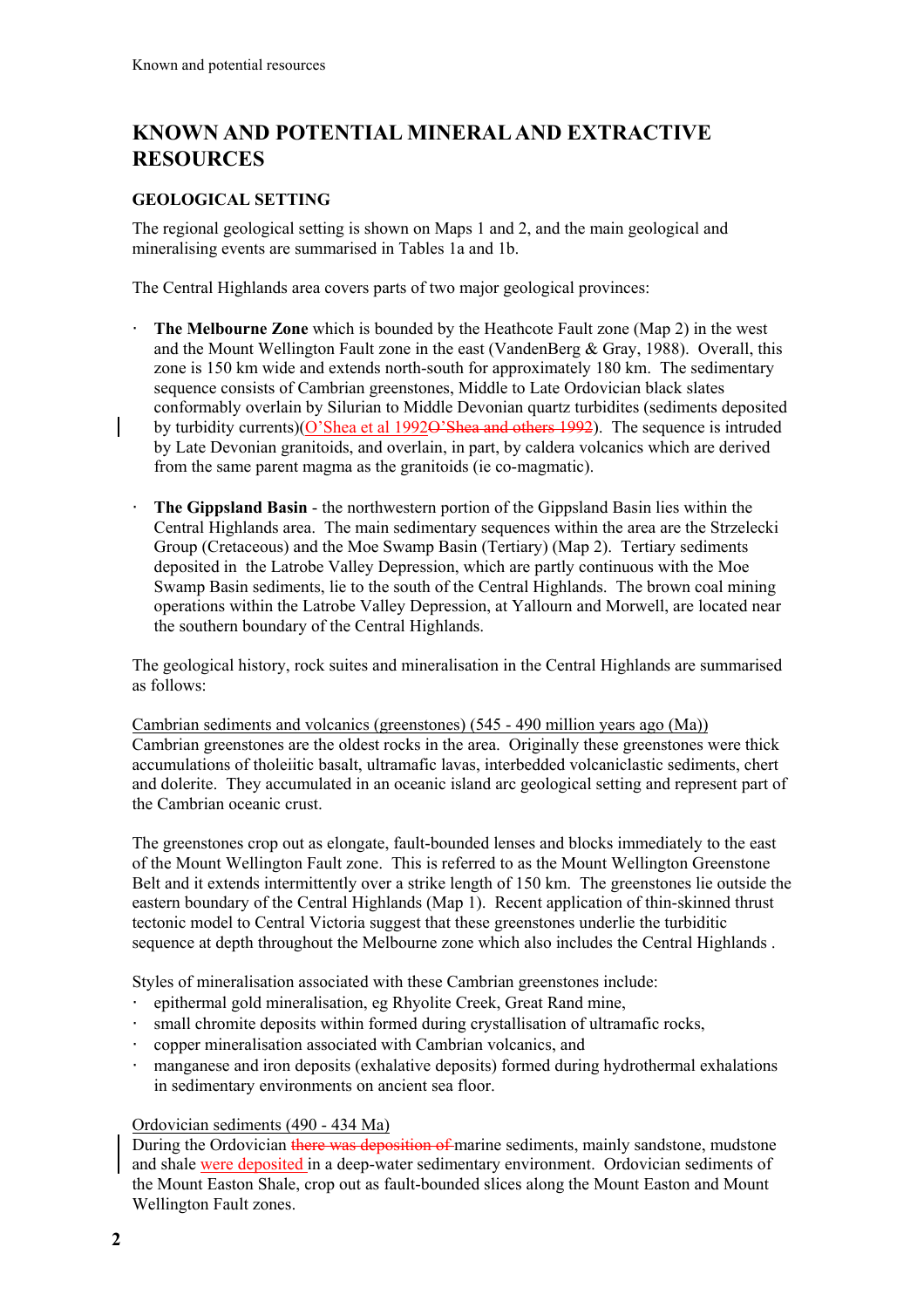### Silurian (434 - 410 Ma)

Sedimentation occurred along the eastern and western portions of the Central Highlands during this period. Along the western portion, siltstone, sandstone and mudstone with minor conglomerate form a belt of sediments extending north of Melbourne. In the eastern portion, Silurian sediments crop out as elongate belts parallel to the Mount Easton and Mount Wellington Fault zones (Maps 1 and 2).

### Silurian and Middle Devonian (434 - 370 Ma)

Sandstone, siltstone and shale of the Silurian-Middle Devonian Norton Gully Sandstone, Walhalla Group, Serpentine Creek Sandstone, and Whitelaw Siltstone crop out over much of the eastern section of the Central Highlands (Map 1).

Silurian-Middle Devonian sediments (sandstone, siltstone and shale) also occur in the western portion of the area.

The main period of thrust faulting along the Heathcote Fault zone occurred during the Silurian (at approximately 420 Ma). Thrust faulting along the Mount Wellington Fault zone occurred in the Late Silurian - Early Devonian (approximately 410 - 400 Ma) (Foster, Kwak & Gray, 1996).

#### Early and Middle Devonian Tabberabberan Orogeny

During the Middle Devonian (385 - 370 Ma), folding and deformation associated with the Tabberabberan orogeny caused the cessation of sedimentation in the Central Highlands. This deformation resulted in regional folding, reverse faulting and widespread development of slaty cleavage within sediments throughout the entire area.

Slate belt type gold (with minor antimony) deposits were formed in structures related to the Tabberabberan Orogeny. Using the classification of gold deposits by Ramsay and Willman (1988), following types of slate belt gold deposits can be recognised in the region: sedimenthosted (eg. The Ringwood field); granitoid related (deposits associated with the Strathbogie granitoid in the northern part of the area); and dyke affiliated (The Walhalla-Woods Point province).

### Middle Devonian Woods Point Dyke Swarm (387 ± 14 Ma)

A major phase of igneous activity during the Middle to Late Devonian commenced in the latter stages of the Tabberabberan deformation. Intrusion of the Woods Point dyke swarm  $(387 \pm 14)$ Ma) (Ramsay and VandenBerg, 1986) in the Middle Devonian represented the initial phases of this igneous activity. The dykes intrude Middle Devonian sediments, and are in turn truncated by a Late Devonian ring dyke (O'Shea and others, 1992). The system of dykes occupy a zone more than 100 kilometres long trending north-northwest from Walhalla (Maps 1 and 2). The dykes range from hornblende peridotites to hornblende-free leucodiorite. They average 3 kilometres in length by 2 metres in width with local thickening up to 100 metres. These bulges within the dykes are the main focus of gold mineralisation.

A mantle origin for the dykes is likely because the more mafic intrusions contain magmatic gold, iron, copper and nickel sulphides together with platinoid group elements.

Gold mineralisation is associated with the Woods Point Dyke swarm and the deposits include some of Victoria's main gold mines (eg A1 mine, Cohen's Reef, Walhalla). Mineralisation occurs both in the dykes and in fault zones cutting the Palaeozoic sediments. Age-dating shows that gold mineralisation was synchronous with or deposited just after intrusion of the dyke swarm (Richards & Singleton, 1981).

### Middle and Late Devonian Volcanics (385 - 354 Ma)

During this period there was extrusion of volcanic flows from a number of caldera complexes, mainly the Tolmie, Strathbogie, Marysville and Mount Dandenong felsic volcanic complexes.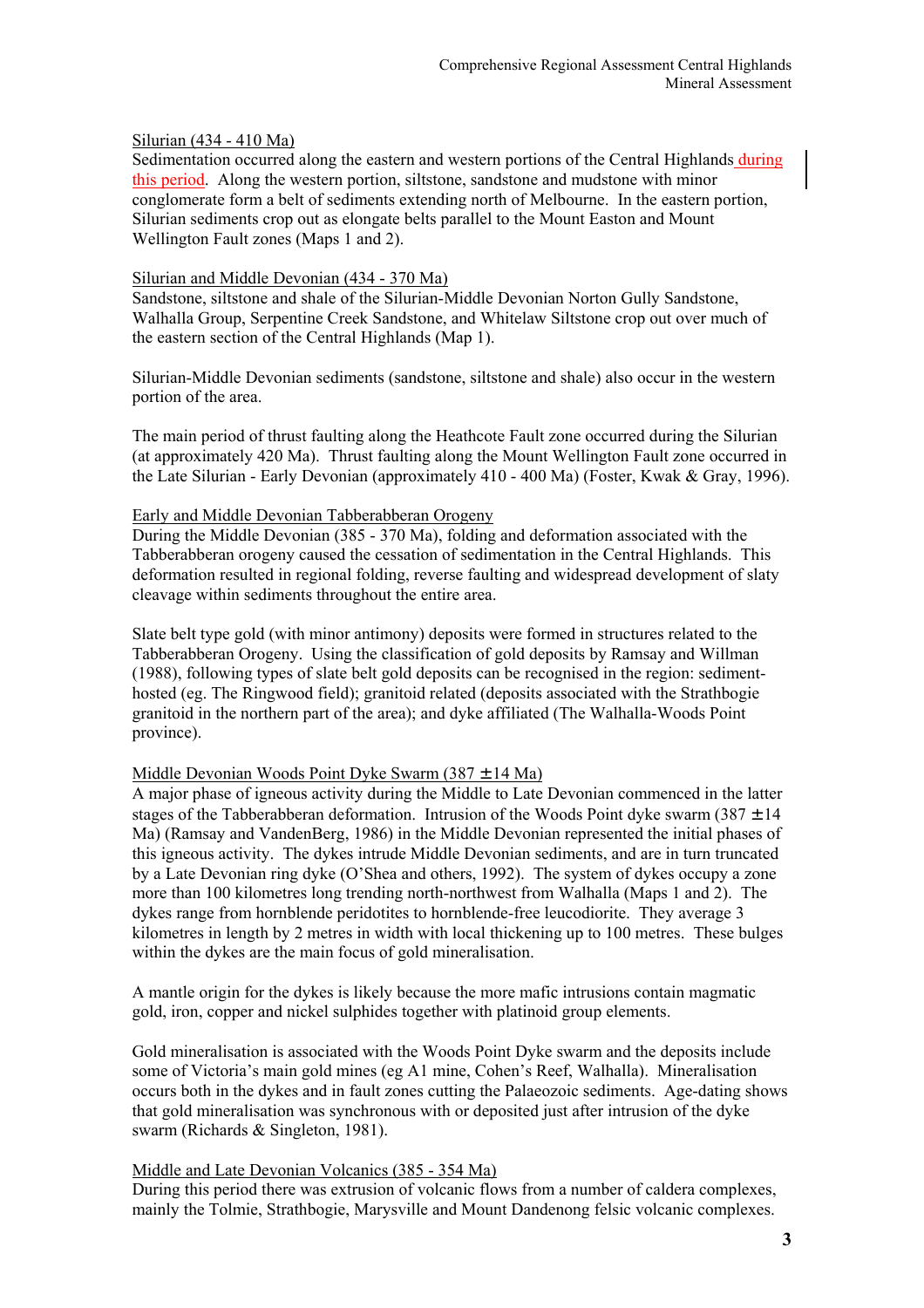Andesites, rhyodacites and rhyolites formed from calc-alkaline magmas and were co-magmatic with granodioritic intrusions, and acid to intermediate ring and radial dykes (O'Shea et al, 1992).

### Middle and Late Devonian Granitoids (approximately 365 Ma)

During this period there were a number of granitoid intrusions, many of which were comagmatic with caldera volcanics. The age of these intrusions cluster around 365 Ma (O'Shea et al, 1992).

The main period of gold mineralisation within the Central Highlands probably took place during late to post-tectonic movements associated with these intrusions (O'Shea et al, 1992). Gold deposits occur both in the granitoids and the adjacent deformed sediments. Gold mineralisation also forms breccia pipes and stockworks within granitoids and volcanics.

Tin, tungsten, molybdenum and bismuth occur as vein mineralisation associated with granitoid intrusions (Ramsay & VandenBerg, 1986).

Late Devonian and Early Carboniferous Mansfield Basin (370 - 344? Ma)

The Mansfield Basin lies outside the northeast boundary of the Central Highlands (Map 1). The basin sequence is mainly fluvio-lacustrine red-bed sediments (2 - 3 km thick) with minor acid volcanics which unconformably overlie older sediments of the Melbourne zone. Sedimentary 'red-bed type' copper mineralisation occurs within sandstone and shale (Ramsay & VandenBerg, 1986).

### Carboniferous to end of Jurassic (354 - 141 Ma)

Folding and deformation of the rock sequence in the region occurred during the Carboniferous (Kanimblan deformation). From the end of this deformation through to the end of Jurassic times, the Central Highlands were above sea-level and the land surface was subjected to extensive erosion.

### Early Cretaceous Strzelecki Group (141 - 98 Ma)

Strzelecki Group sediments, which are the basal sediments of the Gippsland Basin, were deposited in a large shallow water non-marine basin. The basin contained extensive flood plains with braided streams and a variety of sedimentary environments including fluvial, lacustrine and deltaic (Douglas, 1988). The main lithologies of the Strzelecki Group are feldspathic sandstone (arkose), mudstone, greywacke, conglomerate, carbonaceous layers and minor coal units.

The basal sandstone of the Strzelecki Group underlie sediments of the Moe Swamp Basin in the southeastern part of the Central Highlands and unconformably overlie deformed Palaeozoic sediments, and is a suitable host rock for sandstone-type uranium deposits. Carbonaceous plant material (including thin coal beds) within these sands provide the reducing environment necessary for uranium precipitation.

### Tertiary (55 to 1.78 Ma)

The Moe Swamp Basin (Maps 1 and 2) and Latrobe Valley Depression form the northwestern lobe of the Gippsland Basin. Eocene to Pleistocene continental clastic sediments, volcanics and thick seams of brown coal fill these sedimentary basins and cover the intervening Haunted Hill Block which forms a concealed basement high and separates the two basins. Large deposits of brown coal accumulated during Tertiary times in slowly subsiding shallow water basins. The climate and geological conditions in these basins were suitable for the continuous formation of peat, in sufficient quantities for subsequent consolidation and upgrading into thick seams of brown coal (Gloe, Barton, Holdgate, Bolger, King and George, 1988).

The Moe Swamp Basin sequence includes seams of brown coal interbedded with, and overlying several thick flows of basalt (Thorpdale Volcanics), and overlain by clay, sand, and gravel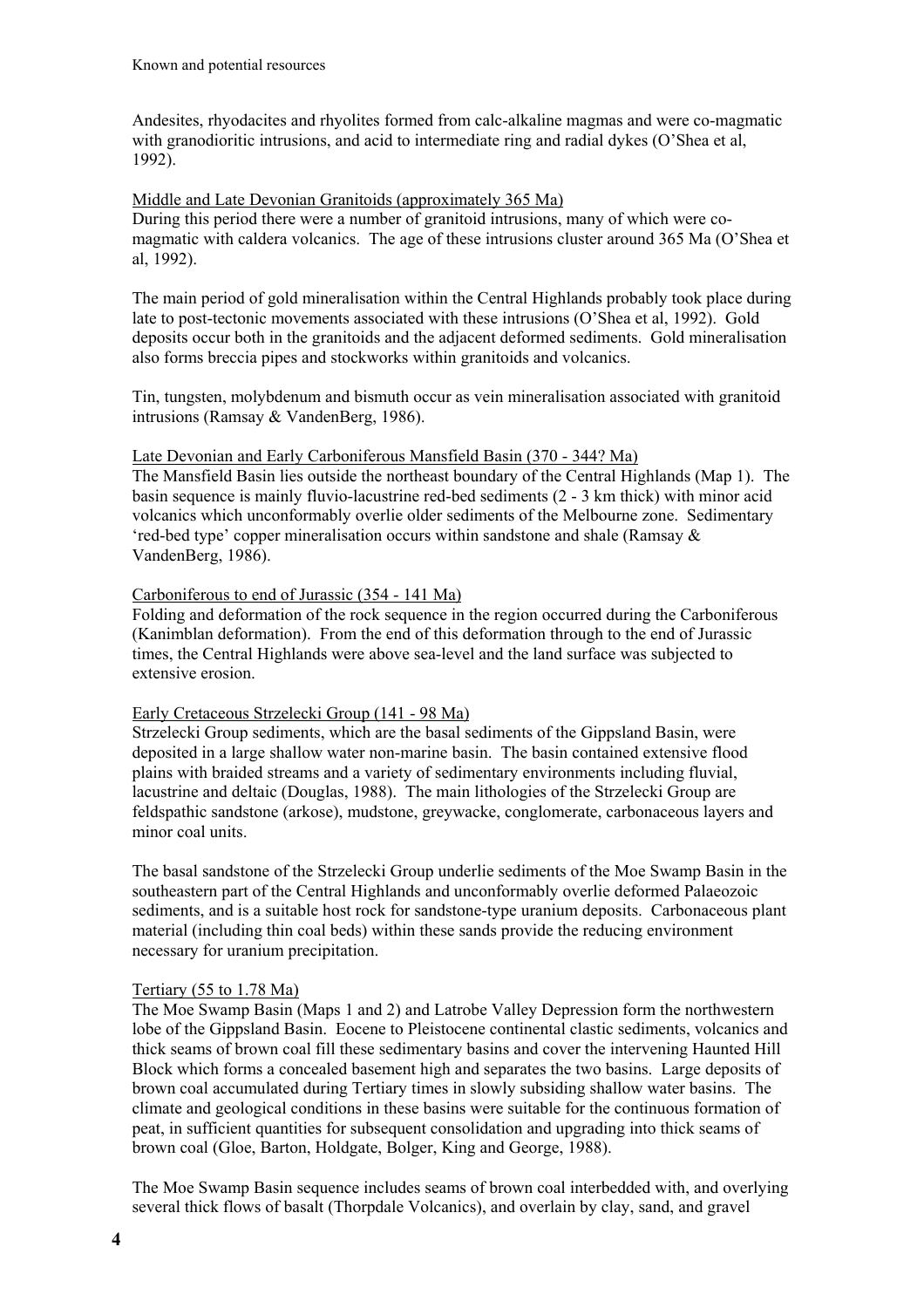(Gloe et al, 1988). The brown coal seams range up to 36 metres thick. The Moe Swamp Basin sediments unconformably overlie Palaeozoic basement and sandstones of the Strzelecki Group.

The basal sediments of the Moe Swamp Basin are suitable host rocks for sandstone uranium deposits.

The Latrobe Valley Depression (outside the Central Highlands) contains thick seams of brown coal which are the basis for large-scale open cut mining operations in the Yallourn - Morwell area.

### **HISTORY OF MINING AND KNOWN MINERAL AND EXTRACTIVE RESOURCES**

Eighty eight mineral occurrences, old mines and deposits in the Central Highlands region and the adjacent areas are shown on Map 2. The actual number of occurrences is much larger, many of which are gold occurrences within the various old goldfields also shown on the map.

The Central Highlands has had a long history of mineral exploration and discovery. Gold was discovered at Warrandyte and Andersons Creek about 50 km northeast of Melbourne in 1851 (Flett, 1970) and later at Queenstown. The Queenstown Goldfield covered the centres of One Tree Hill, Panton Hills, Diamond Creek and Warrandyte. The alluvials were worked for some years before hard rock or quartz reef mining became dominant. In the period 1851 to 1912, the field produced a minimum of 1150 kg of gold, the second largest producer in the Central Highlands region after the Woods Point-Walhalla sub-province.

After the discovery of gold at Andersons Creek in 1851, a series of gold discoveries ensued which radiated north and east from Melbourne over the following periods:

- ⋅ the Emerald goldfield was discovered southeast of Melbourne in 1852 and gold was found at the Caledonia diggings (Queenstown GF) to the north in 1854; the Brittannia goldfield near Warburton to the east-southeast was found in 1859, the Alexandra Goldfield west of Mansfield in 1866, and the Big River Goldfield on a tributary of the Goulburn River was discovered in 1857 (Flett, 1970), and
- gold was found at Gaffneys Creek in 1859 by gold diggers travelling east from the Big River field to prospect other tributaries of the Goulburn River. Initially the alluvial mines were the principal producers. The entire Goulburn River tributary system yielded exceedingly rich returns, - 50 ounces to the paddock (approximately 12 feet by 12 feet ) were reported, as were yields up to 150 oz per paddock from the Jordan River above the B-B Creek Junction (Christie, 1989).

The discovery of alluvial gold in the Gaffneys Creek-Woods Point area in 1859 was the beginning of the gold mining industry throughout the length of the Mount Useful Slate belt, from Walhalla in the south to Gaffneys Creek in the north (ie the Walhalla - Woods Point subprovince). This goldfield has proved the most important gold producer in the Central Highlands and production from most of the other (mainly alluvial) goldfields mentioned above eventually ceased.

The speculative quartz gold mining boom of the 1860s was in turn followed by decades of financial depression with many of the mines closed. In the early 1900s and during World War I there were periods marked by mining revival when higher grade shoots were encountered but the A1 was still the only profitable mine.

As the population of Melbourne increased, construction materials and industrial minerals, sourced from the Central Highlands, have become increasingly important.

### *METALS*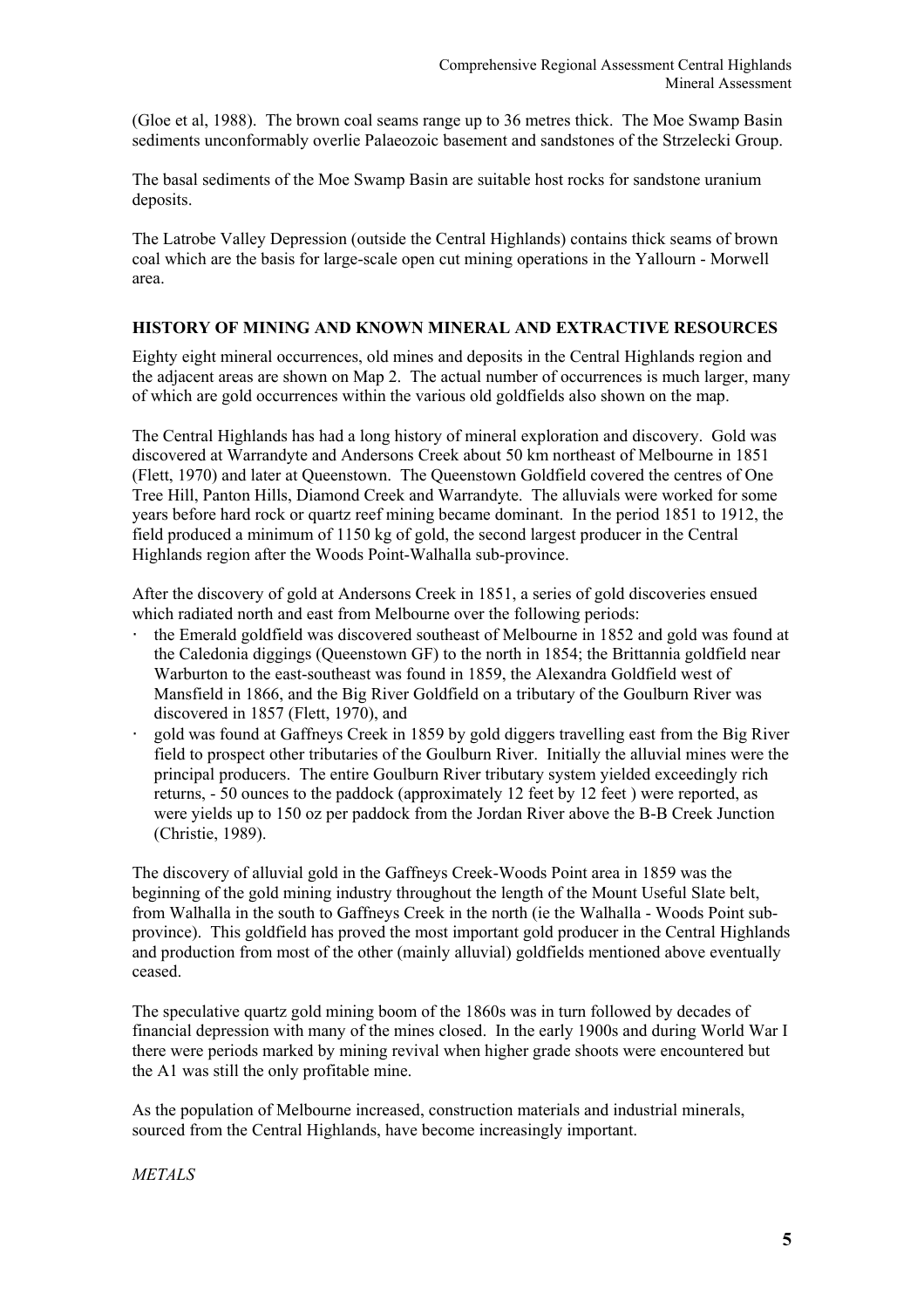Currently two very small scale hard rock gold mines are the only operating metallic mines in the Central Highlands. One is 8 km north-west of Alexandra, in the north of the Central Highlands, and the other is about 20 km north-west of Moe, in the south-east Central Highlands. These mines are worked intermittently and produced 0.204 kg and 0.290 kg of gold in 1995/96 (pers comm R Buckley, Minerals and Petroleum Victoria, 1997).

In contrast, over 100 gold mines have operated previously since the 1860's in the Woods Point-Walhalla gold sub province along the north-east margin of the Central Highlands. Many more past alluvial workings and hard rock mines are located across the Central Highlands region from the sub province into the suburbs of northeast Melbourne.

# *Gold*

Some 11% of Victoria's total hard rock gold production has been from the Melbourne geological zone, most of which is in the Central Highlands. The major part of this 11% came from the 80 km by 10 km Woods Point-Walhalla-gold sub-province (Tan 1988, in O'Shea et al 1992O'Shea and others 1992). Hard rock gold production from the Woods Point-Walhalla subprovince, which lies along the northeast margin of the Central Highlands, amounts to over 99 tonnes since 1860. Assuming that a similar proportion of Victoria's alluvial gold production also came from the Central Highlands then the total gold production in the Central Highlands could have been of the order of 275 tonnes (ie 11% of the total Victorian production of 2500 tonnes). Recent production has been from deposits in the Gaffney's Creek area mined from 1968 to 1989 and the A1 Mine between (also near Gaffney's Creek) 1989 and 1992 (O'Shea et aland others 1992). Table 7 shows available recorded gold production and remaining resources for gold deposits and occurrences in the Central Highlands. Map 2 shows some of the larger gold deposits and goldfields in the region which were worked in the past.

Mineralisation in the western and central parts of the Central Highlands is considered to have been emplaced high in the earth's crust in low temperature gold-antimony-quartz veins in Silurian to Devonian turbidite sediments. There is a strong correlation of Late Devonian granitoid related felsic dykes with gold-stibnite (antimony) occurrences in the west (BHP 1986a, in O'Shea et al 1992O'Shea and others 1992). Gold mineralisation in the eastern part of the region is mainly dyke related, as in the Woods Point-Walhalla gold sub-province, and associated with arsenopyrite and minor copper, lead and zinc sulphides. Gold of possible epithermal origin occurs in Cambrian acid volcanics at Rhyolite Creek just to the northeast of the Central Highlands (O'Shea et aland others 1992).

Higher temperature mineralisation in the Woods Point-Walhalla gold sub-province is associated with Middle Devonian dykes of dioritic to granophyric composition intruded into Silurian to Devonian strongly folded and faulted marine sedimentary rocks. The dykes are usually long and thin but gold mineralisation has focused in occasional bulges up to 100 metres thickness. Nine of these bulges have been mined to depths of 600 to 800 metres (Kingstream Resources NL, in O'Shea et al 1992<del>O'Shea and others 1992</del>). The gold mineralisation is in quartz ladder veins and stockworks within the dyke rock and in surrounding sedimentary rocks.

There are over 100 old gold mines and occurrences in the Woods Point-Walhalla gold subprovince and the major mines were A1, Morning Star and Loch Fyne in the north and Cohen's Reef in the south (and just outside the southeast boundary of the Central Highlands). The biggest of these was Cohen's Reef which produced 46.6 tonnes of gold from 1.4 million tonnes of ore (33 grams per tonne ie. just over 1 ounce per tonne) between 1863 and 1914 from the Long Tunnel group of mines, just west of Walhalla town. Cohen's Reef was worked to a depth of 1,120 metres and was one of the richest in Australia (O'Shea et al 1992O'Shea and others 1992). The Cohen's Reef gold is in a laminated quartz vein(s) in sediments alongside the Cohen Dyke of diorite rock type. Current resources at Cohen's Reef contain over 2.5 tonnes of gold (Table 7).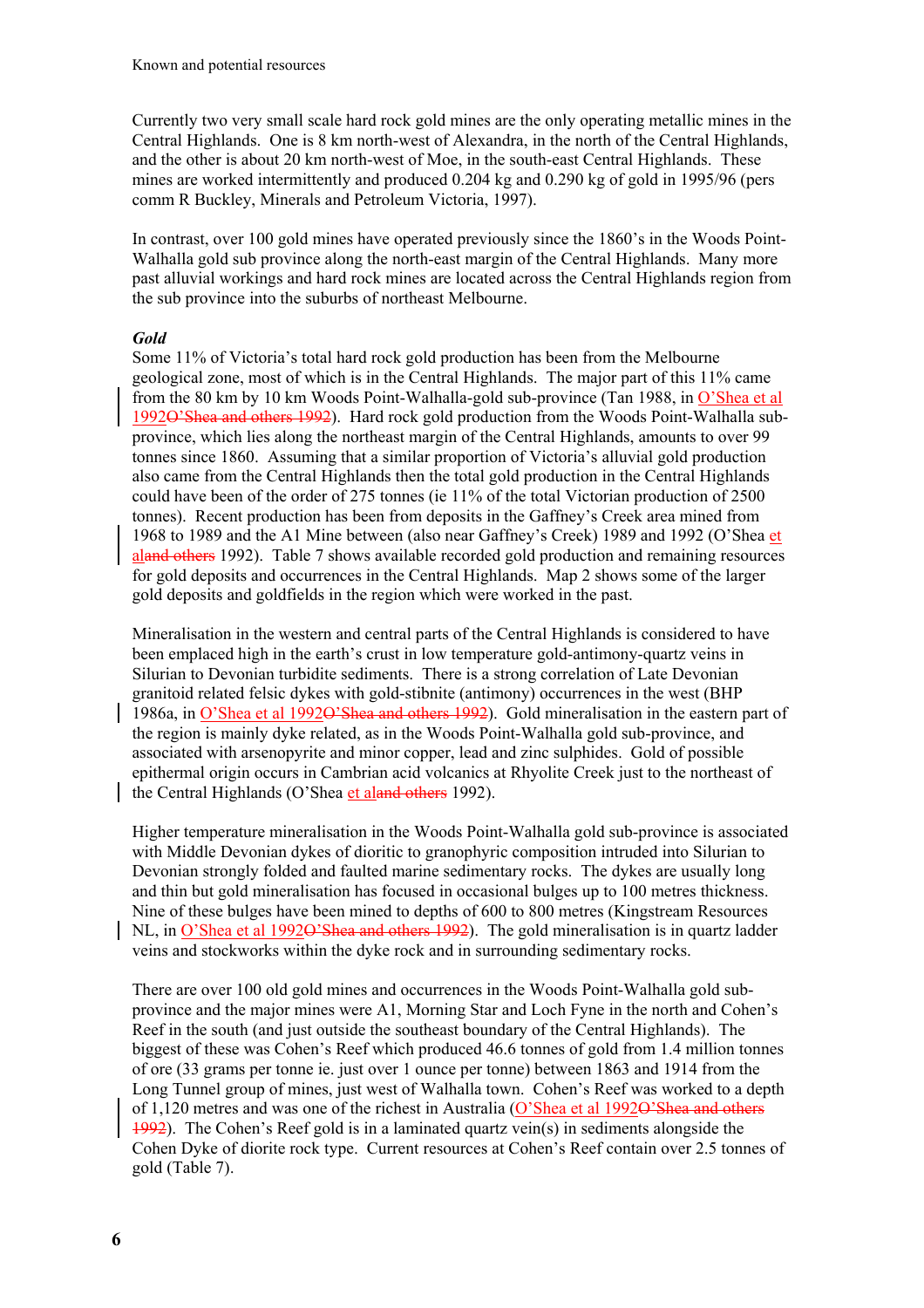More than 13 tonnes of gold has been mined at the A1 Mine, 3.4 tonnes at Loch Fyne Mine (near Matlock) and 27.4 tonnes at Morning Star Mine, near Woods Point (Mt Conqueror Minerals NL 1994). The ore mined for this gold was very rich by today's standards (25 to 30 grams per tonne), compared to recently delineated resources (Mt Conqueror Minerals NL 1994) at Morning Star containing more than 6.3 tonnes of gold at grades of 2 to 7 grams per tonne (Table 7). Drilling and refurbishment of the old underground workings continued in 1996 to further assess resources at Morning Star (Mt Conqueror Minerals NL 1996).

Some gold-quartz veining is associated with mafic to ultramafic dykes in the southern part of the Woods Point-Walhalla gold sub-province.

Apart from the Woods Point-Walhalla gold sub-province, 33 minor goldfields (Table 7, Map 2) have been identified by O'Shea and others (1992) in and adjacent to the Central Highlands. Some lie under the suburbs of Melbourne, including the small Ringwood and North Balwyn goldfields. Alluvial gold production commenced in these fields from 1850 to 1860 and progressed to minor hard rock production within 10 years. Recorded production was generally less than 100 kg of gold, commonly at high ore grades of more than 25 grams per tonne, from narrow quartz veins/reefs and/or diorite dykes in Silurian to Lower Devonian sandstones, siltstones and shales. Just to the northeast of the Central Highlands, low grade disseminated gold occurs in the Merton and Tallangalook goldfields associated with hornfels of the Strathbogie granodiorite. Mining here was generally to shallow depths of up to 60 metres but some reached over 100 metres depth. Current indicated and inferred resources at Golden Mountain, in the Tallangalook goldfield, are 1.3 million tonnes of rock at a gold grade of 1.5 grams/tonne (Duketon Goldfields NL Annual Report 1996).

### *Base metals, cobalt and manganese*

The Thomson River copper deposit, just outside the southeast corner of the Central Highlands, is hosted by a gabbroic or pyroxenitic dyke thought to be part of the Woods Point (Walhalla) dyke swarm (Keays & Kirkland 1972). This deposit also contains nickel and platinum group elements. Mining was intermittent from 1864 for copper and by-product nickel, gold, platinum, palladium and silver. Total production from the deposit was 92.5 tonnes copper, 7.5 tonnes nickel, 3.75 kg gold, 5.75 kg platinum, 9.5 kg palladium and 32 kg silver. Remaining resources were reported as 62.5 tonnes copper, 2.25 kg gold, 4.25 kg platinum, 11 kg palladium and 19 kg silver (Ramsay & Willman 1988). The dyke swarm extends into the Central Highlands and deposits similar to the Thomson River deposit may be present in the Central Highlands.

Minor amounts of copper, lead, zinc and silver commonly occur with gold mineralisation in the Woods Point-Walhalla gold sub-province.

Cobalt and manganese occur at Spotted Dog Creek (Tanjil) in the southeast of the Central Highlands.

### *Platinum group metals*

Platinum group metals are associated with widespread non-economic copper-nickel sulphide mineralisation in the Woods Point-Walhalla gold sub-province (O'Shea and others, 1992). At least ten dykes are mineralised and for each 1% of copper there is 1 gram/tonne gold, 1 gram/tonne palladium and probably 1 gram/tonne platinum (Keays & Green 1974). Such mineralisation is known at the Shamrock, New Loch Fyne and Hunts mines. At East Walhalla Mine (just outside the southeast boundary), small amounts of ore were produced from three small open pits and a shallow shaft. No production data is available but samples taken in about 1917 assayed up to 0.6% copper, 2.93 grams/tonne platinum, 1.02 grams/tonne gold and 5.23 grams/tonne silver.

### *Antimony*

Antimony is found in most of the gold occurrences in the western half of the Central Highlands and occurs in stibnite (antimony sulphide mineral). At some mines antimony ore was produced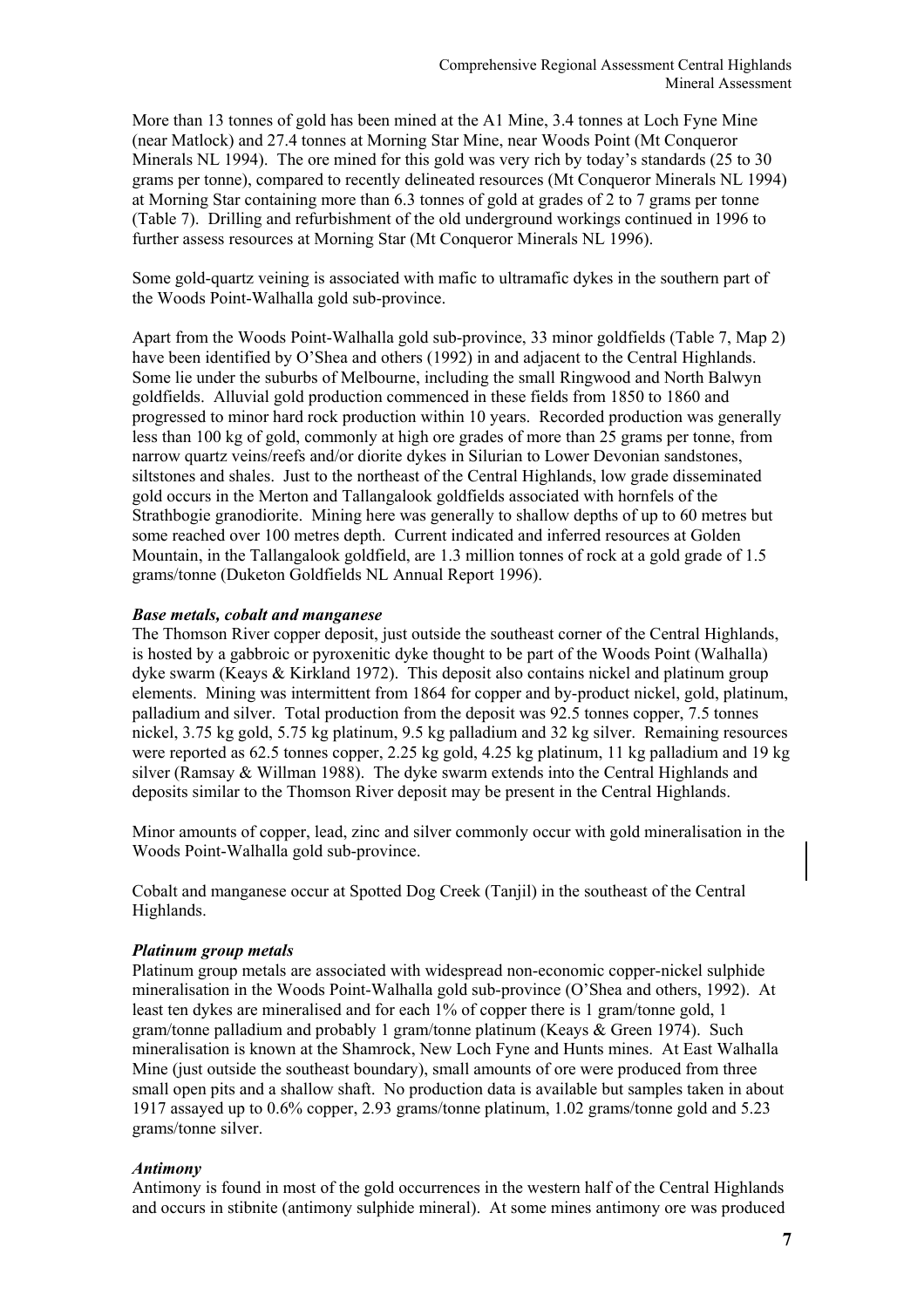as a by-product of gold (see Table 7). At Steels Creek, 45 km northeast of Melbourne CBD, antimony ore was the main product and gold the by-product. Just outside the south-western boundary of the Central Highlands, in the Melbourne suburbs, a small antimony deposit occurs at Templestowe and about 3,500 tonnes of antimony concentrate containing minor gold was produced at Ringwood between 1869 and 1895 (O'Shea et aland others 1992). Antimony-gold ore was mined at the Apollo, Golden Dyke, and Golden Dyke Extended mines in the Sunday Creek goldfield 55 km north of Melbourne.

Antimony ore has been extracted at the Big River mine in the northern part of the Woods Point-Walhalla gold sub-province. Several adits and open pits have been excavated on small reefs in sedimentary rocks adjacent to an early Devonian lamprophyre dyke. Ore samples taken in 1964 assayed 43% - 53% antimony and about 500 kg of concentrate was produced (Bell 1964).

# *Tin, Tungsten, Molybdenum and Bismuth*

A group of small tin fields is located in the central south of the Central Highlands. In the largest, tin and gold was sluice mined on the upper Latrobe River while tin was sluice mined at Beenak and Bunyip River in the smaller fields nearby to the west. Tin also occurs at Maindample, just to the north of the Central Highlands. Tungsten has been mined on a minor scale at Brittannia Creek and Wilks Creek in the central part of the Central Highlands.

Tin-tungsten occurs at Tin Creek in a small tin-tungsten field in the central north of the region. Molybdenum, bismuth and tungsten occur at Monkey Gully, near the northern boundary of the region.

# *Mercury*

Cinnabar (mercury sulphide) is associated with gold deposits/occurrences of possible epithermal origin (Devonian age) in the western and central part of the Central Highlands (O'Shea et al 1992O'Shea and others 1992).

# *Bauxite*

Bauxite mining for production of aluminium salts began in Victoria in 1919 near Thorpdale, just outside the southeast corner of the region. A little further south, Geelong Cement and Asko Chemicals mined bauxite until 1992 from the Paynes and Watkins deposits for use as an additive in cement manufacture. Resources at the Watkins and Paynes deposits are sufficient for many years at past production rates and Geelong Cement has found significant new resources near Paynes. At Watkins there is a substantial resource of high alumina clay beneath the bauxite (Nott 1988).

Total recorded bauxite production for Victoria since 1926 is about 200,000 tonnes and in 1991/92 was about 5000 tonnes (McHaffie & Buckley 1995).

A cluster of 40 deposits (including those mentioned above) lies about 20 km SW of Morwell, to the southeast of the Central Highlands, and include the only known deposits with economic significance in Victoria. About half have been identified as small residual deposits. The bauxite deposits were formed by deep weathering of basalt and tuffaceous volcanics (McHaffie & Buckley 1995) and similar rocks occur in the Central Highlands. Undiscovered deposits of bauxite may be present where bauxite weathering profiles have been developed on these rocks.

Estimated initial resources of the two largest deposits were about 200,000 tonnes of bauxite each and the other deposits contained less than 50,000 tonnes each. A substantial proportion of these resources have now been worked out (Nott 1988, in McHaffie & Buckley 1995).

*NON METALS*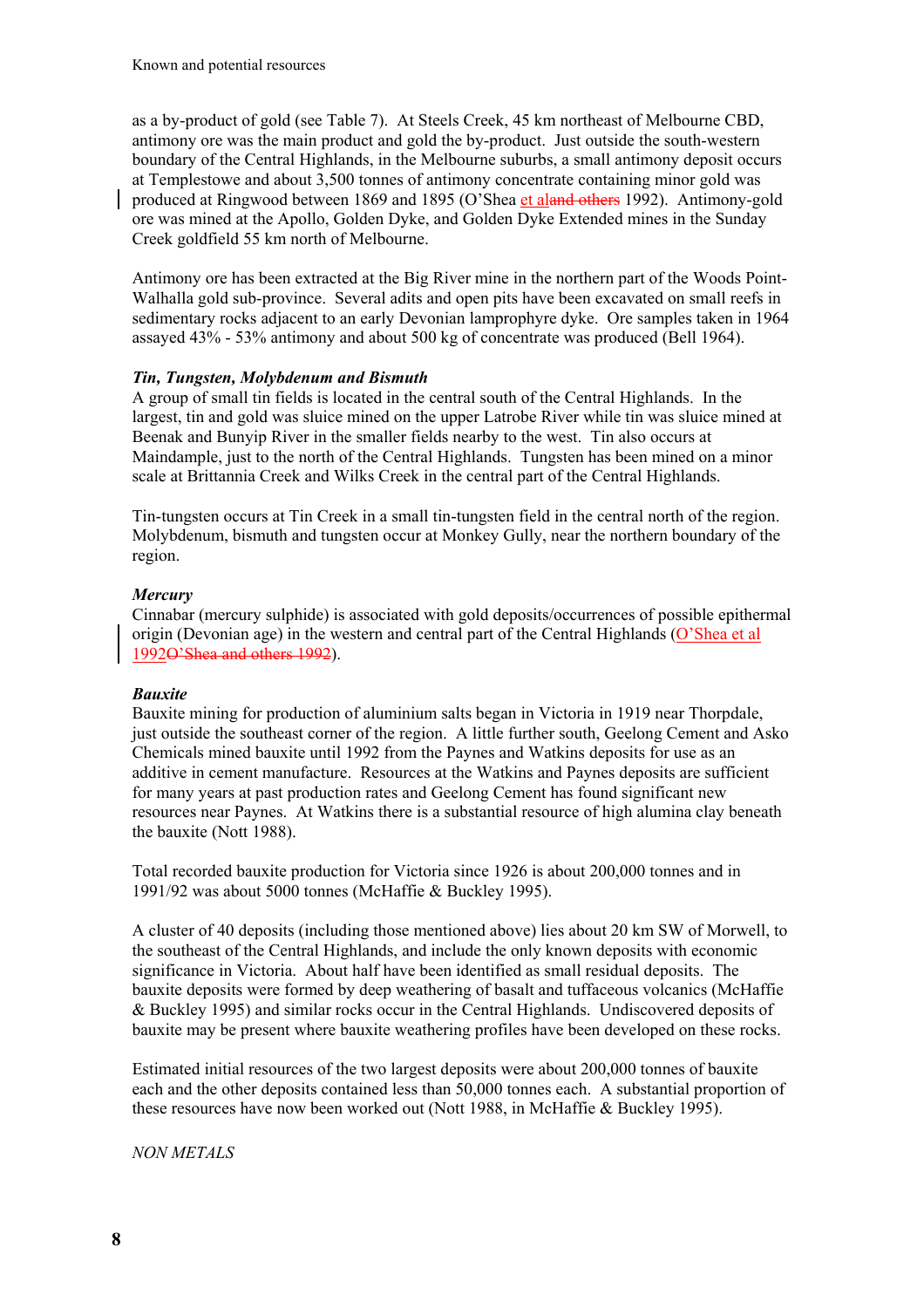As the population of Melbourne has increased, construction materials and industrial minerals have become increasingly important. Henshall, Hansen Associates and Read Sturgess  $\&$ Associates (1992) valued quarry output, in a study area slightly bigger than the Central Highlands, to be over \$51 million in 1991.

There are about 410 construction materials quarries or pits operating on a permanent or intermittent basis in the Central Highlands with another six applications being considered in the region. The major operations include a limestone/dolomitic-limestone quarry at Lilydale, and granite quarries at Tynong North and Garfield North. Major basalt quarries are at Kilmore East, Harkaway, Pakenham, Neerim and the Latrobe Valley. Major quarries for granite at Lysterfield and Greenvale, and basalt at Kilmore East and Harkaway lie just to the west of the Central Highlands. Similar rocks occur within the Central Highlands and some of these may provide a source for construction materials in the future. The Heatherton-Dingley area, just to the south of the Central Highlands (Figure 1), is a major Tertiary sands producer. Structural clay pits are located at Drouin on the southern boundary of the Central Highlands and Hallam just to the SW of the region.

### *Brown Coal*

A large part of the brown coal bearing Moe Swamp Basin (sub basin of the Gippsland Basin) encroaches on the southeast corner of the Central Highlands. Massive sequences of sediments, including coal precursors, accumulated during slow, steady subsidence over most of the Tertiary. In the Moe Swamp Basin significant resources of brown coal are known to occur within two major coal seams of the Yarragon Formation. The Moe brown coal field, which lies mostly within the southeast portion of Central Highlands, has reserves of 104 million tonnes and resources of 573 million tonnes (including the 104 million tonnes of reserves) (Holdgate 1984). Further reserves of 200 million tonnes (Stanley 1986) are present in the Yarragon Formation near the town of Yarragon, just to the south of the region. Total resources for the Moe Swamp Basin are 773 million tonnes. No production has been recorded from the Moe Swamp Basin coals given the larger, more accessible brown coal deposits elsewhere in the Latrobe Valley.

Large coal resources are present within the Latrobe Valley Depression, part of the Gippsland Basin which borders the southeast edge of the Central Highlands. Total reserves for the Gippsland Basin have been estimated at 96,300 million tonnes, while total resources have been calculated at over 172,874 million tonnes (Gloe and Holdgate 1991).

Production for 1923-1995 from the Morwell, Yallourn, Yallourn North, Yallourn North Extension and Loy Yang mines totals 1,115,220,000 tonnes (Barton and others 1992, BRS estimate 1997). Brown coal in Victoria is mainly used for electricity generation but briquettes are also produced for industrial and domestic use.

### *Construction materials*

Construction materials and other industrial mineral commodities are particularly significant as the Central Highlands occurs adjacent to the major population centre of Melbourne.

Hard rock is quarried from a number of sites around Melbourne (Figure 1), and used in crushed or broken form for road aggregate, concrete, railway ballast and other uses. The main types of rock used are basalt, granite, acid volcanics, hornfels, schist and sedimentary rock. Colluvial deposits (scree) and softer rocks such as sandstone and shale are used extensively for road making. Other land uses now severely constrain the development of new quarries within 60 km of Melbourne (McHaffie & Buckley 1995).

Basalt of the mid-Tertiary Older Volcanics is extractedmined from major quarries within the Central Highlands at Pakenham (40 km southeast of Melbourne), Neerim (85 km east of Melbourne) and the Latrobe Valley (50 km east of Melbourne). Rhyolite, rhyodacite, and dacite in the basal lavas of the Dandenongs Igneous Complex are quarried at a site 30 km east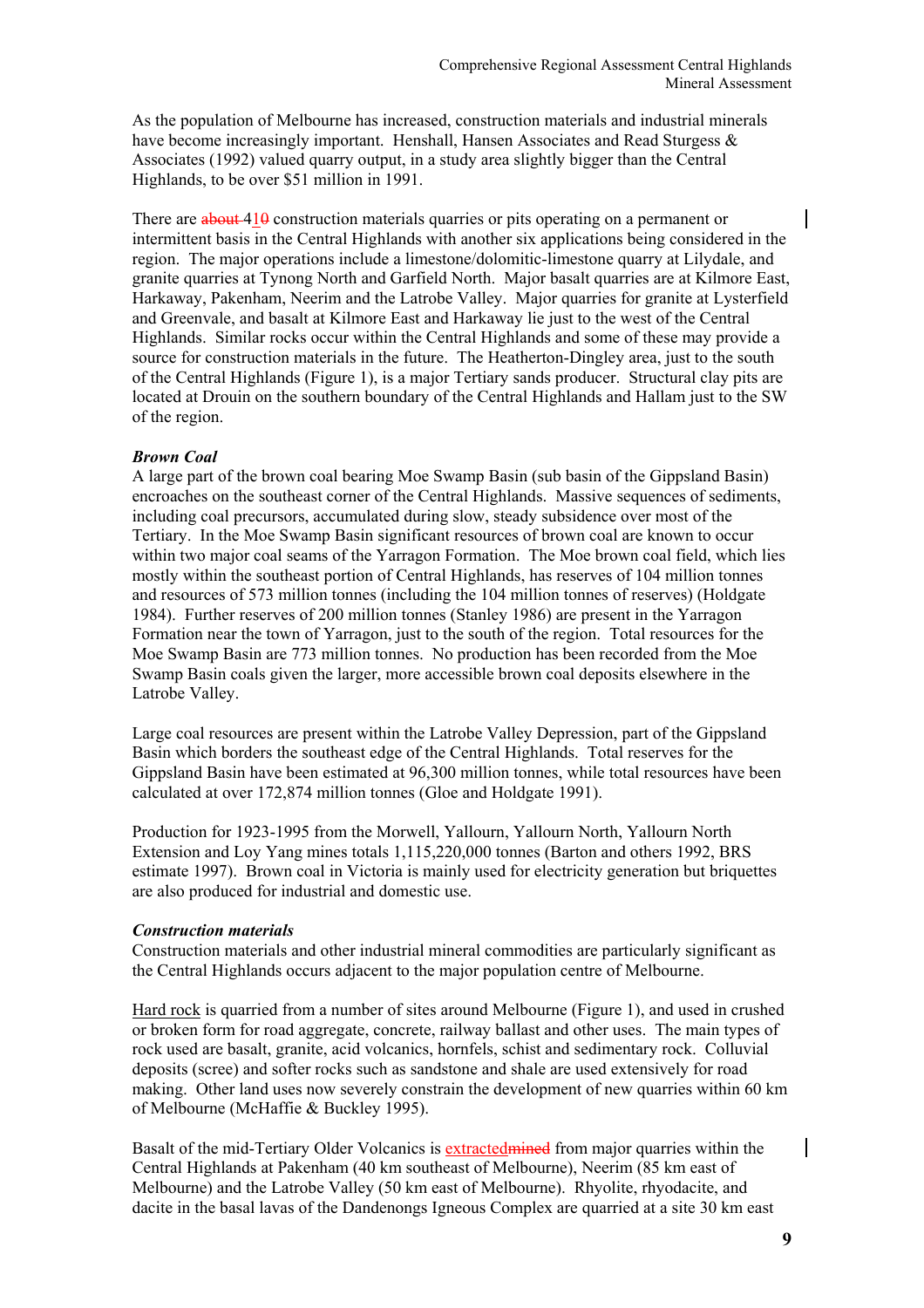of Melbourne. Hornfels (rock hardened by heat and pressure) often found around the margins of igneous rock bodies is quarried at Greenvale (25 km north of Melbourne), Morang (25 km northeast of Melbourne), and Castella (45 km northeast of Melbourne). Granitic rocks are extracted at new quarries at Tynong North and Garfield North (70 km southeast of Melbourne). Sources for hornfels also occur at Greenvale and Lysterfield just to the west of the Central Highlands.

Hard rock resources are sufficient to supply the Melbourne area for 25 years (McHaffie 1991, in McHaffie & Buckley 1995).

Construction sand is commonly used in concrete, mortar, plaster, road base and asphalt mixes. Special uses include glass and fibreglass manufacture, metal casting moulds, sand blasting and filtering media. Tertiary floodplain and piedmont fluvial sand deposits form much larger sand resources than those of similar type, but more recent Quaternary age. Large resources of coastal dune sands exist to the south of the Central Highlands but their finer and more uniform grainsize means their use is restricted.

The Heatherton-Dingley area, 20 km southeast of Melbourne and just to the south of the region (Figure 1), is a major Tertiary sands producer. However, its resources of good quality concrete sand are largely depleted. Further south (45 km southeast of Melbourne), resources at Cranbourne-Langwarrin are also diminishing rapidly (McHaffie & Buckley 1995). Production in 1992/93 from Heatherton-Dingley and Cranbourne-Langwarrin decreased to just over 2 million tonnes from annual production rates of 3 to 4 million tonnes in previous years. New supplies of construction sand will need to be available in the future, which may come from potential resources in the Central Highlands. Major potential resource areas lie to the north of Trafalgar (110 km east of), and overlie the brown coal basins in the Latrobe Valley, in the southeast corner of the region.

Clay and clay shale are used in large quantities to make bricks, pipes and roofing tiles. Mottled kaolinitic/illitic clays lying above more pure kaolinitic clays in the Melbourne area (Figure 1) are particularly suitable for bricks.

Deep weathering (up to 30 metres around Melbourne) in late Cretaceous, early Tertiary and mid Tertiary times under hot, humid conditions formed significant residual clay deposits on Palaeozoic rocks. Other residual clays for structural use are derived from granites at Hallam (35 km southeast of Melbourne, just to the south of the Central Highlands), the Older Volcanics (basalt) at Cranbourne (south of the Central Highlands) and Mesozoic sedimentary rocks south of Drouin (85 km southeast of Melbourne, just south of the Central Highlands). Such clays may extend into the Central Highlands.

Erosion of the Cretaceous/Tertiary clays formed alluvial clay deposits later in the Tertiary and Quaternary ages. A relatively small deposit of this type at Campbellfield (15 km north of Melbourne,) is partly used for brick making. More extensive deposits are associated with brown coal at Morwell just outside the southeast corner of the Central Highlands and may extend into the Central Highlands as do the brown coal basins.

Resources of red firing clays are sufficient for at least 20 years but white firing types will require the development of more distant resources to the south-east of Melbourne. Melbourne roof tile makers have a sound resource base for the long term (McHaffie & Buckley 1995).

# *Limestone*

Limestone quarrying and lime manufacturing has been carried out at Lilydale (about 35 km east of Melbourne) since 1878 and produces lime and associated products for industrial use. The Lower Devonian age Lilydale Limestone Member is the only known economic source of hard Paleozoic age limestone within 100 km of Melbourne. Overburden thickness and urban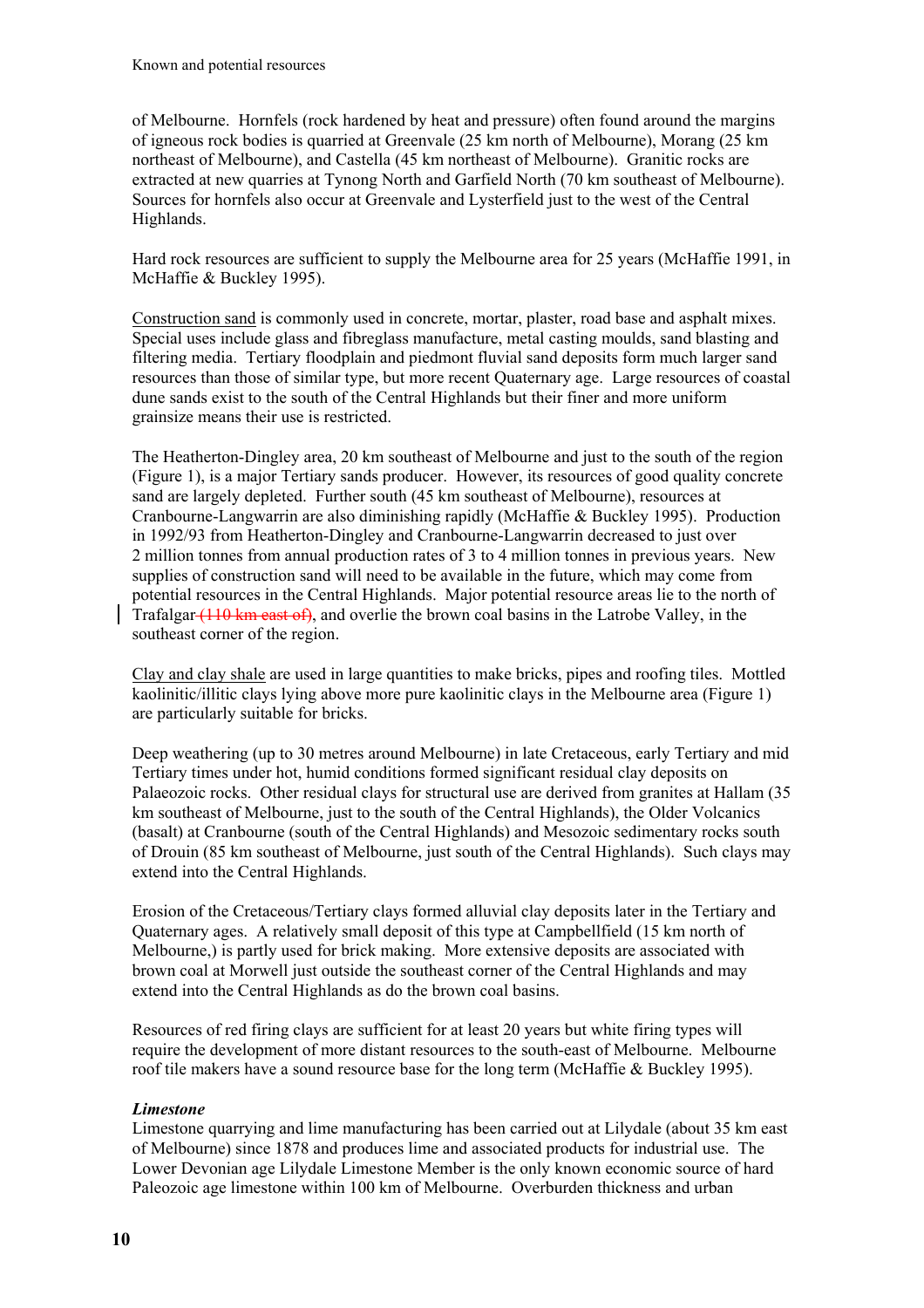encroachment impose severe limits on quarry extension but resources are sufficient for the long term (McHaffie & Buckley 1995).

Quicklime produced at Lilydale is used in mortar, plaster, concrete, steel making, roads, agriculture, water/sewerage treatment animal feed and as a slagging agent. Rock not suitable for lime production is crushed and used in roads, paths and pipe laying. Ground limestone is used as an inert filler in paint and carpet backing.

Limestone is also extracted from the Boola Quarry (north of Tyers), just outside the southeast corner of the Central Highlands, for lime production in Traralgon. A high grade limestone body of about 1.6 million tonnes and up to 80 metres thick has been identified here (McHaffie 1980, in McHaffie & Buckley 1995). The Boola and old Tyers quarry lie in a 2.4 km long belt of limestone along the Tyers River. Further north along the eastern edge of the region, minor Devonian limestone resources at Coopers Creek (Evans Quarry) and Mansfield (Howes Creek), to the northeast of the region, have been worked for lime and ornamental stone, and there are limestone occurrences at Toongabbie (Marble Creek) and Licola (Serpentine Creek), both to the east of the region. These limestones occur in Devonian sedimentary rock sequences known to be widespread in the Central Highlands.

Parts of the Coopers Creek Limestone are potential quarryable sources of high to very high grade limestone. A major part of this limestone is in the Tyers Regional Park, outside the Central Highlands region but the extractive industry is not necessarily excluded from the Park.

Production in Victoria has fluctuated between 2.5 and 3 million tonnes since 1969/70 but dropped below 2 million tonnes in the early 1990's.

### *Dolomite*

Dolomite and dolomitic limestone is quarried as part of a major operation at Lilydale. The dolomitic material occurs as interbeds in the Lower Devonian Lilydale Limestone Member and is ground for agricultural use. Thicker dolomite beds (up to 30 metres thick) are known to occur beneath the quarry (McHaffie & Buckley 1995).

### *Diatomite*

Diatomite is used for filtration in food and drink production and as a filter in paper, plastic, rubber and paint. Its high absorptive capacity allows its use as a carrier of hazardous waste.

Small diatomite deposits of Mickleham and Moranding lie just outside the western boundary of the Central Highlands to the north of Melbourne and are past producers. There is an unworked diatomite occurrence at Fairfield-Brunswick (Atkinson 1988), about five kilometres northeast of Melbourne CBD, just to the **southwestSW** of the region.

Most diatomite deposits in Victoria were formed as lake sediments during lulls in Tertiary-Quaternary, basaltic volcanic activity. Moranding deposit is not associated with sediments and forms a layer up to 6.5 metres thick between two basalt lava flows. Inferred resources are about 12,000 tonnes (McHaffie & Buckley 1995). Basaltic rocks are common in the Central Highlands and could host similar diatomite deposits to those mentioned above.

### *Feldspar*

Feldspar occurs as veins and segregations in Siluro-Devonian granite are located in the Upper Latrobe Valley at Nayook and Powelltown (about 75 km east of Melbourne). An occurrence in the Tynong granite pluton at Garfield North (60 km southeast of Melbourne) has attracted some exploration interest for feldspar (plagioclase) for use in glassmaking and ceramics (Tan & Atkinson 1988).

### *Mineral Sands*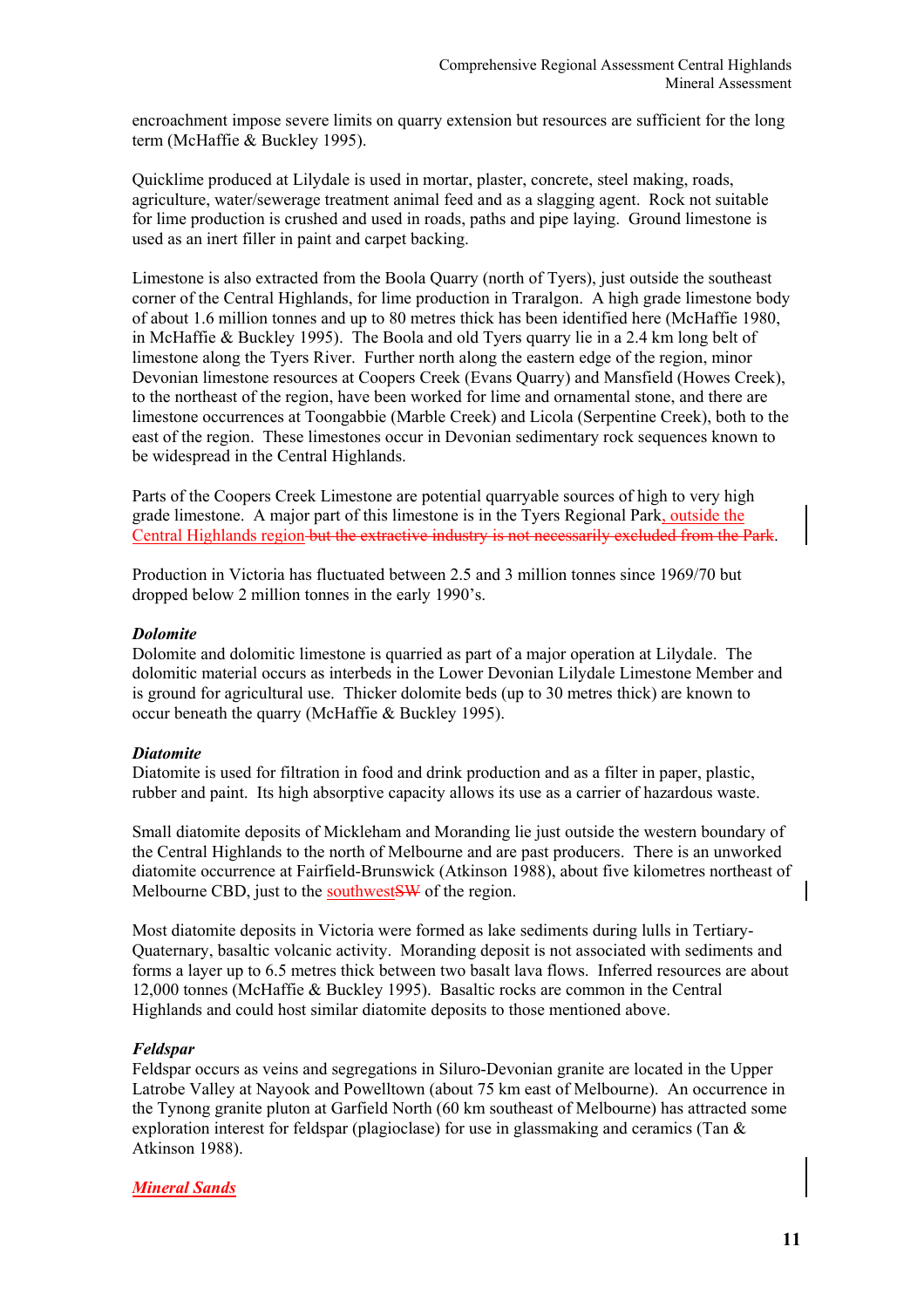Small concentrations of ilmenite and zircon occur in alluvial sand at Acheron River near the centre of the region (McHaffie & Buckley 1995).

# *Wollastonite*

Wollastonite occurs in skarn deposits formed by contact metamorphism (heating and pressurisation) of Late Silurian - Early Devonian calcareous sediments by small granodiorite intrusions at Toolangi (near the centre of the region) and the Strathbogie Granite body near Bonnie Doon, just outside the northern boundary of the region. The contact metamorphic margin of the Bulla Granite, just west of the region, also contains wollastonite. Similar contact metamorphic rocks are found in the central and eastern parts of the Central Highlands.

Resources of bauxite, diatomite, kaolin, peat, phosphate rock, pyrophyllite and silica are known to occur in areas adjacent to the Central Highlands region. Based on regional geology, undiscovered deposits of these minerals and extractive material may also be present. Information associated withn these minerals and extractive material is rpovided as follows.

# *Kaolin*

Primary (or residual) kaolin forms by in-place weathering of feldspar-rich rocks such as granite, gneiss, arkose or some sediments. Deep weathering under hot, humid conditions (McHaffie 1992, in McHaffie & Buckley 1995) in Victoria during the late Cretaceous and early Tertiary ages generated extensive, thick kaolinitic surficial zones. These zones were then largely eroded away later in the Tertiary and Quaternary ages to form secondary kaolinitic clay deposits. Primary kaolinitic clay can be suitable for high quality porcelain, filler applications and other high-end uses, while secondary (or ball clay) clay contains other clay, mica and organic matter. The latter is often used for general ceramics such as white ware (eg. hand basins, bath tubs).

All known deposits of kaolin are outside the Central Highlands but undiscovered deposits may be present in the region.

Residual kaolinitic clays over granodiorite occur at Hallam (35 km southeast of Melbourne, just southwest of the Central Highlands) and is suitable for refractory bricks used in boiler linings. Past production of clay from a kaolinised granodiorite near Bulla (25 km NW of Melbourne, just to the west of the region) was pure enough to be used for medicinal purposes, and as a filler in paper, rubber and paint (McHaffie & Buckley 1995). Similar kaolin deposits may be associated with granitoids inside the Central Highlands.

A secondary kaolinitic clay deposit is known below the mid-Tertiary age Morwell No 1 brown coal seam in the Morwell open cut mine (just to the southeast of the region) and a similar, but less pure, secondary kaolinitic clay layer lies under the brown coal open cut at Yallourn (McHaffie & Buckley 1995). Similar clay seams are likely to be present in the Central Highlands as part of the brown coal bearing Moe Swamp Basin.

Campbellfield (15 km north of Melbourne, near the western boundary of the region) was a significant past producer of secondary quartz-kaolinite-mica clay preserved beneath basalt in a former river channel. The clay was used to make stone ware, pipes, tiles, firebricks, house bricks and pottery.

Victorian production of kaolin has averaged 145,000 tonnes/year (McHaffie & Buckley 1995).

# *Mineral Sands*

Small concentrations of ilmenite and zircon occur in alluvial sand at Acheron River near the centre of the region (McHaffie & Buckley 1995).

# *Peat*

Sedge peat (formed in reedy swamps) is produced for horticultural use and potting mixes from a peat swamp north of Yarragon on the southern edge of the Central Highlands. The silty peat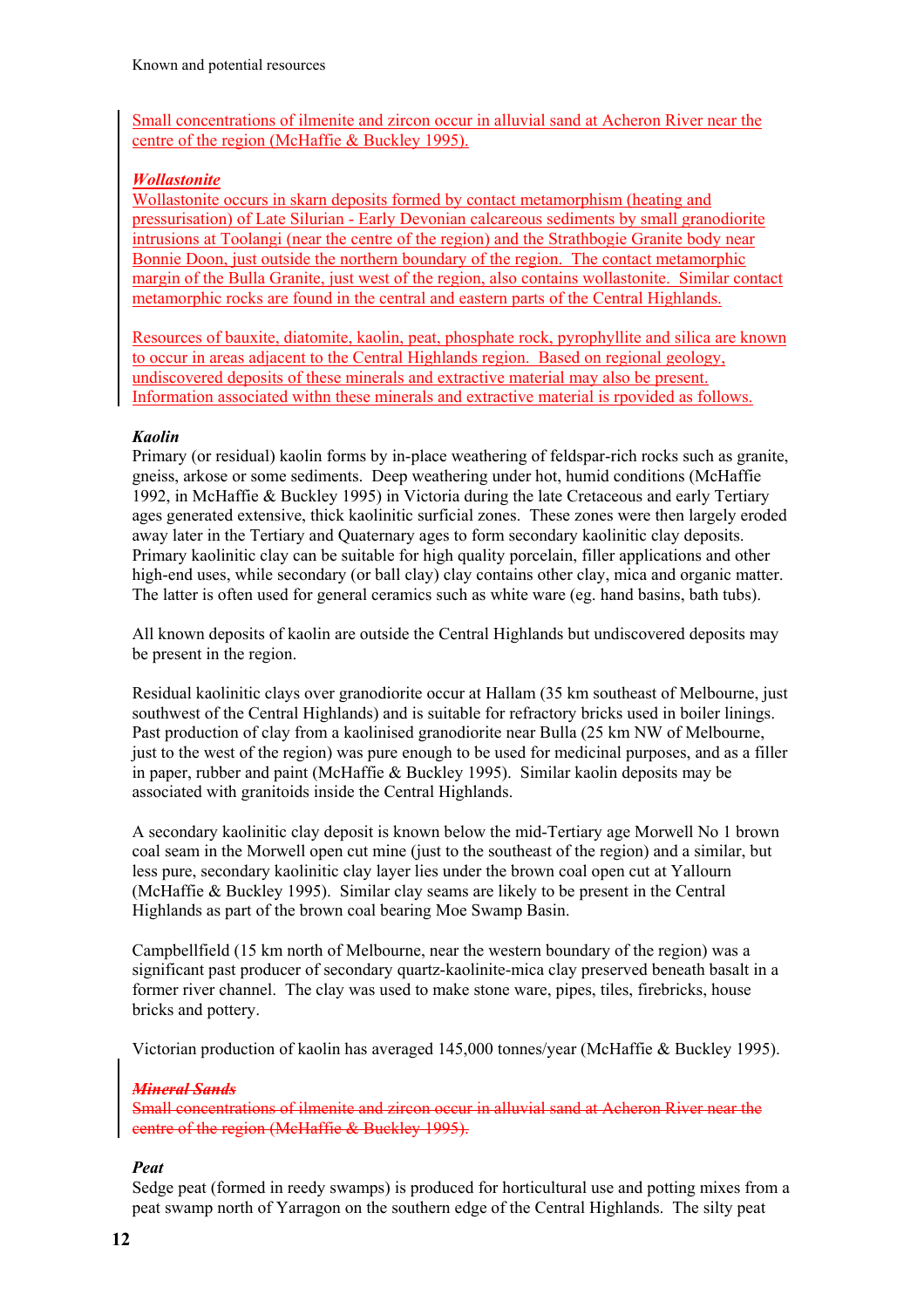varies from 2 to 7 metres thick along a 2 km section of a stream. At Morwell, just to the southeast of the region, peat of thicknesses up to a few metres occurs in overburden above brown coal measures but its use in horticulture is limited because of acidity.

Other peat occurrences are at Cora Lynn, Macclesfield and Trafalgar East along the southern edge of the Central Highlands. Peat deposits to the south of the region in the Western Port area have been largely destroyed through drainage for agriculture and burning. Compaction through drainage may have occurred in possibly extensive peat deposits associated with the large Moe Swamp at the south eastern corner of the region.

### *Phosphate rock*

A group of four minor deposits are located near Mansfield immediately to the northeast of the Central Highlands. Three of these occur at Howes Creek in Lower Devonian age phosphatic sediments where several hundred tonnes of material were mined prior to 1920. Devonian rocks are widespread in the Central Highlands

Concentrations of phosphate rock were sought in both phosphate enriched Early Ordovician and Cambrian sediments and in Early Devonian sediments in the Mansfield area. Although not rich enough nor large enough to be economic, the mineralised beds coincide with similar enrichments in sediments of the same age worldwide. Areas of possible shelf sedimentary sequences occur in the Central Highlands but from the available information the potential for phosphate is unknown.

Thorough exploration of prospective areas across Victoria by a number of companies in the mid 1960's did not delineate any economic resources. The potential for discovery of significant phosphate deposits in Victoria would appear to be very low compared to that, for example, in Queensland or the Northern Territory (McHaffie & Buckley 1995). Devonian sediments of possible shelf facies environment occur in the Central Highlands but their potential for phosphate deposits is unknown.

### *Precious and semi-precious stones*

Sapphire, ruby, topaz, agate and amethyst have been found at Gembrook, about 60 km southeast of Melbourne. These are probably only of interest to fossickers (McHaffie & Buckley 1995).

More than three tonnes of quartz crystal was mined from a pegmatite mass at Tallangalook, just outside the northern boundary of the region, during World War II for use in radios. Similar pegmatite bodies could be associated with granitoid rocks in the Central Highlands.

# *Pyrophyllite*

Pyrophyllite is associated with gold mineralisation in acid volcanics at Rhyolite Creek, just outside the northeast boundary of the region. Pyrophyllite may also be associated with volcanics in the southern area of the Central Highlands.

### *Silica*

Silica sand is extracted at Cranbourne, just to the south of the Central Highlands, for use in foundry sands, ceramic sand, graded sand, and construction sands. Areas with potential for construction sands may also be sources of high grade silica sand within the Central Highlands. The Tynong granite at Garfield North, on the southern boundary of the region and overburden sands of the Latrobe Valley brown coal basin in the southeast of the region, are also potential silica sources.

### *Wollastonite*

Wollastonite occurs in skarn deposits formed by contact metamorphism (heating and pressurisation) of Late Silurian - Early Devonian calcareous sediments by small granodiorite intrusions at Toolangi (near the centre of the region) and the Strathbogie Granite body near Bonnie Doon, just outside the northern boundary of the region. The contact metamorphic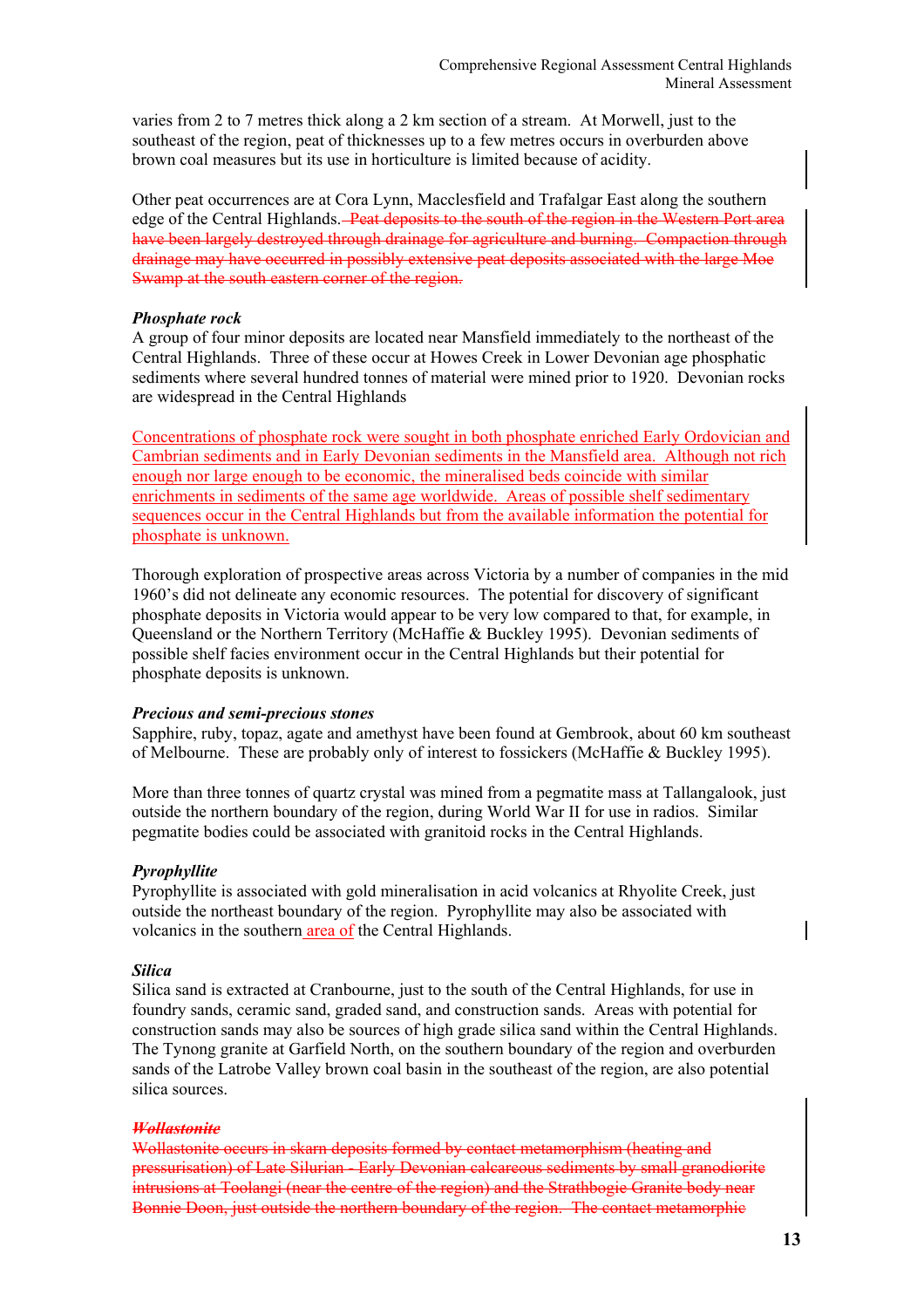margin of the Bulla Granite, just west of the region, also contains wollastonite. Similar contact metamorphic rocks are found in the central and eastern parts of the Central Highlands.

# **POTENTIAL MINERAL AND EXTRACTIVE RESOURCES**

# *MINERAL POTENTIAL ASSESSMENT METHODOLOGY*

The mineral potential of the Central Highlands has been assessed by determining the types of mineral deposits likely to be found within the geological framework known or believed to exist there. The general methodology used was developed by the United States Geological Survey (USGS), and has been used successfully for mineral resource assessments of forest areas in North America and elsewhere. This approach identifies geological units (tracts) which could contain particular styles of mineralisation. A summary of the qualitative assessment methodology is described in publications by Marsh, Kropschot and Dickinson (1984), Taylor and Steven (1983), and by Dewitt, Redden, Wilson and Buscher (1986).

A qualitative assessment of the potential resources of an area is an estimate of the likelihood of occurrence of mineral deposits which may be of sufficient size and grade to constitute a mineral resource. The term 'mineral resource' is restricted to material, the extraction of which is judged to be potentially viable in the next 25 years. Only the deposit types judged to be most likely to constitute significant resources in the region have been assessed in detail.

An assessment of potential mineral resources of a region combines knowledge of its geology, geophysics, geochemistry, mineral deposits and occurrences with current theories of mineral deposit genesis and results of mineral exploration. The assessment process requires a study of available geoscientific data to determine the history of geologic processes and environments. Geologic environments judged to have characteristics known to be associated with specific types of mineral deposits are then identified. In particular, the assessment draws on regional and local characteristics of mineral deposit models to establish whether or not specific types of mineral deposits are likely to occur.

The mineral potential of an area, that is the likelihood of it having a particular type of mineral deposit, is ranked as high, moderate, low or unknown, based on professional judgments of geoscientists involved in the assessment. If there are insufficient data to classify the areas as having high, moderate or low potential then the mineral resource potential is categorised as unknown. To reflect the differing amounts of information available, the assessments of mineral potential are also categorised according to levels of certainty, denoted by letters A**-**D in order of increasing certainty (Figure 3). That is, A denotes the lowest level of certainty and D the highest. The method is described in more detail in Appendix A.

| H/D<br><b>HIGH</b><br><b>POTENTIAL</b>     | H/C<br><b>HIGH</b><br><b>POTENTIAL</b>     | H/B<br><b>HIGH</b><br><b>POTENTIAL</b>     | U/A              |
|--------------------------------------------|--------------------------------------------|--------------------------------------------|------------------|
| M/D<br><b>MODERATE</b><br><b>POTENTIAL</b> | M/C<br><b>MODERATE</b><br><b>POTENTIAL</b> | M/B<br><b>MODERATE</b><br><b>POTENTIAL</b> | <b>UNKNOWN</b>   |
| L/D<br>LOW<br><b>POTENTIAL</b>             | L/C<br>LOW                                 | L/B<br>LOW                                 | <b>POTENTIAL</b> |
| N/D<br>NO.<br><b>POTENTIAL</b>             | <b>POTENTIAL</b>                           | <b>POTENTIAL</b>                           |                  |

**Figure 3:** Relationship between levels of resource potential and levels of certainty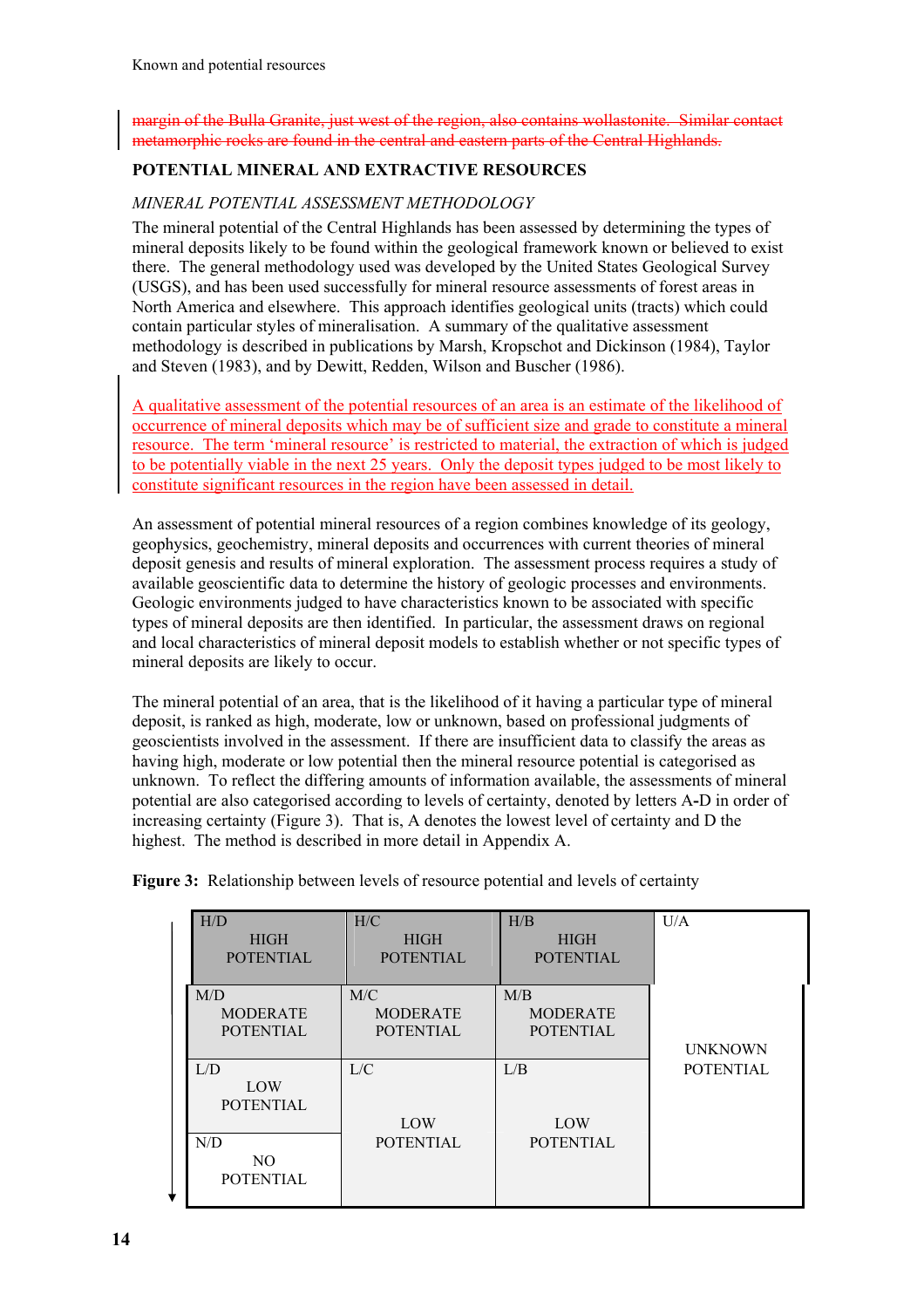| D (high) |  |  | A (low) |
|----------|--|--|---------|
|----------|--|--|---------|

#### Decreasing level of certainty

Assessments similar to the procedure used here in this report for the Central Highlands region are commonly used by companies to select areas for exploration. It is important to note, however, that the assessment of potential resources is subject to the amount and the quality of data available to the assessors. As geological knowledge of an area is never complete, it is not possible to have a 'final' assessment of potential mineral resources at any given time. The mineral resource potential of areas needs to be monitored and reassessed periodically to take account of new data, advances in geological understanding including new mineral discoveries. Advances in mineral exploration and mining technologies, and changes in mineral markets are other factors which may change the mineral resource potential of an area.

A qualitative assessment of the potential resources of an area is an estimate of the likelihood of occurrence of mineral deposits which may be of sufficient size and grade to constitute a mineral resource. The term 'mineral resource' is restricted to material, the extraction of which is judged to be potentially viable in the next 25 years. Only the deposit types judged to be most likely to constitute significant resources in the region have been assessed in detail.

Because of incomplete geological knowledge, the discovery rate in Australia is roughly of the order of one mine for one thousand exploration programs. Thus areas are explored, often repeatedly, before a mineral deposit is found. Increased geological knowledge and other factors can result in discoveries of world class deposits both in highly prospective areas (eg Kanowna Belle in Yilgarn, WA; Century in the Mount Isa Inlier, Qld.) or in areas not previously known to be of very high potential (eg Olympic Dam on Stuart Shelf, SA). Thus continued access to land for regulated exploration, which is a transient process rather than a long-term land use, is an important issue for the minerals industry and for future mineral development.

Geological areas (or 'tracts') in the Central Highlands, judged to contain geological environments permissive of the formation of specific types of mineral deposits have beenare delineated and thier mineral potential is ranked (see Figures 4 to 15).

### *MINERAL AND EXTRACTIVE POTENTIAL IN THE CENTRAL HIGHLANDS*

Descriptive mineral deposit models used for qualitative broadscale assessment of the Central Highlands are described in Appendix B. The favourable geological tracts for these types of mineralisation are indicated on Figures 4 to 15. The potential mineral resources are summarised in Table 2 and are described below as follows:

| Deposit type           | <b>Mineral</b><br>potential | Certainty<br>level | area of<br>tract<br>(sq km) | % of region<br>covered by<br>tract | $%$ of tract in<br>existing<br>reserves |
|------------------------|-----------------------------|--------------------|-----------------------------|------------------------------------|-----------------------------------------|
|                        |                             |                    |                             |                                    |                                         |
| Coal                   | High                        | Β                  | 330                         | 2.9                                | 4.9                                     |
| Slate belt gold        | High                        | B                  | 6340                        | 56.1                               | 14.9                                    |
| Construction materials | High                        | B                  | 67                          | 0.6                                | 0.1                                     |
|                        | Moderate-<br>high           | B                  | 534                         | 4.7                                | 1.7                                     |
| Disseminated gold      | Moderate-<br>high           | B                  | 6340                        | 56.1                               | 14.9                                    |

### **Table 2: Summary of potential mineral resources as at November 1996**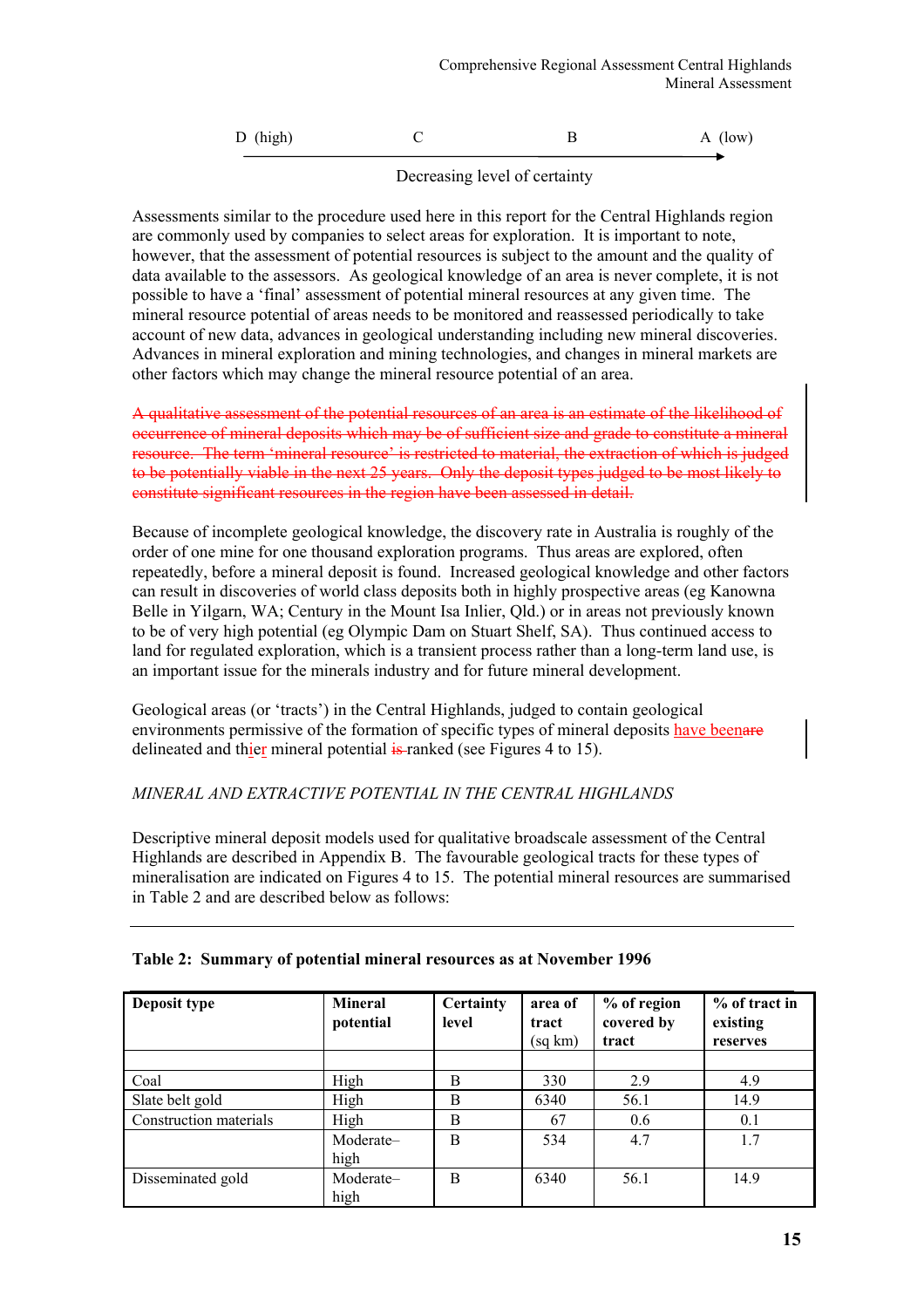| Epithermal gold-silver       | Moderate-<br>high  | B | 1254 | 11.1 | 36.3 |
|------------------------------|--------------------|---|------|------|------|
| Kaolin                       | Moderate-<br>high  | B | 2170 | 19.2 | 5.4  |
| Nickel–copper deposits       | Moderate-<br>high  | B | 790  | 7.0  | 24.8 |
| Alluvial gold                | Moderate           | B | 2119 | 18.8 | 5.6  |
| Skarn scheelite              | Moderate           | B | 1823 | 16.1 | 11.7 |
| Sandstone uranium            | Moderate           | C | 361  | 3.2  | 5.9  |
| Tin veins                    | $Low-$<br>moderate | B | 5235 | 46.3 | 17.4 |
| Tungsten-molybdenum<br>veins | $Low-$<br>moderate | B | 5235 | 46.3 | 17.4 |
| Limestone                    | $Low-$<br>moderate | C | 4217 | 37.3 | 17.1 |
| Bauxite                      | Low                | C | 310  | 2.7  | 0.3  |

# *Gold*

Tract Au1/H/B Slate belt gold (Figure 4): The tract is based on the distribution of Ordovician, Silurian, Siluro-Devonian and Devonian turbidites and their metamorphic equivalents. These rocks are favourable for hosting slate-belt vein gold mineralisation. The tract also contains known slate-belt vein deposits and the known occurrences of *disseminated gold deposits*. The tract includes part of the Wellington Fault zone known to host the Woods Point-Jamieson goldfield associated with the Woods Point Dyke Swarm. A major part of the tract is in the vicinity of Devonian granitoids which include the I-type granitoids.

The tract is assessed to have a high potential for slate-belt gold with a certainty level of B with areas of high potential occurring within the Woods Point-Jamieson goldfield.

Tract Au2/M-H/B Disseminated gold (Figure 4): As for the slate-belt gold deposits, the tract is based on the distribution of Ordovician, Silurian, Siluro-Devonian and Devonian turbidites and their metamorphic equivalents. These rocks are favourable for hosting slate-belt vein gold mineralisation with a potential to form haloes of disseminated and stockwork gold mineralisation around mineralised veins.

 The tract is assessed to have a moderate to high potential for deposits of disseminated gold with a certainty level of B.

Tract Au3/M/B Alluvial gold (Figure 5): Distribution of Tertiary and Quaternary sediments has been used to delineate this tract. The region hosts numerous slate-belt gold and disseminated gold deposits and occurrences which are potential source of gold for alluvial deposits.

The tract also includes areas which are favourable for deep and shallow leads. It has been reported that areas in the southern part of the region which are covered by Tertiary volcanics overlie Tertiary alluvial sediments which are favourable for deep leads (Buckley, personal communication, Minerals and PetroleumEnergy, Victoria.).

From the widespread distribution of primary sources of gold in the region it is concluded that the region has a moderate potential (with a certainty level of B) for alluvial gold deposits. Areas in close proximity to primary slate belt and disseminated gold deposits also have a moderate to high potential for deep lead gold.

Tract Au4/M-H/B Epithermal gold and silver (Figure 6): The tract contains intrusive, volcanic and volcaniclastic rocks favourable for generating epithermal systems. More importantly the tracts has favourable structures such as calderas, ring and radial fractures characteristic of several well-known mineralised epithermal systems. The structures comprise the Cerberean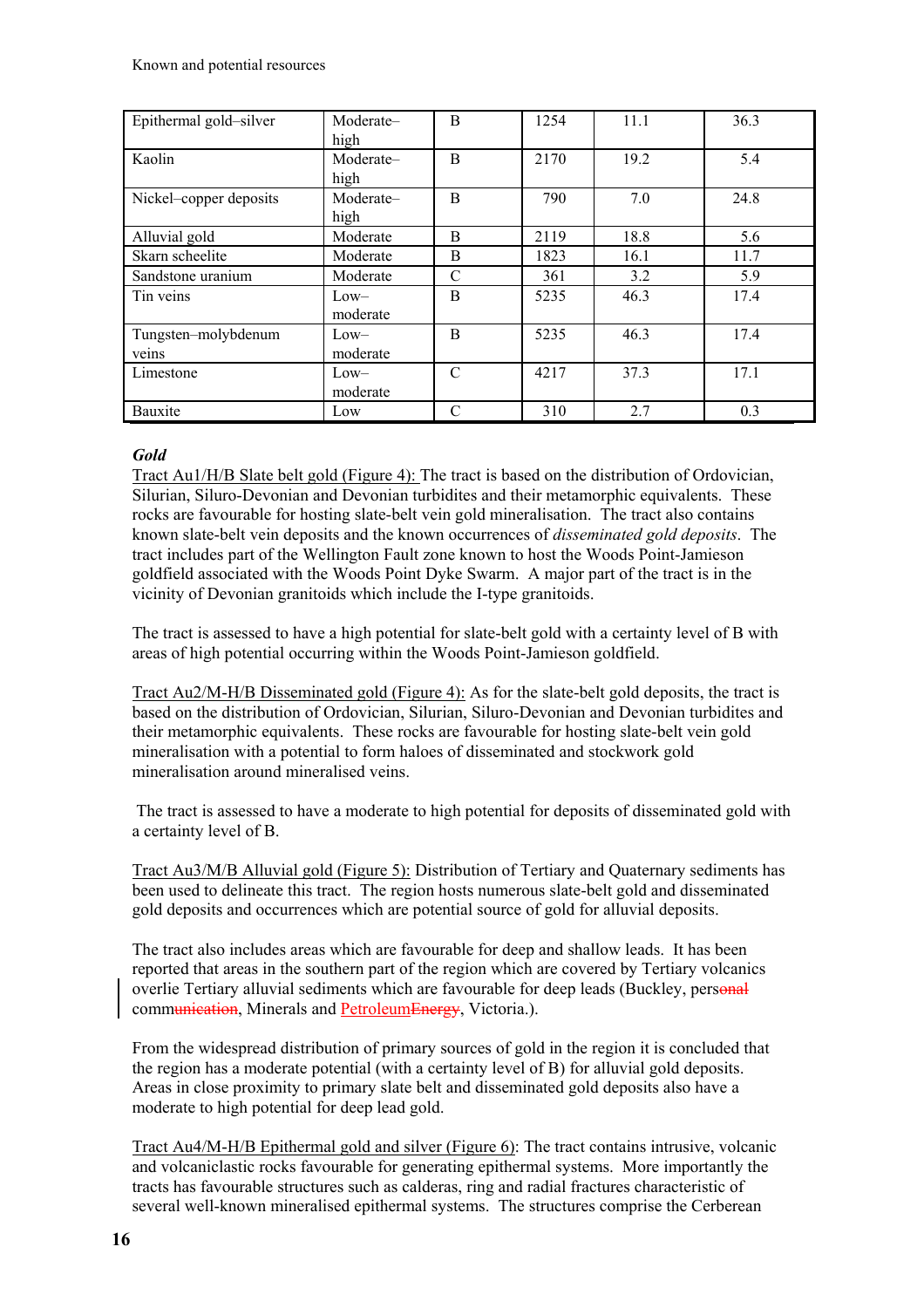Cauldron, the Acheron Cauldron and the Black Range Ring Dykes. Although there are no proven ring dykes or arcuate fractures in the Dandenongs Igneous Complex, its structure is thought to be analogous with that of the Acheron Cauldron (Marsden, 1988). However no large scale hydrothermal alterations typical of epithermal systems have been reported in these rocks. Similarly, no mineral occurrences of epithermal gold-silver mineralisation are recorded. Hence the tract is interpreted to have a moderate to high potential for epithermal gold-silver deposits with a certainty level of B.

Greenstones of the Barkley River Greenstone belt may underlie the Central Highlands region at depth. The potential of epithermal mineralisation in such greenstones, if present, is unknown.

The tract for epithermal gold-silver deposits has an unknown potential for porphyry copper deposits.

### *Tungsten, Tin*

Tract W/M/B Skarn scheelite (Figure 7): In the Central Highlands, tungsten-tin prospects at Tin Creek near Buxton and at Monkey Gully near Limestone southeast of Yea are associated with small high-level recently unroofed granitoids. These prospects are similar to the Rossarden and Storeys Creek type tungsten-tin quartz mineralisation of north east Tasmania. The tract is defined by the intersection of a 5 kilometre zone surrounding the granitoids with limestonebearing sedimentary sequences.

There is a moderate potential for skarn scheelite deposits with a certainty level of B.

Tracts Sn/L-M/B and W-Mo/L-M/B Tin veins and Tungsten-molybdenum veins (Figure 8): This tract has been delineated based on the distribution of Late Devonian granitoids and an additional buffer of 5 kilometres around the granitoids within the Central Highlands region. The extent of metamorphic aureoles around some intrusives indicate that they may be even more extensive at relatively shallow depths.

Although the reduced nature of the granites is favourable for the formation of primary deposits of tin none have been recognised within the field area except as trace cassiterite at the Tin Creek deposit. The lack of apparent fractionation within most of the large granitoids in the Central Highlands appears to limit their potential to be a source of primary tin mineralisation.

Many small intrusives similar to those that host the tungsten occurrences are present in the Central Highlands around both the Marysville and Dandenong igneous complexes, however the degree to which they have been fractionated is unknown.

The tract is considered to have low to moderate potential for tin veins and tungstenmolybdenum veins with a certainty level of B.

# *Base metals*

Tract NiCu/M-H/B Nickel-copper deposits (Figure 9): The Woods Point dyke swarm has the potential to host small copper nickel deposits as at Thomson River where ever thickenings or bulges in the dykes occur. The dykes contain mineralisation characteristic of this model type (synorogenic Ni-Cu) and hence the entire known outcrop area of the Woods Point Dyke Swarm is assessed as having moderate to high potential with a certainty level of B.

### *Uranium*

Tract: U/M/C Sandstone uranium (Figure 10): The tract is based on the distribution of Lower Cretaceous Strzelecki Group and Tertiary sediments of the Moe Swamp Basin (Gippsland Basin).

These sediments were deposited in a reducing environment and contain carbonaceous plant material and interbedded coal layers and are suitable host rocks for sandstone uranium deposits.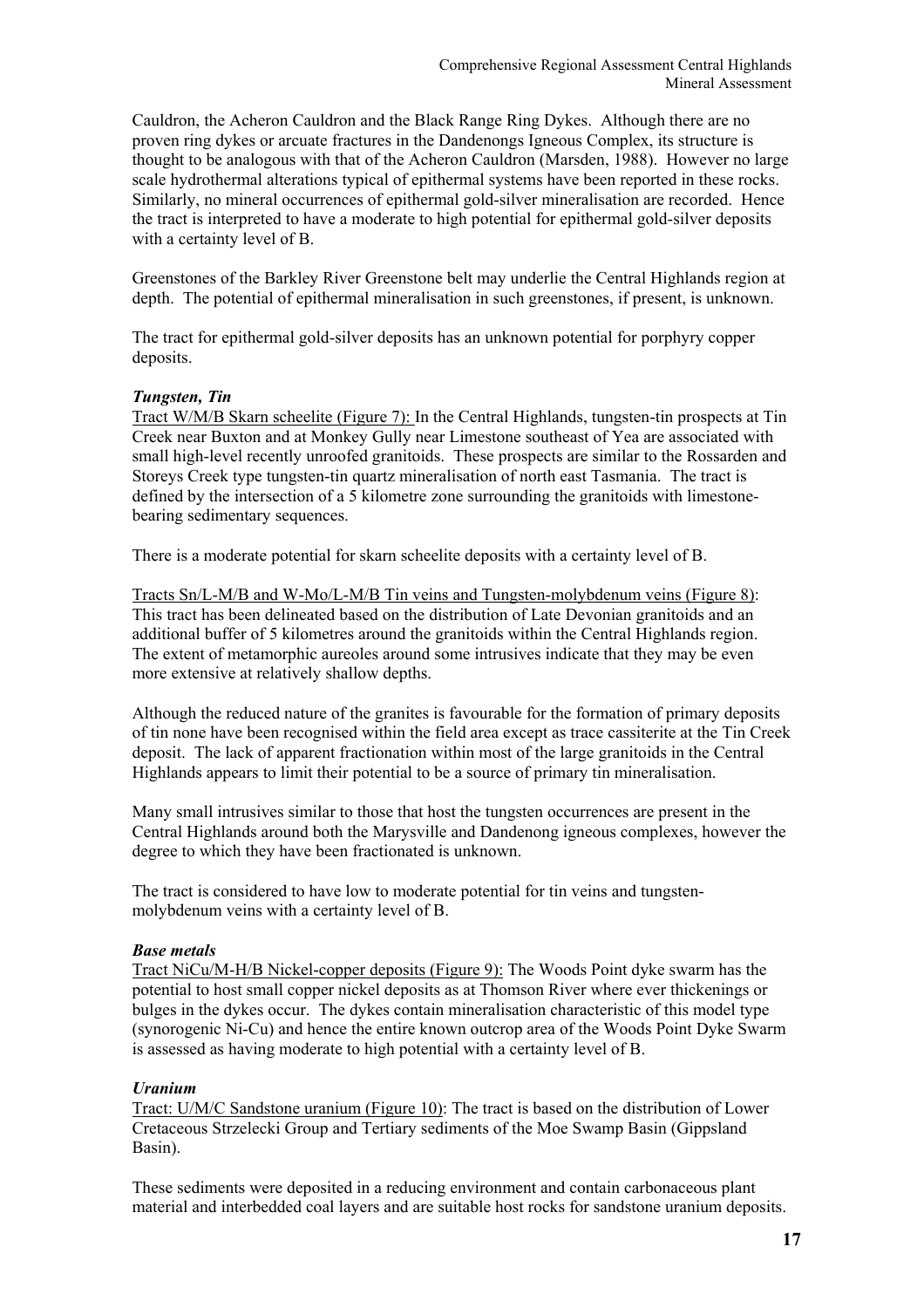Devonian granitoids and volcanics within the Melbourne Zone contain low levels of uranium and provide a possible source of uranium for the formation of sandstone uranium deposits.

The potential for this type of deposit is reduced because of the low background levels of uranium in the source rocks and on the available information the potential for sandstone uranium deposits is moderate with a certainty level of C.

### *Bauxite*

Bxt/L/C Bauxite (Figure 11): The tract is delineated based on the distribution of Tertiary volcanics which include tholeiitic and minor alkaline basalts. Deep weathering of these can produce bauxite deposits. Based on the available information the potential of bauxite deposits is assessed to be low with a certainty level of C

### *Coal*

Tract Coal/H/B (Figure 12): The tract has been delineated by the boundary of the Moe Swamp Basin, of which approximately two thirds lies within the Central Highlands area, and the Latrobe Valley Depression which lies just outside the Central Highlands area. It contains large areas of Late Tertiary and Quaternary sediments which overlie extensive coal seams.

Known resources for the Moe Swamp Basin are very large. Drilling has confirmed the presence of the coal seams at depth within the Yarragon Formation over a wide area with resources of economic interest identified at both the Moe Monocline in the east and at Yarragon in the west. It is possible that structures at depth that are not recognised at the surface, such as the Moe Monocline, could cause thickening of the coal seams which would improve their economic viability.

Given the detailed information above, a high potential for coal deposits with a certainty level of B is indicated for the tract.

### *Limestone/dolomite*

Tract Lst/L-M/C Limestone (Figure 13): Silurian-Devonian sedimentary rocks, which may contain limestones, are present throughout the Darraweit Guim and Mount Easton Geological Provinces (McHaffie & Buckley 1995), which include the Central Highlands. The Lilydale limestone deposit (35 km east of Melbourne) contains some dolomitic horizons.

Known deposits occur in Siluro-Devonian undifferentiated marine sediments and Early Devonian marine sediments along, and just outside, the eastern boundary of the Central Highlands and it is the presence of these sediments throughout the Central Highlands that delineates the tracts.

The tract is considered to have a low to moderate potential for limestone/dolomitic limestone deposits with a certainty level of C.

# *Kaolin*

Tract Kao/M-H/B Kaolin (Figure 14): The kaolin tract is delineated on the distribution of Tertiary and Quaternary sediments in which secondary clay deposits may occur. Lack of information at the scale of this assessment precludes the delineation of remaining primary Tertiary kaolin deposits developed on granitic or favourable sedimentary rocks.

On the available information there is moderate to high potential for secondary kaolin deposits with a certainty level of B.

# *Construction materials*

Tract Conmat1a/H/B(Figure 15): Most of the Central Highlands rock types have high potential for lower grade/value construction materials in their fresh or weathered state; and soil, sand and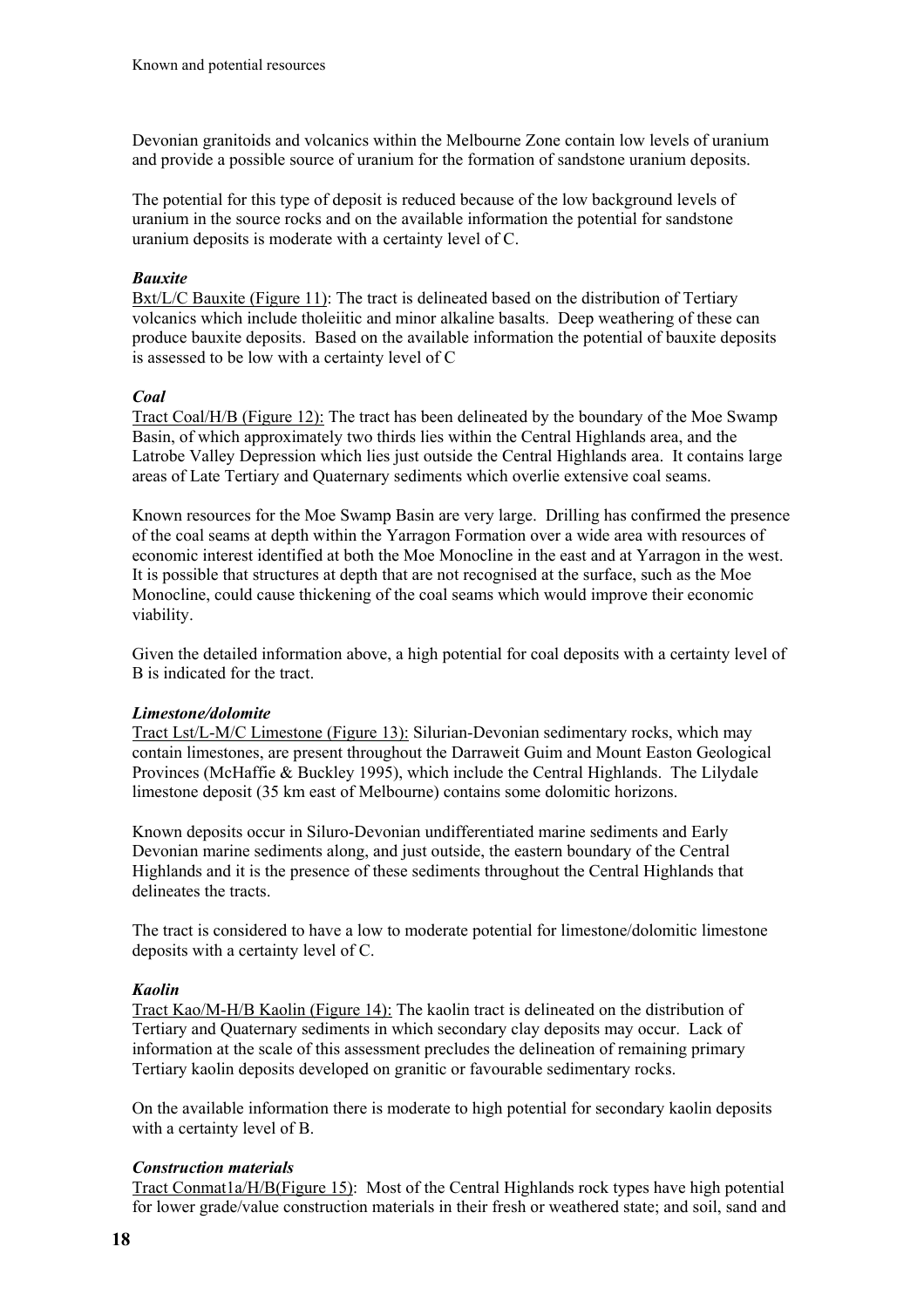gravel are widespread across the Central Highlands. Suitable materials are mainly used for secondary road building and include:

- ⋅ rippable sandstone, shale, schist and other rock,
- ⋅ volcanic scoria and tuff,
- ⋅ sand and gravel, and
- soil and calcrete.

This tract has high potential for lower value construction materials deposits, with a certainty level of B.

Tract Conmat1b/M-H/B (Figure 15): The potential for economic deposits of higher value construction materials in the Central Highlands, are delineated by areas of granite, basalt, acid to intermediate volcanics, and hornfels rocks which provide potential for crushed hard rock. Basalt and granitic rock areas have potential for dimension stone, depending on the availability of high quality material within a particular rock body. Potential for suitable bodies of construction sand, clay and clay shale lie within Tertiary and Quaternary age sediments.

Areas of special interest for possible future hard rock and sand construction materials extraction delineated by McHaffie & Buckley (1995) are shown in Figure 3. Hard rock resources are sufficient to supply the Melbourne area for 25 years (McHaffie 1991, in McHaffie & Buckley 1995). Resources of red firing clays are sufficient for at least 20 years but white firing types will require the development of more distant resources to the south-east of Melbourne. Melbourne roof tile makers have a sound resource base for the long term (McHaffie & Buckley 1995).

### *Diamonds*

The potential for diamonds is unknown.

### *Phosphate*

Very small amounts of Ordovician and large areas of Devonian marine sedimentary sequences equivalent to those that host the phosphate deposits just outside the region (near Mansfield)area are also present within the region. Large areas of possible shelf sedimentary sequences also occur in the region. However no phosphate occurrences have been reported in the region. The potential for phosphorite deposits in the region is considered to be unknown.

# *SUMMARY OF MINERAL AND EXTRACTIVE POTENTIAL IN THE CENTRAL HIGHLANDS*

Mineral potential tracts were identified for  $11$ thirteen types of mineral deposits and 3 types of extractive deposits. Because the Central Highlands is close to a major population centre, the region is also an important current and future source for construction materials such as hard rock, gravel, sand and clay. Extraction sites for low unit value construction materials are often dictated by other land uses such as real estate developments and by costs of transport. Areas where construction materials may be extracted in future, 'interest areas', are shown on Figure 1.

The tracts of mineral potential for various types of mineral deposits (Figures 4 to 15) have been combined and summarised in two different ways in Maps 3 and 4. Parts of the tracts for construction materials (Fig 15), which are in the interest areas in Figure 1 are also included in Maps 3 and 4.

Map 3 is a composite of mineral potential tracts over the Central Highlands and shows the highest level of mineral potential assessed (in December 1996) for any particular area in the region (maps 4 to 14). In this approach, tracts of lower mineral potential are obscured by the tract having the highest level of mineral potential in any particular area. Most of the Central Highlands is covered by a tract of high potential for deposits of slate-belt gold, with smaller tracts of high potential for brown coal confined to the southeast part of the region (Map 3 and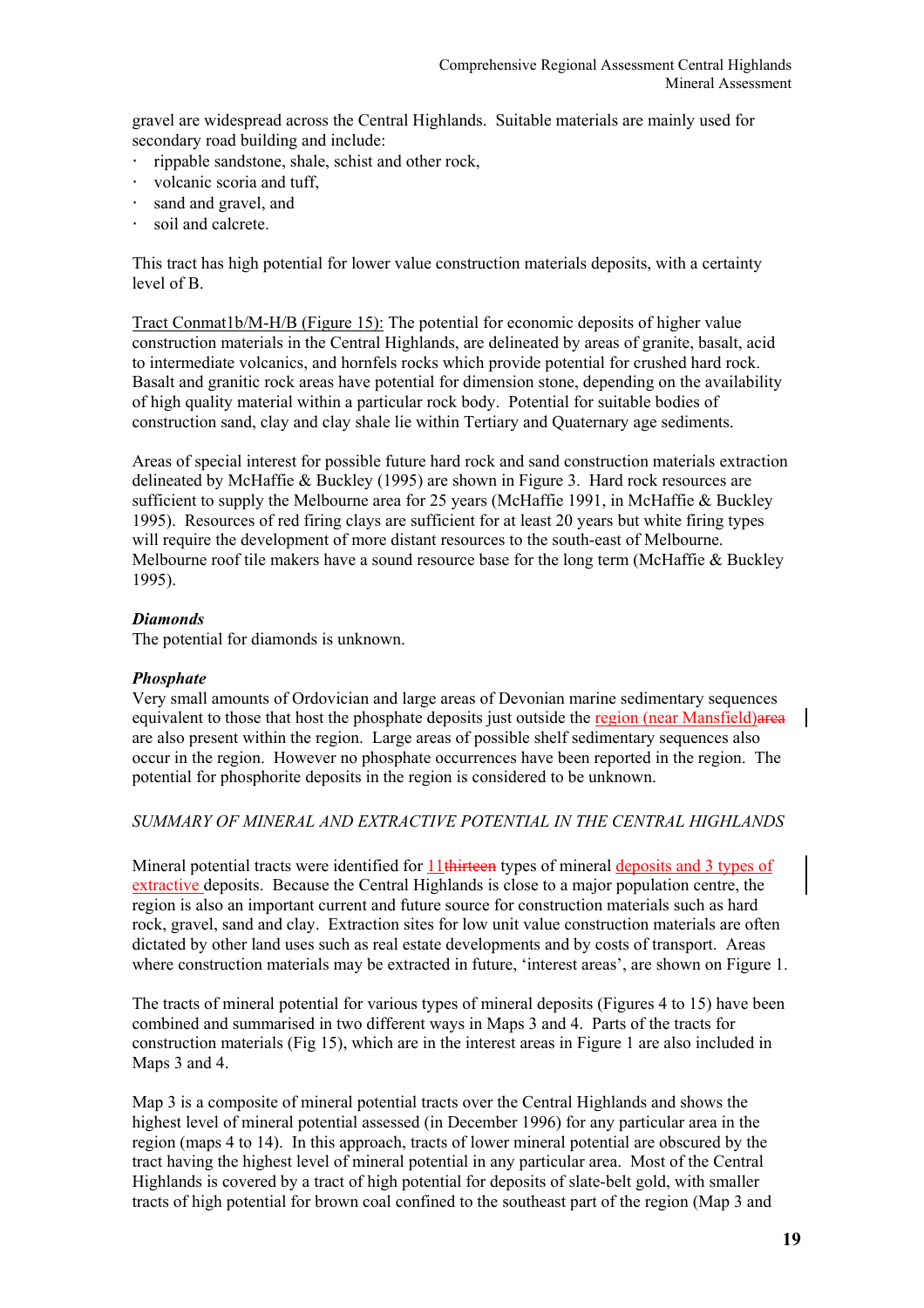Figures 4 and 12). Tracts of moderate to high potential for epithermal deposits of gold and silver are in the central part of the region and areas of moderate to high potential for kaolin are closely associated with sediments in the current drainage systems (Map 3 and Figures 6, 14). A few tracts of low to moderate potential for tin veins and tungsten-molybdenum veins are in the southern and northwestern part of the region (Map 3 and Figure 8).

Tracts of moderate to high potential for disseminated gold (Figure 4) and nickel-copper deposits (Figure 9) are obscured by tracts of high potential. Similarly tracts of moderate potential for alluvial gold, tungsten skarn, sandstone type uranium (Figures 5, 7 and 10) are obscured by tracts of higher potential. Other tracts which are obscured by tracts of higher potential are low to moderate potential tracts for deposits of tin veins, tungsten-molybdenum veins, limestone, dolomite(Figures 8, 13) and tracts of low potential for bauxite (Figure 11).

Map 3 is a composite of mineral potential tracts for different types of mineral deposits that do not have equal economic values. For example, a tract with moderate to high potential for epithermal gold may be considered to have a higher economic value than a tract with high potential for coal.

The mineral potential tracts in Figures 4 to 14 are superimposed on Map 4 to highlight areas with overlapping tracts. This presentation takes account of the diversity of mineral resource potential as well as the level of potential. This was done by allocating standard scores according to a subjective ranking of levels of mineral potential as follows: high potential (18), moderate/high (12), moderate (6), low/moderate (2), low (1), unknown potential (no score). Scores of overlapping tracts were then added to derive a 'cumulative mineral potential' score. Areas with high cumulative scores indicate potential for more than one type of deposit (eg. moderate potential for tungsten skarn deposits  $(6)$  + moderate to high potential for disseminated gold  $(12)$  + high for slate-belt gold  $(18)$  = 36).

It should be understood that the areas with overlapping tracts highlighted by Map 4 emphasise the diversity of mineral potential, but these areas are not necessarily more prospective than a single tract of high potential, for example, slate-belt gold. The relative economic significance of the tracts for different types of mineral deposits, as perceived by mining companies, would be influenceddictated by their perceptions of prospectivity, future market conditions, land access and other factors. Maps 3 and 4 cannot therefore be used as an indication of the relative economic potential for minerals of different areas of the Central Highlands.

The cumulative mineral potential scores highlight the diversity of potential resources in the northeastern portion of the Central Highlands where there are overlapping tracts of potential for deposits of slate-belt and disseminated gold, nickel-copper and limestone/dolomite. Areas around granitoids are highlighted for overlapping potential for deposits of slate-belt and disseminated gold, tungsten skarns, tin veins, tungsten-molybdenum veins and limestone/dolomite. The granitoids themselves have the lowest scores as the potential in these rocks is restricted to tracts of low to moderate potential for deposits of tin veins and for tungsten-molybdenum veins.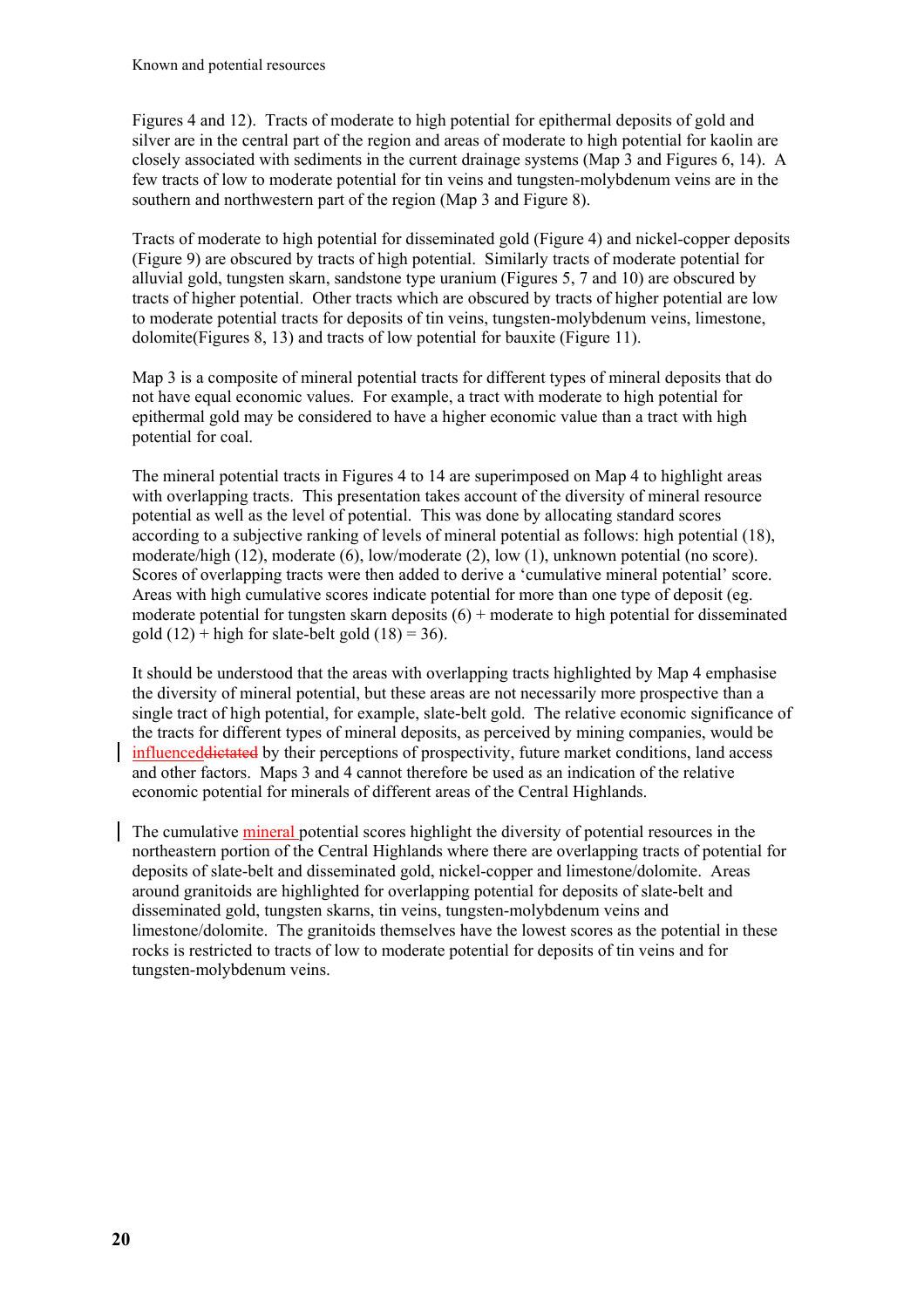# **CURRENT EXPLORATION, MINING AND EXTRACTION ACTIVITIES AND POTENTIAL ECONOMIC VALUE**

The potential economic value of the region's mineral resources is affected by a number of factors including: mineral prospectivity; timing of discoveries; future metal prices and mining costs; and rules and regulations governing exploration and mining. Ideally, an economic assessment of a region's known and potential mineral resources would involve an estimation of the value of the right to explore and mine. Unfortunately, due to data limitations, this has not been possible. However the major factors affecting potential economic value are outlined, and some indicators of that value are examined.

The mineral resource assessment provides an indication of which land is likely to be prospective for minerals. However, an assessment of the potential value of mineral resources in these areas is not possible without an estimate of the number and type of deposits likely to occur in a particular region. Therefore it has not been possible to compare the 'mineral' value of particular areas of land that have been assessed as prospective for minerals with other land (whether prospective or not). These limitations, when combined with the dynamic informationgathering nature of exploration, have significant implications for land access arrangements for exploration and mining in these areas.

# **EXPLORATION**

While there are presently no significant operating metallic mineral mines in the Central Highlands, expenditure on exploration and mining licences totalled \$1.8 million in 1995-96. Commodities being explored for were gold, base metals and antimony.

# *EXPLORATION PRIOR TO 1965*

The Woods Point-Walhalla region was prospected intensively from the early 1860s and intermittently into the late 1890s during several mining booms. Nonetheless, except for the work conducted by Government geologists, most of the early prospecting results were never recorded. Early prospecting was principally for gold, but copper was also included following the discovery in 1864 of the Thompson River copper deposit. Some tin prospecting was also carried out in the Howqua, Jamieson and Goulburn Rivers but this was largely unsuccessful. The first modern regional exploration work began in 1965 (Planet Mining Co. Ltd, Exploration Licences 12 and 13).

# *EXPLORATION FROM 1965 TO THE PRESENT*

An Exploration Licence system was introduced by the Department of Mines and Industrial Development in the mid 1960s which allowed exploration of much larger areas than would normally be covered by a mining lease, search permit or a prospecting area licence.

Exploration in some areas has been hampered by rugged topography, difficult access and at times severe weather. Drilling in the area is difficult and some geochemical samples taken for analysis have subsequently been found to be either invalid or unreliable. Hence at least some exploration in the region has been ineffective and significant mineral deposits may remain undetected and a number of quite prospective areas remain, to a large degree, untested.

The exploration targets sought since 1965 have varied in accordance with relative metal prices, perceived prospectivity, relative recovery costs of metals and new exploration paradigms or mineral deposit models. Commodities explored for include gold, silver, base metals, platinoids, antimony, mercury, uranium, tungsten and phosphate.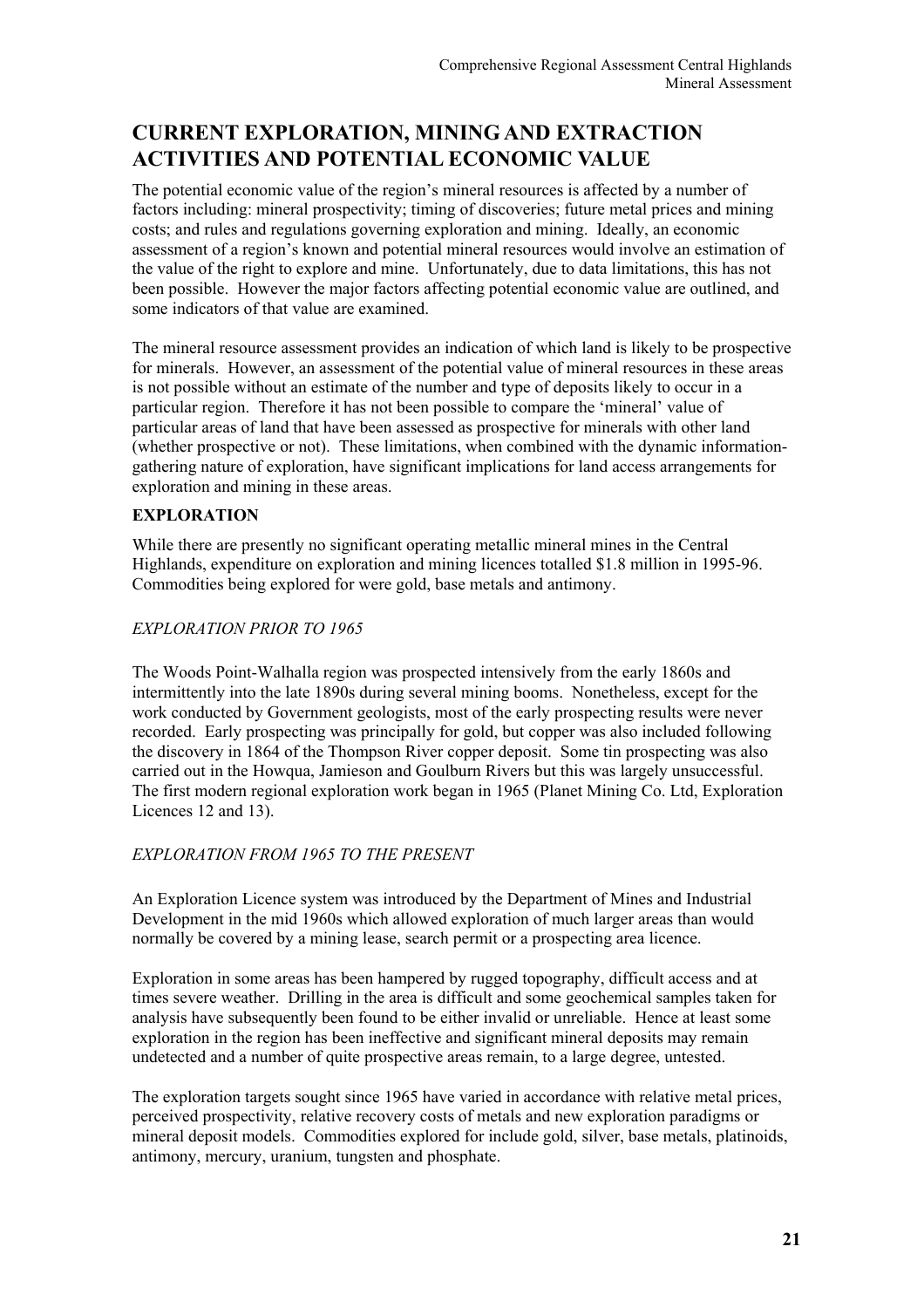The exploration targets sought have varied over the thirty year period up to the present, in accordance with relative metal prices; perceived prospectivity; relative costs of recovery of certain metals, and new exploration paradigms or mineral deposit models.

During the mid 1960s, the gold price was fixed at a relatively low level, although base metal prices were strong. Hence the principal commodity targets sought during this period were copper, lead and zinc, although high-grade vein-type gold was also sought as it could be worked profitably provided costs were relatively low.

Phosphate was sought by IMC Development Co around 1966 to 1967 and by Mines Exploration in the early 1970s, in the Phosphate Hill area near Mansfield<del>. Concentrations of phosphate rock</del> were sought in both phosphate enriched Early Ordovician and Cambrian sediments and in Early Devonian sediments in the Mansfield area. Although not rich enough nor large enough to be economic, the mineralised beds coincide with similar enrichments in sediments of the same age worldwide. Areas of possible shelf sedimentary sequences occur in the Central Highlands but from the available information the potential for phosphate is unknown.

Mafic copper-nickel was sought by various companies in the Coopers Creek area in 1969/70, and in subsequent periods.

Tin and molybdenum deposits associated with granitoids, were sought in the late 1970s.

Since 1965, about 220 Exploration Licences (ELs) have been applied for either over the Central Highlands proper, or the adjacent areas as shown on Maps 1 and 2. None have to date led to a profitable mine being established. The mining boom of the late 1960's led to a record (up to that time)14 ELs being applied for during 1970.

The Gaffneys Creek-Woods Point-Walhalla area has attracted most exploration in the Central Highlands over the last 30 years. When the gold price rose dramatically in 1979/1980, exploration for gold began slowly but intensified throughout the late eighties and early nineties. Exploration targets included bulk low-grade gold targets comprising either disseminated gold in sediments or volcanics, and encompassed both greenstone-hosted and sediment-hosted gold types as well as granitoid-related and dyke-related types.

In the early 1980s to 1986, BHP was prospecting for large low grade gold-quartz-stockwork type mineralisation in fractured sandstones or breccia around the Mt Piper- Broadford area in northern the Central Highlands.

The number of new ELs applied for annually rose sharply to 16 in 1980, declined and then increased to 13 each year in 1986 and 1987. Recently, the number of new ELs applied for in 1993 increased to 14, and then to 15 in 1994 and rose again to peak at 18 in 1995 (Figure 16). The estimate for the number of new ELs applied for during 1996 is put at 10 and exploration activity appears to have slowed down in 1996.

# **Figure 16: Exploration licence applications for the Central Highlands region**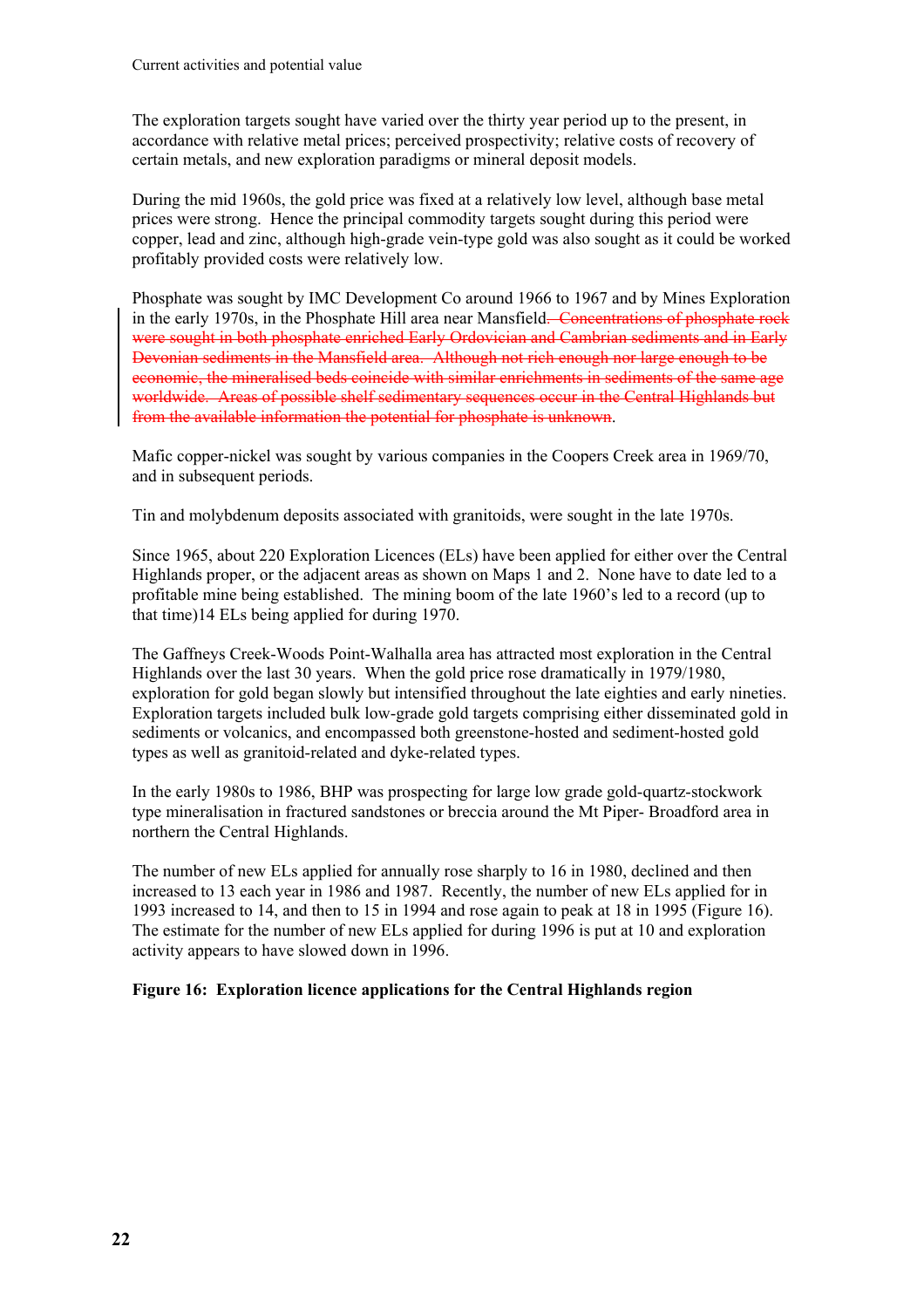

In general, exploration activity and expenditure over the Central Highlands reached a cyclic peak in 1995 with respect to both expenditure (\$1.93 million) and the proportion spent on the Central Highlands (over 6%) compared with total exploration expenditure over the whole state. In almost all cases, gold has been the major exploration target. Recent deposit models also include volcanic-hosted epithermal gold deposits of possible Cambrian age, as well as intrusion related gold in Devonian calcareous and carbonaceous sediments (possible "Carlin"-type)

Company exploration activity in the Central Highlands currently is focused on the search for primary gold mineralisation in Devonian dykes (slate belt gold type as at Woods Point) and to a minor extent, base metals (particularly copper, lead, zinc-[nickel]) covering the Cambrian greenstones and the dyke swarms in the eastern portion of the region, particularly between Walhalla and Jamieson.

Exploration for gold is also focused around the Devonian Cerberean volcanic in the central part of the region.

Current and historical exploration expenditures provide some indication of the potential value of the undiscovered mineral resources of the Central Highlands. This is because a decision to invest in exploration is based largely on a company's perception of the mineral potential of an area. That is, exploration expenditure will tend to be higher in areas of higher perceived mineral potential. However, because of uncertainty and dynamics of exploration, different risk attitudes of companies and difficulty of exploration, expenditure only provides an approximation of true prospectivity. Perceptions of sovereign risk (the risk of policy changes affecting returns to investment after an investment has been made) also affect exploration expenditure.

At the time of this assessment, there were 34 active exploration licences in the Central Highlands region (Figure 2), distributed among 20 companies. In 1995-96 exploration expenditure in the Central Highlands was about \$1.8 million (Minerals and Petroleum Victoria, 1997), which represented around five per cent of expenditure in that year on exploration for base metals and gold on Victorian exploration expenditure in that year (Table 3).

### **Table 3: Total mineral exploration expenditure, Central Highlands**

| Year | <b>Central Highlands</b><br>exploration expenditure | Victorian exploration<br>expenditure MRD Act | <b>Central Highlands exploration,</b><br>as a % of Victorian exploration |
|------|-----------------------------------------------------|----------------------------------------------|--------------------------------------------------------------------------|
|      |                                                     | (\$ million)                                 | expenditure                                                              |
|      |                                                     |                                              |                                                                          |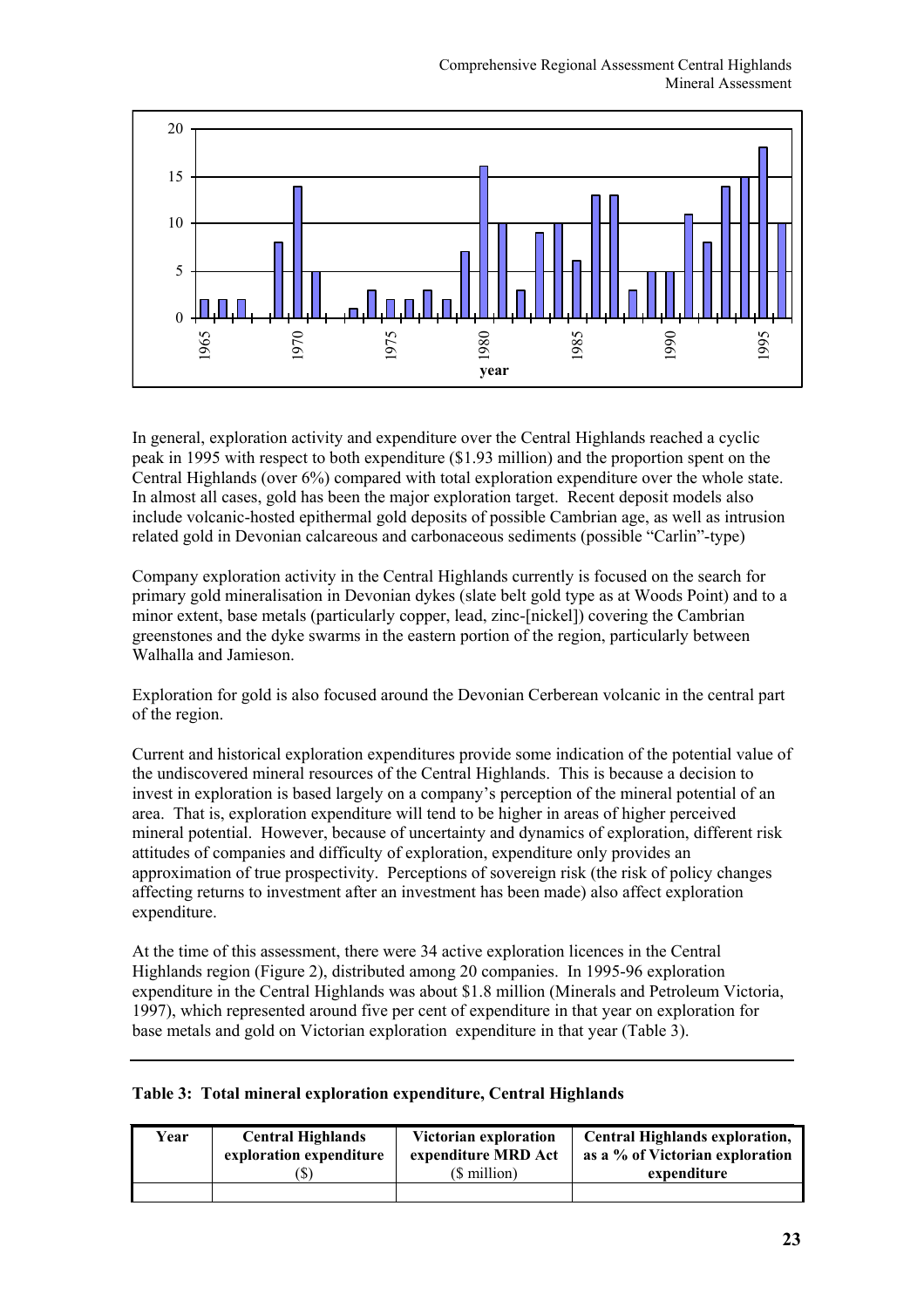Current activities and potential value

| 1991-92       | 462 362   | 10.0  | 4.6  |
|---------------|-----------|-------|------|
| 1992-93       | 633 178   | 14.7  | 4.3  |
| 1993-94       | 1982 268  | 18.7  | 10.6 |
| 1994-95       | 2 490 854 | 41.1  |      |
| 1995-96       | 1813581   | 35.1  | 5.2  |
| <b>Totals</b> | 7382243   | 119.6 | 0.Z  |

Note: Figures include private mineral exploration expenditure on Exploration and Mining Licences, as derived from Mineral and Petroleum Victoria records.

Of the 34 exploration licences in the region, there are many prospects where resources have been identified and exploration has proceeded to more advanced stages.

### *Jericho*

The Jericho Project is in the Walhalla–Woods Point–Gaffney's Creek–Jamieson gold belt (Figure 2). Previous mining activities in the project area, mostly conducted between 1861 and 1940, recovered substantial quantities of alluvial gold from a number of rivers in addition to gold from quartz reefs at several locations. In the three years since an exploration licence was granted for the Jericho prospect, Osprey Gold NL has spent \$280 000 on exploration and has budgeted \$450 000 for 1997-98 (G.H. Fethers, Osprey Gold NL, pers comm, 14 February 1997).

### **MINING AND EXTRACTIVES**

Recent production has come from deposits in the Gaffney's Creek area mined from 1968 to 1989 and the A1 Mine between (also near Gaffney's Creek) 1989 and 1992 (O'Shea et al 1992O'Shea and others 1992). Currently two small scale hard rock gold mines are the only operating metallic mines in the region.

While no substantial mining activity currently is being undertaken in the Central Highlands there has been significant expenditure on mining licences (Table 4). Most of this expenditure occurs on mining licences which overlie historical workings and where production is anticipated to occur at some stage. Exploration being undertaken on such mining licences is generally at an advanced stage, involving detailed assessment of a resource (K. Weston, Minerals and Petroleum Victoria, pers comm, March 1997).

| Year          | <b>Mining licence</b><br>exploration expenditure | <b>Mining licence</b><br>other expenditure | <b>Total expenditure</b><br>mining licences | Number of<br>mining licences |
|---------------|--------------------------------------------------|--------------------------------------------|---------------------------------------------|------------------------------|
|               |                                                  |                                            |                                             |                              |
| 1991-92       | 328 658                                          | 73 714                                     | 402 372                                     | 23                           |
| 1992-93       | 286 678                                          | 4 8 5 1 0 6 4                              | 5 137 742                                   | 26                           |
| 1993-94       | 1 358 629                                        | 1 224 040                                  | 2 5 6 2 6 6 9                               | 28                           |
| 1994-95       | 563 126                                          | 1838980                                    | 2 402 106                                   | 33                           |
| 1995-96       | 518 924                                          | 1 501 091                                  | 2 0 2 0 0 1 5                               | 31                           |
| <b>Totals</b> | 3 056 015                                        | 9488889                                    | 12 544 904                                  |                              |

### **Table 4: Expenditure on Mining Licences in the Central Highlands**

Note: Figures derived from Mineral and Petroleum records. Mining licence exploration expenditure included in Table 3.

Of the mining licences within the area, only at the Morning Star project (Figure 2) have sufficient resources been identified to proceed toward a mining feasibility study, which is currently being undertaken. The Morning Star deposit has produced over 883 000 ounces of gold since 1862 at an average grade of 24.5 grams per tonne (Wilkinson 1986), although most of this gold was produced from the mine last century.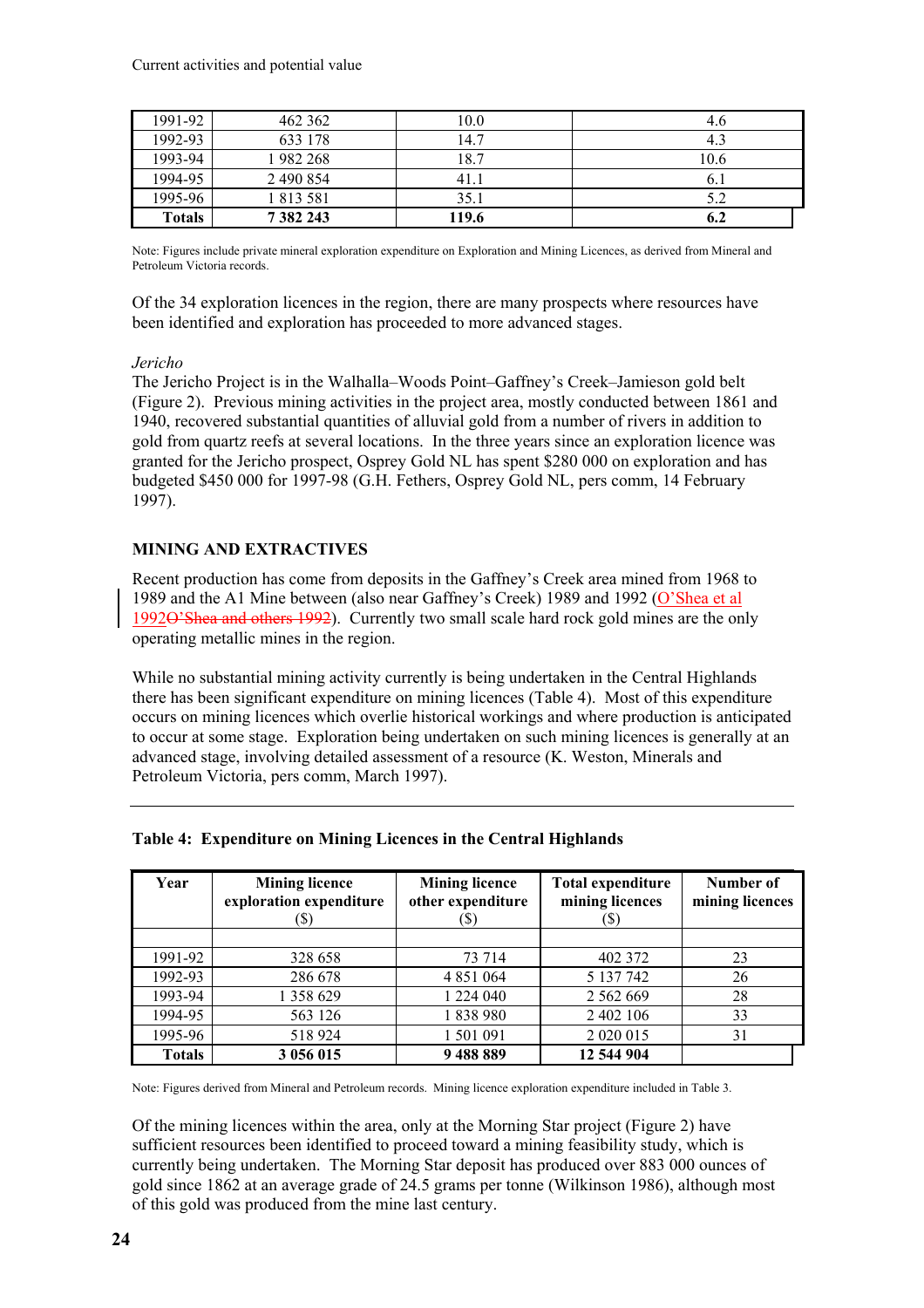Around \$3.5 million has been spent on exploration of the Morning Star deposit, including mine dewatering and refurbishment of the old mine shaft. With current resource estimates, it is likely that future mining of the opencut and underground resource would occur over a period of four to five years (R. Bird, Mount Conqueror Minerals NL, pers comm, February 1997).

Potential future economic benefits of the Morning Star project have not been estimated. However, if the current resource of 234 000 ounces was extracted over five years, this would equate to annual gross revenues of around \$23 million. Using the 1995 average industry gross margin (Australian spot price less industry average total cost) it is found that such production, were it to start today, would have a present value of almost \$16 million, using a 5 per cent discount rate.

This figure gives an order of magnitude estimate of the potential direct benefits from the project. To estimate the actual potential net economic benefits of the project it would be necessary to gather project specific cost and production data. In addition, it is likely that such a large project would produce indirect benefits that would not be reflected in producer returns alone — for example, the benefits of reduced unemployment or stimulated production in other markets.

It is estimated that, in the first half of 1996, around 3.5 million tonnes of construction material was quarried in the area at a gross value of some \$41.1 million. Henshall Hansen Associates *et al.* (1992) estimated that 186 people were directly employed in the 31 quarries within the Central Highlands in 1991, of which 19 people were employed in the three quarries on public land (although the area used in their study was slightly larger than the boundary used for this report). The main industrial mineral resources produced in the Central Highlands are sand, hard rock, clay and limestone. Construction materials and other industrial mineral commodities are particularly significant as the Central Highlands is close to Melbourne.

As most titles for the extraction of construction materials in the Central Highlands are situated on private land (Figure 1), they are unlikely to be affected by the outcomes of the Regional Forest Agreement. Quarries are often located on private land in Victoria because construction materials are owned by the land owner, and not (as in the case of minerals) exclusively by the Crown. This provides an incentive for quarry operators to develop operations on private land.

# *CASE STUDY: SLATE BELT GOLD AND THE NAGAMBIE MINE*

While the resource assessment found that the region is prospective for slate belt gold deposits, no assessment was made of the potential number or size of undiscovered slate belt gold deposits that may lie within the Central Highlands. However, the size of identified slate belt gold deposits in Victoria (which contain virtually all the gold mined in Victoria to date) provide an indication of the potential size of undiscovered slate belt gold deposits that may lie within the region.

Of 163 Victorian slate bed gold deposits surveyed by Bowen (1974), 85 per cent had total production of between 1000 and 6228 kilograms (Figure 17). The Nagambie gold mine (just outside the study area) recently closed after production of 4185 kilograms. The case history of the Nagambie operation provides a useful insight to the effect that a mine lying within this range could have on local towns and regional economies, if found in the Central Highlands.

### **Figure 17: Production from slate belt gold deposits in Victoria, 1857–1974**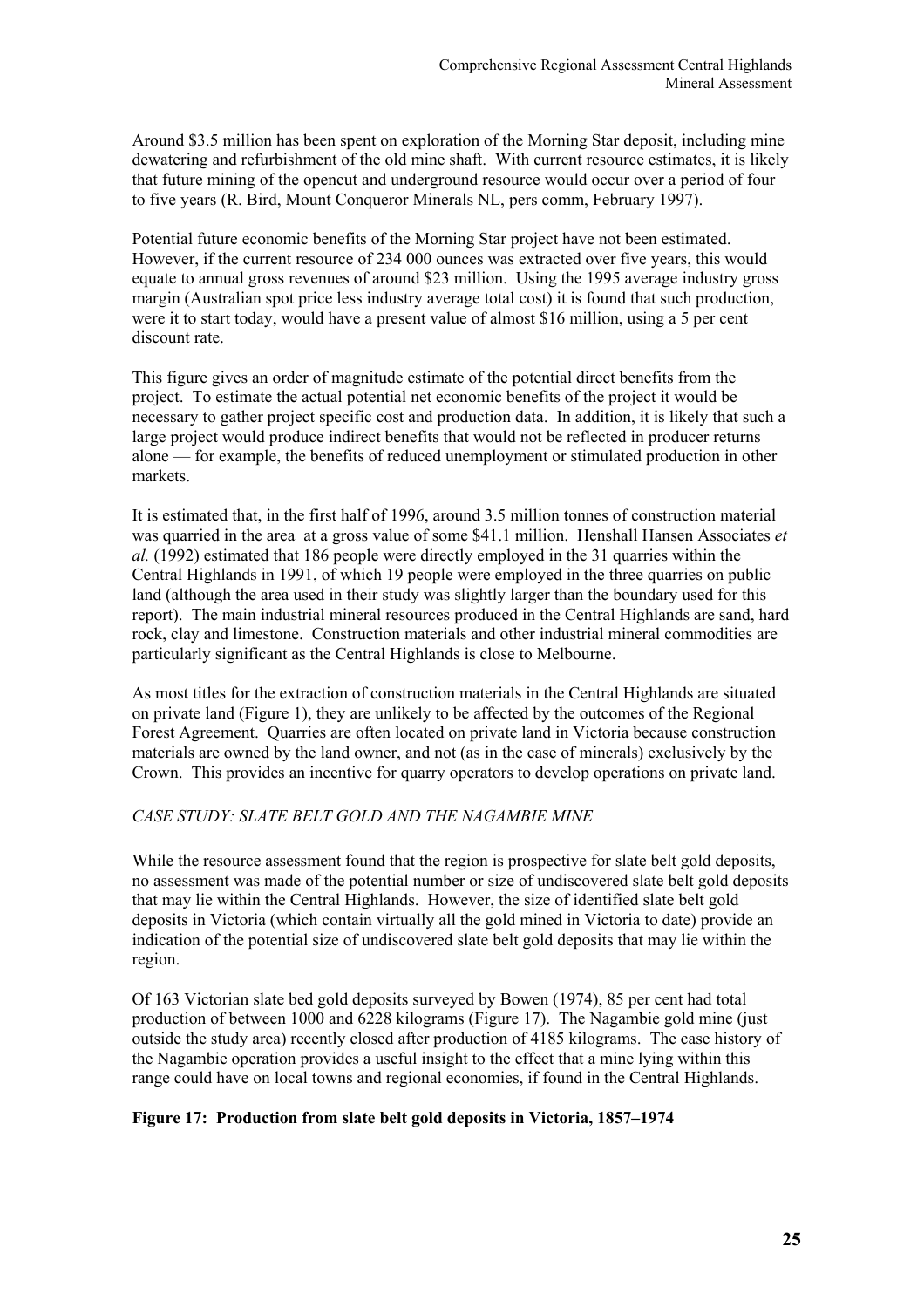

The Nagambie gold deposit was discovered in 1985 and in 1987 a resource of 7 million tonnes at a 1.2 grams per tonne gold grade was delineated by the Perseverance Corporation Ltd (Hughes 1990). The mine operated from July 1989 until December 1996 and minor amounts of gold are still being extracted from leach residues. The mine generated gross revenues of around \$74 million over the eight year mine life. Direct employment and gross revenue flows from the mine over its operating life are shown in Table 5.

| Year | Gross revenue              | Direct employment |
|------|----------------------------|-------------------|
|      | $\left( \mathbb{S}\right)$ | (no.)             |
|      |                            |                   |
| 1989 | 2 663 377                  | 90                |
| 1990 | 25 129 676                 | 178               |
| 1991 | 18 095 995                 | 105               |
| 1992 | 12 370 433                 | 125               |
| 1993 | 11 155 253                 | 34                |
| 1994 | 3 3 8 7 6 9 9              | 32                |
| 1995 | 1 251 428                  | 21                |
| 1996 | 351 320                    | 14                |

**Table 5: Gross revenue and direct employment, Nagambie Gold Mine. Real 1995-96 dollars** 

*Source*: J. Kelly, Perseverance Corporation Ltd, personal communication, February 1997.

In addition to the net economic benefits associated with the rents from production (not calculated in this report), the Nagambie gold mine also generated considerable indirect benefits which have been detailed by Sinclair (1991):

- it was estimated that the mine resulted in the stimulation of an additional 73 jobs in Victoria, and 7.5 jobs within the Nagambie region through indirect employment multiplier effects,
- ⋅ Perseverance spent \$465 000 upgrading local infrastructure including the electricity relay station and road improvements which enabled a \$1.5 million mushroom farming business to be established, creating eight new jobs (in addition to the multiplier effects above), and
- the mine brought new workers into the region  $(31 \text{ mine employees were new residents})$ , increasing the diversity and level of skill in the Nagambie region's occupational structure,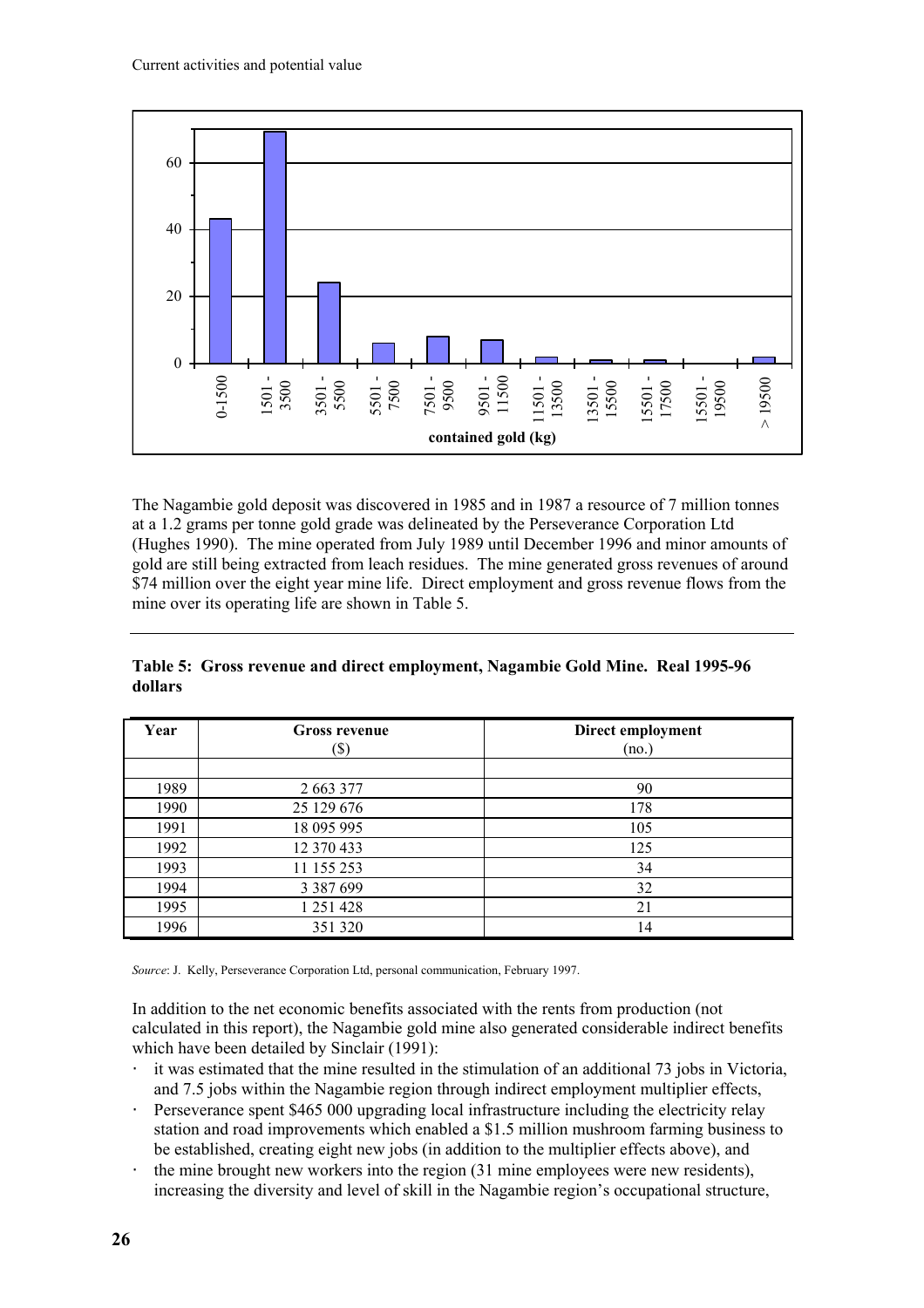population growth in the region over the period 1989–91 was around 4.5 per cent reversing the previous trend of population decline in the area.

Although mines like Nagambie may be temporary (3–10 years life in many cases) it is apparent that in addition to bringing economic benefits to the local and wider economies during their operating life, these projects also provide infrastructure and demographic benefits to smaller communities, which can have lasting effects.

# **OUTLOOK FOR MINERAL PRODUCTION**

Developments in world metals markets will have a large bearing on development opportunities for the minerals industry in the Central Highlands. Base metals (copper, lead and zinc) and gold are the focus of current exploration activity in the Central Highlands. As a consequence, the outlook for these markets is emphasised in this section. Detailed market outlook assessments for the medium term are given in Haine and Roarty (1997) and Middleton and Allen (1997) for base metals and gold, respectively.

# *BASE METALS*

Asia accounted for 27 per cent of world base metals consumption in 1996, compared with 19 per cent in 1980. While Japan's share declined marginally in this period, the share of developing Asian countries more than doubled and is projected to rise further over the medium to long term, reflecting relatively fast economic growth in these countries. However, the developed market economies, which accounted for around 55 per cent of world base metals consumption in 1996, are assumed to continue to expand. Demand for base metals in these countries is therefore expected to continue to grow, although at a slower rate than for the Asian countries. In contrast, the share of global base metals consumption in the countries of the former Soviet Union and eastern Europe fell from 22 per cent in 1980 to 13 per cent in 1996. However, consumption levels in these economies are projected to recover in line with increased economic growth rates.

Overall, world consumption of base metals increased by 1.5 per cent in 1996 and is forecast to grow by a further 3.1 per cent in 1997. Reflecting expected trends in world economic growth and industrial production, world base metals consumption is projected to increase at around 2.0–2.5 per cent a year over the medium term, easing gradually over the longer term.

World mine supply of the three base metals is forecast to rise in 1997. World refined copper production is forecast to increase particularly strongly, with more modest increases forecast for refined zinc and lead production. A number of large committed and planned development projects are expected to be the major contributors to the projected rise in base metals supply over the next few years. Substantial increases are projected up to the end of 1999 as low cost mines, primarily from Chile for copper, and Australia for zinc and lead, commence production.

Over the longer term, continuing technological developments can be expected to place downward pressure on costs. Together with projected demand growth, the long term downward trend in real prices experienced for each of the base metals is therefore expected to continue. Price projections to 2002 are shown in figure 18.

# **Figure 18: Real base metals and gold prices (In 1995-96 dollars)**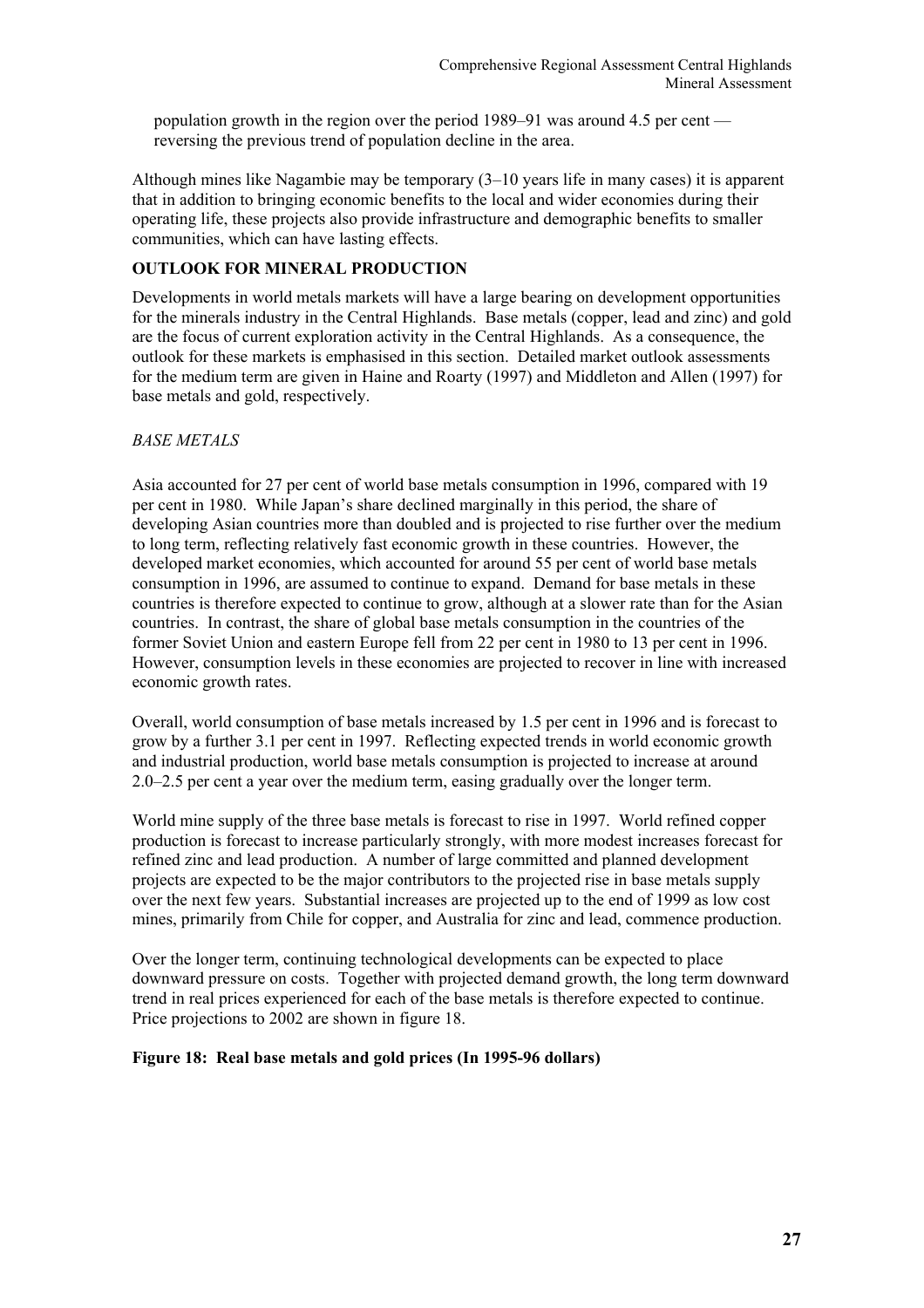

# *GOLD*

Over the next five years, world gold consumption is projected to increase at an average rate of around 3.5 per cent a year, largely as a result of expected further growth in demand for jewellery in developing countries. Further liberalisation of gold trade policies in a number of Asian developing countries, such as India and China, may also contribute to increased world demand for gold over the medium to long term.

World gold production is expected to increase strongly over the next five years, with particularly strong growth from emerging producer regions such as Asia, Africa (excluding South Africa) and South America. The shift in the location of world gold production is expected to occur in response to increased environmental constraints in traditional gold provinces and increased political stability and policy reform in a number of developing countries where gold prospectivity is relatively high. The release of gold from official sector reserves is also expected to continue, and possibly increase, over the medium term.

Continued growth in world gold consumption is expected to be largely met by increased gold production from emerging producers and further sales of official sector reserves. The development of high quality gold deposits in the emerging gold producing regions together with the continued adoption of new technologies in traditional producing regions are expected to place downward pressure on costs. Over the medium to longer term, real gold prices are therefore expected to remain relatively flat and may possibly decline slightly (Figure 18).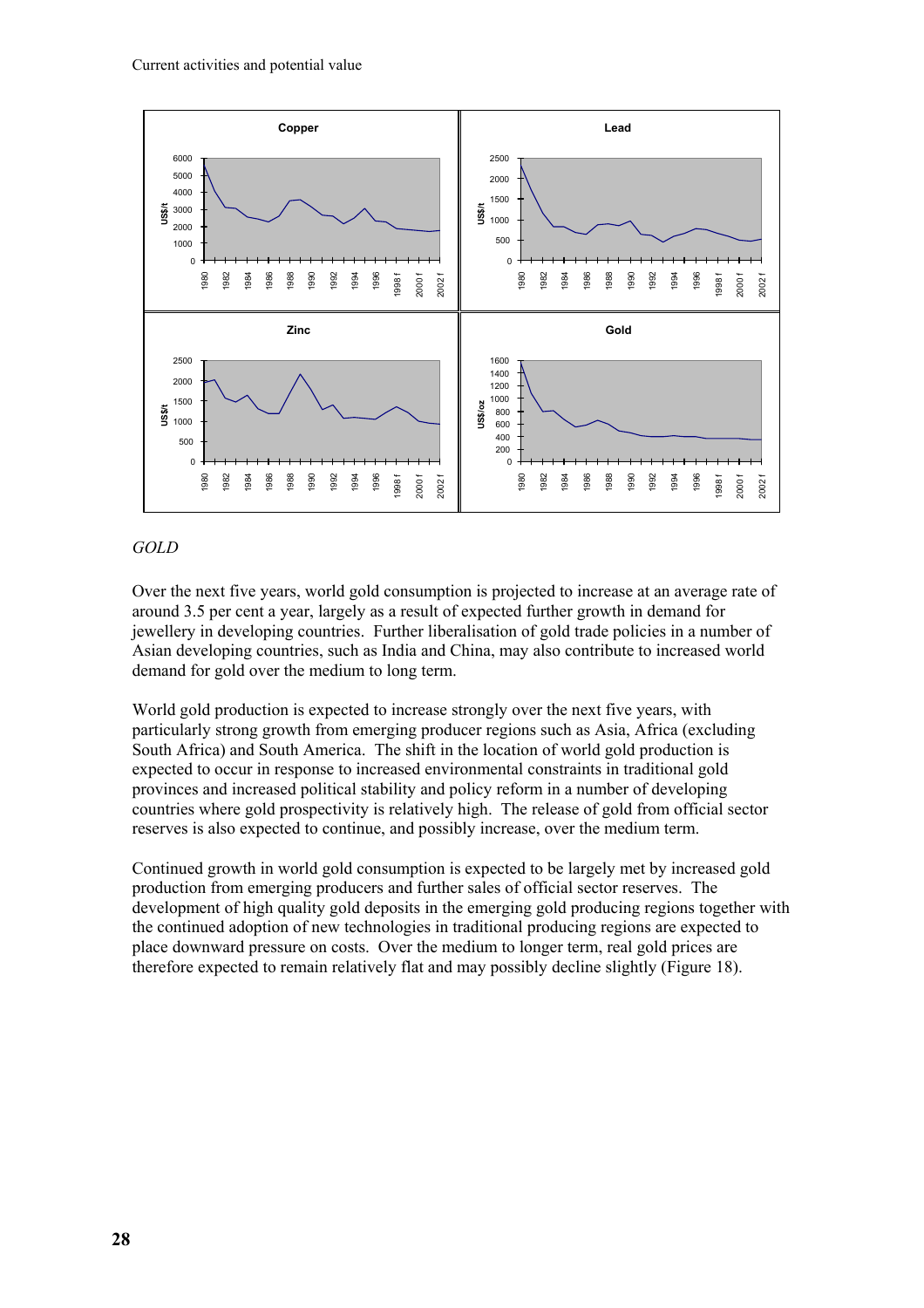# **LEGISLATION AND LAND ACCESS**

Access to land is an important issue for exploration and mining. At this stage the implications of the RFA for exploration and mining are not known.

It is important to note that no area can ever be classified as unprospective and no assessment of potential mineral resources can ever be considered 'final'. New information, new concepts and better understanding of geological processes continually change the perceived prospectivity of a region and the availability, usefulness and implications of these can change over time. There are also dynamic aspects to market information that will affect perceptions of a region's prospectivity, for example mineral prices and extraction costs may change substantially over time.

The nature of access for mineral exploration and mining has a large bearing on the level, and type, of exploration and mining that occurs in a region. Transparent and well-defined access arrangements reduce uncertainty and facilitate exploration and mining activities. Access provisions of relevant legislation are outlined below.

More detailed discussions on resource access issues relating to exploration, mining and environment can be found in Industry Commission (1991), Cox, Beil and Waring (1994) and in Murray, Cox and Allen (1995).

# **LEGISLATION AND REGULATION RELEVANT TO EXPLORATION, MINING AND EXTRACTIVES**

In Australia ownership of mineral resources and control of mineral exploration and development largely lies in the hands of the state and territory governments. The Commonwealth government has control over mining and exploration activities outside three nautical miles offshore and over radioactive substances in the Northern Territory. It also exercises its constitutional powers to exert control over the way states and territories access and use their mineral resources.

The principal legislation covering mining and exploration licences in Victoria is the *Mineral Resources Development Act 1990* (MRDA which was amended in 1993 and 1994. This Act is the responsibility of the Minister for Agriculture and Resources and is administered by the Victorian Department of Natural Resources and Environment. It sets out the rules for granting licences and attaining approval to start operations. Other relevant legislation includes the Mineral Resources (Titles) Regulations, 1991.

All exploration and mining activities are subject to a range of environmental requirements before, during and after the life of the project, including:

- ⋅ lodging a rehabilitation bond, before starting an exploration or mining program, to serve as a security should the company be unable to satisfy its rehabilitation liability,
- ⋅ exploration and mining is subject to standard conditions, and where appropriate supplementary site-specific conditions,
- ⋅ regular reporting of exploration activities,
- ⋅ mining and exploration only starting after work plan and other approvals being obtained, and
- site visits and monitoring of environmental management activities by government officers.

Under the MRDA there are four main land types:

- ⋅ private land,
- ⋅ exempt Crown land,
- ⋅ restricted Crown land, and
- ⋅ unrestricted Crown land.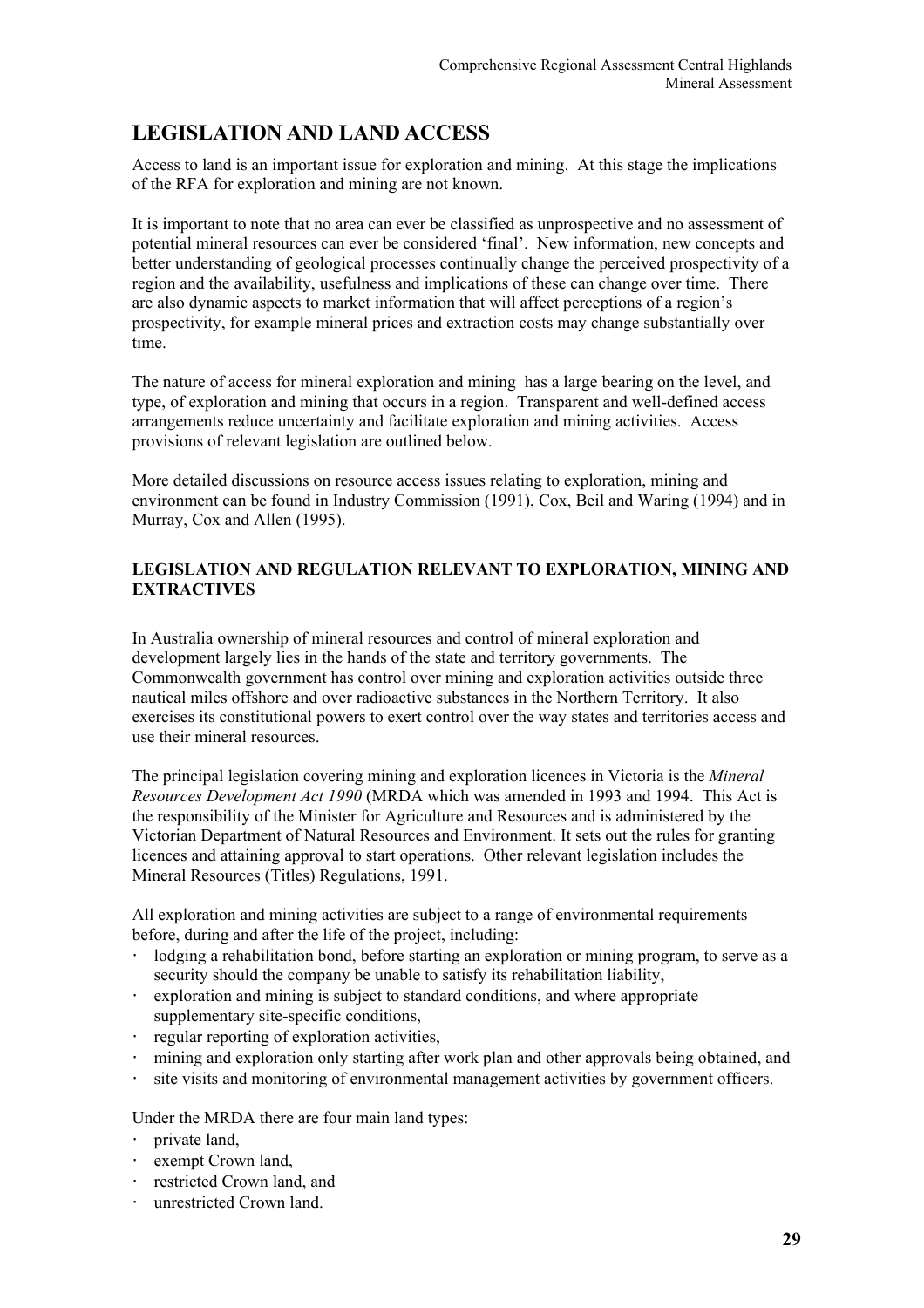No exploration or mining activities can be carried out on exempt Crown land, unless the licence was in place before the land became exempt, and the approval of the Minister for Conservation and Land Management is required before exploration or mining can be carried out on restricted Crown land. On unrestricted Crown land the Minister for Conservation and Land Management's consent is not required, however the Minister must be consulted. Work can start on private land once the consent of the owner and occupier is obtained or compensation arrangements are made.

The principle legislation covering extractive industries in Victoria is the *Extractive Industry Development Act 1996* (EIDA), which provides for granting work authorities for extractive operations. The four main land types under the EIDA are the same as those in the MRDA. Land owner consent is required before extractive activities can be undertaken on freehold land and land manager consent for operations on Crown land.

Mining and exploration is currently excluded from 15 per cent of the land in the Central Highlands CRA region (Table 6). The consent of the Minister for Conservation and Land Management is required for exploration and mining to be carried out on restricted Crown land which is a further three per cent of the region.

| Land use category              | Area<br>(ha) | <b>Proportion of Central Highlands</b><br>$(\%)$ |
|--------------------------------|--------------|--------------------------------------------------|
|                                |              |                                                  |
| Private land                   | 503 000      | 44                                               |
| Exempt Crown land              | 164 000      | 15                                               |
| Restricted Crown land          | 31 000       |                                                  |
| Unrestricted Crown land        | 431 000      | 38                                               |
| <b>Total Central Highlands</b> | 129 000      | 100                                              |

| Table 6: Land use categories as a proportion of total land area, Central Highlands |  |  |
|------------------------------------------------------------------------------------|--|--|
|                                                                                    |  |  |

*Source*: Minerals and Petroleum, Victoria

# **NATURE OF EXPLORATION AND MINING**

In order to examine the implications of alternative land access arrangements for exploration and mining it is important to understand both the nature of exploration and its likely costs and benefits.

Mineral exploration is the assessment of the earth's crust to determine if mineral deposits which can be commercially mined are present. Mining is the commercial extraction of mineral deposits from the earth's crust. Whilst there is often a close relationship between exploration and mining, they are effectively two quite separate activities.

Because of incomplete geological knowledge, the discovery rate in Australia is roughly of the order of one mine per thousand exploration programs. Thus areas are explored, often repeatedly, before a mineral deposit is found.

Although discovery and delineation are the primary reasons for exploration, lack of discovery from an exploration program does not imply the effort yielded no benefit. Information gained from exploration will usually increase the understanding of a region's geology. There are many cases where information gained from both successful and unsuccessful exploration programs was later used to locate mineral deposits that were either overlooked by, or were not the target of, past exploration (eg in highly prospective areas such as Kanowna Belle in Yilgarn, WA and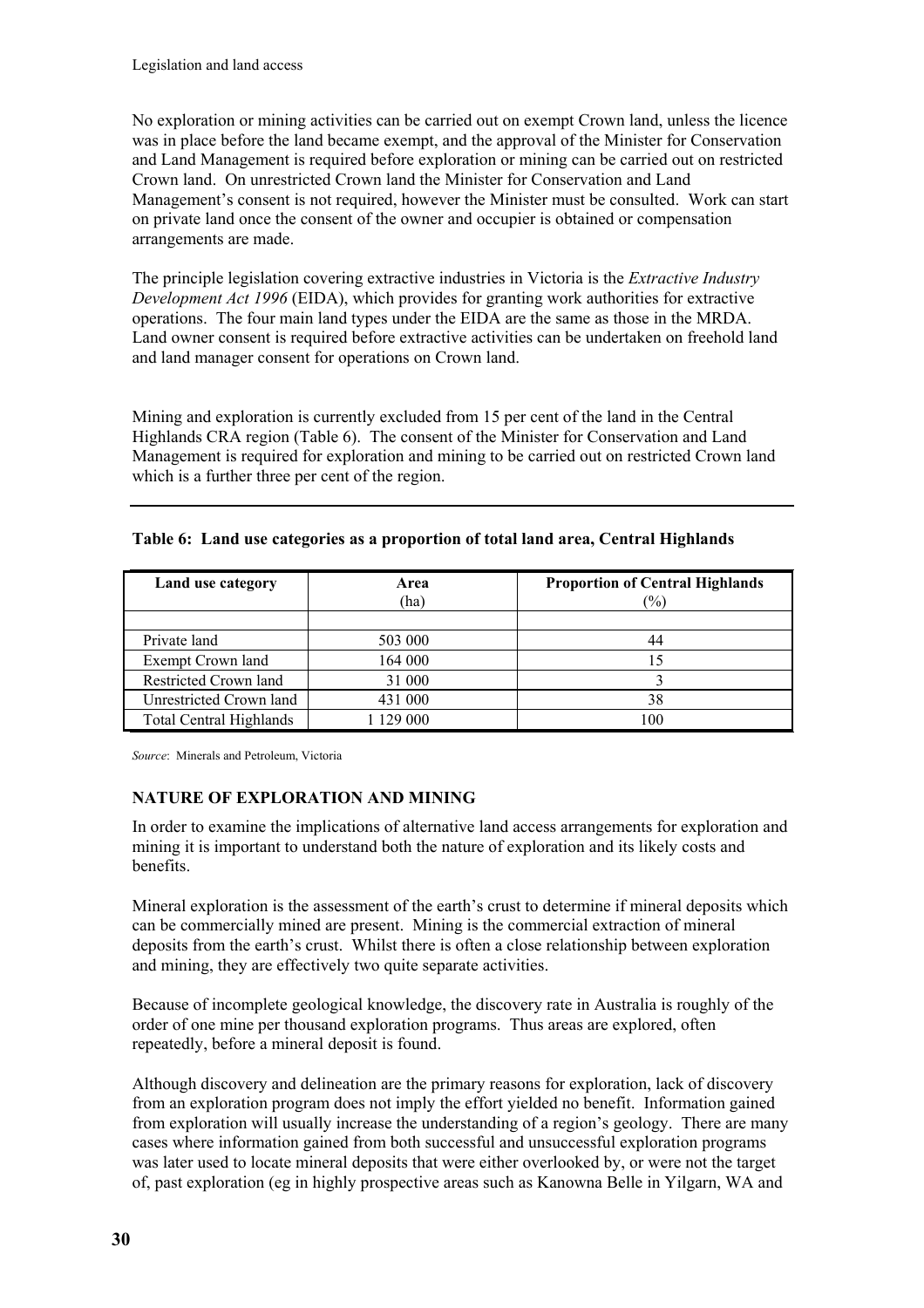Century in the Mount Isa Inlier, Qld or in areas not previously known to be of very high potential eg Olympic Dam on Stuart Shelf, SA).

Because exploration is primarily an information gathering process it is necessarily dynamic, so that most regions can never be regarded as having been 'completely explored'. Many recent Australian discoveries have occurred in known mineral provinces that have been explored for over 100 years. There are many reasons for exploration to have continued in such areas. For example technology and scientific understanding of geological processes continue to develop with time, such advances not only encourage exploration in areas where prospectivity was previously considered low, but also lower the costs and increase the efficiency of exploration. Also changing economic conditions (for example, changes in metal prices or the costs of extraction) affect the expected returns from exploration and can have a significant impact on the level, and type, of exploration.

The exploration process starts with assessments of very large regions and is then systematically narrowed down as the exploration target becomes better defined. The direct costs facing explorers increase as the target area becomes smaller and exploration methods become more intense. The environmental impact associated with exploration also increases as the area being explored becomes smaller and the exploration methods used become more invasive (for example, drilling), unless special steps are taken to reduce such impacts.

Exploration methods used in the Central Highlands include:

- Regional reconnaissance using remote sensing techniques such as satellite imagery, aerial photography and regional mapping. This exploration phase has little, if any, impact on the land. Activities may cover hundreds of square kilometres in order to identify areas of exploration interest. Geological mapping involves the search for and examination of rock outcrops and exposures in a licence area.
- Sampling in the field which usually involves taking small rock chip, soil or stream sediment samples. Samples are typically obtained by shovel, hand auger or hammer. More intensive sampling and localised mapping may also be carried out using trenches or small pits. All of the above may occur on a surveyed grid.
- Geophysics uses a range of techniques to look for anomalous physical properties indicating structures or mineralisation not visible at the surface. The geophysical properties being assessed include magnetism, electrical conductivity, resistivity or capacitance; gravity; natural radioactivity or seismic properties. Surveys can be airborne for regional surveys, or ground based. The impact of ground-based survey is generally very low, but will vary depending upon the extent of grid and track development required.

The above methods are broadscale in scope and provide information that builds up a picture of where mineralisation is most likely to occur. The most economical way to assess in detail the possible presence of an ore body is by drilling, which may be supplemented by bulk sampling:

- Drilling is usually carried out by truck mounted equipment to yield samples for mineralogical, chemical or metallurgical analysis. Drill holes are usually around 10 cm in diameter. Follow-up-drilling may be required should earlier drilling show positive results. The impact of drilling on the environment depends on the openness of the vegetation and the topography. Usually drilling rigs are able to be manoeuvred around trees or the drill hole relocated to avoid disturbance of trees. A small level pad, typically around 6 metres square, may need to be constructed to accommodate the drilling rig.
- Bulk sampling gives another level of confidence in the drilling results particularly when gold is not evenly dispersed throughout the ore and coarsely grained. The 'nugget-effect' can give rise to misleading reserve assessments and large samples are needed to overcome it. Bulk samples are usually excavated from a site, typically less than 5 metres deep and 10 metres square.

Rehabilitation of areas disturbed by exploration is required in Victoria.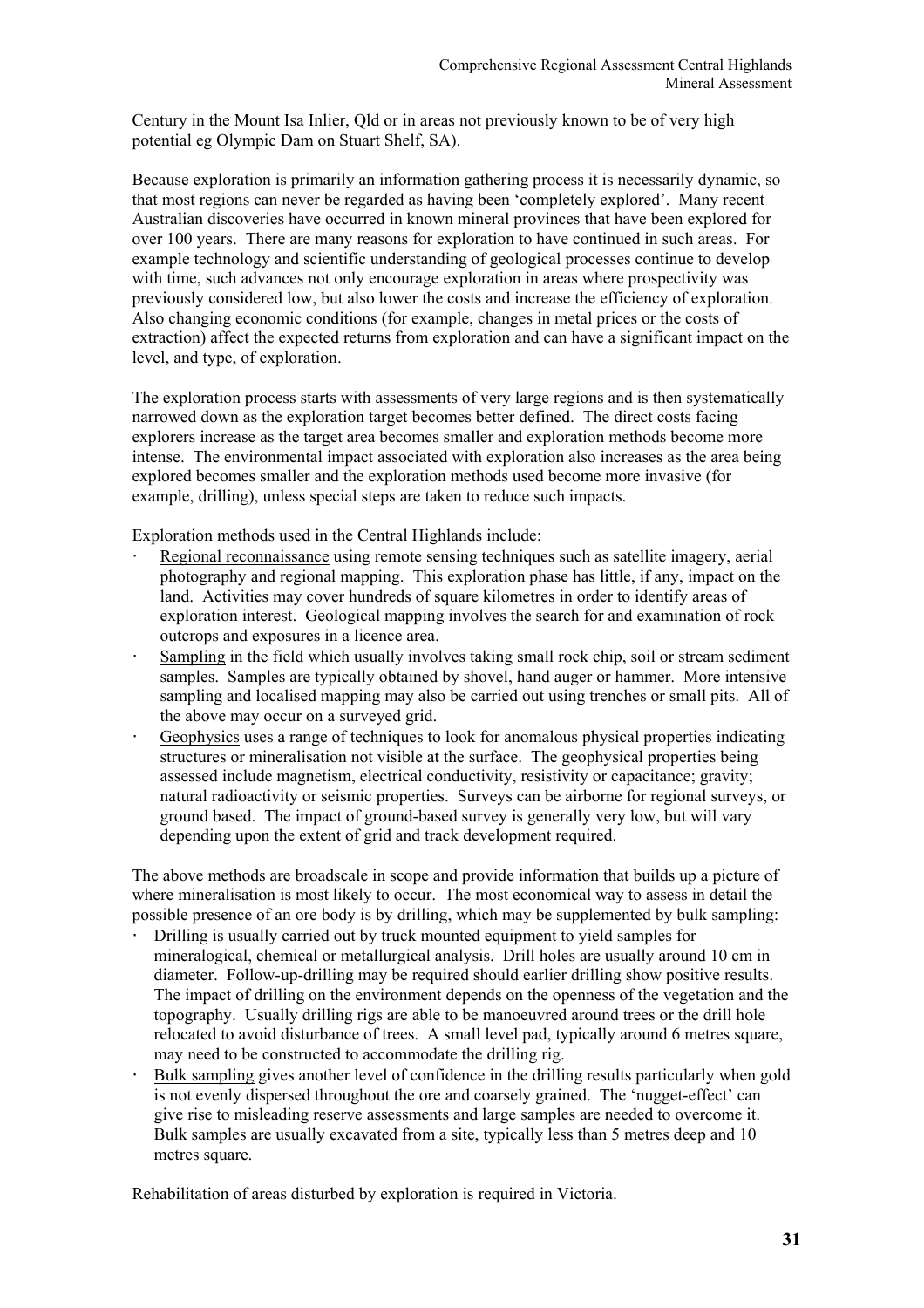In contrast to exploration, mining generally covers relatively small areas, involves greater disturbance to the land surface in the immediate area of the mine and may leave changed landforms when mining is finished. Mining is generally seen as posing greater difficulties in terms of compatibility with other uses.

All mining projects in Victoria require approval under local government planning controls or by preparation of an Environmental Effects Statement. Both processes provide for public input and independent scrutiny of projects. Detailed assessments of impacts on natural values is a routine aspect of mining approvals. Such assessments may include impacts on flora and fauna, water supply , catchment management and public safety.

Many potential environmental effects of mining activities can be eliminated or mitigated, though at a cost to the mining company. Given the relatively limited areas of land disturbed by the operation of a mine, water pollution often represents the major potential threat to the environment from mining. This can be controlled by using techniques such as impoundment and evaporation of tailings, sedimentation, filtration and pH neutralisation. Rehabilitation of mine sites is mandatory in Victoria. Modern site rehabilitation, at the completion of operations, can restore many of the features of the landscape that existed before mining began, substantially replacing and assisting the re-establishment of vegetation and reducing the potential for pollution from the former mine site.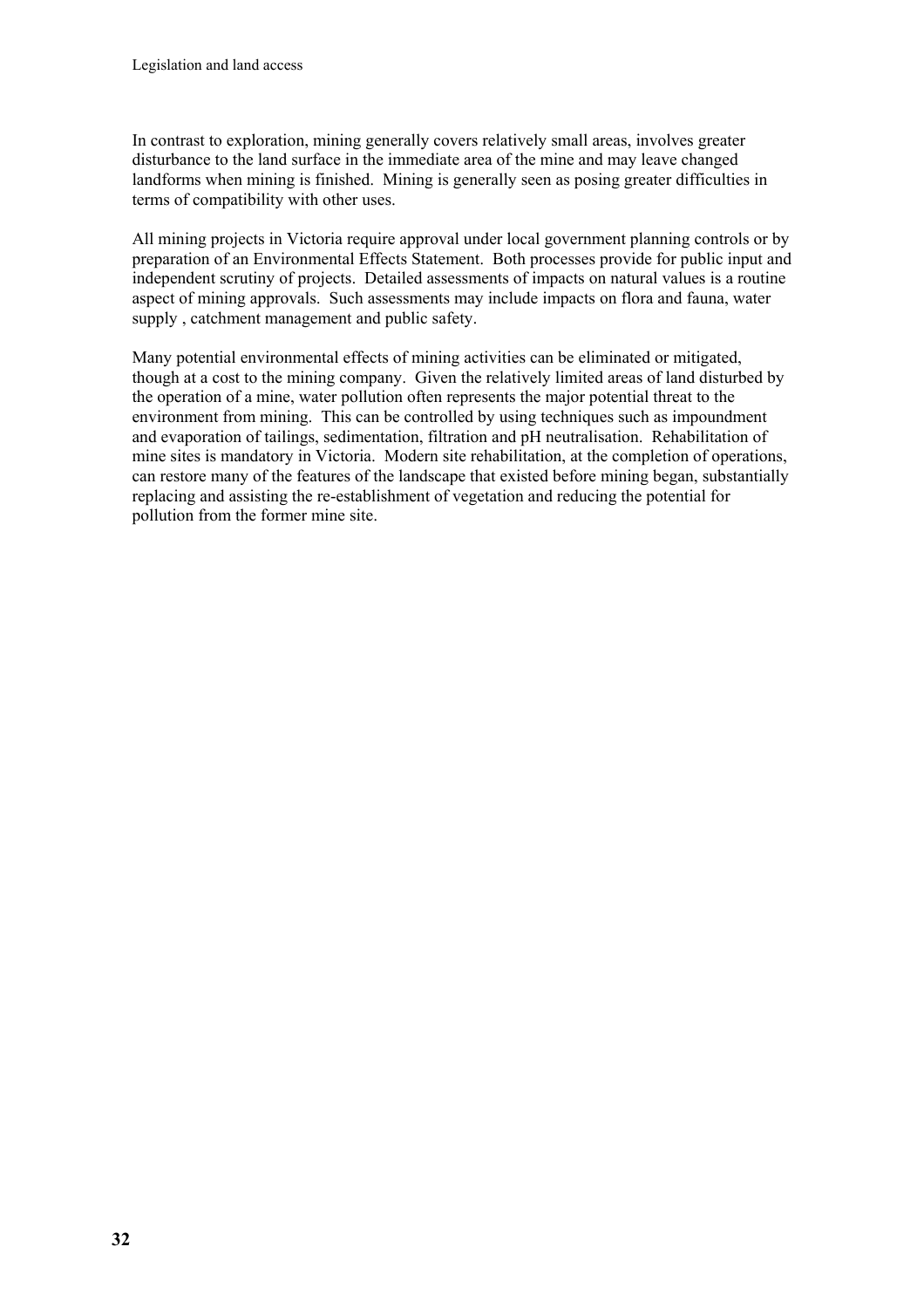### **REFERENCES**

The papers cited by Cox and Singer (1986) are not included in the following list of references and can be located in Cox and Singer (1986).

- Abele, C., 1988, Central Coastal Basins *in* Douglas, J. G., & Ferguson, J. A., eds., Geology of Victoria, Geological Society of Australia: Melbourne, pp. 303-322.
- Alcaston Mining NL *in* Greenchip Management Pty Ltd, 1994, Re-creating history: the new gold rush the Victorian Gold Book 1994.
- Atkinson, P. L., 1988, Diatomite *in* Douglas, J. G., & Ferguson, J. A., eds., Geology of Victoria, Geological Society of Australia: Melbourne, pp. 566-567.
- Banks, D. A. 1986, Hydrothermal chimneys and fossil worms from the Tynagh Pb-Zn deposit, Ireland, *in* Andrew, C. J., Crowe, R. W. A., Finlay, S., Pennel, W. M., & Pyne, J. F., eds., Geology and Genesis of Mineral Deposits in Ireland: Dublin, Irish Association for Economic Geology, pp. 441-448.
- Barrie, J. 1965, *in* Mcleod, I.R., (Editor) Australian Mineral Industry: The Mineral Deposits. Platinum group metals: 39, 487-494. Bureau of Mineral Resources, Geology and Geophysics, Bulletin 72, 690p.
- Barron, L. M., Lishmund, S. R., Oakes, G. M., & Barron, B. J., 1994, Subduction diamonds in New South Wales: implications for exploration in eastern Australia: SW Geological Survey Quarterly Notes, 94, pp.1-23.
- Barton, C.M., Bolger, P.F., Holdgate, G.R., Thompson, B.R., & Webster, R.L., 1992, The Brown Coal Geology of the Gippsland Basin. Gippsland Basin Symposium. The Australasian Institute of Mining and Metallurgy:Melbourne.
- Battey, G.C., Miezitis, Y., & McKay, A.D., 1987, Australian uranium resources. Bureau of Mineral Resources, Geology and Geophysics. Resource Report 1. AGPS Canberra.
- Berger, B. R., & Bethke, P. M. (eds.) 1985, Geochemistry of epithermal systems: Reveiws in Economic Geology, v. 2.
- Blevin, P.L., & Chappell, B.W., 1995, Chemistry, Origin and Evolution of Mineralized Granites in the Lachlan Fold Belt, Australia: The metallogeny of I- and S-Type Granites: Economic Geology, v. 90, pp. 1604-1619.
- Blissett, A. H., 1962, Zeehan one mile geological map series, Geological Survey Exploration Report, Department of Mines Tasmania, Copper-Nickel, pp. 246-251.
- Bobis, R. E., Jaireth, S., Morrison, G. W. 1996, The anatomy of Carboniferous epithermal ore shoot at Pajingo, Queensland: Setting, zoning, alterations, and fluid inclusions: Economic Geology, v. 90, pp. 1776-7198.
- Bowen, K. G., 1974, An analysis of gold production data for Victorian reef and deep lead mines, in Papers Presented at the Conference on Gold Deposits in Victoria. Mines Department Report 1974/12.
- Bowen, K.G., 1988, Economic Geology uranium *in* Douglas, J. G., & Ferguson, J. A., eds., Geology of Victoria, Geological Society of Australia: Melbourne p. 596.
- Boyle, R.W., Brown, A.C., Jefferson, C.W., Jowett, E.C., & Kirkham, R.V., (Editors) 1989, Sedimenthosted Stratiform Copper Deposits. Geological Association of Canada, Special Paper 36.
- Brakel, A.T., 1989, Sydney Basin: Permian coal measures stratigraphy and sedimentation in Permian Coals of Eastern Australia. Bureau Of Mineral Resources Bulletin 231, pp. 9-41.
- Broken Hill Holdings, 1993, Annual Report for 1993.
- Buchanan, L. J. 1981, Precious metal deposits associated with volcanic environments in the southwest; Arizona Geol. Soc. Digest, v. 14, pp. 237-261.
- Carr, D. D., & Rooney, L. F., 1983 Limestone and dolomite, *in* ed., Lefond, S. J., Industrial Minerals and Rocks (5th Edition), American Institute of Mining, Metallurgical and Petroleum Engineers Inc, pp. 833-868.
- Cochrane, G.W., 1971, Tin Deposits of Victoria. Geological Survey of Victoria Bulletin 60, pp. 72.

Consolidated Victorian Mines NL, 1994, Annual Report for 1994.

Cox, D.P., & Singer, D.A., 1986, Mineral Deposit Models, U. S. Geological Survey Bulletin 1693, pp. 379.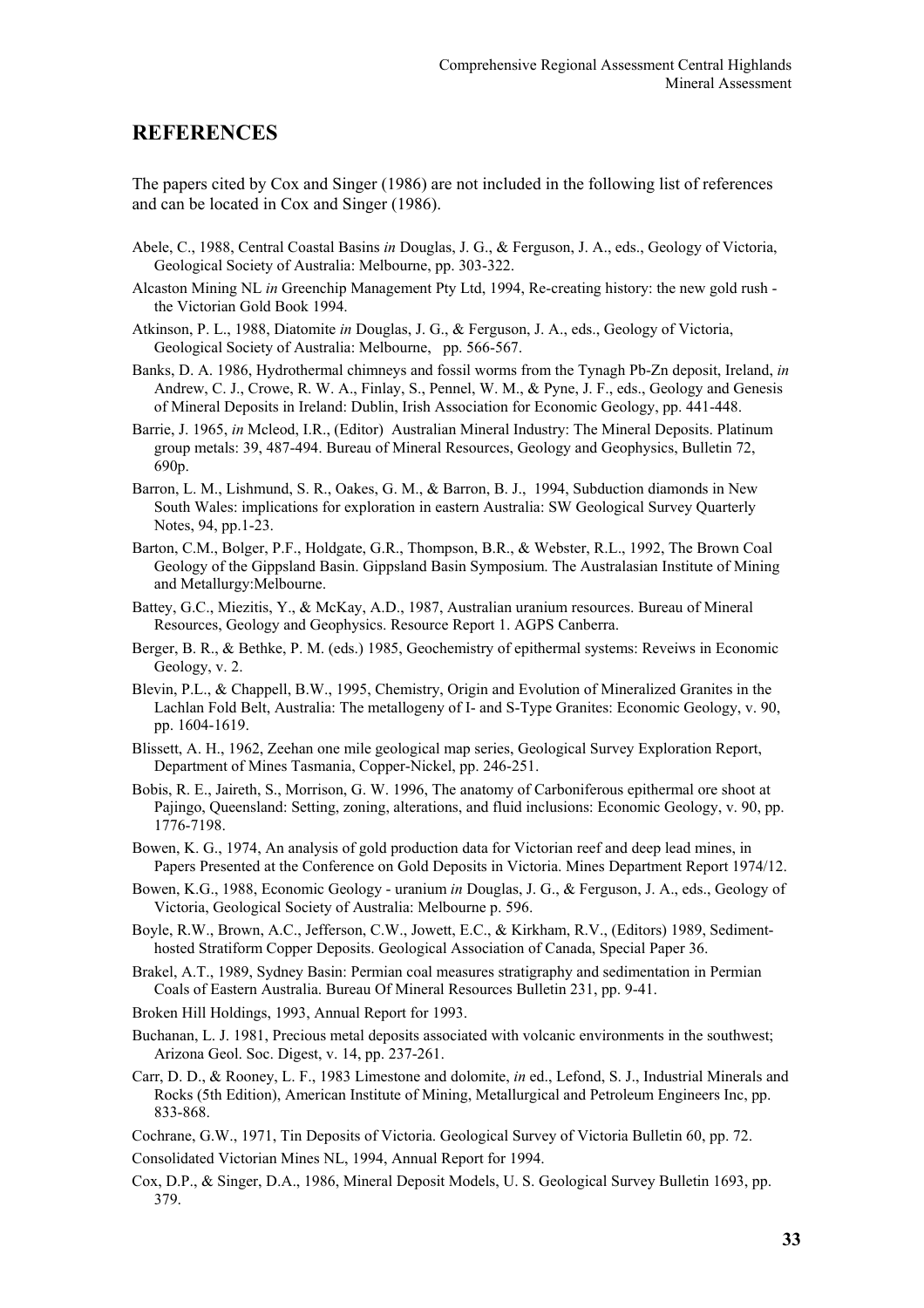- Cronan, D.S., 1992, Marine Minerals in Exclusive Economic Zones. Chapman and Hall, London, Melbourne, pp. 67-82.
- d'Auvergne, P. B. 1990, Ballarat East gold deposit, *in* Hughes, F. E., ed. Geology of the Mineral Deposits of Australia and Papua New Guinea, Australasian Institute of Mining and Metallurgy: Melbourne, pp. 1277-1278.
- Dewitt., E.., Redden, J. A., Wilson, A. B., & Buscher, D., 1986, Mineral resource potential and geology of the Black Hills National Forest, South Dakota and Wyoming. United States Geological Survey Bulletin 1580.
- Douglas, J.G., 1988, Gippsland Basin, *in* Douglas, J. G., & Ferguson, J. A., eds., Geology of Victoria, Geological Society of Australia: Melbourne pp. 228 - 234.
- Doyle, J.F., Balfe, P.E., Barton, C.M., Holdgate, G.R., Bolger, P.F., Black, T.M., Bowman, R.G., & Sutcliffe, G., 1986, Geological Setting of Deposits *in* ed., Martin, C. H. Coal Mining Practice, Monograph 12., The Australasian Institute of Mining and Metallurgy:Melbourne, pp. 29-52.
- Duketon Goldfields NL., 1996, Quarterly Report to End September, 1996.
- Fethers G (1996) Exploration and Drilling at Jericho in Minerals on the Move Conference 1996, Victoria
- Flack, D.S. 1967, Platinum. Mineral Industries of New South Wales, Summary Report Series, 33 Geological Survey of NSW.
- Forde, A., & Bell, T. H. 1994, Structural control of mesothermal vein hosted deposits in Central Victoria Australia: Ore Geology Reviews, v. 9, pp. 33-59
- Foster, D.A., Kwak,T.A.P., & Gray, D.A., 1996, Timing of Gold Mineralisation and relationship to Metamorphism, Thrusting, and Plutonism in Victoria, *in* eds., Hughes, M. J., Ho, S. E., & Hughes, C. E., Recent developments in Victorian geology and mineralisation, Australian Institute of Geoscientists, Bulletin No. 20, , p 49 - 52.
- Gillies, A. L., 1990, Nagambie gold deposit, *in* Hughes, F. E., ed. Geology of the Mineral Deposits of Australia and Papua New Guinea, Australasian Institute of Mining and Metallurgy: Melbourne, pp. 1299-1301.
- Gloe, C.S., & Holdgate, G.R., 1991, Geology and Resources, *in* ed. Durie, R. A., The Science of Victorian Brown Coals: structure, properties and consequences of utilisation, Coal Corporation of Victoria (Butterwoth Heinemann), pp. 1-43.
- Gloe, C.S., 1984, The geology, discovery and assessment of the brown coal deposits of Victoria, in ed. Woodcock, J. T., Victoria's Brown Coal Monograph II - a huge fortune in chancery, The Australasian Institute of Mining and Metallurgy:Melbourne, pp. 79-109.
- Gloe, C.S., Barton, C.M., Holdgate, G.R., Bolger, P.F., King R.L., & George, A.M., 1988, *in* Douglas, J. G., & Ferguson, J. A., eds., Geology of Victoria, Geological Society of Australia: Melbourne, pp.498 - 513.
- Gloe, C.S., Barton, C.M., Holdgate, G.R., Bolger, P.F., King, R.L. & George, A.M., 1988, Brown coal *in* Douglas, J. G., & Ferguson, J. A., eds., Geology of Victoria, Geological Society of Australia: Melbourne pp. 498 - 510.
- Graves, M. C., & Zentilli, M. 1982, A review of the geology of gold in Nova Scotia, *in* Hodder, R. W., & Petruk, William, eds., Geology of Canadian Gold Deposits: The Canadian Institute of Mining and Metallurgy, Special Volume 24, pp. 233-242.
- Guilbert, J.M. and Park, C.F. (1986). The Geology of Ore Deposits. W.H. Freeman and Company, New York, pp. 985.
- Harben, P. W., & Bates, R. L., 1990, Carbonate rocks, *in* Industrial Minerals: Geology and world deposits*.* Industrial Minerals Division. Metal Bulletin plc. London, pp 41-48.
- Harris, D., & Rieber, M., 1993, Evaluation of the United States Geological Survey's Three-Step Assessment Methodology*.* Unpublished Report submitted to the United States Geological Survey, University of Arizona : Tucson.
- Harrington, H.J., Brakel, A.T., Hunt, J.W., Wells, A.T., Middleton, M.F., O'Brien, P.E., Hamilton, D.S., Beckett, J., Webber, C.R., Radke, S., Totterdell, J.M., Swaine, D.J., & Schmidt, P.W., 1989, in eds. Harrington et al., Permian Coals of Eastern Australia, Bureau Of Mineral Resources Bulletin 231. pp. 412.
- Henley, R. W., 1991, Epithermal gold deposits in volcanic terranes, in ed. Foster, R. P., Gold metallogeny and exploration, Blackie: Glasgow and London, pp. 133-164.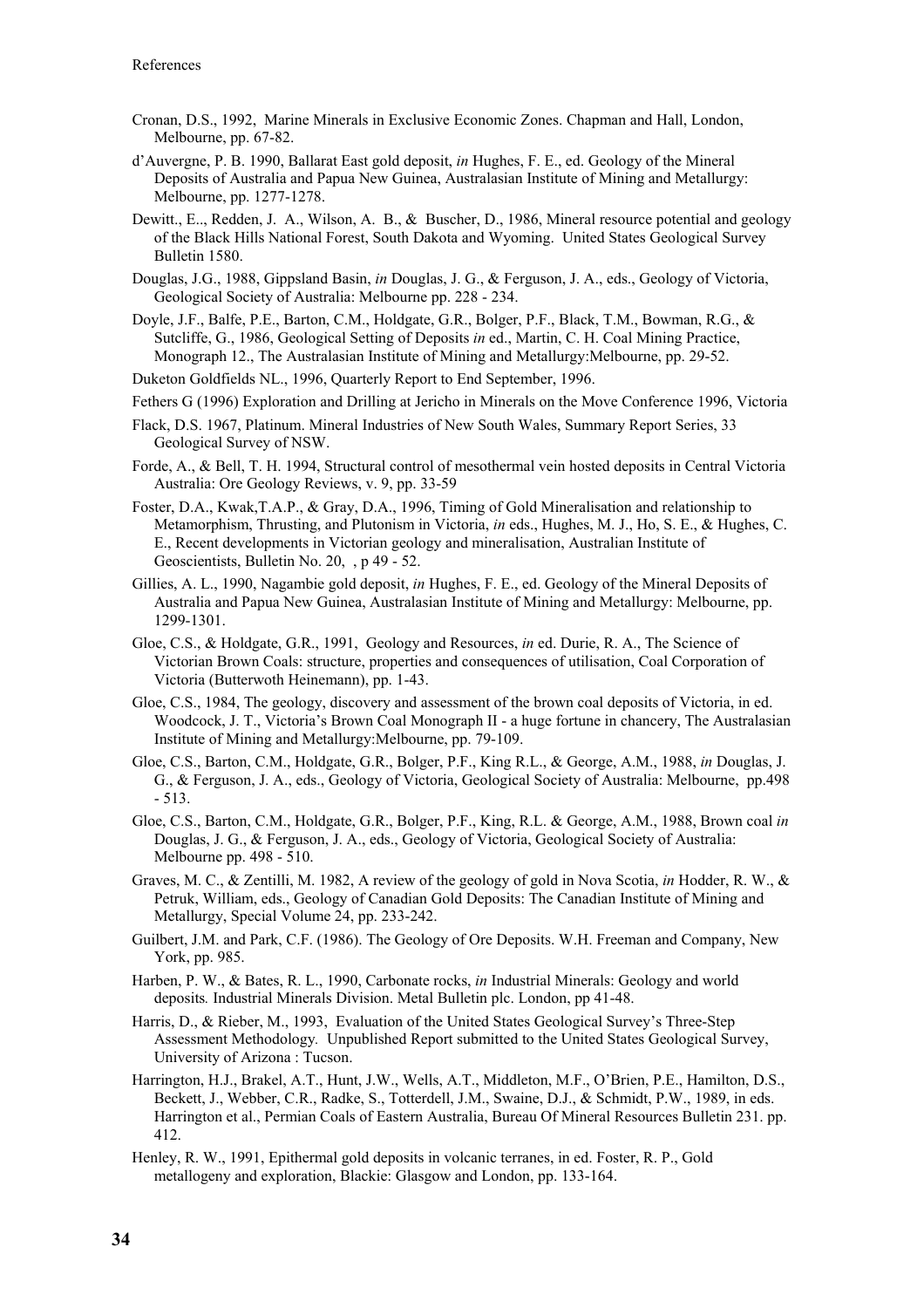- Hill, M., 1988, Phosphate *in* Douglas, J. G., & Ferguson, J. A., eds., Geology of Victoria, Geological Society of Australia: Melbourne, pp. 580 -581.
- Hoatson, D. M., Wallace, D. A., Sun, S-S., Macias, L. F., Simpson, C. J., & Keays, R. R., 1992, Petrology and platinum-group-element geochemistry of Archaean layered mafic-ultramafic intrusions, west Pilbara Block, Western Australia, Bureau of Mineral Resources, Geology and Geophysics, Bulletin 242, pp. 320.
- Hodgson, C. J., Love., D. A., & Hamilton, J. V. 1993, Giant mesothermal gold deposits, *in* Whiting, B. H., Hodgson, C. J., & Mason, R., eds. Giant Ore Deposits. SEG SP-2
- Holdgate, G.R., 1984, Stratigraphy, structure and brown coals of the Moe area. Aust. Coal Geology, v. 5, pp. 1-12.
- Hora, D., 1992, Primary Kaolin *in* ed. Lefebure, D. V., & Ray, G. E., 1995, Deposit Profiles and Resource Data for Selected British Columbia Mineral Deposits. British Columbia Geological Survey Branch unpublished report.
- Horvath, J., 1957, The results of diamond drilling of the copper nickel deposits at north Dundas, near Zeehan, Tasmania. Records Bureau of Mineral Resources of Australia, 1957/98.
- Intrepid Mining Corporation NL, 1996, Annual Report for 1996.
- Intrepid Mining Corporation NL *in* Greenchip Management Pty Ltd, 1994, Re-creating history: the new gold rush - the Victorian Gold Book 1994.
- Keays, R. R., & Green, A. H., 1974, An analysis of gold production data for Victorian reef and deep lead mines *in* Papers Presented at Conference on Gold Deposits in Victoria. Mines Dept of Victoria report 1974/12.
- Keays, R. R., & Kirkland, M. C., 1972, Hydrothermal mobilisation of gold from copper-nickel sulphides and ore genesis at Thomson River copper mine, Victoria, Australia: Economic Geology, vol 67, pp 1263-1275.
- Kwak, T. A. P. 1987, W-Sn skarn deposits and related metamorphic skarns and granitoids. Developments in Economic Geology, 24. Elsevier.
- Kwak, T. A. P., & Roberts, C., 1996, Sandstone-hosted gold deposits, Victoria: a new exploration target, *in* eds., Hughes, M. J., Ho, S. E., & Hughes, C. E., Recent developments in Victorian geology and mineralisation, Australian Institute of Geoscientists, Bulletin No. 20, pp. 63- 69.
- Marsden, M. A. H., 1988, Upper Devonian Carboniferous, *in* Douglas, J. G., & Ferguson, J. A., eds., Geology of Victoria, Geological Society of Australia: Melbourne, pp. 146-194.
- Marsh, S. P., Kropschot, S. J., & Dickinson, R. G., 1984, Wilderness mineral potential. Professional Paper United States Geological Survey 1300.
- McConachy, G. W., and Swensson, C. G., 1990, Fosterville goldfield, *in* Hughes, F. E., Ed. Geology of the Mineral Deposits of Australia and Papua New Guinea, Australasian Institute of Mining and Metallurgy: Melbourne, pp. 1297-1298.
- McHaffie, I.W. and Buckley, R.W., 1995, Industrial minerals and rocks of Victoria, Geological Survey of Victoria Report 102, pp 209.
- McLaughlin, R.J.W., 1988, Central Victorian Cauldron Volcanic Province, *in* Douglas, J. G., & Ferguson, J. A., eds., Geology of Victoria, Geological Society of Australia: Melbourne, pp. 151-168.
- Moore, D. H. 1996, Geophysical signatures of gold deposits in western Victoria, *in* eds., Hughes, M. J., Ho, S. E., & Hughes, C. E., Recent developments in Victorian geology and mineralisation, Australian Institute of Geoscientists, Bulletin No. 20, p. 19-23.
- Mount Conqueror Minerals NL *in* Greenchip Management Pty Ltd., 1994, Re-creating history: the new gold rush - the Victorian Gold Book 1994.
- Mount Conqueror Minerals NL, 1996, Annual Report for 1996.
- Noble Resources NL *in* Greenchip Management Pty Ltd (1994) Re-creating history: the new gold rush the Victorian Gold Book 1994.
- Nott, R. J., 1988, Bauxite. *in* Douglas, J. G., & Ferguson, J. A., eds., Geology of Victoria, Geological Society of Australia: Melbourne, pp. 593-594.
- Nott, R.J., 1988, Mineral Deposits Related to Granitoids *in* Douglas, J. G., & Ferguson, J. A., eds., Geology of Victoria, Geological Society of Australia: Melbourne, pp. 586 - 590.
- Nott, R.J., 1988, Economic Geology Tungsten, *in* Douglas, J. G., & Ferguson, J. A., eds., Geology of Victoria, Geological Society of Australia: Melbourne pp. 589 -590.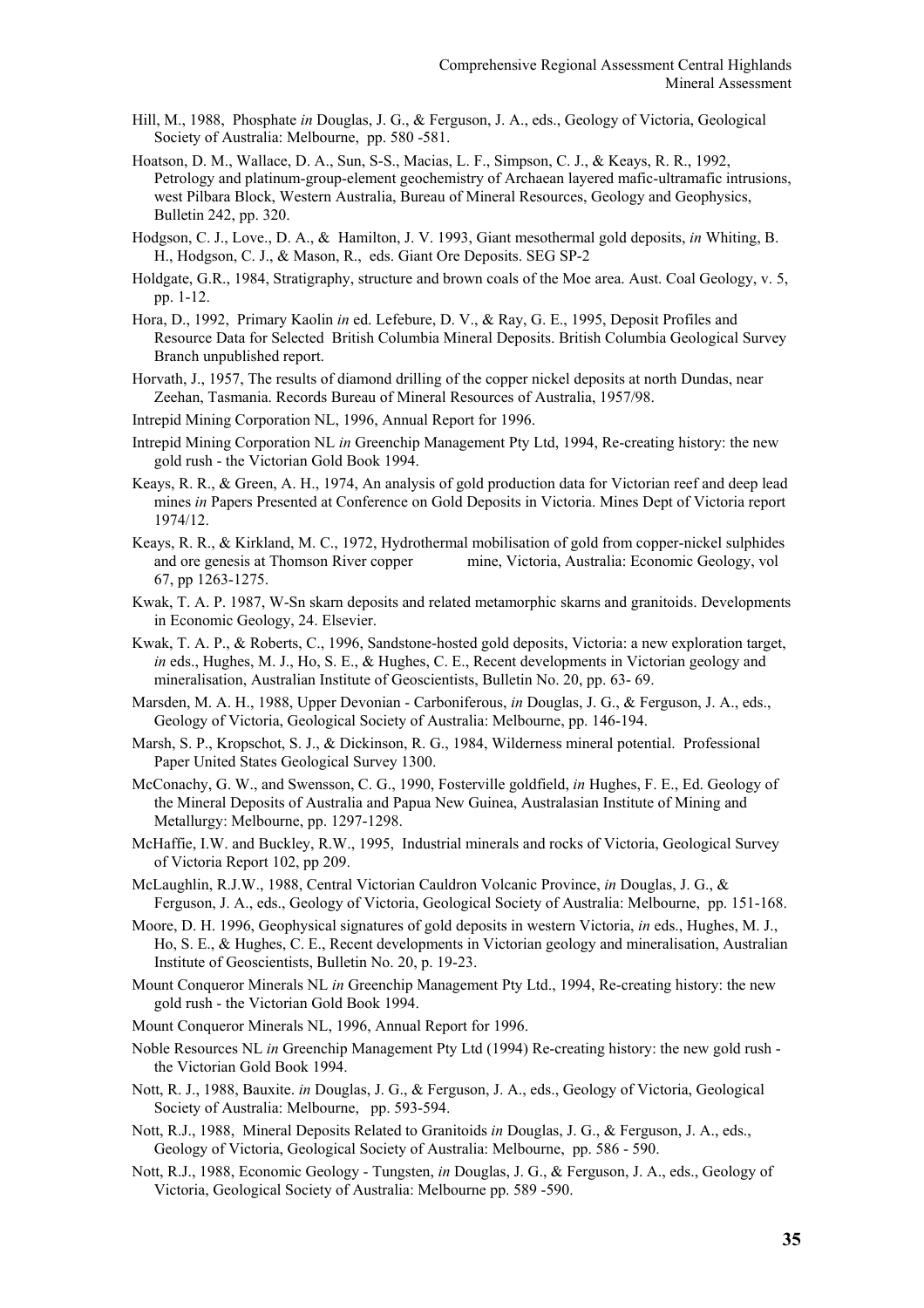- O'Brien, P.E., 1989, Bowen Basin beneath the Surat Basin in in Permian Coals of Eastern Australia. Bureau Of Mineral Resources Bulletin 231, pp. 93-105.
- O'Shea, P.J., Whitehead, M., Buckley, R., & Lanzer, L.A, 1992, Primary Gold Mineralisation Potential in the Melbourne Zone of the Lachlan Fold Belt, Central Victoria. Energy and Minerals Victoria, Unpublished report 1992/31.
- Owen, H. B., 1954, Bauxite in Australia. Bureau of Mineral Resources, Geology & Geophysics Bulletin 24, pp 98-99.
- Patterson, S.H., 1967, Bauxite reserves and potential aluminium resources of the world: U.S. Geological Survey Bulletin 1228, pp. 176.
- Patterson, S.H.,1984, Bauxite and nonbauxite aluminium resources and production--An update, in Jacob, Leonard, Jr., ed., Bauxite--Proceedings of the 1984 Bauxite Symposium, Los Angeles, California: New York, American Institute of Mining, Metallurgical, and Petroleum Engineers, pp. 3-30.
- Perkin, D. J. 1990, Compendium of ore deposit models, Bureau of Mineral Resources, Geology & Geophysics, Unpublished report.
- Plimer, I.R., 1987, Fundamental parameters for the formation of granite-related tin deposits: Geologische Rundschau, v. 71, pp. 23-40.
- Ramsay, W. R. H., & Wilman, C. E. 1988, Gold *in* Douglas, J. G., & Ferguson, J. A., eds., Geology of Victoria, Geological Society of Australia: Melbourne, pp. 454- 482.
- Ramsay, W.R.H., & VandenBerg, A.H.M., 1986, Metallogeny and tectonic development of the Tasman Fold Belt System in Victoria: Ore Geology Reviews v. 1, pp. 213 - 257.
- Richards, J. R., & Singleton, O. P., 1981, Palaeozoic Victoria: igneous rocks, ages, and their interpretation: Journal of the Geological Society of Australia, v. 28, pp. 395-421.
- Sharpe, E. N., & MacGeehan, P. J. 1990, Bendigo goldfield, *in* Hughes, F. E., ed. Geology of the Mineral Deposits of Australia and Papua New Guinea, Australasian Institute of Mining and Metallurgy: Melbourne, pp. 1287-1296.
- Solomon, M. & Groves, D. I. 1994, The geology and origins of Australia's mineral deposits, Oxford Monographs on Geology and Geophysics, Oxford University Press, Oxford, pp. 951.
- Stanley, D.R. 1986, Brown Coal Resources of Victoria, An Overview: Geological Survey Of Victoria, Unpublished Report 1986/25.
- Strong, D.F., 1988, A Model for Granophile Mineral Deposits *in* eds., R.G. Roberts, R. G., & P.A. Sheahan, P. A., Ore Deposit Models. Geological Association of Canada, pp. 59-66.
- Tan, S. H., & Atkinson, P. L., 1988, Feldspar, *in* Douglas, J. G., & Ferguson, J. A., eds., Geology of Victoria, Geological Society of Australia: Melbourne, pp. 567-568.
- Taylor, R. G., 1979, Geology of Tin Deposits. Elsevier, New York, pp. 543.
- Taylor, R. B., & Steven, T. A., 1983, Definition of mineral resource potential: Economic Geology, v. 78, pp. 1268–1270.
- Thornett, J.R. 1981, The Sally Malay deposit: Gabbroid associated nickel copper sulfide mineralisation in the Halls Creek mobile zone, Western Australia: Economic Geology, v. 76, p. 1565-1580.
- Tomlinson, K. M., 1990, Cohen's Reef gold deposit, Walhalla, *in* Hughes, F. E., ed. Geology of the Mineral Deposits of Australia and Papua New Guinea, Australasian Institute of Mining and Metallurgy: Melbourne, pp. 1303-1305.
- Traves, D.M., & King, D., (eds.) 1975, Economic Geology of Australia and Papua new Guinea: 2. Coal, The Australasian Institute of Mining and Metallurgy, Monograph 6, pp. 398.
- Turner, G., 1996, The Barkley River greenstones a new mineral province in eastern Victoria, *in* eds., Hughes, M. J., Ho, S. E., & Hughes, C. E., Recent developments in Victorian geology and mineralisation, Australian Institute of Geoscientists, Bulletin No. 20, p. 71-89.
- VandenBerg, A.H. M., 1988, Silurian-Middle Devonian, in Douglas, J. G., & Ferguson, J. A., eds., Geology of Victoria, Geological Society of Australia: Melbourne, pp. 103-146.
- VandenBerg, A.H.M., & Gray, D.R., 1988, Structure and Tectonics Melbourne Zone, *in* Douglas, J. G., & Ferguson, J. A., eds., Geology of Victoria, Geological Society of Australia: Melbourne, pp. 11 - 18.
- White, A.J.R., & Chappell, B.W., 1988, Granites *in* Douglas, J. G., & Ferguson, J. A., eds., Geology of Victoria, Geological Society of Australia: Melbourne, pp. 427-439.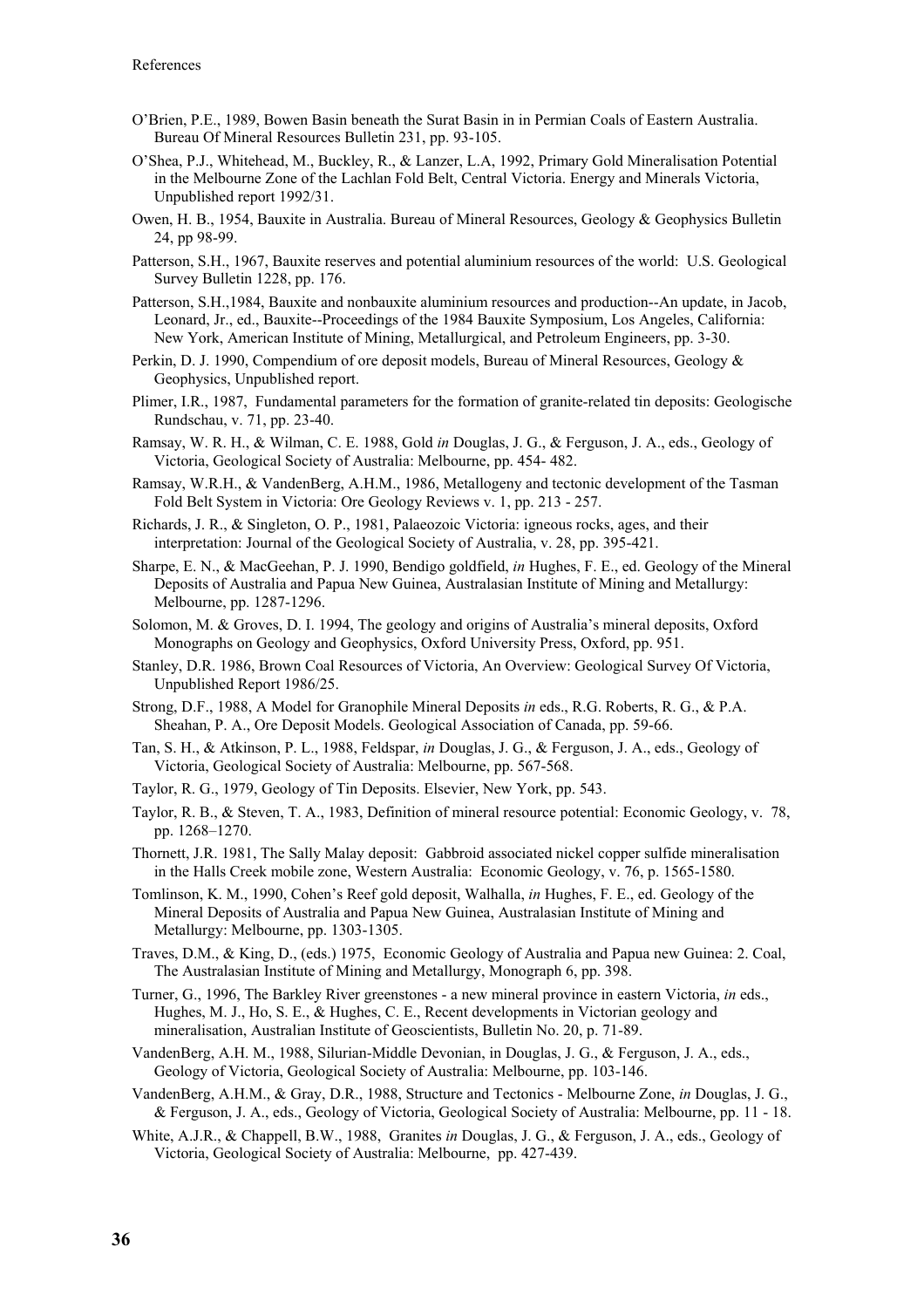- White, N. C., & Hedenquist, J.W., 1990, Epithermal environments and styles of mineralisation: variations and their causes, and guidelines for exploration: Journal Geochemical Exploration, v. 36, pp. 445-474.
- Whiting, R. G., & Bowen, K. G., 1976, Economic geology gold, *in* Douglas, J. G., & Ferguson, J. A., eds., Geology of Victoria, Geological Society of Australia: Melbourne, pp. 434-451

Williams, W. M. 1943, Bauxite in Tasmania, Bulletin Imperial Institute London, v. 41, pp 196-200.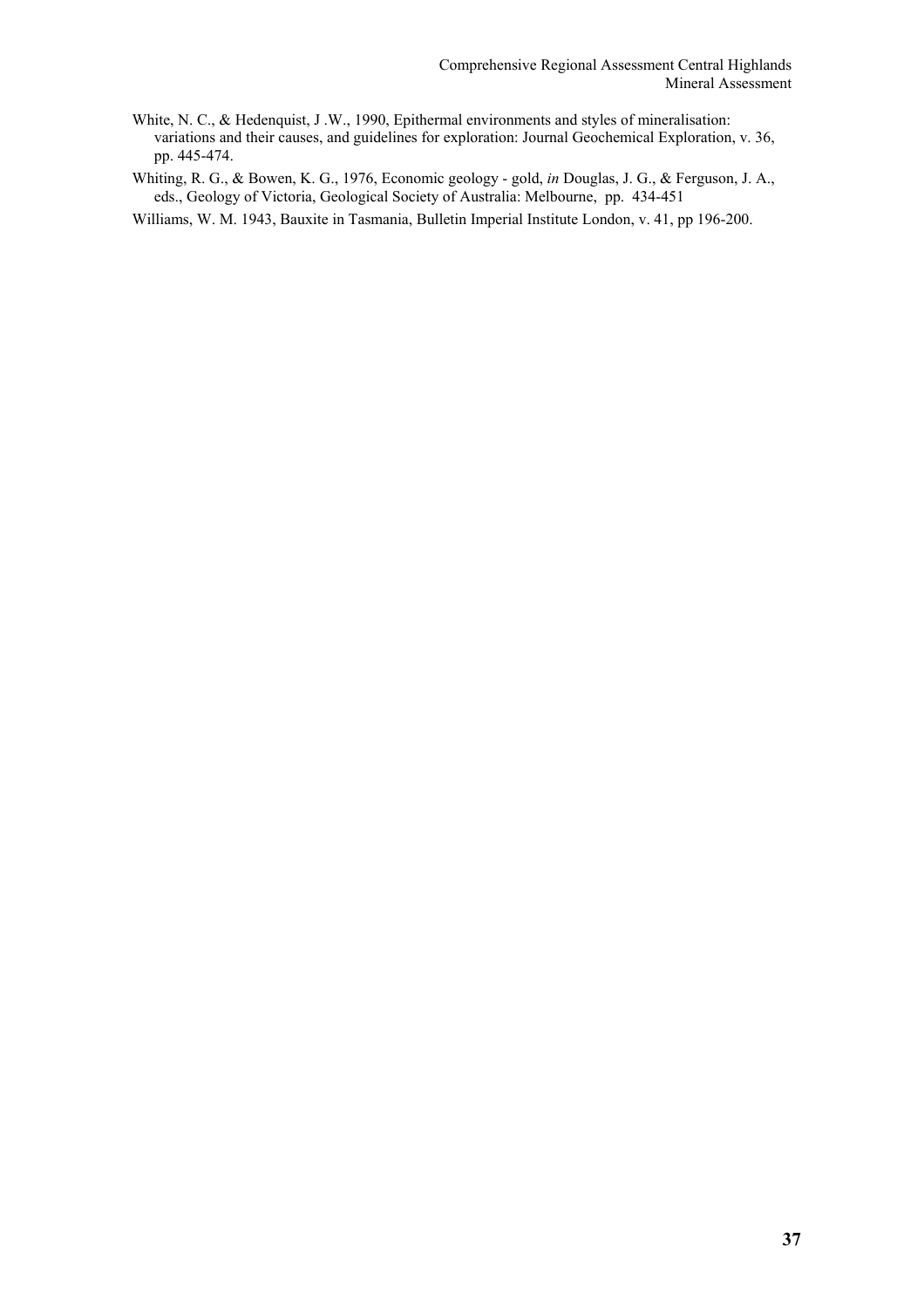# **table 1a**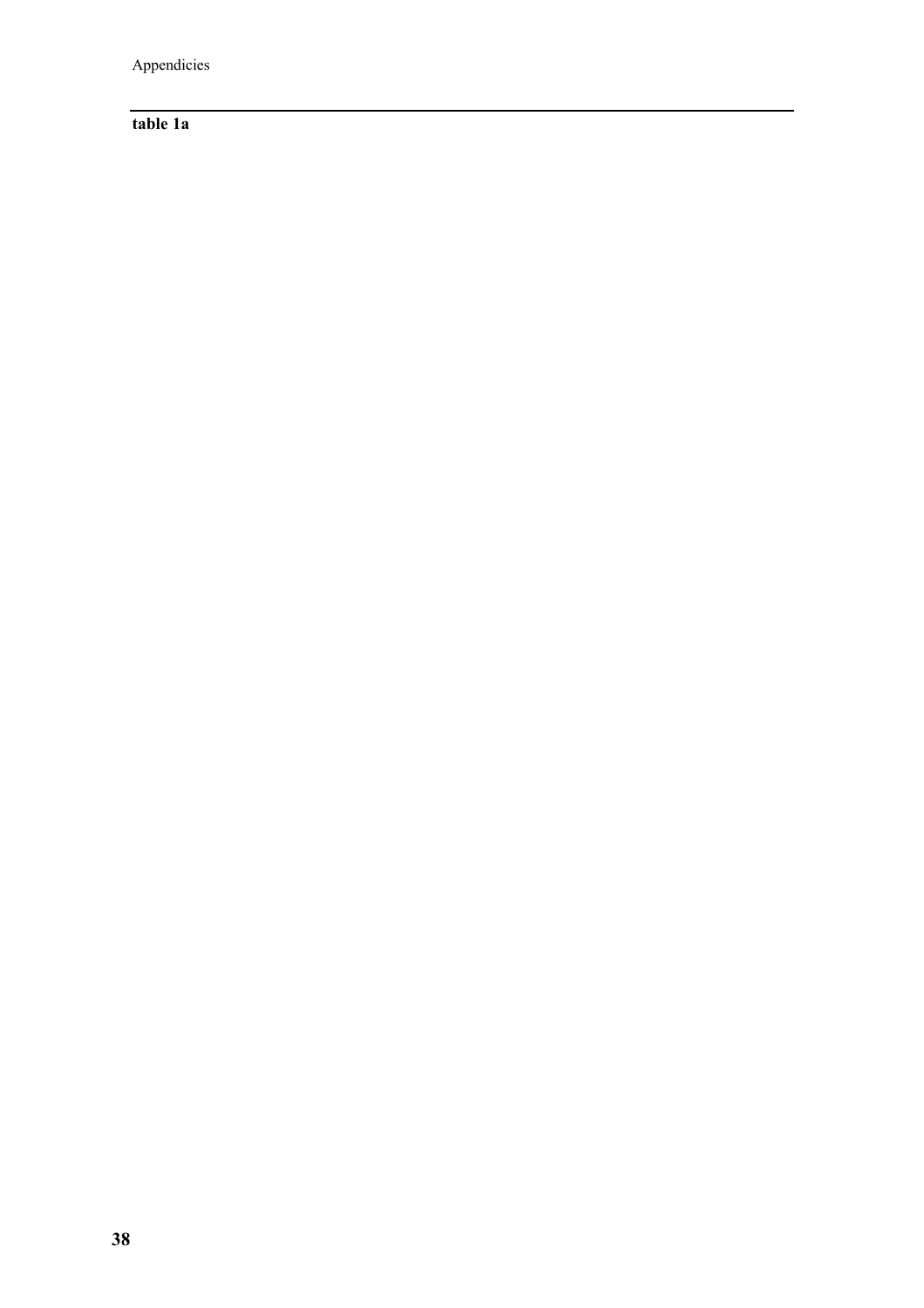**table 1b**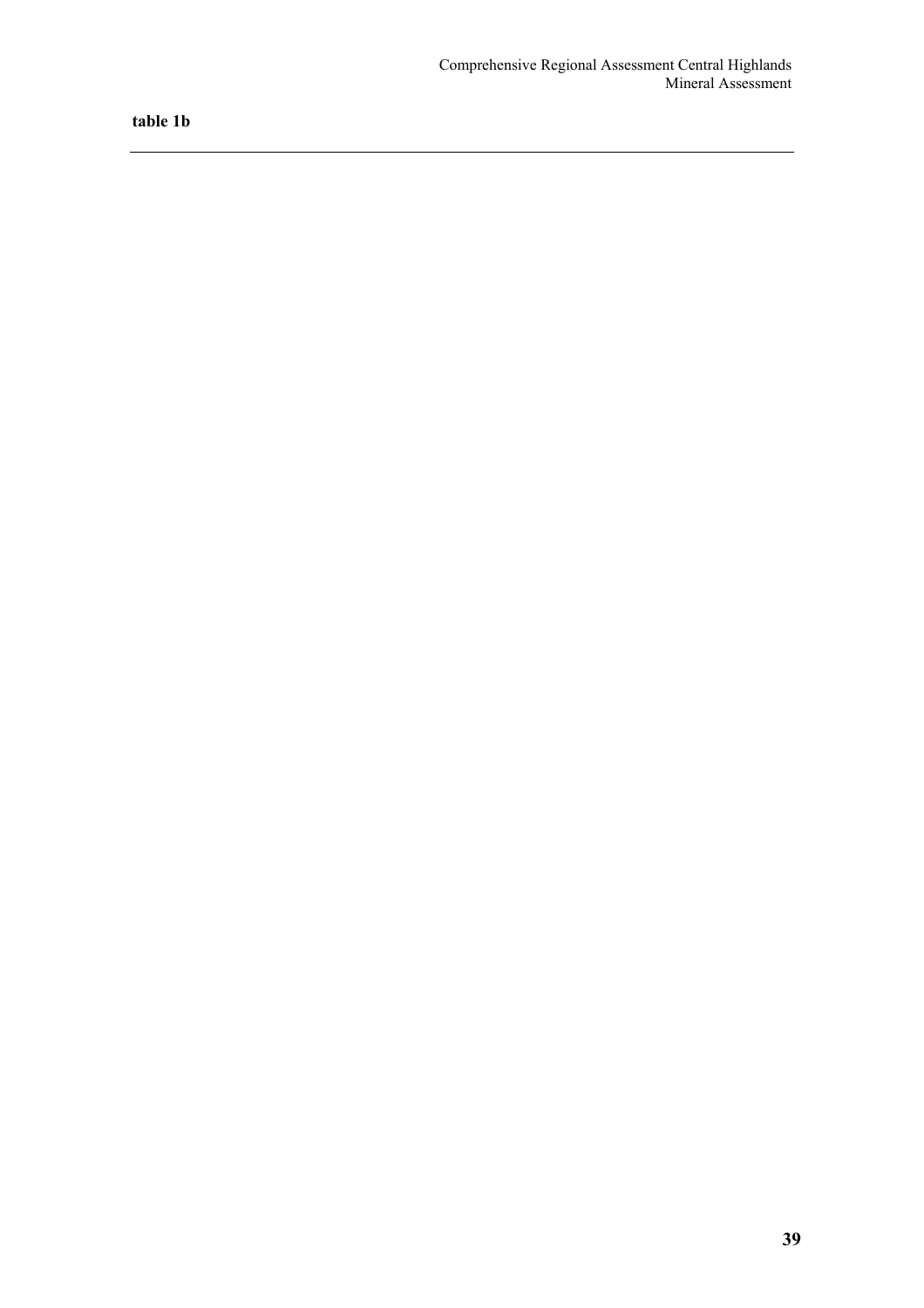|            | <b>RESOURCES:</b>                                                                    |                 |               |                        |            |                                                 |  |  |
|------------|--------------------------------------------------------------------------------------|-----------------|---------------|------------------------|------------|-------------------------------------------------|--|--|
| Map 2      | <b>Area/Deposit Name</b>                                                             |                 |               | <b>Resources</b>       | As at:     | Source                                          |  |  |
| Locn       | Category                                                                             | <b>Material</b> | Gold          | Gold                   |            |                                                 |  |  |
| No         |                                                                                      | (tonnes)        | Grade $(g/t)$ | (kg)                   |            |                                                 |  |  |
| 25         | WOODS POINT/WALHALLA GOLD SUB PROVINCE (mostly inside the Central Highlands):        |                 |               |                        |            |                                                 |  |  |
|            | <b>Morning Star</b>                                                                  |                 |               |                        |            |                                                 |  |  |
|            | Surface                                                                              | 1,470,000       | 1.3           | 2,793                  | 1997       | Goodz and Associates (1997)                     |  |  |
|            | Underground                                                                          | 712,000         | 6.3           | 4,486                  | 1997       | Goodz and Associates (1997)                     |  |  |
|            | A1 Mine                                                                              |                 |               |                        |            |                                                 |  |  |
|            | Inferred                                                                             | 25,000          | 15.3          | 383                    | 1993       | Broken Hill Holdings (1993)                     |  |  |
|            | Inferred                                                                             | 414,000         | 4.3           | 1,780                  | 1993       | Broken Hill Holdings (1993)                     |  |  |
|            | Inferred                                                                             | 150,000         | unknown       | unknown                | 1993       | Broken Hill Holdings (1993)                     |  |  |
|            | "Pre-resource"                                                                       | 60,000          | unknown       | unknown                | 1993       | Broken Hill Holdings (1993)                     |  |  |
|            | Cohens Reef (adjacent to the Central Highlands)                                      |                 |               |                        |            |                                                 |  |  |
|            | Resource                                                                             | 550,000         | 5.1           | 2,805                  | 1996       | Intrepid Mining Corp (1996)                     |  |  |
| 28         | TALLANGALOOK GOLDFIELD (adjacent to the Central Highlands):                          |                 |               |                        |            |                                                 |  |  |
|            | Golden Mountain                                                                      |                 |               |                        |            |                                                 |  |  |
|            | Indicated & Infer'd                                                                  | 1,300,000       | 1.5           | 1,950                  | 1996       | Duketon Goldfields NL (1996)                    |  |  |
| PAST       | PRODUCTION:                                                                          |                 |               |                        |            |                                                 |  |  |
| Map 2      | <b>Area/Deposit Name</b>                                                             |                 |               | <b>Past Production</b> | Period     | Source                                          |  |  |
| Locn<br>No |                                                                                      |                 | Gold          | Gold                   |            |                                                 |  |  |
|            |                                                                                      |                 | Grade $(g/t)$ | (kg)                   |            |                                                 |  |  |
| 25         | <b>WOODS POINT/WALHALLA GOLD SUB PROVINCE (mostly inside the Central Highlands):</b> |                 |               |                        |            |                                                 |  |  |
|            | Woods Point/Walhalla Gold Sub Province                                               |                 |               | 99.000                 | 1860-1989  | O'Shea and others (1992)                        |  |  |
|            | includes:                                                                            |                 |               |                        |            |                                                 |  |  |
|            | <b>Gaffney's Creek Goldfield:</b><br>includes:                                       |                 | 25            | 15,552                 | 1857-1992  | Noble Resources NL (1994)                       |  |  |
|            | A1 Mine                                                                              |                 | 26            | 13,000                 | since 1863 | O'Shea and others (1992)<br>grade: Bowen (1974) |  |  |
|            | Rose of Denmark Mine                                                                 |                 | 12            | 1,831                  |            |                                                 |  |  |
|            | <b>Woods Point Goldfield:</b>                                                        |                 | 31            | 31,103                 | na         | Alcaston Mining NL (1994)                       |  |  |
|            | includes:                                                                            |                 |               |                        |            |                                                 |  |  |
|            | Morning Star Mine                                                                    |                 | 24.5          | 27,371                 | na         | Mt Conqueror Minerals (1994)                    |  |  |
|            | <b>BB</b> Quartz Mine                                                                |                 | 26.4          | 55                     | na         | Fethers G (1996)                                |  |  |
|            | United Gleesons Mine                                                                 |                 | na            | 880                    | na         | O'Shea and others (1992)                        |  |  |
|            | <b>Matlock Goldfield:</b>                                                            |                 |               |                        |            |                                                 |  |  |
|            | Loch Fyne Mine                                                                       |                 | 24            | 3,419                  | na         | O'Shea and others (1992)                        |  |  |
|            | All Nations Mine                                                                     |                 | na            | 4,105                  | na         |                                                 |  |  |

# **Table 7 Goldfields and gold deposits of the Central Highlands and adjacent areas**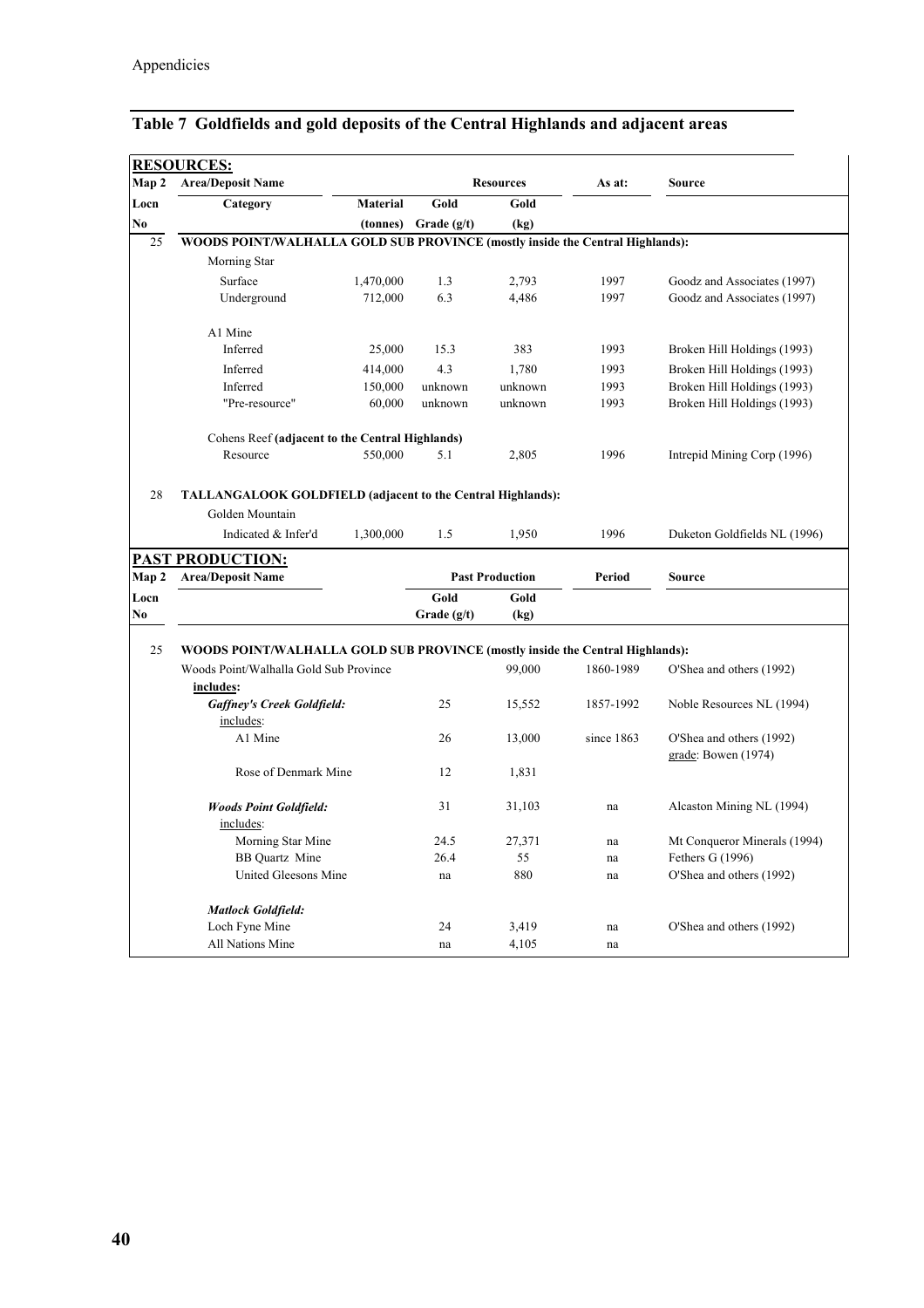| Map 2       | <b>Area/Deposit Name</b>                                                                  | <b>Past Production</b> |                              | Period               | <b>Source</b>             |  |
|-------------|-------------------------------------------------------------------------------------------|------------------------|------------------------------|----------------------|---------------------------|--|
| Locn        |                                                                                           | Gold                   | Gold                         |                      |                           |  |
| No          |                                                                                           | Grade $(g/t)$          | (kg)                         |                      |                           |  |
| $25$ (cont) | <b>Donnelly's Creek Gold Field:</b>                                                       |                        |                              |                      |                           |  |
|             | Toombon Mine                                                                              | 23                     | 1,384                        | 1872-97              | O'Shea and others (1992)  |  |
|             | Donnelly's Creek Reefs                                                                    | na                     | 809                          | 1863-1909            | Alcaston Mining NL (1994) |  |
|             | includes:                                                                                 |                        |                              |                      |                           |  |
|             | <b>Bismark Mine</b>                                                                       | 48                     | 357                          | na                   | Alcaston Mining NL (1994) |  |
|             | <b>Edwards Hill Mine</b>                                                                  | 22                     | 183                          | na                   | Alcaston Mining NL (1994) |  |
|             | WESTERN AND CENTRAL PARTS OF CENTRAL HIGHLANDS AREA:                                      |                        |                              |                      |                           |  |
|             | (** Production amounts shown below are minimum only as recorded data is often incomplete) |                        |                              |                      |                           |  |
| 1           | <b>Mount Piper Goldfield (adjacent to the Central Highlands):</b>                         |                        |                              | na                   |                           |  |
| 2           | Kilmore Goldfield (adjacent to the Central Highlands):                                    |                        |                              |                      |                           |  |
|             | Alluvial gold                                                                             |                        |                              | $1851 - ?$           |                           |  |
|             | Larry Bourke's Reef                                                                       | na<br>5.9              | na<br>33                     | 1864-69              | O'Shea and others (1992)  |  |
|             | Goldie Mine                                                                               | 9.7                    |                              | 1868-88              | O'Shea and others (1992)  |  |
|             |                                                                                           | 13.5                   |                              | 1930's               | O'Shea and others (1992)  |  |
|             |                                                                                           | 4.6                    | $\qquad \qquad \blacksquare$ |                      |                           |  |
|             | - tailings<br>Goldie Deep Lead                                                            |                        | na                           |                      |                           |  |
|             |                                                                                           | na                     | na                           | na                   |                           |  |
| 3           | Donnybrook (Darraweit Guim) Goldfield (adjacent to the Central Highlands):                |                        |                              |                      |                           |  |
|             | Kalkallo mine                                                                             | 157                    | 48                           | na                   |                           |  |
| 4           | <b>Sunday Creek Goldfield:</b>                                                            |                        |                              |                      |                           |  |
|             | Alluvial gold                                                                             | na                     | na                           | 1860-72              |                           |  |
|             | Apollo                                                                                    | 31 to 93               | na                           | $1865 - ?$           | O'Shea and others (1992)  |  |
|             |                                                                                           | ** 8 to 30% antimony   |                              |                      |                           |  |
|             | Golden Dyke                                                                               | 17                     | na                           | 1899                 | O'Shea and others (1992)  |  |
|             |                                                                                           | ** 6% antimony         |                              |                      |                           |  |
|             | Golden Dyke Extension (Christina)                                                         |                        |                              |                      | O'Shea and others (1992)  |  |
| 5           | <b>Reedy Creek Goldfield:</b>                                                             |                        |                              |                      |                           |  |
|             | Alluvial gold                                                                             | na                     | na                           | $1856 - ?$           |                           |  |
|             | Prince of Wales Reef                                                                      | 5.6                    | 65                           | 1881-1909            | O'Shea and others (1992)  |  |
|             | <b>Empress Reef</b>                                                                       | na                     | na                           | 11                   | O'Shea and others (1992)  |  |
|             | Kaiser Reef                                                                               | na                     | na                           | $^{\dagger}$         | O'Shea and others (1992)  |  |
|             | Evening Star Reef                                                                         | na                     | na                           | Ħ                    | O'Shea and others (1992)  |  |
|             | Langridge Reef                                                                            | na                     | na                           | $\pmb{\mathfrak{m}}$ | O'Shea and others (1992)  |  |
|             | Crown Reef                                                                                | na                     | na                           |                      | O'Shea and others (1992)  |  |
|             | Doyles Reef                                                                               | na                     | na                           |                      | O'Shea and others (1992)  |  |
|             | Tonsil Mine                                                                               | 3 to 31                | na                           |                      | O'Shea and others (1992)  |  |
|             | Leviathan Mine                                                                            | 3 to 31                | na                           | $\pmb{\mathfrak{m}}$ |                           |  |
| 6           | <b>Strath Creek Goldfield:</b>                                                            |                        |                              |                      |                           |  |
|             | Alluvial gold                                                                             | na                     | na                           | $1851 - ?$           | O'Shea and others (1992)  |  |
|             | Sailor's Jack Reef                                                                        | 32 to 210              | na                           | $1859 - ?$           | O'Shea and others (1992)  |  |
|             | Don Maurice Mine                                                                          | 3 to 180               | na                           | Ħ                    | O'Shea and others (1992)  |  |
|             |                                                                                           |                        |                              |                      |                           |  |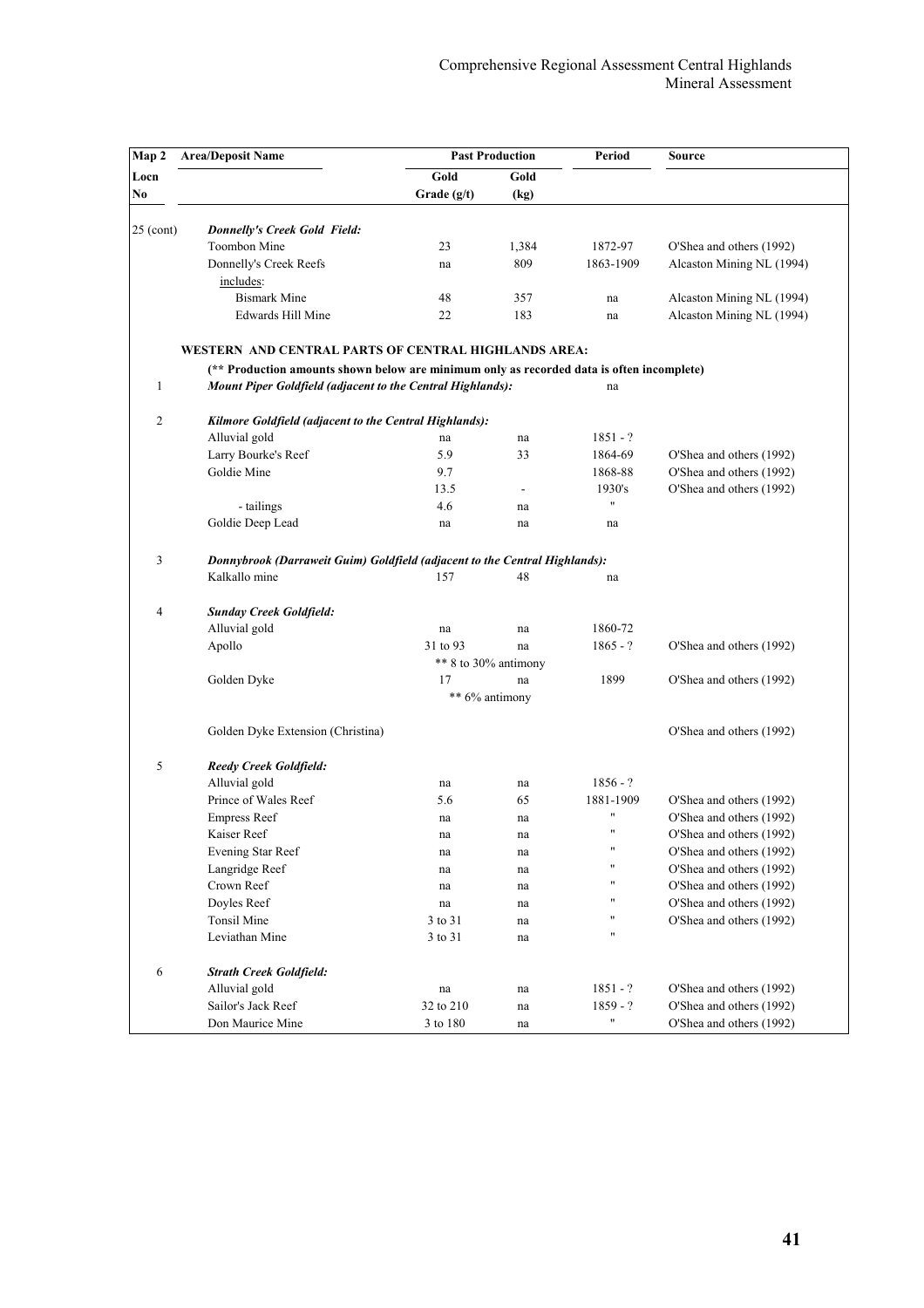| Map 2 | <b>Area/Deposit Name</b>                         |              | <b>Past Production</b> | Period               | Source                   |
|-------|--------------------------------------------------|--------------|------------------------|----------------------|--------------------------|
| Locn  |                                                  | Gold         | Gold                   |                      |                          |
| No    |                                                  | Grade (g/t)  | (kg)                   |                      |                          |
| 7     | <b>Mount Marianne - The Triangles Goldfield:</b> |              |                        |                      |                          |
|       | <b>Triangle Reefs</b>                            | na           | na                     | $1859 - ?$           | O'Shea and others (1992) |
| 8     | Yea Goldfield:                                   |              |                        |                      |                          |
|       | Alluvial gold                                    | na           | na                     | $1851 - ?$           | O'Shea and others (1992) |
|       | Providence Reef                                  | 28           | 198                    | $1859 - ?$           | O'Shea and others (1992) |
|       | Flat Lead                                        | 7.8 to 41.5  | na                     | $\pmb{\mathfrak{m}}$ | O'Shea and others (1992) |
|       | <b>Constitution Hill</b>                         | na           | na                     | $\mathbf{H}$         | O'Shea and others (1992) |
|       | <b>Boundary Creek</b>                            | na           | na                     | "                    | O'Shea and others (1992) |
|       | Carriers Lead                                    | na           | na                     | $^{\dagger}$         | O'Shea and others (1992) |
| 9     | <b>Tea Tree Creek Goldfield:</b>                 |              |                        |                      |                          |
|       | Alluvial gold                                    | na           | na                     | $1860 - ?$           | O'Shea and others (1992) |
|       | Welcome Mine                                     | 27           | 218                    | $1859 - ?$           | O'Shea and others (1992) |
|       | Jonien's Reef                                    | 62 to 155    | na                     | Ħ                    | O'Shea and others (1992) |
|       | Enniskillen Reef                                 | 62 to 155    | na                     | Ħ                    | O'Shea and others (1992) |
|       | Dunrobin Reef                                    | 62 to 155    | na                     | Ħ                    | O'Shea and others (1992) |
|       | German Jack's Reef                               | 62 to 155    | na                     | "                    | O'Shea and others (1992) |
|       | Old Man's Mine                                   | 8 to 16      | na                     | $^{\dagger}$         | O'Shea and others (1992) |
| 10    | <b>King Parrot Creek Goldfield:</b>              |              |                        |                      |                          |
|       | Alluvial gold                                    | na           | na                     | $1851 - ?$           | O'Shea and others (1992) |
|       | Fortune's Mine                                   | 31           | 0.2                    | Ħ                    | O'Shea and others (1992) |
|       | Matthew's Mine                                   | 6 to 15      | na                     | 11                   | O'Shea and others (1992) |
|       | Timm's Reef                                      | 39 to 55     | na                     | $1864 - ?$           | O'Shea and others (1992) |
|       | Gibb's Reef                                      | na           |                        | $\pmb{\mathfrak{m}}$ | O'Shea and others (1992) |
|       | King's Reef                                      | na           | na<br>na               | $\pmb{\mathfrak{m}}$ | O'Shea and others (1992) |
| 11    | <b>Whitlesea Goldfield:</b>                      | na           | na                     | na                   | O'Shea and others (1992) |
| 12    | Yarrambat Goldfield:                             |              |                        |                      |                          |
|       | Golden King No 1Mine                             | 12.6         | 48                     | 1940-48              | O'Shea and others (1992) |
|       | Golden Crown Mine                                | 26           | 66                     | 1939-45              | O'Shea and others (1992) |
|       |                                                  | 6            | 77                     | 1948-50              | O'Shea and others (1992) |
|       | Golden Stairs Mine                               | 12.7         | 30                     | 1928-42              | O'Shea and others (1992) |
| 13    | <b>Anderson's Creek - Queenstown Goldfield:</b>  |              |                        |                      |                          |
|       | Alluvial gold                                    | na           | na                     | $1851 - ?$           | O'Shea and others (1992) |
|       | Warandyte workings                               |              |                        |                      |                          |
|       | Caledonia Mine                                   | 31           | 397                    | 1905-09              | O'Shea and others (1992) |
|       | Yarra Tunnel Reef                                | 62           | 19                     | 1869-88              | O'Shea and others (1992) |
|       | Pigtail Reef                                     | 62           | 58                     | 1875-81              | O'Shea and others (1992) |
|       | Victory Reef                                     | up to $6200$ | na                     | Ħ                    | O'Shea and others (1992) |
|       | Diamond Creek Mine                               | na           | 1,870                  |                      | Bowen (1974)             |
|       |                                                  |              |                        |                      |                          |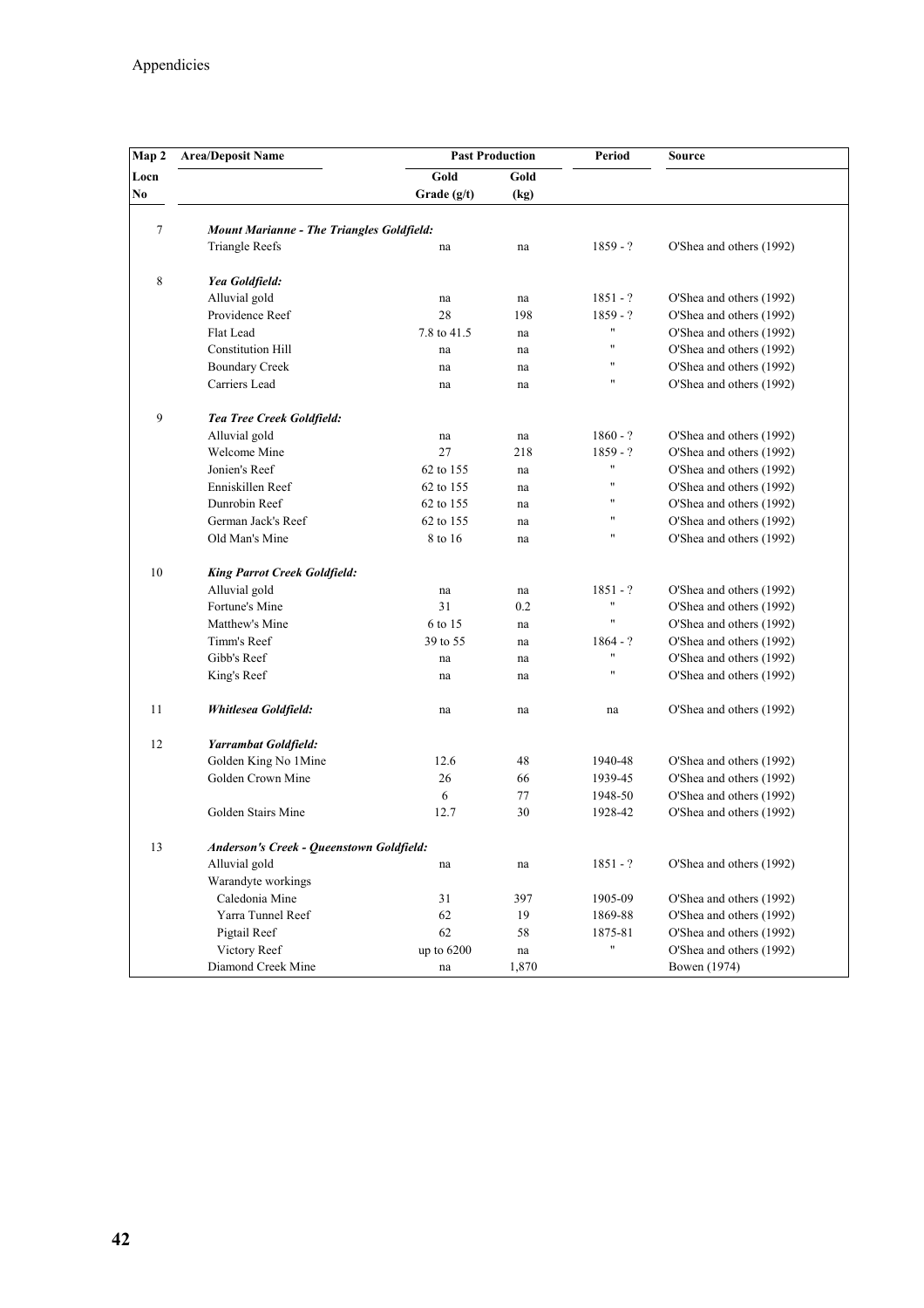| Map 2 | <b>Area/Deposit Name</b>                                                 | <b>Past Production</b>       |                                                | Period               | <b>Source</b>            |  |
|-------|--------------------------------------------------------------------------|------------------------------|------------------------------------------------|----------------------|--------------------------|--|
| Locn  |                                                                          | Gold                         | Gold                                           |                      |                          |  |
| No    |                                                                          | Grade $(g/t)$                | (kg)                                           |                      |                          |  |
| 13    | Anderson's Creek - Queenstown Goldfield (cont'd):                        |                              |                                                |                      |                          |  |
|       | Panton Hills workings                                                    | na                           | 280                                            | $1854 - ?$           | O'Shea and others (1992) |  |
|       | Carters Reef                                                             | $93 - 310$                   | na                                             | $\pmb{\mathfrak{m}}$ | O'Shea and others (1992) |  |
|       | BoomersReef                                                              | up to $310$                  | na                                             | $\pmb{\mathfrak{m}}$ | O'Shea and others (1992) |  |
|       | Jenny Linn Reef                                                          | 23                           | na                                             | 11                   | O'Shea and others (1992) |  |
|       | One Tree Hill workings                                                   | na                           | 233                                            | Ħ                    | O'Shea and others (1992) |  |
|       | Alluvial gold                                                            | very rich - nuggets up 3.2kg |                                                | $1851 - ?$           | O'Shea and others (1992) |  |
|       | <b>Buck Reef</b>                                                         | 20                           | 67                                             | 1866-73              | O'Shea and others (1992) |  |
|       | Moonlight Reef                                                           | 27                           | na                                             | $1854 - ?$           | O'Shea and others (1992) |  |
|       | Swedish Reef                                                             | 124                          | na                                             | $\pmb{\mathfrak{m}}$ | O'Shea and others (1992) |  |
| 14    | <b>Steels Creek Goldfield:</b>                                           |                              |                                                |                      |                          |  |
|       | Alluvial gold                                                            | na                           | na                                             | 1867-95              | O'Shea and others (1992) |  |
|       | Antimony concentrate                                                     | 58                           | 0.2                                            | 1899                 | O'Shea and others (1992) |  |
|       |                                                                          |                              | ** also 62% antimony or 1,860kg antimony metal |                      |                          |  |
|       | Antimony concentrate                                                     | 11                           | 0.007                                          | 1936                 | O'Shea and others (1992) |  |
|       |                                                                          |                              | ** also 47% antimony or 282kg antimony metal   |                      |                          |  |
| 15    | Kinglake Goldfield:                                                      | na                           | na                                             | na                   |                          |  |
| 16    | Murrundindi Goldfield:                                                   |                              |                                                |                      |                          |  |
|       | Galatea Reef                                                             | 39                           | 2                                              | $1866 - ?$           | O'Shea and others (1992) |  |
|       |                                                                          | 23                           | 3                                              | $\pmb{\mathfrak{m}}$ | O'Shea and others (1992) |  |
|       | George Higinbottom Reef                                                  | 93                           | na                                             | $\pmb{\mathfrak{m}}$ | O'Shea and others (1992) |  |
| 17    | <b>North Balwyn Goldfield (adjacent to the Central Highlands):</b>       |                              |                                                |                      |                          |  |
|       | Koonung Creek Reef                                                       | 31                           | na                                             | na                   | O'Shea and others (1992) |  |
| 18    | Ringwood Goldfield (adjacent to the Central Highlands):<br>Ringwood Mine |                              |                                                |                      |                          |  |
|       | Antimony concentrate                                                     | up to $70$                   | na                                             | 1869-95              | O'Shea and others (1992) |  |
| 19    | <b>Emerald-Nicholson Goldfield:</b>                                      | na                           | na                                             | na                   |                          |  |
| 20    | <b>Hoddles Creek Goldfield:</b>                                          | na                           | na                                             | na                   |                          |  |
| 21    | <b>Upper Yarra-Warburton Creek Goldfield:</b>                            |                              |                                                |                      |                          |  |
|       | Alluvial gold                                                            | na                           | na                                             | $1859 - ?$           | O'Shea and others (1992) |  |
|       | Reefton                                                                  | 620                          | na                                             | $1874 - ?$           | O'Shea and others (1992) |  |
| 22    | <b>Crossover-Neerim Goldfield:</b>                                       |                              |                                                |                      | O'Shea and others (1992) |  |
|       | Alluvial gold                                                            | na                           | na                                             | $1864 - ?$           | O'Shea and others (1992) |  |
|       | Albian Reef                                                              | na                           | na                                             | 11                   |                          |  |
|       | Happy Go Lucky Reef                                                      | na                           | na                                             | $\pmb{\mathfrak{m}}$ |                          |  |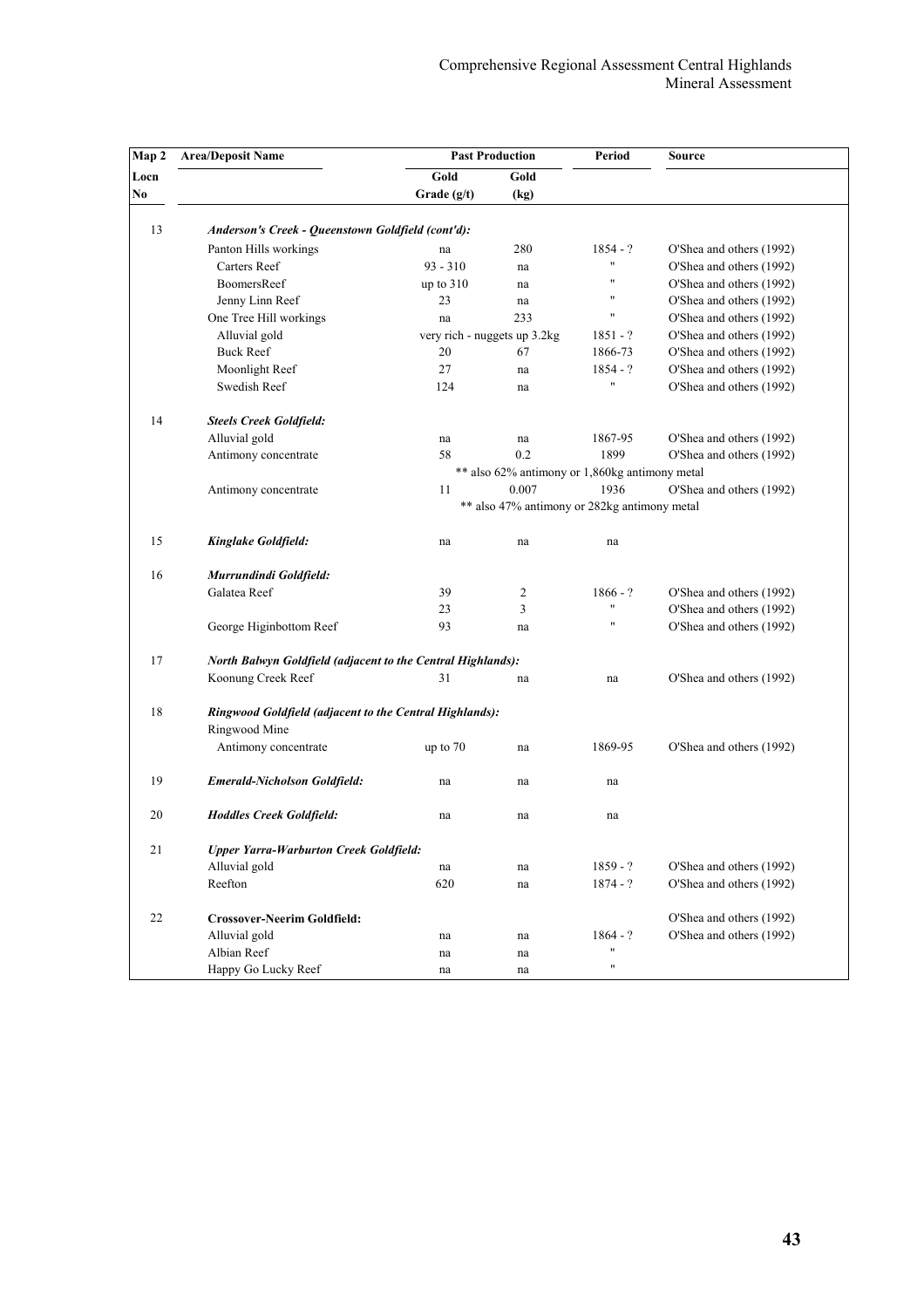| Map 2 | <b>Area/Deposit Name</b>                                          |             | <b>Past Production</b> | Period     | <b>Source</b>            |  |
|-------|-------------------------------------------------------------------|-------------|------------------------|------------|--------------------------|--|
| Locn  |                                                                   | Gold        | Gold                   |            |                          |  |
| No    |                                                                   | Grade (g/t) | (kg)                   |            |                          |  |
| 23    | Tanjil (Russells Creek) Goldfield:                                |             |                        |            |                          |  |
|       | Alluvial gold                                                     | na          | $>50$ kg               | $1859 - ?$ | Murray (1880, 1916)      |  |
|       | Reef gold                                                         | 3 to 90     | na                     | Ħ          | O'Shea and others (1992) |  |
| 24    | <b>Tyers River Goldfield:</b>                                     |             |                        |            | O'Shea and others (1992) |  |
|       | Alluvial gold                                                     | na          | na                     | $1859 - ?$ | O'Shea and others (1992) |  |
| 25    | Woods Point/Walhalla Gold Sub Province (see above)                |             |                        |            |                          |  |
| 26    | <b>Black River Goldfield (adjacent to the Central Highlands):</b> |             |                        |            |                          |  |
|       | Wye's Creek Reef                                                  | 9 to 620    | na                     | $1866 - ?$ | O'Shea and others (1992) |  |
|       | <b>Standard Reef</b>                                              | na          | na                     | 11         | O'Shea and others (1992) |  |
|       | New Standard Reef                                                 | na          | na                     | 11         | O'Shea and others (1992) |  |
|       | Golden Fleece Reef                                                | na          | na                     | 11         | O'Shea and others (1992) |  |
|       | Weber's Reef                                                      |             | na                     | 11         | O'Shea and others (1992) |  |
| 27    | Merton Goldfield (adjacent to the Central Highlands):             |             |                        | na         |                          |  |
| 28    | Tallangalook Goldfield (adjacent to the Central Highlands):       |             |                        |            |                          |  |
|       | Alluvial gold - Devil's River                                     | na          | na                     | $1857 - ?$ | O'Shea and others (1992) |  |
|       | Golden Mountain                                                   | 2.5         | 96                     | 1887-90    | O'Shea and others (1992) |  |
|       | Woolf's Mine                                                      |             |                        | $1857 - ?$ | O'Shea and others (1992) |  |
|       | Bonnie Doon Mine                                                  |             |                        | Ħ          | O'Shea and others (1992) |  |
| 29    | Alexandra-Gobur-Godfrey's Goldfield:                              |             |                        |            |                          |  |
|       | Galatea Mine                                                      | 83          | 10.5                   | 1870-74    | O'Shea and others (1992) |  |
|       | Gemba Mine                                                        | 54          | 0.8                    | na         | O'Shea and others (1992) |  |
|       | <b>Strathmore Mine</b>                                            | na          | na                     | $1866 - ?$ | O'Shea and others (1992) |  |
| 30    | <b>Acheron Goldfield:</b>                                         |             |                        |            |                          |  |
|       | Alluvial gold                                                     | na          | na                     | $1854 - ?$ | O'Shea and others (1992) |  |
| 31    | <b>Snobs Creek Goldfield:</b>                                     |             |                        |            |                          |  |
|       | Alluvial gold                                                     | na          | na                     | $1854 - ?$ | O'Shea and others (1992) |  |
|       | <b>Thornton Mine</b>                                              | na          | na                     | $1868 - ?$ |                          |  |
| 32    | Jerusalem Creek Goldfield:                                        |             |                        |            |                          |  |
|       | Alluvial gold                                                     | na          | na                     | $1871 - ?$ | O'Shea and others (1992) |  |
| 33    | <b>Ghin Ghin Goldfield (adjacent to the Central Highlands):</b>   |             |                        |            |                          |  |
|       | Alluvial gold                                                     | na          | na                     | $1867 - ?$ | O'Shea and others (1992) |  |
|       | City of Melbourne                                                 | 62 to 93    | na                     | Ħ          | O'Shea and others (1992) |  |
|       | Red Line                                                          | 62 to 93    | na                     | 11         | O'Shea and others (1992) |  |
|       | Providence                                                        | 62 to 93    | na                     | Ħ          | O'Shea and others (1992) |  |
|       | Mc Leish's Reef                                                   | 8           | na                     | 11         | O'Shea and others (1992) |  |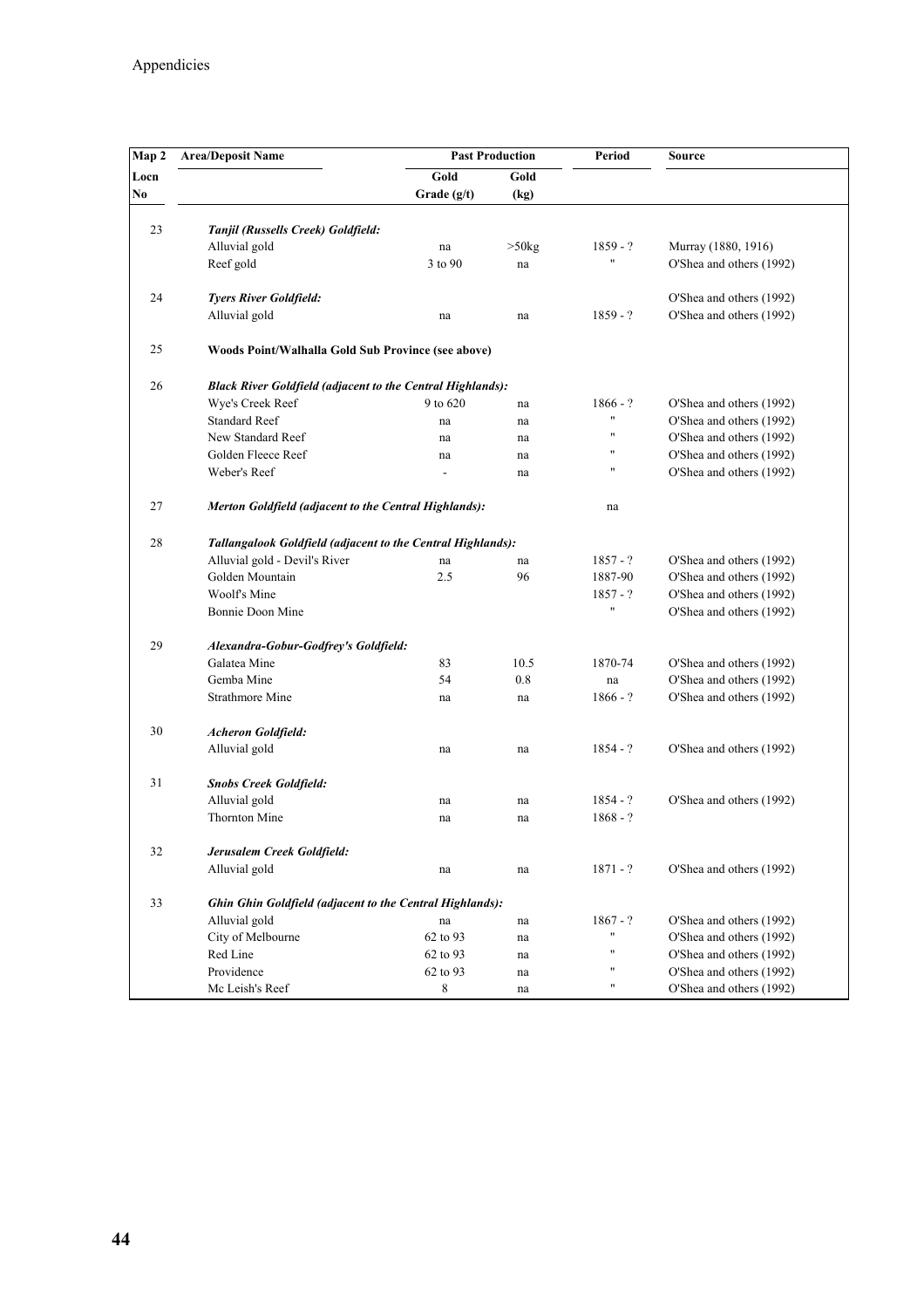| Locn No.        | <b>Name</b>                      | Commodity                                   |
|-----------------|----------------------------------|---------------------------------------------|
|                 | Cunninghams Lode (Tyakk)         | Gold, antimony                              |
| $\overline{c}$  | Apollo (Clonbinane Sunday Creek) | Gold, antimony                              |
| 3               | Old Mans Hope (Doogalook Yea)    | Gold, antimony                              |
| 4               | Golden Crown (Yarrambat)         | Gold, antimony                              |
| 5               | Diamond Creek                    | Gold, antimony                              |
| 6               | Allens Reef (Queenstown)         | Gold, antimony                              |
| 7               | One Tree Hill                    | Gold                                        |
| 8               | Steels Creek (Yarra Glen)        | Gold, antimony                              |
| 9               | Gem                              | Gold, antimony                              |
| 10              | Neerim (Crossover)               | Gold                                        |
| 11              | Neerim South (Jindivick)         | Gold                                        |
| 12              | Spotted Dog Creek (Tanjil)       | Gold, cobalt manganese                      |
| 13              | Tanjil (Spotted Dog Creek)       | Gold                                        |
| 14              | Morning Star (Woods Point)       | Gold, antimony                              |
| 15              | Specimen Creek                   | Antimony                                    |
| 16              | <b>Gaffneys Creek</b>            | Gold                                        |
| $\overline{17}$ | Big River (Enochs Point)         | Gold, antimony                              |
| 18              | Wild Dog Creek                   | Gold, antimony                              |
| 19              | Blue Gum (Eildon)                | Gold, antimony                              |
| 20              | Castle Douglas (Eildon)          | Gold, antimony                              |
| $\overline{21}$ | Trawool                          | Dimension stone - granite                   |
| 22              | Morang                           | Dimension stone - granite                   |
| 23              | Lilydale                         | Dimension stone - marble                    |
| $\overline{24}$ | Lysterfield (Dandenong)          | Dimension stone - granite                   |
| 25              | Coopers Creek (Evans Quarry)     | Limestone                                   |
| $\overline{26}$ | Macclesfield                     | Peat                                        |
| 27              | Yarragon                         | Coal, peat                                  |
| 28              | <b>Trafalgar East</b>            | Coal, peat                                  |
| 29              | New Loch                         | Copper, platinum group metals, gold         |
| 30              | Shamrock                         | Copper, nickel, platinum group metals, gold |
| 31              | Hunts                            | Copper, platinum group metals, gold         |
| 32              | <b>Acheron River</b>             | Mineral sand                                |
| $\overline{33}$ | Lilydale                         | Limestone                                   |
| 34              | Toolangi                         | Wollastonite                                |
| $\overline{35}$ | Tynong (Garfield North)          | Feldspar                                    |
| 36              | Nayook                           | Feldspar                                    |
| 37              | Monkey Gully (Limestone)         | Molybdenum, bismuth, tungsten               |
| 38              | Tin Creek                        | Tin, tungsten                               |
| 39              | Wilks Creek                      | Tungsten                                    |
| 40              | Britannia Creek (Bullock Creek)  | Tungsten                                    |
| 41              | Beenak                           | Tin                                         |
| 42              | <b>Upper Latrobe River</b>       | Tin, gold                                   |
| $\overline{43}$ | <b>Bunyip River</b>              | Tin                                         |
| 44              | Gembrook                         | Gem stones                                  |
| 45              | Heyfield Reef                    | Gold, antimony                              |
| 46              | Egans Reef (Merton)              | Gold, antimony                              |
| 47              | Kilmore                          | Gold, antimony                              |
| 48              | Templestowe                      | Antimony                                    |
| 49              | Templestowe                      | Gold                                        |

### **Table 8 Mineral occurrences, old mines and deposits for the Central Highlands and adjacent areas (see Map 2)**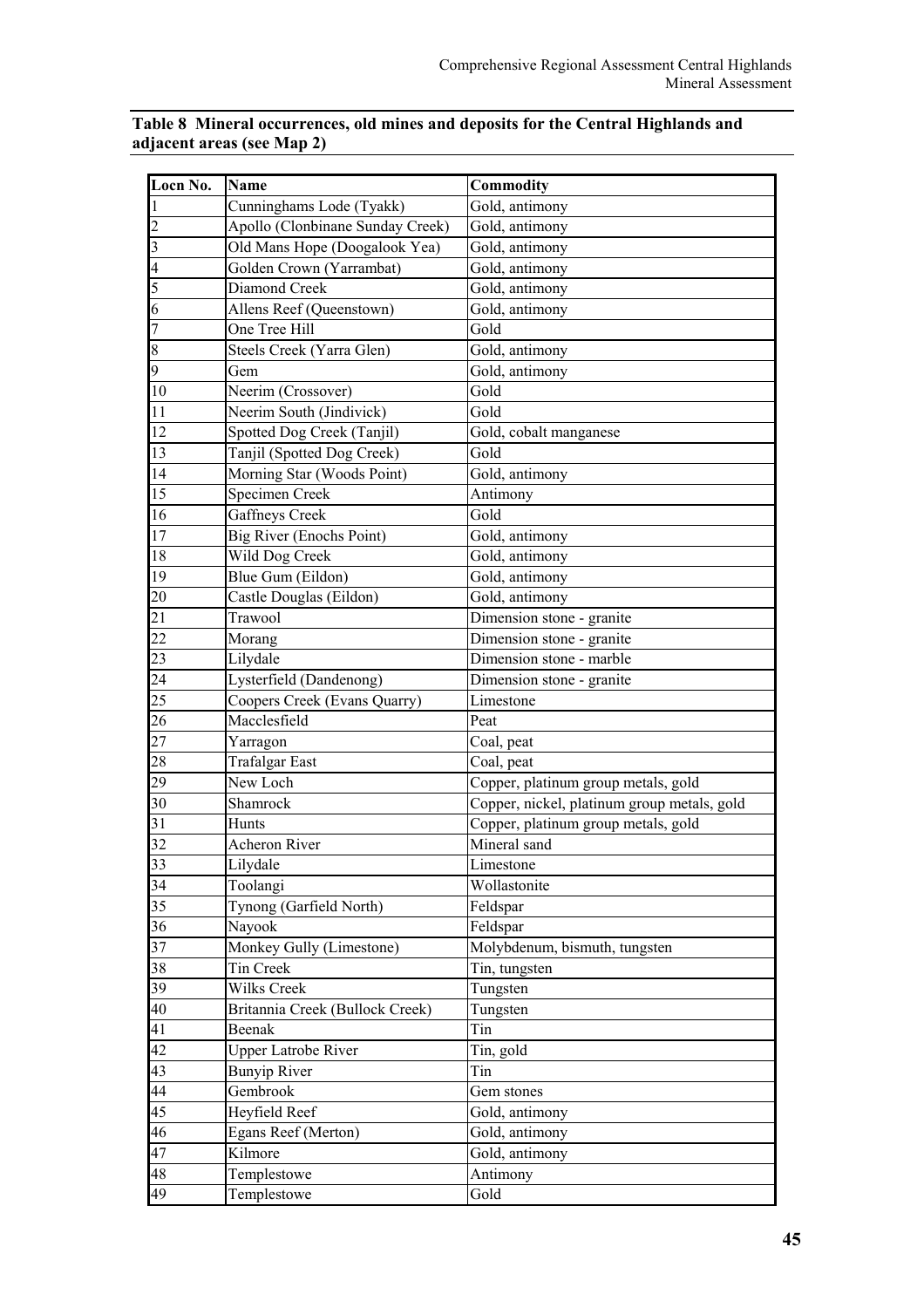| 50              | Calendonia (Andersons Creek)              | Gold, antimony                                |
|-----------------|-------------------------------------------|-----------------------------------------------|
| 51              | Ringwood                                  | Gold, antimony                                |
| Locn No.        | <b>Name</b>                               | Commodity                                     |
|                 | <b>Outside Central Highlands boundary</b> |                                               |
| 52              | Cohens Reef (Walhalla)                    | Gold                                          |
| $\overline{53}$ | Gannans (Gannan, Kevington)               | Antimony                                      |
| $\overline{54}$ | Ghin Ghin (Davis)                         | Dimension stone - siltstone                   |
| 55              | Bulla (Broadmeadows)                      | Dimension stone - granite                     |
| 56              | Tynong                                    | Dimension stone - granite                     |
| 57              | Cora Lynn                                 | Peat                                          |
| 58              | Coalville                                 | Coal                                          |
| 59              | Morwell                                   | Coal, peat                                    |
| 60              | <b>Thomson River</b>                      | Copper, platinum, palladium, gold, silver     |
| 61              | East Walhalla                             | Copper, cobalt, platinum group metals, silver |
| 62              | Maynards Gully                            | Copper                                        |
| 63              | Moranding                                 | Diatomite, feldspar                           |
| 64              | Mickleham                                 | Diatomite                                     |
| 65              | Bulla                                     | Kaolin                                        |
| 66              | Bulla                                     | Wollastonite                                  |
| 67              | Campbellfield                             | Kaolin                                        |
| 68              | Fairfield-Brunswick                       | Diatomite                                     |
| 69              | Ringwood                                  | Kaolin                                        |
| 70              | Hallam                                    | Kaolin                                        |
| 71              | Yallourn                                  | Coal, kaolin                                  |
| 72              | Morwell                                   | Kaolin                                        |
| 73              | Tyers River (Boola)                       | Limestone                                     |
| 74              | Toongabbie (Marble Creek)                 | Limestone                                     |
| 75              | Licola (Serpentine Creek)                 | Limestone                                     |
| 76              | Howes Creek                               | Limestone                                     |
| 77              | Phosphate Hill (Mansfield)                | Phosphate                                     |
| 78              | <b>Bonnie</b> Doon                        | Wollastonite                                  |
| 79              | Maindample                                | Tin                                           |
| 80              | Bulla                                     | Magnesite                                     |
| 81              | Rhyolite Creek                            | Pyrophyllite                                  |
| 82              | Jamieson River (Quicksilver Creek)        | Mercury                                       |
| $8\overline{3}$ | Devon Meadows                             | Unspecified                                   |
| 84              | <b>Barkly River</b>                       | Unspecified                                   |
| 85              | Griffiths [Howes Creek]                   | Unspecified                                   |
| 86              | Goughs [Howes Creek]                      | Unspecified                                   |
| 87              | Wappan                                    | Unspecified                                   |
| 88              | Golden Mountain                           | Gold                                          |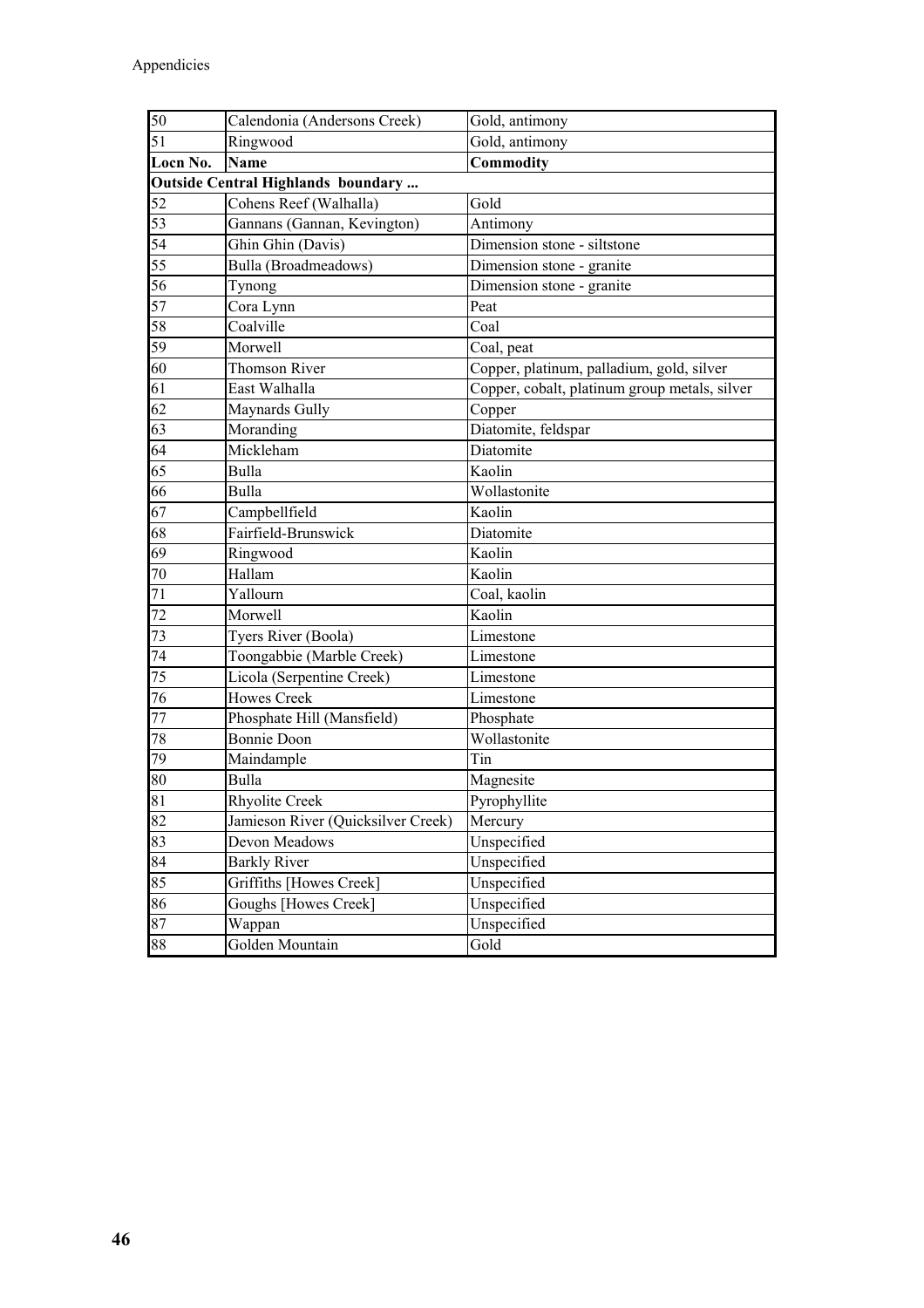| Locn. No.      | Name                                  | Commodity(s)                  | $A = active$ |
|----------------|---------------------------------------|-------------------------------|--------------|
| 1              |                                       | Clay                          | A            |
| $\overline{2}$ |                                       | Rhyodacite                    | A            |
| $\mathfrak{Z}$ | Lilydale                              | Limestone/dolomitic limestone | A            |
| $\overline{4}$ | Dandenongs Igneous Complex (Montrose) | Rhyodacite                    | A            |
| 5              |                                       | Hornfels                      | A            |
| 6              |                                       | Clay/clay shale               | A            |
| $\tau$         | Packenham                             | <b>Basalt</b>                 | A            |
| 8              | Packenham                             | Clay/clay shale               |              |
| 9              | Packenham                             | <b>Basalt</b>                 |              |
| 10             | <b>Tynong North</b>                   | Granite                       |              |
| 11             | <b>Tynong North</b>                   | Gravel                        |              |
| 12             | Tynong                                | Granite                       | A            |
| 13             | Garfield North                        | Granite                       | A            |
| 14             |                                       | Sand/gravel                   | A            |
| 15             |                                       | Sand/gravel                   | A            |
| 16             |                                       | Hornfels                      | A            |
| 17             |                                       | <b>Basalt</b>                 | A            |
| 18             |                                       | <b>Basalt</b>                 | A            |
| 19             | Neerim                                | <b>Basalt</b>                 | A            |
| 20             | Latrobe Valley                        | Peat                          | A            |
| 21             | Latrobe Valley                        | Sand/gravel                   |              |
| 22             | Latrobe Valley                        | Sand/gravel                   | A            |
| 23             | Latrobe Valley                        | Sand/gravel                   | A            |
| 24             | Latrobe Valley                        | Sand/gravel                   | A            |
| 25             | Latrobe Valley                        | Sand/gravel                   | A            |
| 26             | Latrobe Valley                        | Sand/gravel                   | A            |
| 27             | Coopers Creek                         | Limestone                     |              |
| 28             |                                       | Sand/gravel                   | A            |
| 29             |                                       | Sand/gravel                   | A            |
| 30             |                                       | Sand/gravel                   | A            |
| 31             |                                       | Sand/gravel                   | A            |
| 32             |                                       | Sand/gravel                   | A            |
| 33             |                                       | Sand/gravel                   | $\mathbf{A}$ |
| 34             |                                       | <b>Basalt</b>                 |              |
| 35             |                                       | Sand/gravel                   | A            |
| 36             |                                       | Scoria                        | A            |
| 37             |                                       | <b>Basalt</b>                 |              |
| 38             |                                       | Sedimentary rock              | A            |
| 39             |                                       | <b>Basalt</b>                 | A            |
| 40             | Craigieburn                           | Clay/clay shale               | A            |
| 41             | Craigieburn                           | Clay/clay shale               | A            |
| 42             |                                       | <b>Basalt</b>                 | A            |
| 43             |                                       | <b>Basalt</b>                 | A            |
| 44             |                                       | Hornfels                      | A            |
| 45             |                                       | <b>Basalt</b>                 | A            |
| 46             | Campbellfield                         | Clay/clay shale               | A            |
| 47             |                                       | <b>Basalt</b>                 | A            |
| 48             |                                       | Quartzite                     | A            |
| 49             |                                       | Granite                       |              |
|                |                                       |                               |              |

### **Table 9: Construction materials quarries and occurrences in the Central Highlands and adjacent areas (see Figure 1)**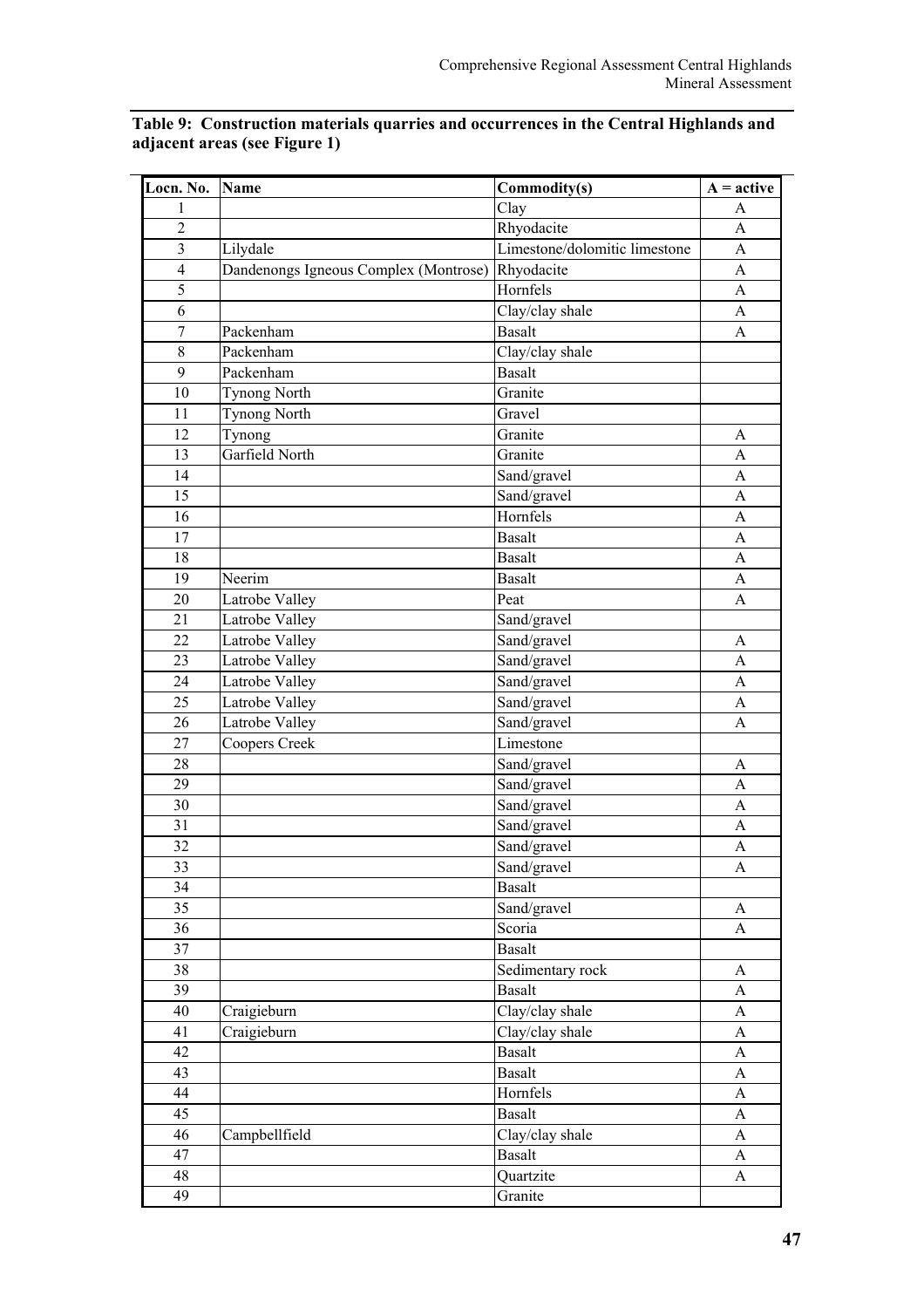| 50              | Castella                                  | Hornfels                     |                       |
|-----------------|-------------------------------------------|------------------------------|-----------------------|
| Locn. No. Name  |                                           | Commodity(s)                 | $A = active$          |
|                 | <b>Outside Central Highlands boundary</b> |                              |                       |
| 51              |                                           | Quartzite                    | A                     |
| $\overline{52}$ |                                           | Clay/clay shale              | A                     |
| 53              |                                           | Clay/clay shale              | $\mathsf{A}$          |
| 54              |                                           | Clay/clay shale              | A                     |
| 55              |                                           | Clay/clay shale              | A                     |
| 56              |                                           | Clay/clay shale              | A                     |
| 57              |                                           | Clay/clay shale              | $\mathbf{A}$          |
| 58              |                                           | Rhyodacite                   | A                     |
| 59              | Heatherton - Dingley                      | Sand/gravel                  | A                     |
| 60              |                                           | Sand/gravel                  | A                     |
| 61              | Lysterfield                               | Granite/hornfels             | A                     |
| 62              | Hallam                                    | Clay/clay shale              | A                     |
| 63              | Harkaway                                  | <b>Basalt</b>                | $\mathbf{A}$          |
| 64              | Cranbourne                                | Sand/gravel                  | A                     |
| 65              | Cranbourne                                | Sand/gravel                  | A                     |
| 66              | Cranbourne                                | Sand/gravel/clay             | A                     |
| 67              | Langwarrin                                | Sand/gravel/clay             | A                     |
| 68              | Langwarrin                                | Sand/gravel                  | A                     |
| 69              |                                           | Clay/clay shale              | A                     |
| 70              |                                           | Sand/gravel                  | A                     |
| 71              |                                           | Sand/gravel/clay             | $\mathbf{A}$          |
| 72              |                                           | Sand/gravel                  | A                     |
| 73              |                                           | Sand/gravel                  |                       |
| 74              |                                           | Sand/gravel/sed. rock        | A                     |
| 75              |                                           | <b>Basalt</b>                | A                     |
| 76              |                                           | Sand/gravel                  | A                     |
| 77              |                                           | Sand/gravel                  | A                     |
| 78              |                                           | Sand/gravel                  |                       |
| 79              |                                           | Sedimentary rock             | A                     |
| 80              |                                           | Sand/gravel                  | A                     |
| 81              |                                           | Basalt                       | $\boldsymbol{\rm{A}}$ |
| 82              |                                           | Clay/clay shale              | A                     |
| 83              |                                           | Limestone                    |                       |
| 84              |                                           | Sand/gravel                  | A                     |
| 85              |                                           | Basalt/limestone             | A                     |
| 86              |                                           | Sand/gravel                  | A                     |
| 87              |                                           | Sand/gravel                  | A                     |
| 88              |                                           | Quartz                       | A                     |
| 89              |                                           | Sand/gravel                  |                       |
| 90              |                                           | Sand/gravel                  | A                     |
| 91              |                                           | Slate                        | $\mathbf{A}$          |
|                 |                                           | Sand/gravel                  |                       |
| 92              |                                           |                              |                       |
| 93<br>94        |                                           | Sand/gravel<br><b>Basalt</b> | A                     |
|                 |                                           |                              | A                     |
| 95              | Kilmore East                              | <b>Basalt</b>                | A                     |
| 96              |                                           | <b>Basalt</b>                |                       |
| 97              | Greenvale                                 | Granite                      |                       |
| 98              |                                           | <b>Basalt</b>                |                       |
| 99              | Campbellfield                             | Clay                         | A                     |
| 100             |                                           | Sand/gravel/clay             | $\mathbf A$           |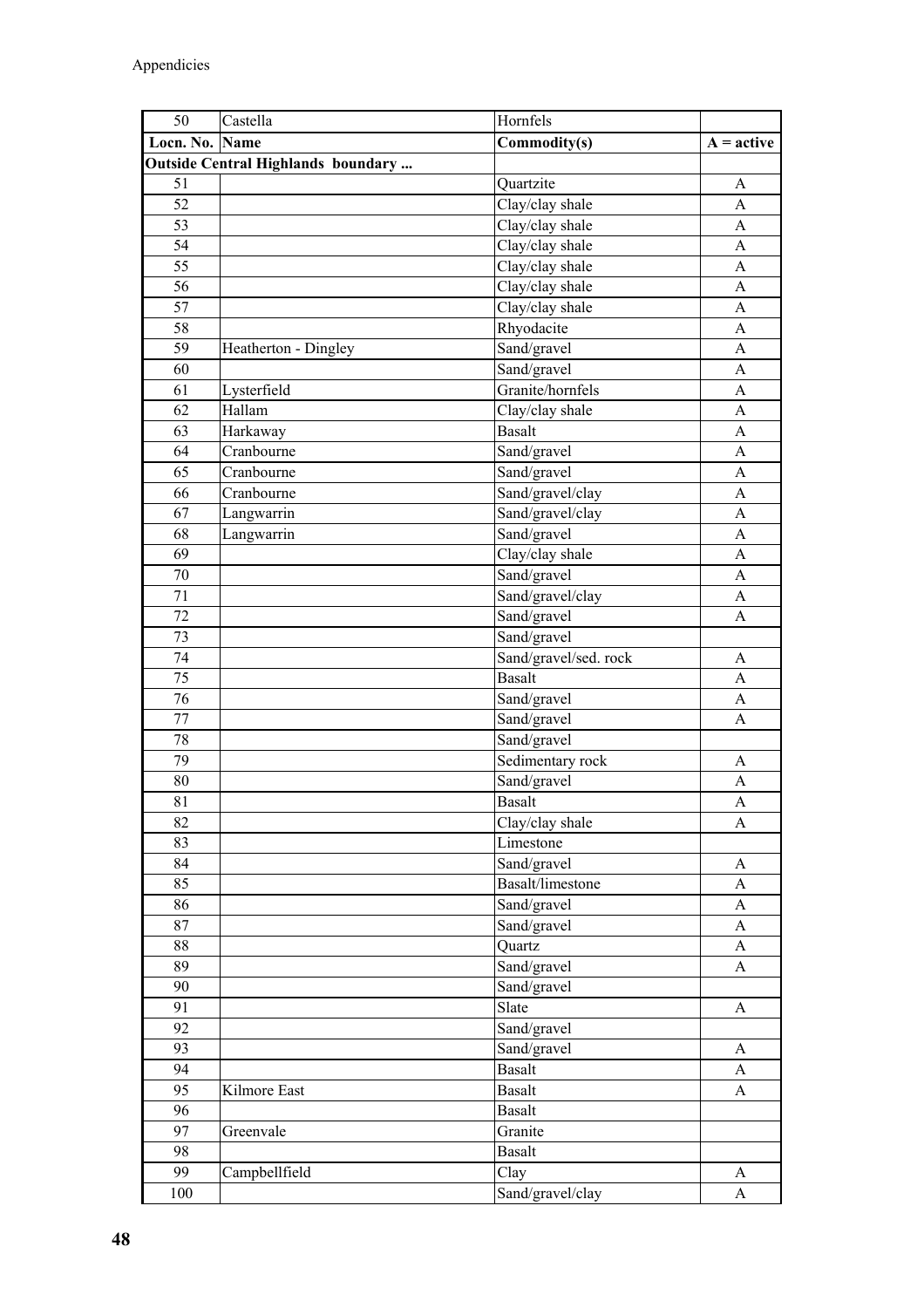#### Comprehensive Regional Assessment Central Highlands Mineral Assessment

| 1 O 1 |  |
|-------|--|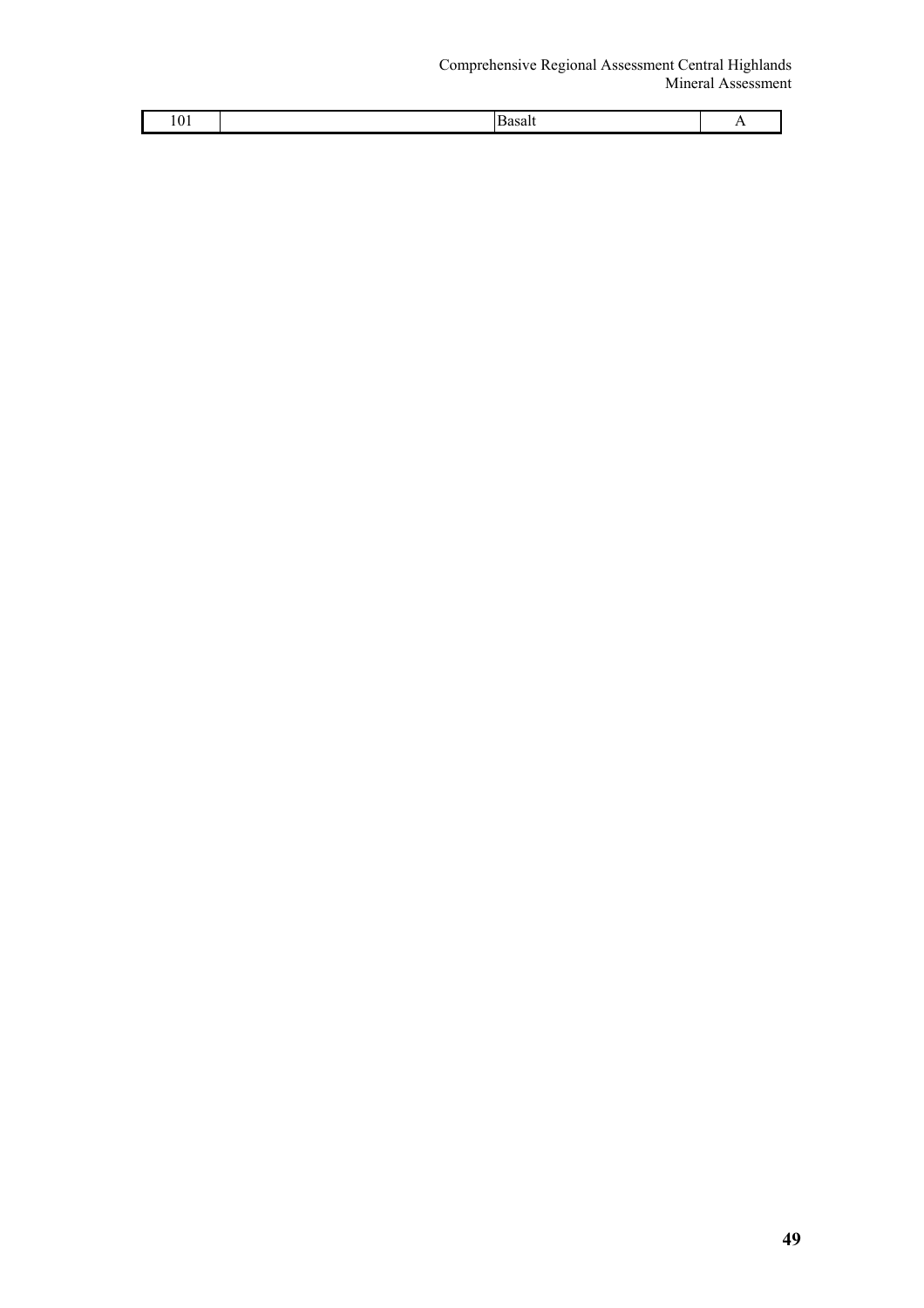**Figure 1: Construction materials quarries, occurrences and interest areas**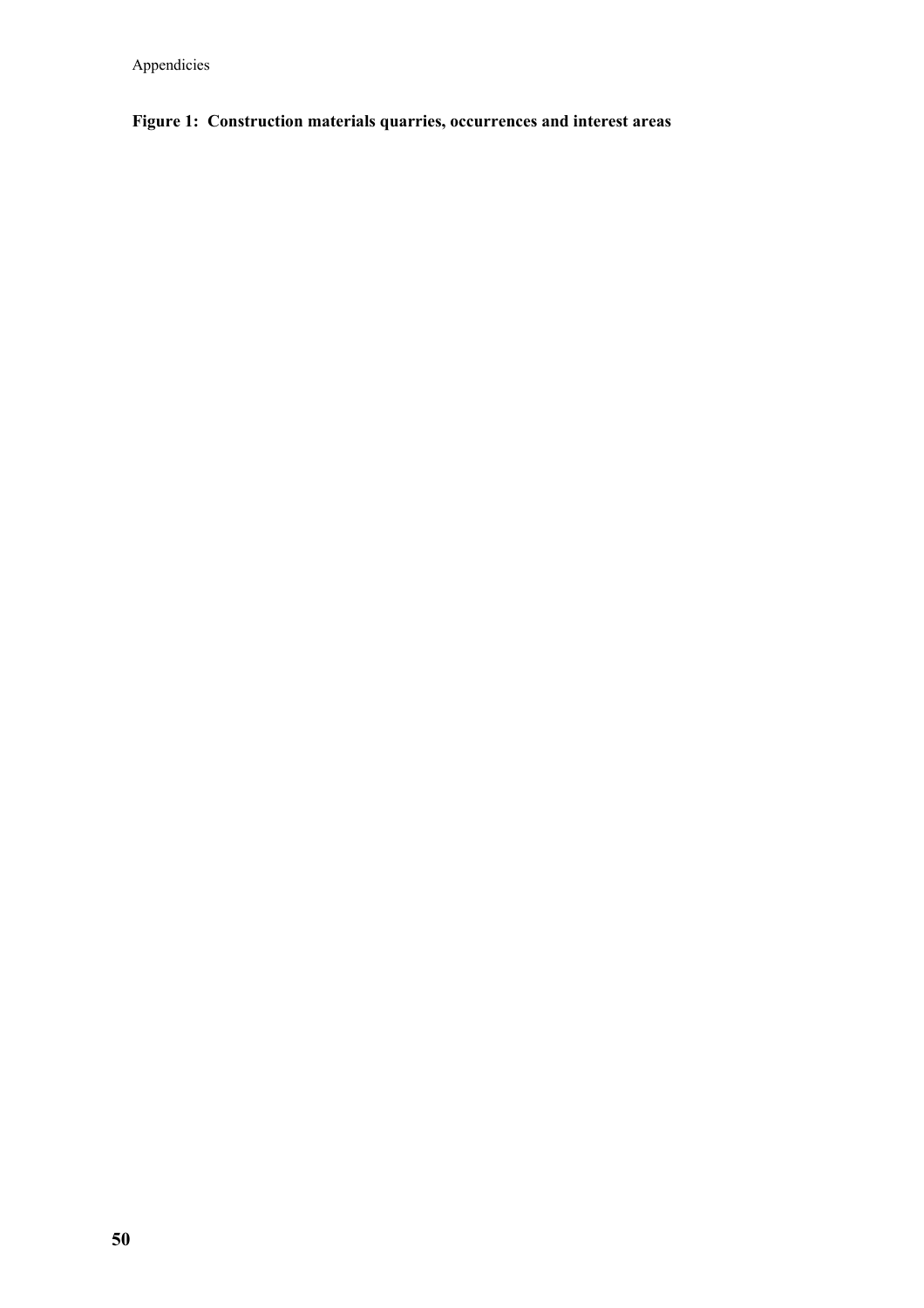## **Figure 4: Mineral potential tracts for slate-belt and disseminated gold deposits**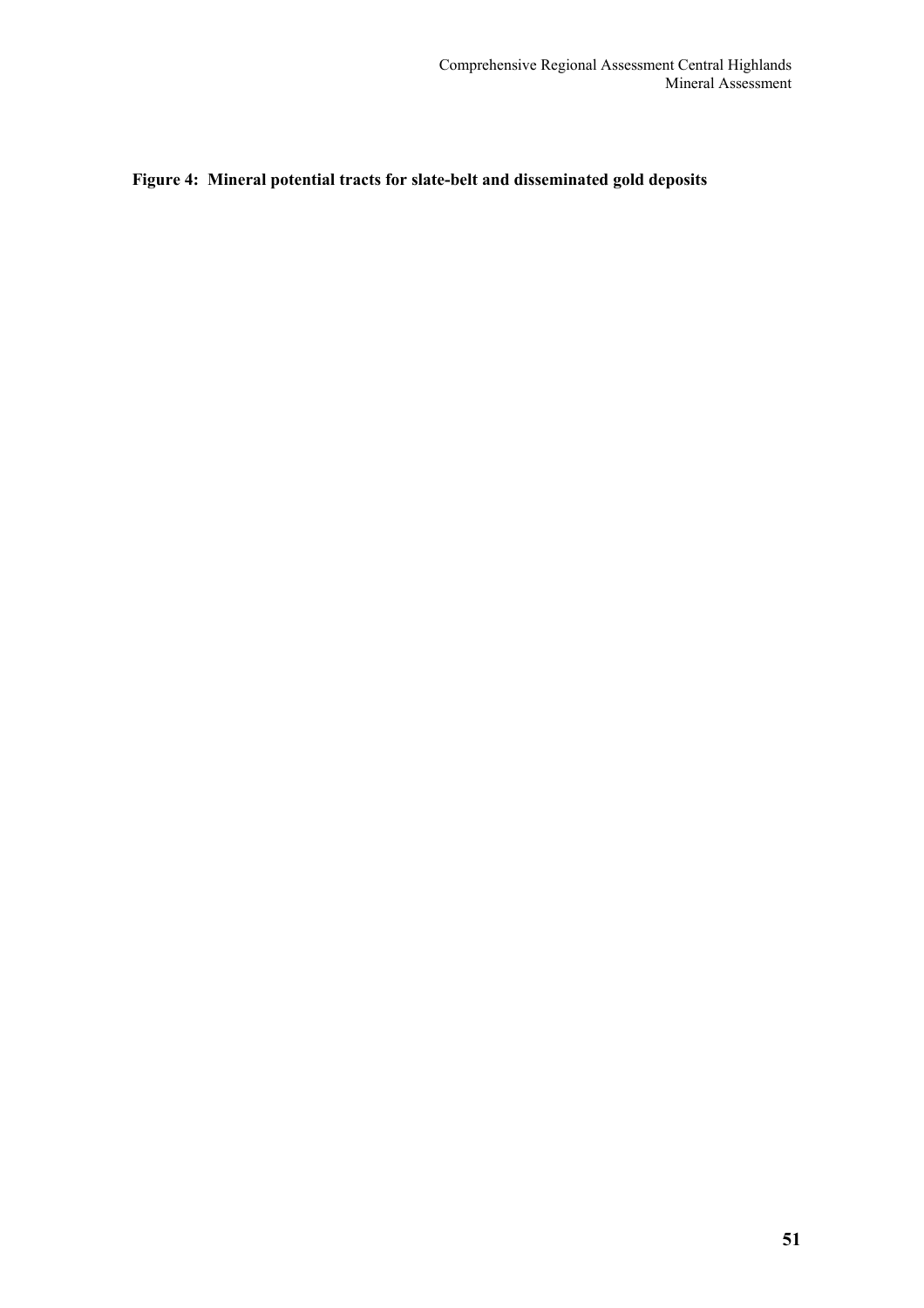## **Figure 5: Mineral potential tracts for alluvial gold**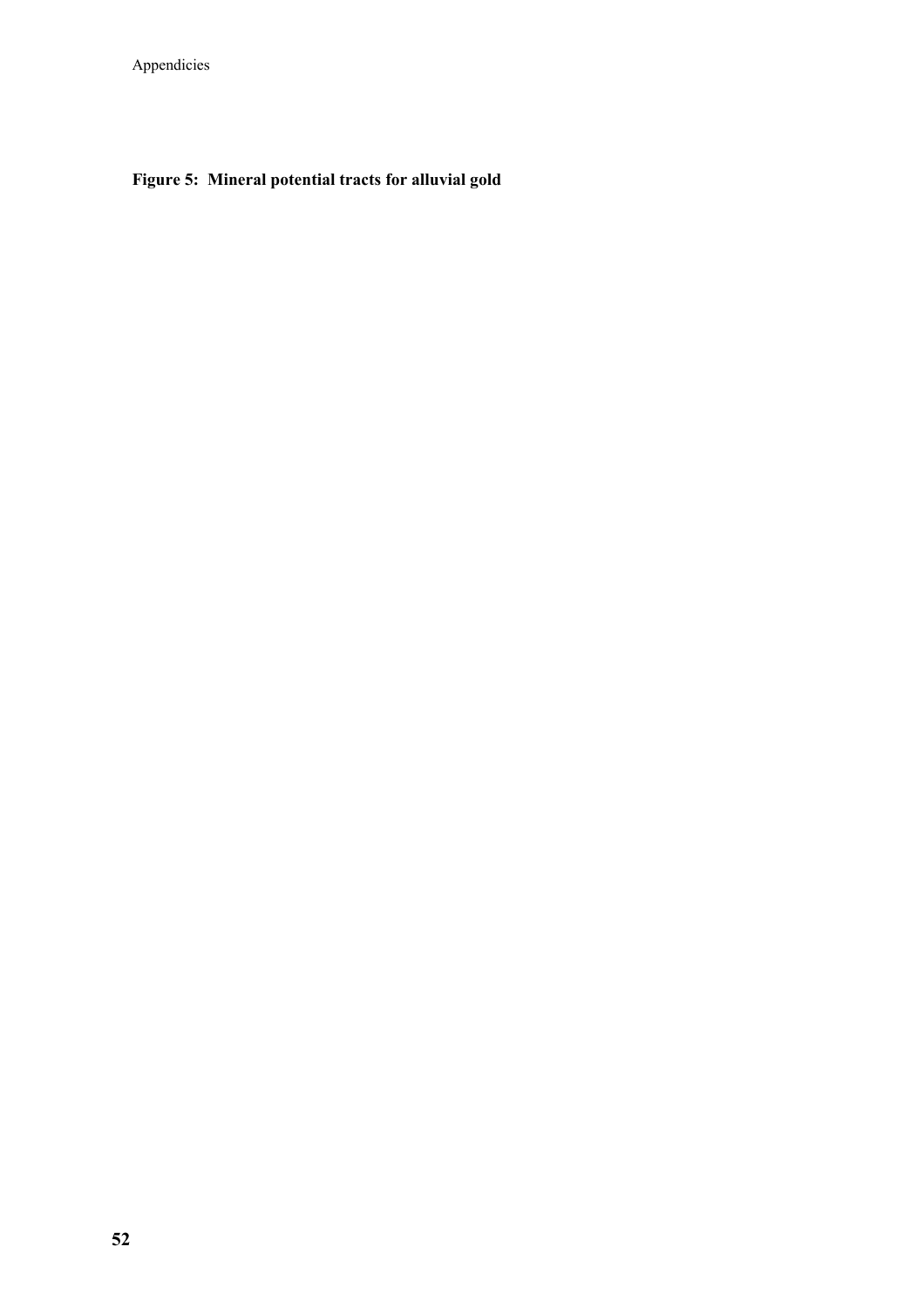## **Figure 6: Mineral potential tracts for epithermal deposits for gold and silver**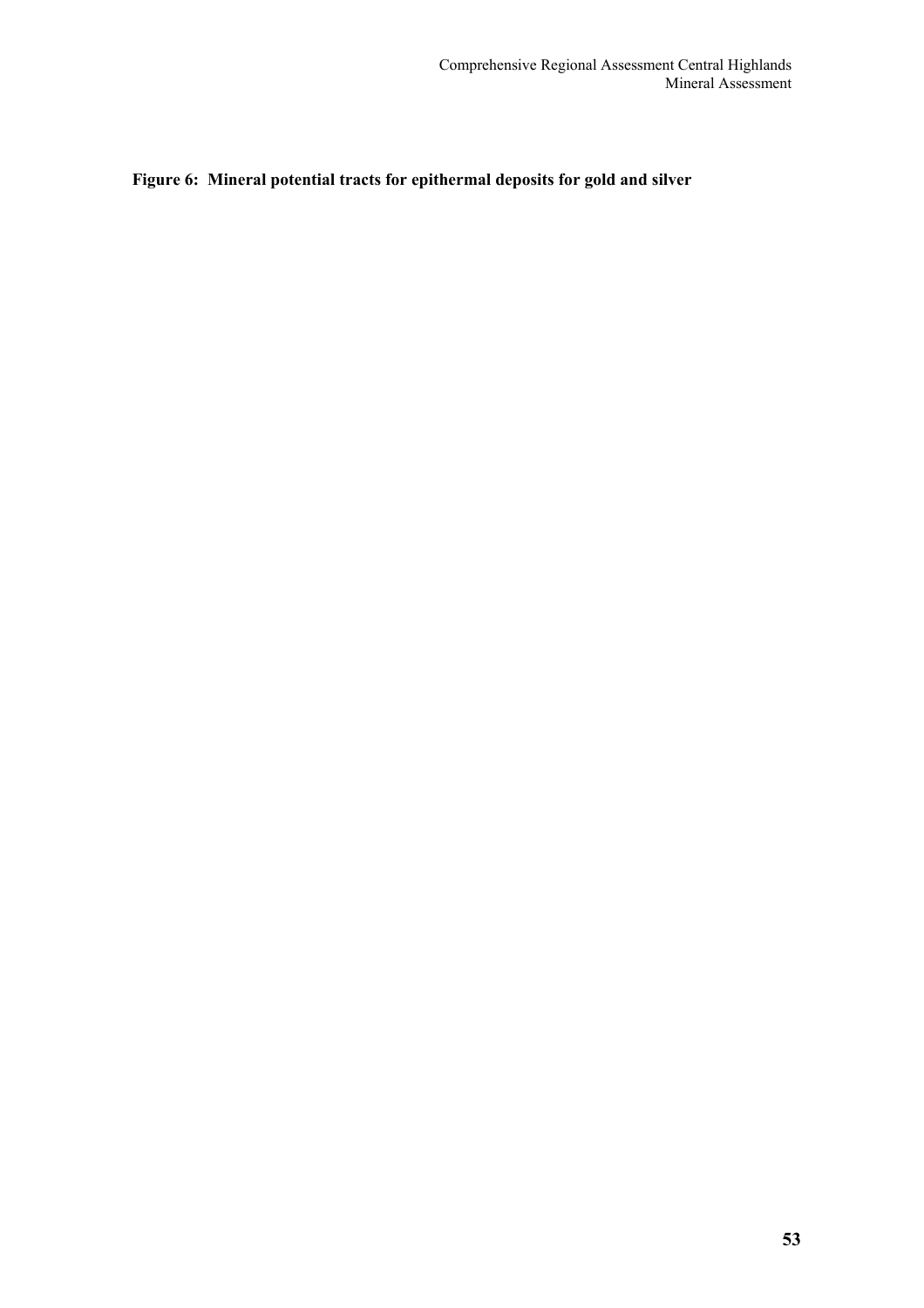## **Figure 7: Mineral potential tracts for skarn scheelite deposits**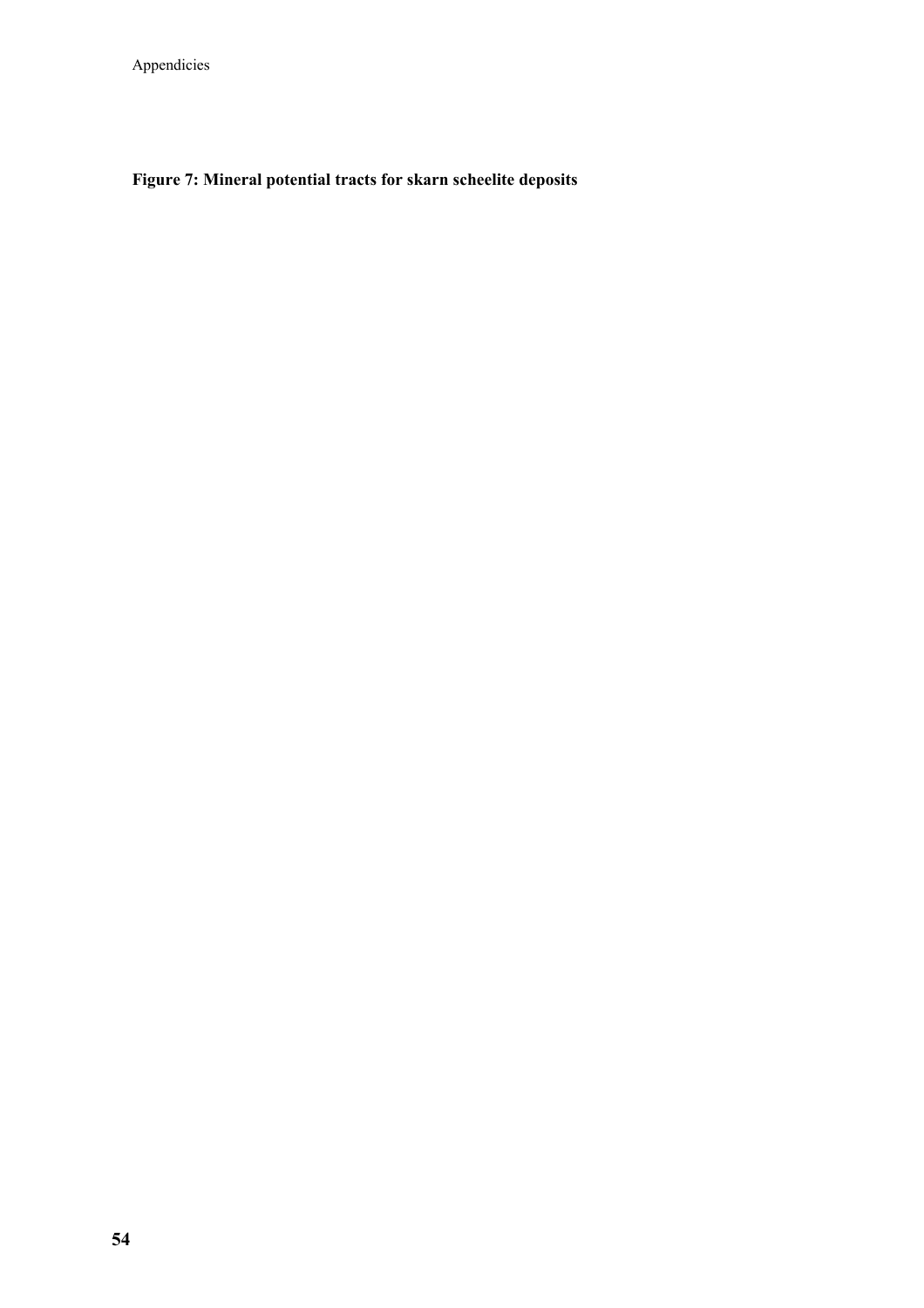## **Figure 8: Mineral potential tracts for tin veins and tungsten-moylbdenum veins**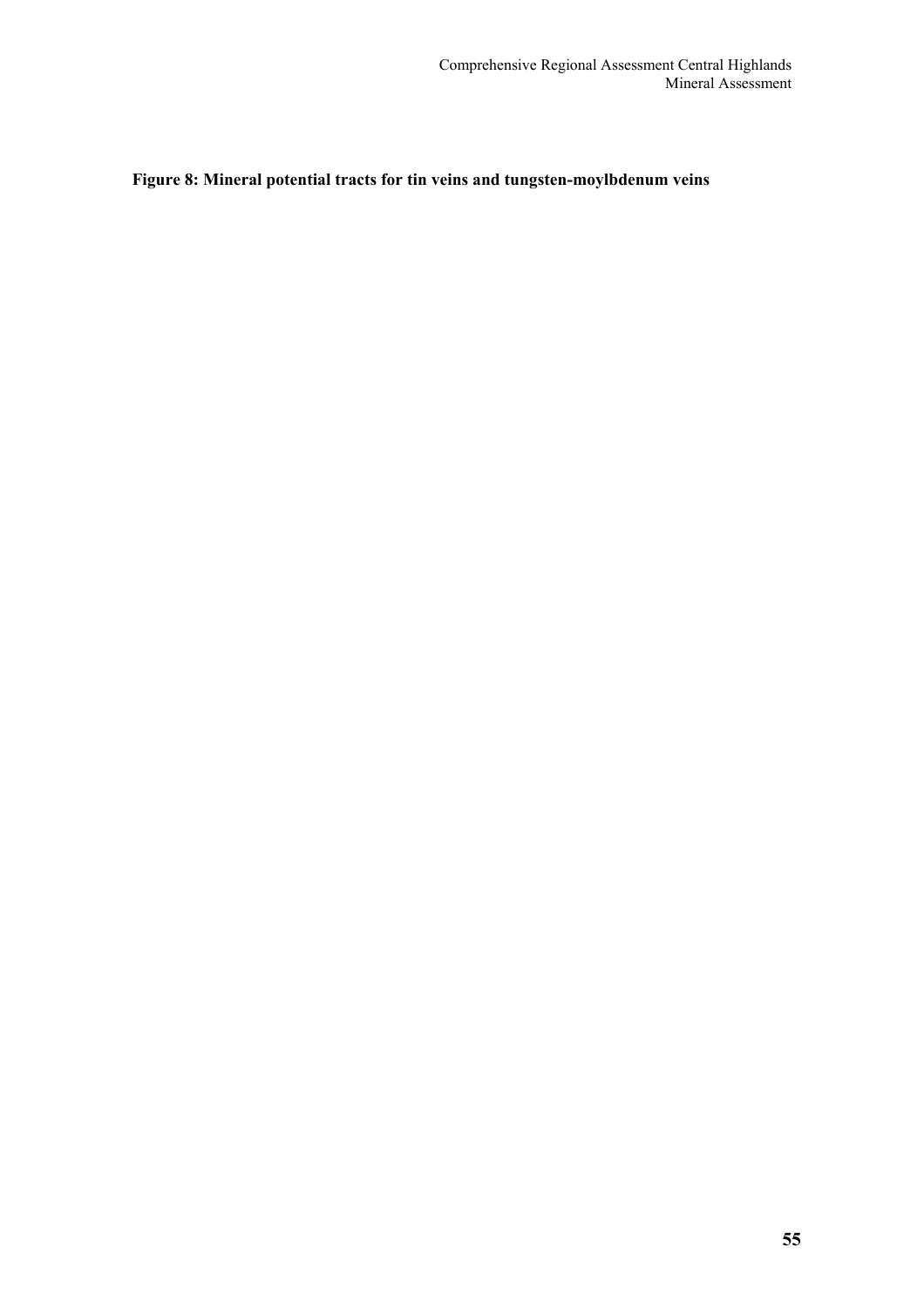## **Figure 9: Mineral potential tracts for nickel-copper deposits**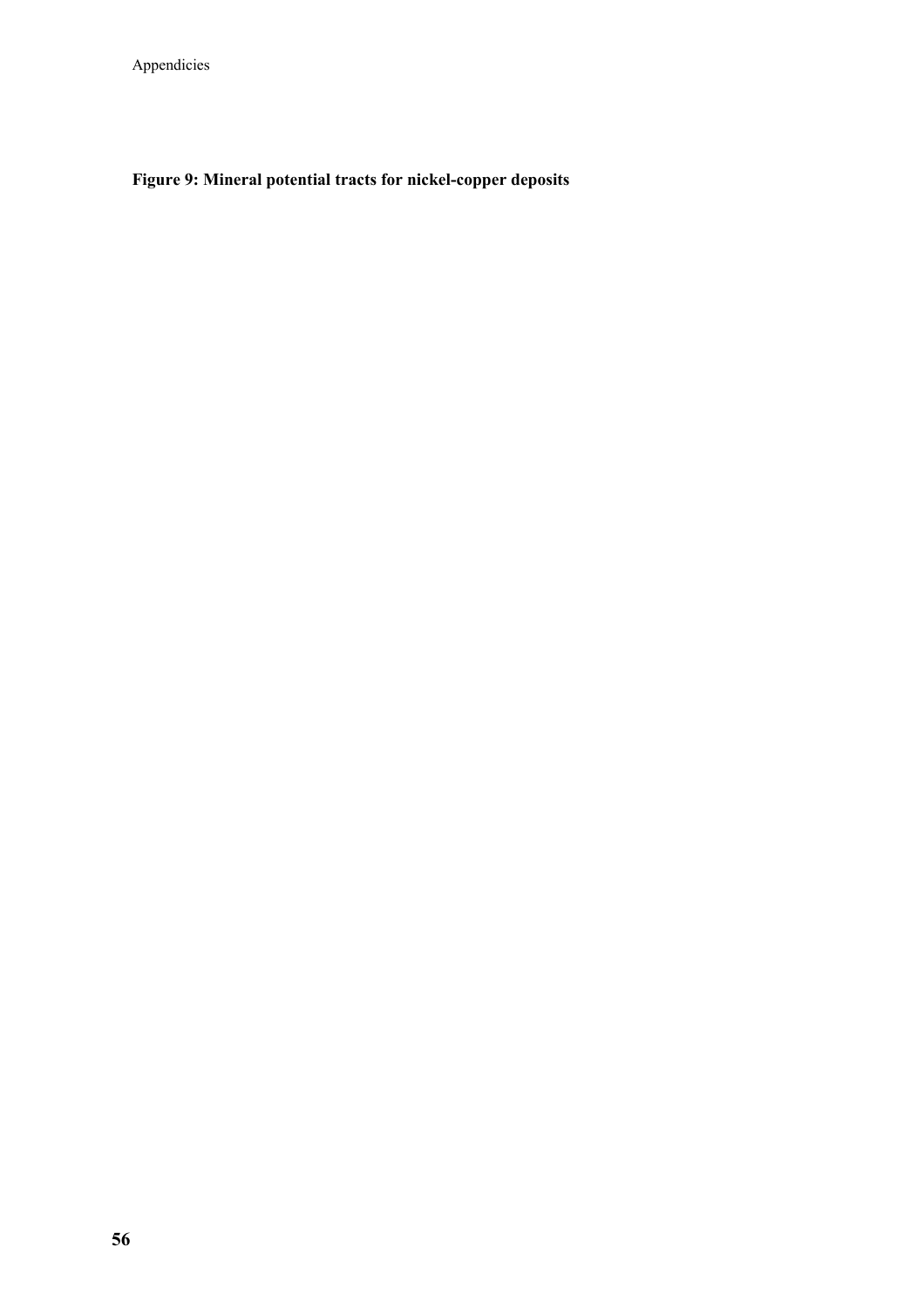Figure 10: **Mineral potential tracts for sandstone hosted uranium**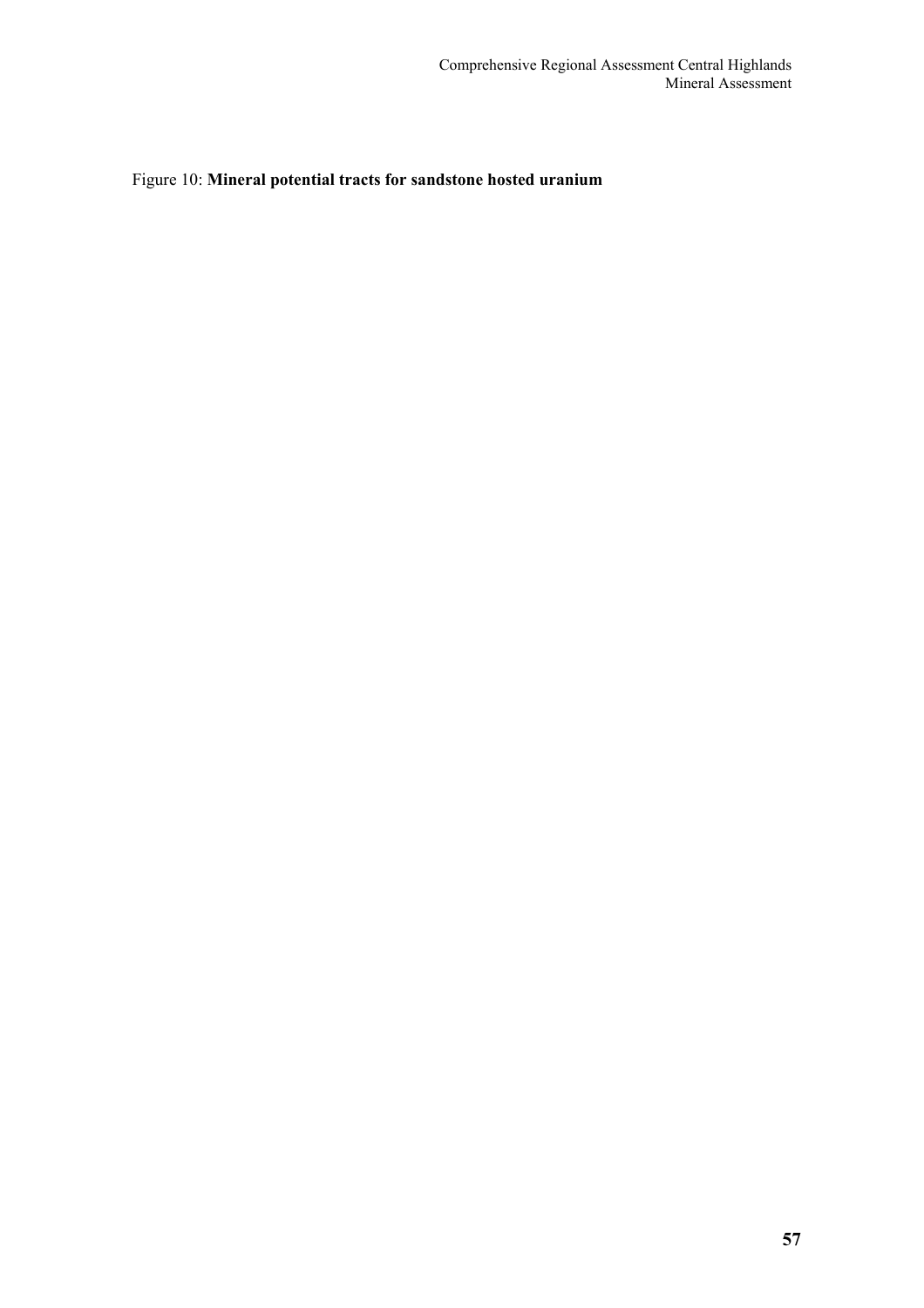## **Figure 11: Mineral potential tracts for lateritic bauxite deposits**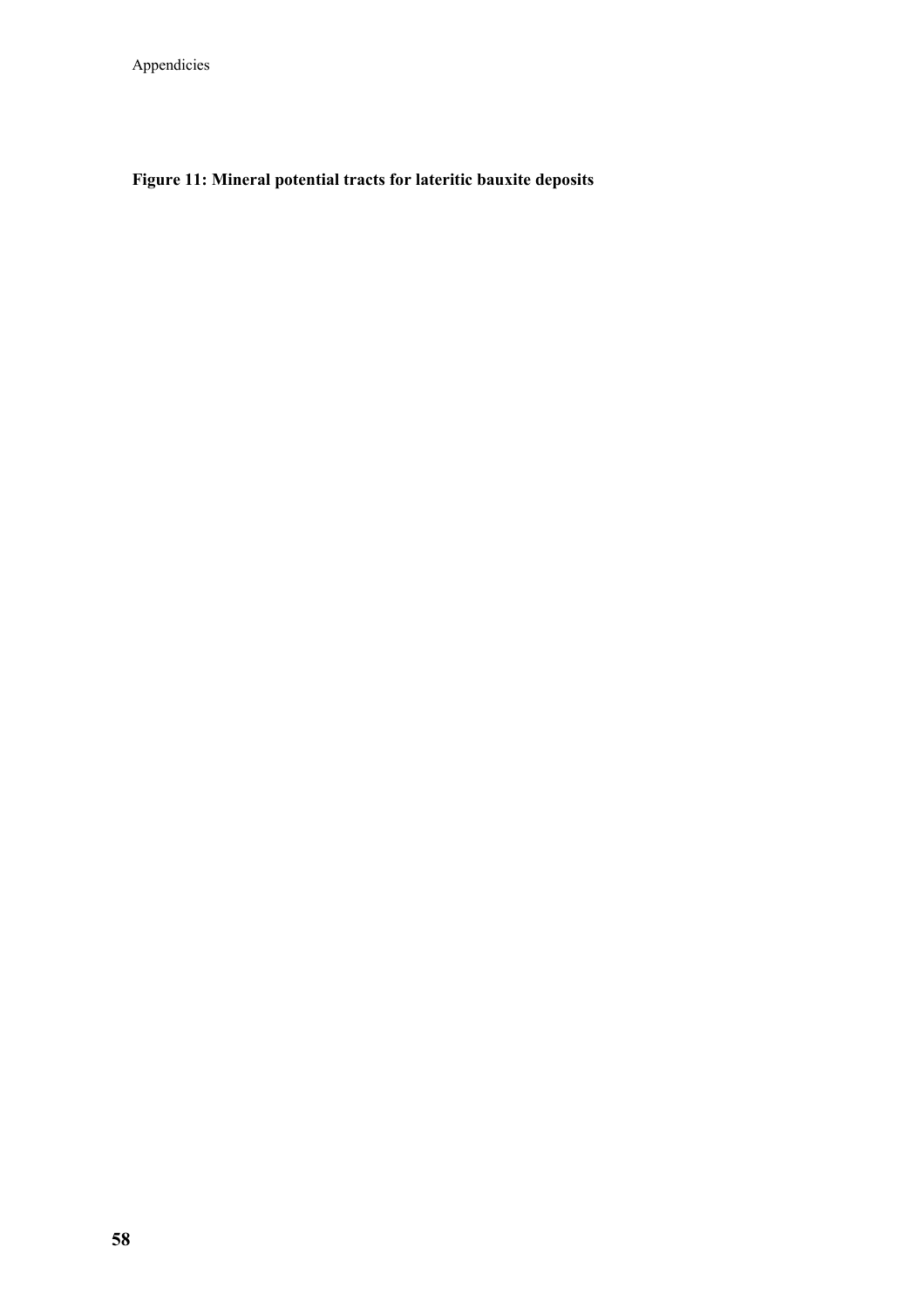**Figure 12: Mineral potential tracts for brown coal deposits**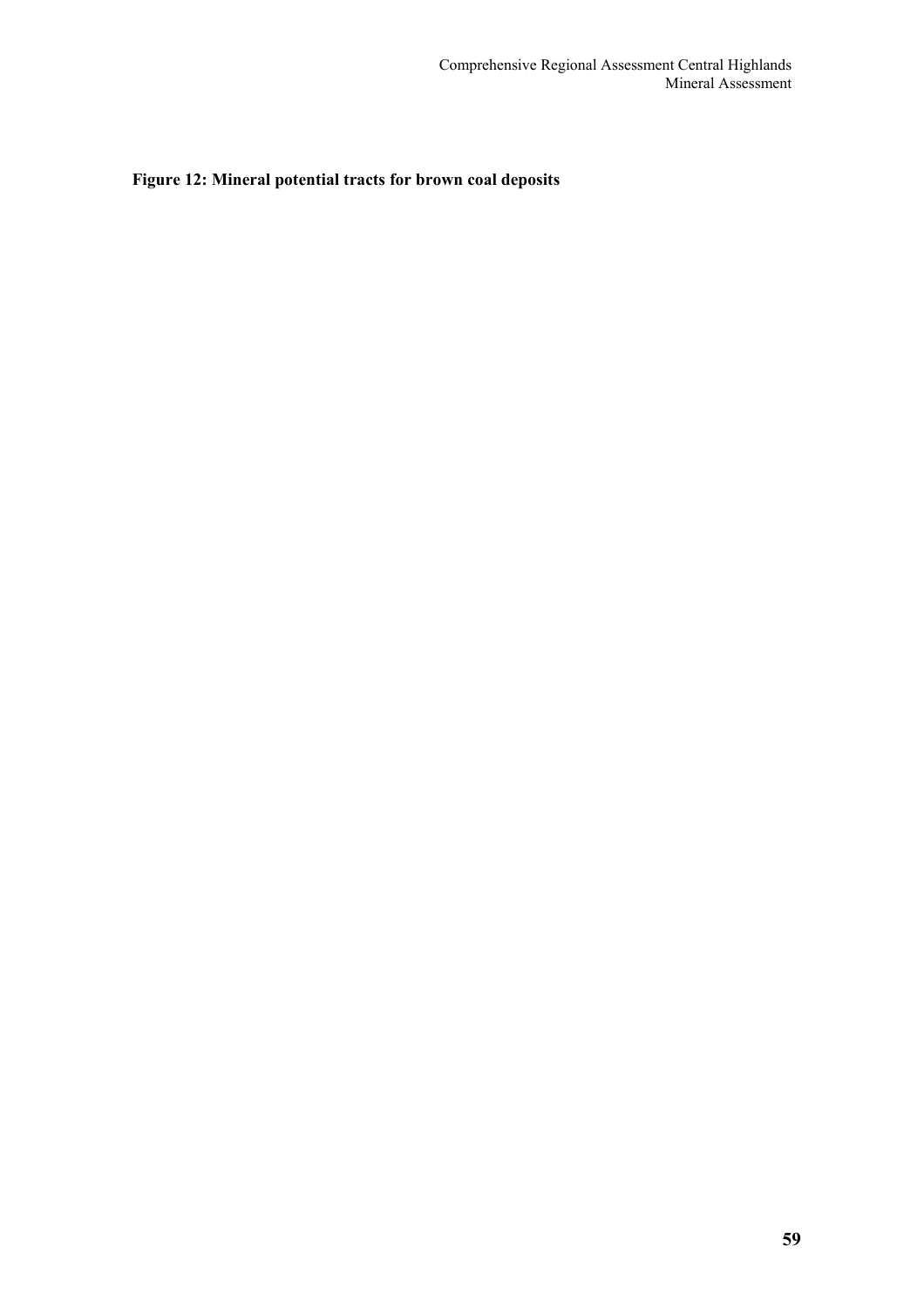## **Figure 13: Mineral potential tracts for limestone deposits**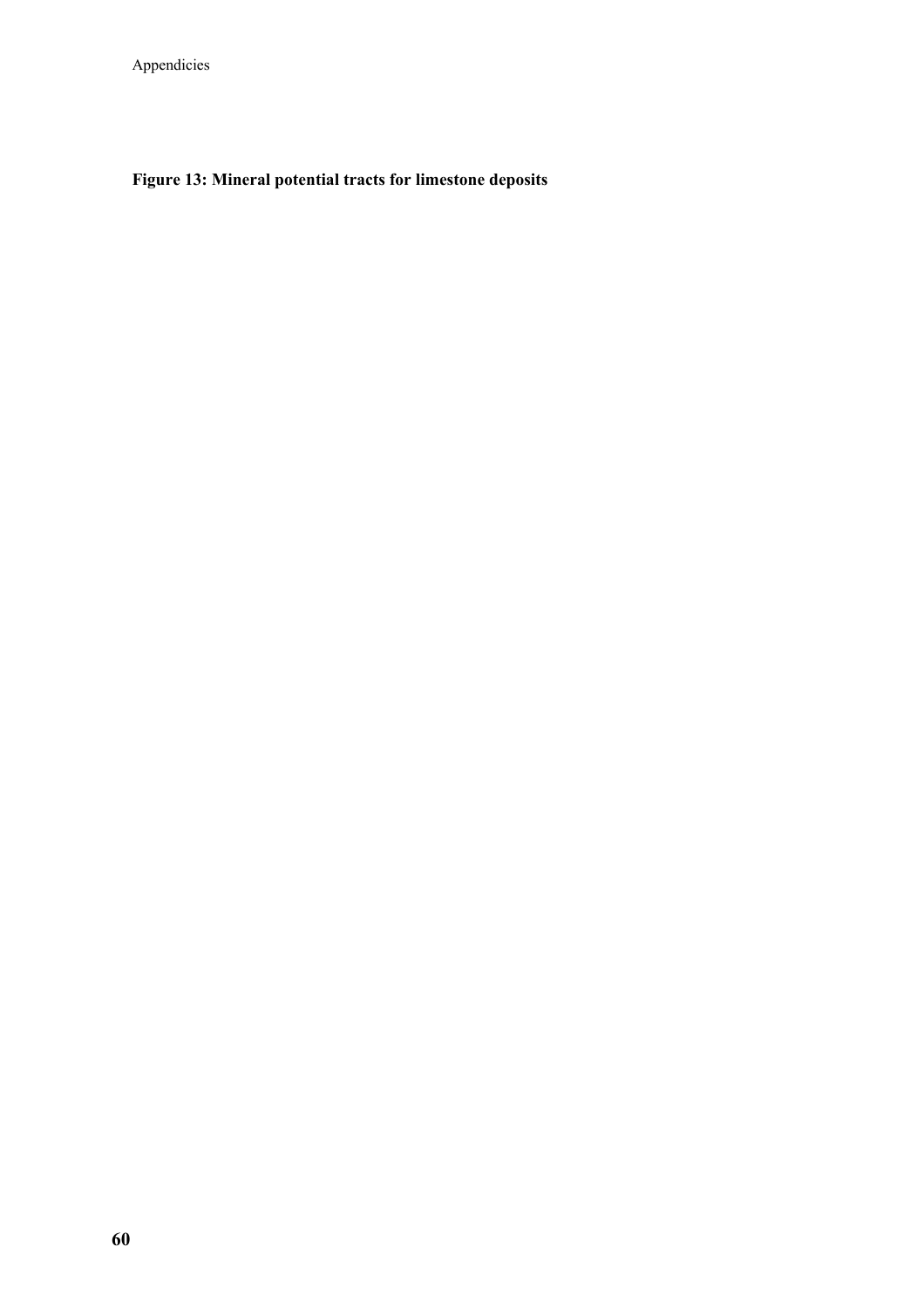**Figure 14: Mineral potential tracts for kaolin deposits**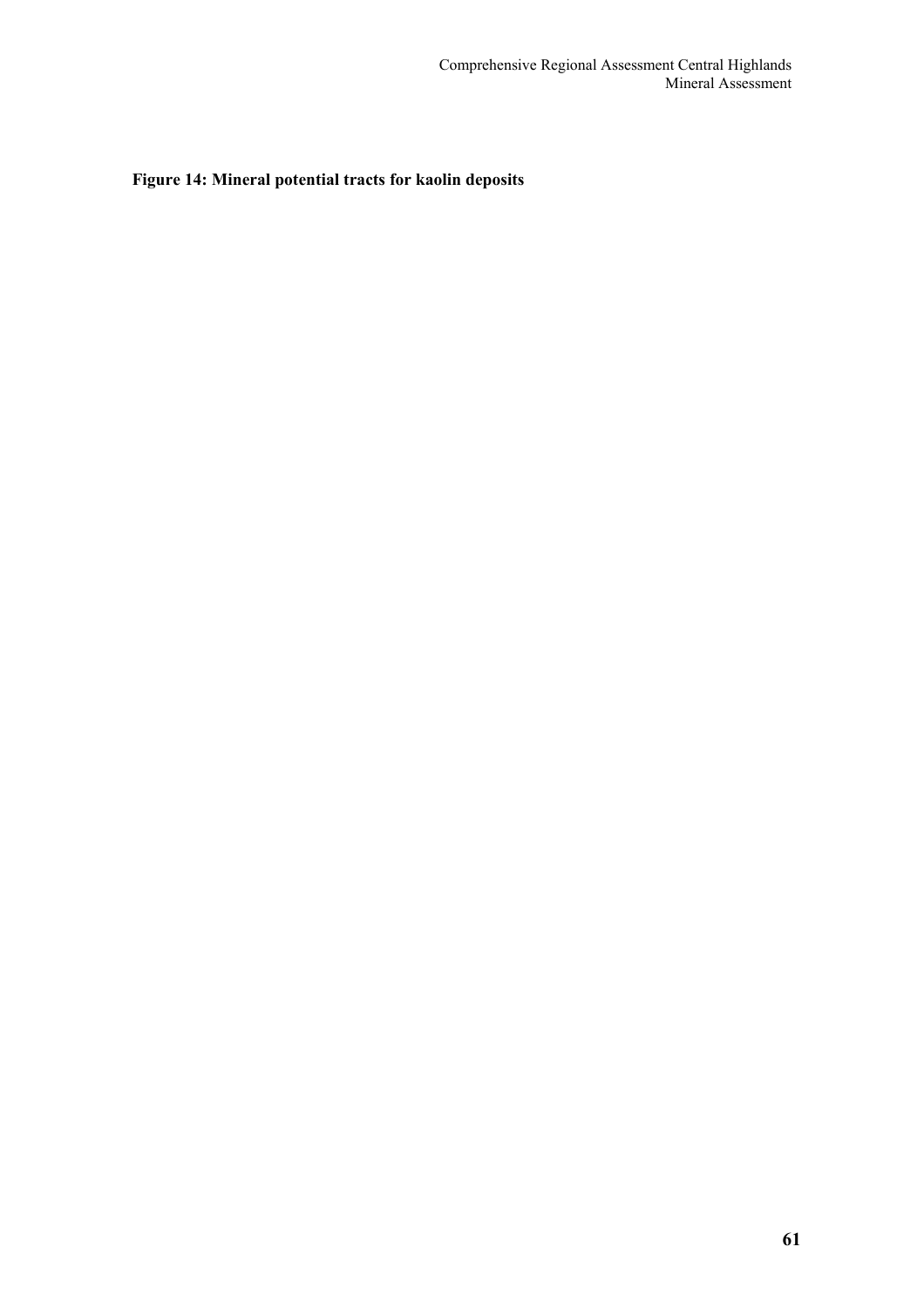## **Figure 15: Mineral potential tracts for construction materials**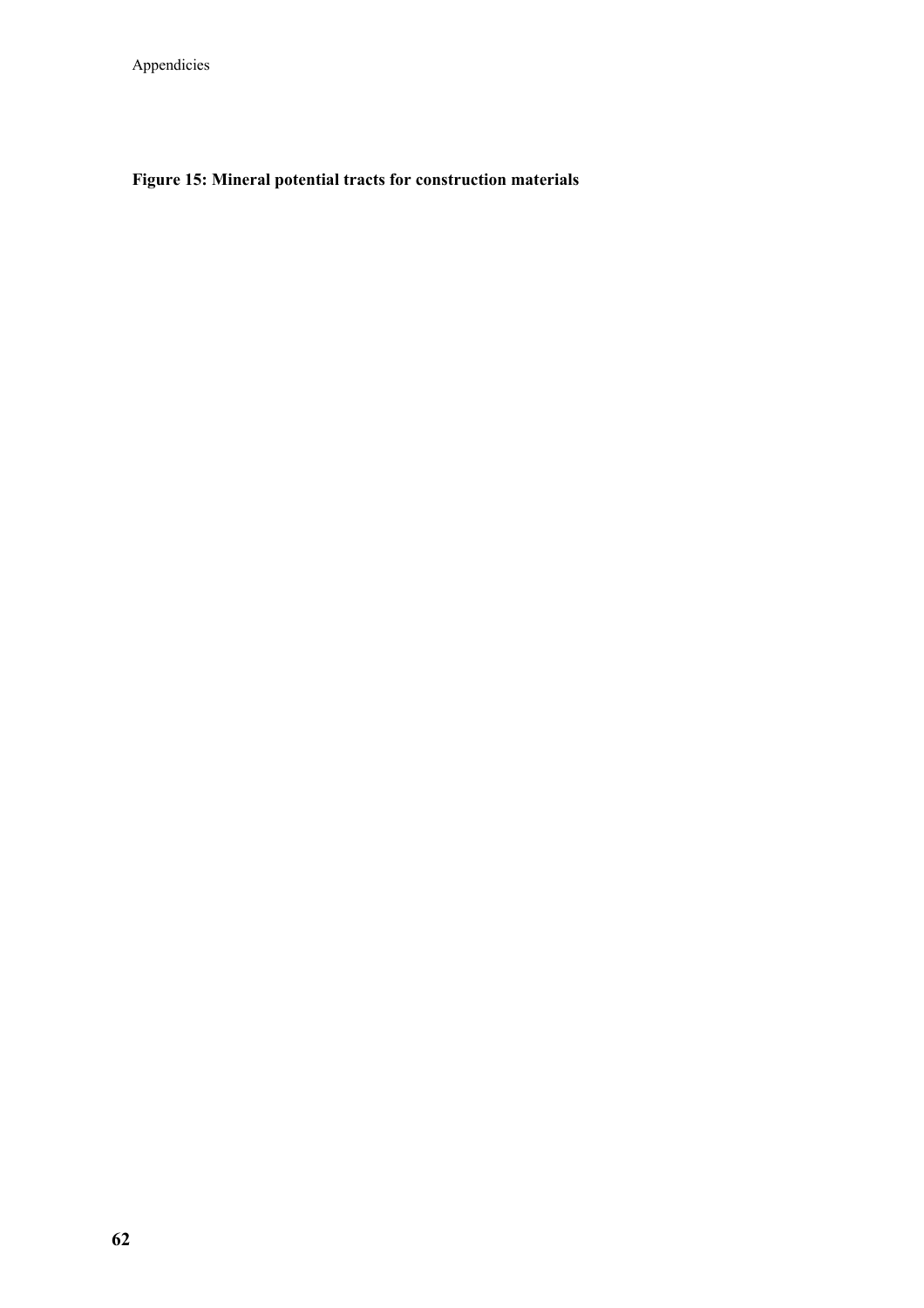# **APPENDIX A : METHODOLOGY FOR ASSESSMENT OF POTENTIAL (UNDISCOVERED) MINERAL RESOURCES**

The mineral potential of the study areas has been assessed by determining the types of mineral deposits likely to be found under the geological conditions known or believed to exist there. The general methodology used, described below, was developed by the United States Geological Survey (USGS), and has been used successfully for mineral resource assessments of forest areas in North America and elsewhere. The qualitative methodology for the assessment of potential mineral resources is described by Marsh, Kropschot and Dickinson (1984), Taylor and Steven (1983), and by Dewitt, Redden, Wilson and Buscher (1986).

The qualitative method is essentially the first step of the 'Three Step Method' used for quantitative assessments of potential mineral resources that was thoroughly evaluated and subsequently supported by a panel of experts in 1993 (Harris and Rieber, 1993). There has been no quantitative assessment in the Central Highlands.

An assessment of the potential mineral resources of a region combines knowledge of the region's geology, geophysics, geochemistry, mineral deposits and occurrences with current theories of mineral deposit genesis and results of mineral exploration. The assessment process requires a study of available geoscientific data — for a region to small area, as required — to determine the history of geological processes and environments. Geological environments judged to have characteristics known to be associated with specific types of mineral deposits are then identified. In particular the assessment draws on regional and local characteristics of mineral deposit models to establish whether or not specific types of mineral deposits are likely to occur.

The mineral deposit models used in this assessment are generally those published by Cox and Singer (1986). These mineral deposit models are the systematic arrangements of information describing the essential attributes (properties) of groups or classes of mineral deposits. The models used are empirical (descriptive), the various attributes being recognised as essential even though their relationships are unknown. Each model encapsulates the common features of a group of deposits, as these are known from deposits around the world, and is constructed (as far as possible) to be independent of site-specific attributes not common to the group. The value of these models lies in the ability to apply what is known about a group of significant mineral deposits to the known geological environment of the area being assessed.

The assessment takes into account all of the features of the deposit models and whether these features can be recognised in the geoscientific data available for the area being assessed. Local and regional-scale features provide evidence as to whether the geological environment is conducive to, or permissive of, the formation of a given deposit type.

There are probably at least 70 styles of mineral deposits of economic or potential economic significance in Australia. These have distinct features and have formed in different ways. It is not be feasible to apply models for all of these deposit classes systematically in each study area. Only the deposit types judged to be most likely to constitute economically significant resources in each area have been assessed in any detail. Where necessary, variations on USGS deposit models (Cox and Singer, 1986) can be made to better fit regional circumstances.

### **QUALITATIVELY ASSESSED POTENTIAL RESOURCES**

A qualitative assessment of the potential resources of an area is an estimate of the likelihood of occurrence of mineral deposits which may be of sufficient size and grade to constitute a mineral resource. The qualitative assessment methodology is described by Marsh, Kropschot and Dickinson (1984), Taylor and Steven (1983), and Dewitt, Redden, Wilson and Buscher (1986).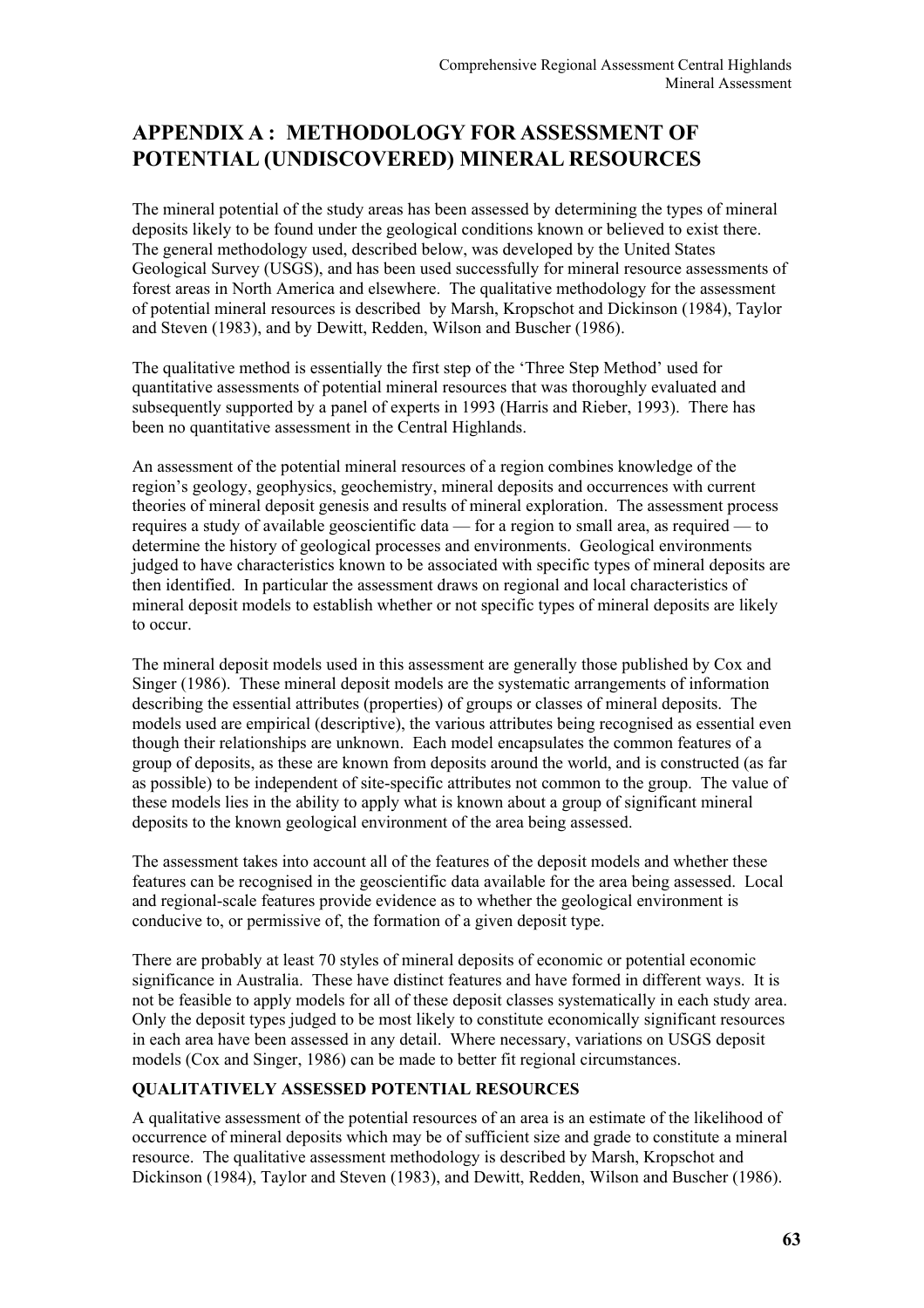The mineral potential of an area is assessed for specific types of mineral deposits. For each type of deposit considered in a given area, the mineral potential is ranked in qualitative terms as 'high', 'moderate', 'low', 'no' or 'unknown', based upon professional judgements of geoscientists involved in the assessment. A qualitative mineral potential assessment is not a measure of the resources themselves. It cannot be classified according to the two dimensional ('McKelvey') diagram used for identified resources. For this reason the qualitatively assessed potential resources are shown in a separate box (figure 3). The rankings are defined as follows:

- *H*: An area is considered to have a high mineral resource potential if the geological, geophysical or geochemical evidence indicate a high likelihood that mineral concentration has taken place and that there is a strong possibility of specific type(s) of mineral deposit(s) being present. The area has characteristics which give strong evidence for the presence of specific types of mineral deposits. The assignment of high resource potential does not require that the specific mineral deposits types have already been identified in the area being assessed.
- *M*: An area is considered to have a moderate mineral resource potential if the available evidence indicates that there is a reasonable possibility of specific type(s) of mineral deposit(s) being present. There may or may not be evidence of mineral occurrences or deposits. The characteristics for the presence of specific types of mineral deposits are less clear.
- *L*: An area is considered to have a low mineral resource potential if there is a low possibility of specific types of mineral deposit(s) being present. Geological, geophysical and geochemical characteristics in such areas indicate that mineral concentrations are unlikely, and evidence for specific mineral deposit models is lacking. The assignment of low potential requires positive knowledge and cannot be used as a valid description for areas where adequate data are lacking.
- *N*: The term 'no' mineral resource potential can be used for specified types of mineral deposits in areas where there is a detailed understanding of the geological environment and geoscientific evidence indicates that such deposits are not present.
- *U:* If there are insufficient data to classify the areas as having high, moderate, low or no potential, then the mineral resource potential is unknown.

To reflect the differing amount of information available, the assessment of mineral potential is also categorised according to levels of certainty, denoted by letters A to D (figure 3).

- *A:* The available data are not adequate to determine the level of mineral resource potential. This level is used with an assignment of unknown mineral resource potential.
- *B*: The available data are adequate to suggest the geological environment and the level of mineral resource potential, but either the evidence is insufficient to establish precisely the likelihood of resource occurrence or the occurrence and/or genetic models are not well enough known for predictive resource assessment.
- *C:* The available data give a good indication of the geological environment and the level of mineral resource potential.
- *D*: The available data clearly define the geological environment and the level of mineral resource potential.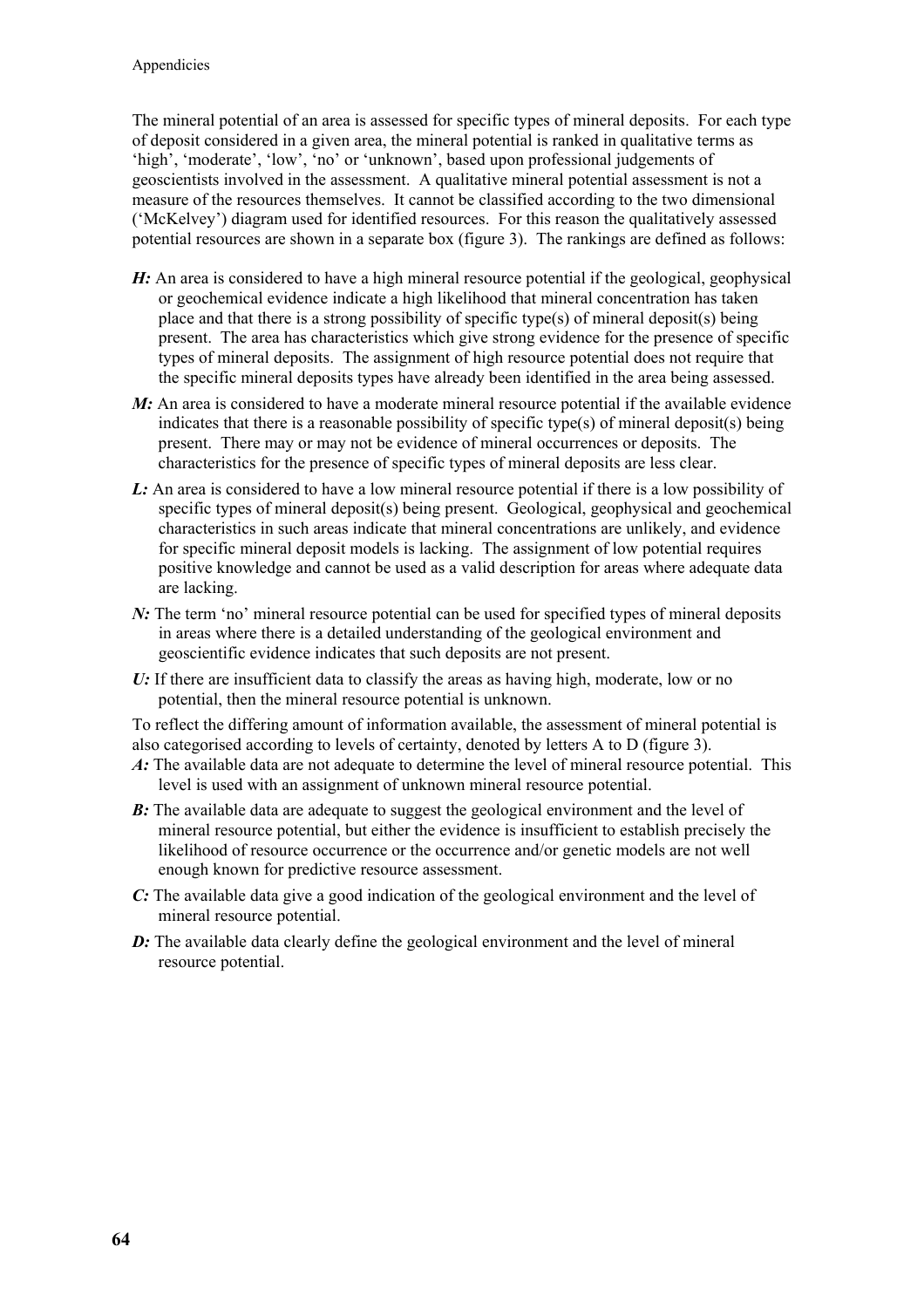# **APPENDIX B : MINERAL RESOURCE ASSESSMENT AND MINERAL DEPOSIT MODELS**

#### **Au1: SLATE-BELT GOLD DEPOSITS (MODEL 36A OF COX AND SINGER, 1986)**  *Model Description*

Description of the model after Byron R. Berger

*Approximate Synonyms:* Mesothermal quartz veins, Mother Lode veins, Turbidite-hosted gold veins, Slate belt gold veins, low sulphide gold-quartz veins.

*Description:* Gold in quartz veins and silicified lode structures, mainly in regionally metamorphosed rocks.

*General References:* Forde and Bell (1994); Hodgson, Love and (1993)

#### *Geological Environment*

Rock types: Greenstone belts; oceanic metasediments: regionally metamorphosed volcanic rocks, greywacke, chert, shale, and quartzite, esp. turbidite-deposited sequences. Alpine gabbro and serpentine. Late granitic batholiths.

Age range: Precambrian to Tertiary.

Depositional environment: Continental margin mobile belts, accreted margins. Veins age pre to postmetamorphic and locally cut granitic rocks.

Tectonic setting(s): Fault and joint systems produced by regional compression.

Associated deposit types: Placer Au-PGE, Homestake gold, Fosterville-Nagambie style gold (stockworks).

#### *Deposit Description:*

Mineralogy: Quartz  $\pm$  carbonates  $\pm$  native gold  $\pm$  arsenopyrite  $\pm$  pyrite  $\pm$  galena  $\pm$  sphalerite  $\pm$ chalcopyrite  $\pm$  pyrrhotite  $\pm$  sericite  $\pm$  rutile. Locally tellurides  $\pm$  scheelite  $\pm$  bismuth  $\pm$  tetrahedrite  $\pm$ stibnite  $\pm$  molybdenite  $\pm$  fluorite. Gold-bearing quartz is grevish or bluish in many instances because of fine-grained sulphides. Carbonates of Ca, Mg, and Fe abundant.

Texture/structure: Saddle reefs, ribbon quartz, breccias, open-space filling textures commonly destroyed by vein deformation.

Alteration: Quartz + siderite and (or) ankerite  $\pm$  albite in veins with possible halo of carbonate alteration. Areaomian mica  $\pm$  dolomite  $\pm$  talc  $\pm$  siderite in areas of ultramafic rocks. Sericite  $\pm$  disseminated arsenopyrite  $\pm$  rutile in granitic rocks.

Ore controls : Veins occur along regional high-angle faults, joint sets. Best deposits overall in areas with greenstone. High-grade ore shoots locally at metasediment-serpentine contacts. Disseminated ore bodies where veins cut granitic rocks. Carbonaceous shales and may be important. Competency contrasts, eg shale/sandstone contacts and intrusive contacts may be important.

Weathering: Abundant quartz chips in soil. Red limonitic soil zones. Gold may be recovered from soil by panning.

Geochemical signature: Gold best pathfinder in general; As, Ag, Pb, Zn, Cu may be useful.

Geophysical signature: Poorly defined generally, but magnetics may define important structures.

#### *Examples:*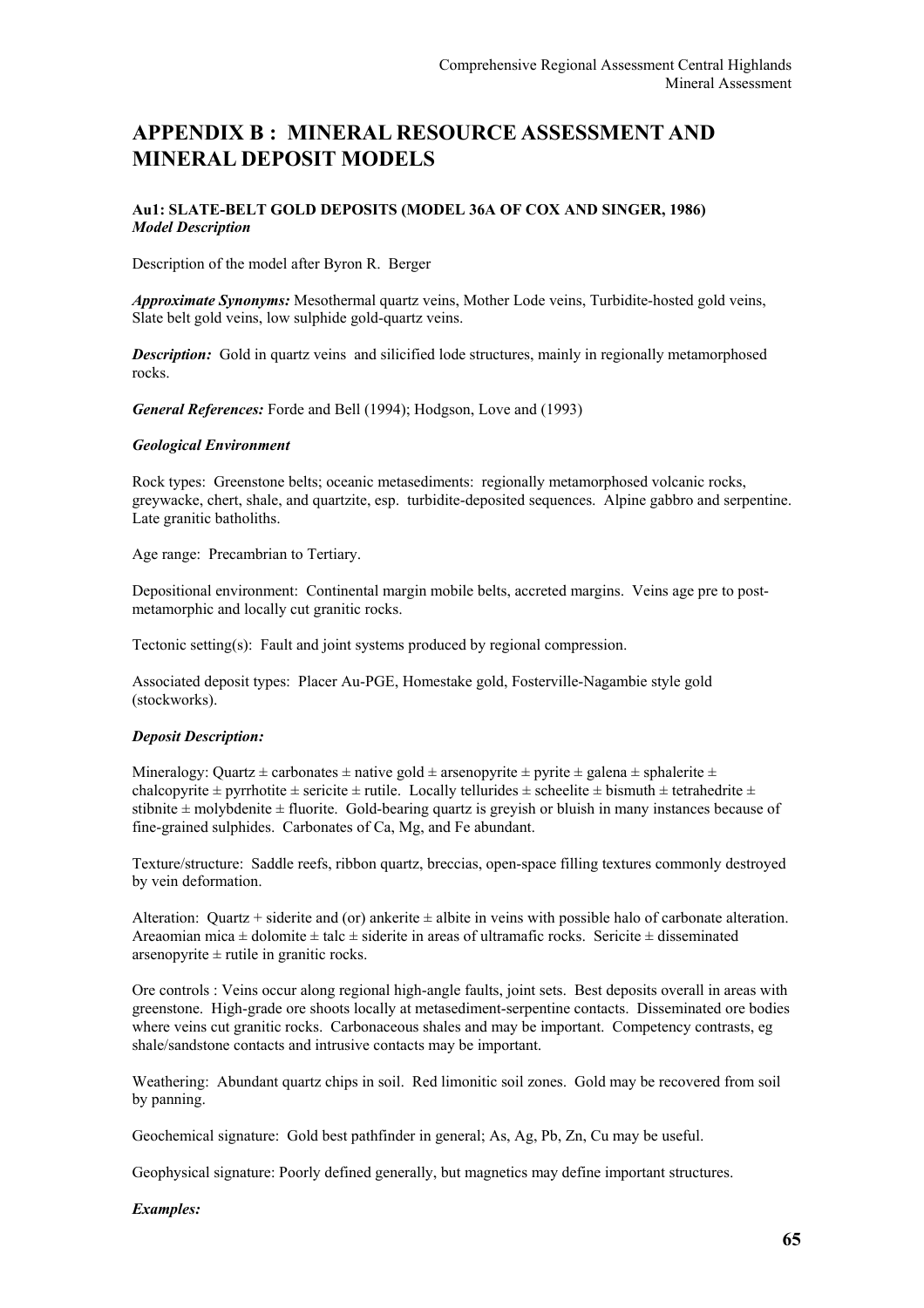Bendigo Goldfield, Australia, Victoria. (Sharpe and MacGeehan, 1990) Ballarat East Gold Deposits, Australia, Victoria. (d'Auvergne, 1990) Mother Lode, US, California (Knopf, 1929) Goldfields of Nova Scotia, CNNS (Graves, & Zentilli, 1982)

#### *Assessment Criteria*

- 1. Distribution of the Ordovician, Silurian, Silurian-Devonian turbidites and their metamorphic equivalents.
- 2. Presence of granodiorites and dyke swarms
- 3. Presence of fault zones.
- 4. Presence of primary and/or alluvial gold deposits and prospects.

#### *Known deposits and mineral prospects in the Central Highlands*

The area contains several mineral deposits and occurrences of this type. They constitute two main gold provinces: the Walhalla-Woods Point province in the eastern part of the area, geologically associated with Mount Wellington Fault Zone and the Melbourne province in the western part of the area. Within the Walhalla-Woods Point province two NNW trending goldfields are delineated: The Walhalla-Aberfeldy Goldfield in the south and the Matlock-Woods Point-Jamieson goldfield in the north.

Using the classification of gold deposits by Ramsay and Willman (1988), following types of slate belt gold deposits can be recognised in the area: sediment-hosted (eg. The Ringwood field); granitoid related (deposits associated with the Strathbogie granitoid in the northern part of the area); and dyke affiliated (The Walhalla-Woods Point province).

The most significant deposits (such as Cohen's Reef and Morning Star) are associated with middle Devonian dyke swarm intruding into Lower Devonian sediments deformed and metamorphosed to lower greenschist facies during Tabberabberan orogeny. The dykes are primarily of dioritic and lamprophyric composition and are altered and sheared close to the zones of minerlisation. Within the dykes Edwards (cited in Ramsay and Willman, 1988) recorded reefs within or along the walls of dykes (eg. Morning Star, A1), and reefs in fault planes spatially associated with dykes (eg. Cohen). However there are reefs (bedded and fault-related) and spurs and stockwork mineralisation with no direct spatial association with dykes.

Geological studies in the area and other goldfields in Victoria fail to recognise any single geological factor controlling mineralisation. The factors and the age of mineralisation seem to vary from area to area with a combination of two or more factors (structural, lithological, geochemical) becoming important in several areas. Recent geophysical studies in three goldfields (Stawell, St Arnaud and Beaufort) has revealed that they share two common characteristics. All are hosted within weakly but distinctly more magnetic units than the surrounding rock, and all lie about 2 km or less from the edge of a nonmagnetic granite, possibly felsic I-type intrusion (Moore, 1996). Some gold occurrences in the Central Highlands region also show similar association with Devonian granitoids

#### *Assessment Criteria*

- 1. Distribution of the turbidites and their metamorphic equivalents.
- 2. Presence of granodiorites and dykes
- 3. Presence of fault zones.
- 4. Presence of slate-belt gold veins.
- 5. Presence of bleached and altered rocks.
- 6. Presence of primary and/or alluvial gold deposits and prospects.

#### *Assessment: Tract Au1/H/C*

The tract is delineated based on the distribution of Ordovician, Silurian, Siluro-Devonian and Devonian turbidites and their metamorphic equivalents. These rocks are favourable for hosting slate-belt vein gold mineralisation. The tract also contains known slate-belt vein deposits and the known occurrences of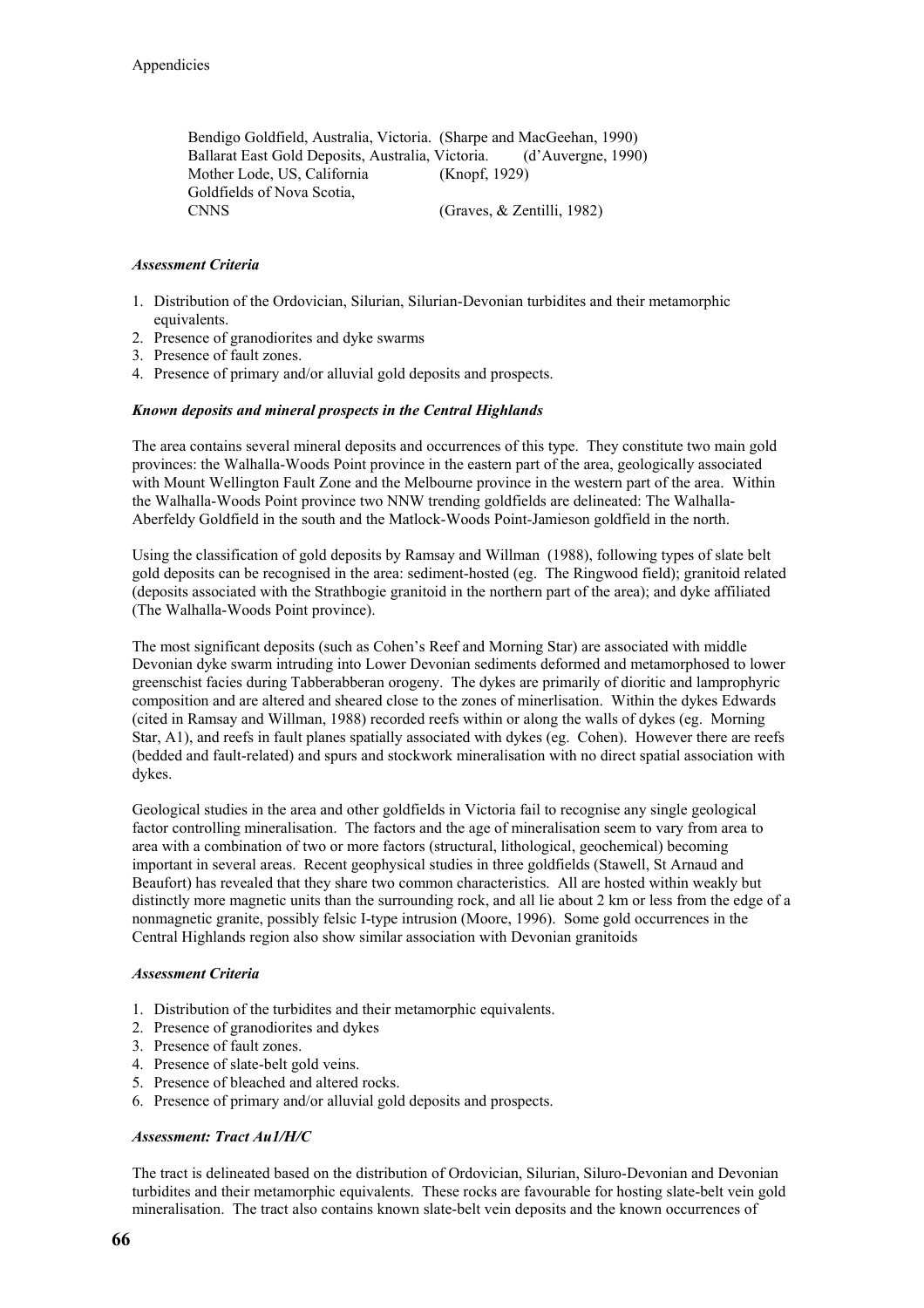disseminated gold deposits. The tract includes part of the Wellington Fault zone which hosts the Woods Point-Jamieson goldfield associated with the Woods Point Dyke Swarm. A major part of the tract is also occupied by Devonian granitoids which include I-type granitoids.

The tract is assessed to have a high potential with a certainty level of C.

#### *Economic Significance*

The slate belt type of gold deposits include the largest type of gold deposits and are important source of gold and silver. According to the grade /tonnage models for the low-sulphide gold - quartz veins (Cox and Singer, 1986) 90% of these deposits contain at least 0.001 million tonnes of ore; 50% contain at least 0.03 million tonnes and 10% contain at least 0.91 million tonnes. In 90% of these deposits ores contain at least 6 g/t gold; 50% contain at least 15 g/t gold and 10% contain 43 g/t gold.

#### **Au2: DISSEMINATED GOLD DEPOSITS**  *Model Description*

*Approximate Synonyms:* Sandstone-hosted gold deposits. Low-grade disseminated gold deposits, Stockwork gold deposits.

*Description:* Disseminated gold in altered rocks in proximity to known slate-belt gold veins.

*General References:* Montoya et al (1994); Kwak and Roberts (1996).

#### *Geological Environment*

Rock types: Greenstone belts; oceanic metasediments: regionally metamorphosed volcanic rocks, greywacke, chert, shale, and quartzite, esp. turbidite-deposited sequences. Alpine gabbro and serpentine. Late granitic batholiths and swarms of dykes.

Age range: Precambrian to Tertiary. In Victoria most deposits are of Palaeozoic age.

Depositional environment: Continental margin mobile belts, accreted margins. Veins age pre to postmetamorphic and locally cut granitic rocks.

Tectonic setting(s): Fault and joint systems produced by regional compression.

Associated deposit types: Slate-belt gold veins, Placer Au-PGE, Homestake gold.

#### *Deposit Description:*

Mineralogy: Mineral composition similar to that in typical state-belt gold deposits. Mineralisation represented by sulphides (pyrite, arsenopyrite, chalcopyrite, sphalerite, stibnite and gold in altered rocks containing carbonates, quartz, sericite and chlorite. In some deposits sulphides form spheroids or framboids with anomalously high concentration of zinc, copper, nickel, gold, antimony, lead, arsenic and lead.

Texture/structure: Stockwork and zones of dissemination in jogs in shears.

Alteration: Assemblages containing carbonates (calcite, siderite, sideroplesite, and ankerite), phengitic sericite, ripidolitic chlorite, and sulphides (pyrite, chalcopyrite, auriferous arsenopyrite and sphalerite) occurring within about 100-150 metes of major textures. Silicification is either mild or absent.

Ore controls: Mineralised zones along fold axes, and fault and shear zones. Individual deposits in jogs created by shears obliquely cross previously-formed anticlines and synclines. Some occur near 'chokes' in structures. For some deposits presence of dykes is a characteristic feature.

Weathering: Limonitic zones over primary sulphide mineralisation. However gold concentration is lower than in primary mineralisation.

Geochemical signature: Gold best pathfinder in general; As, Ag, Pb, Zn, Cu may be useful.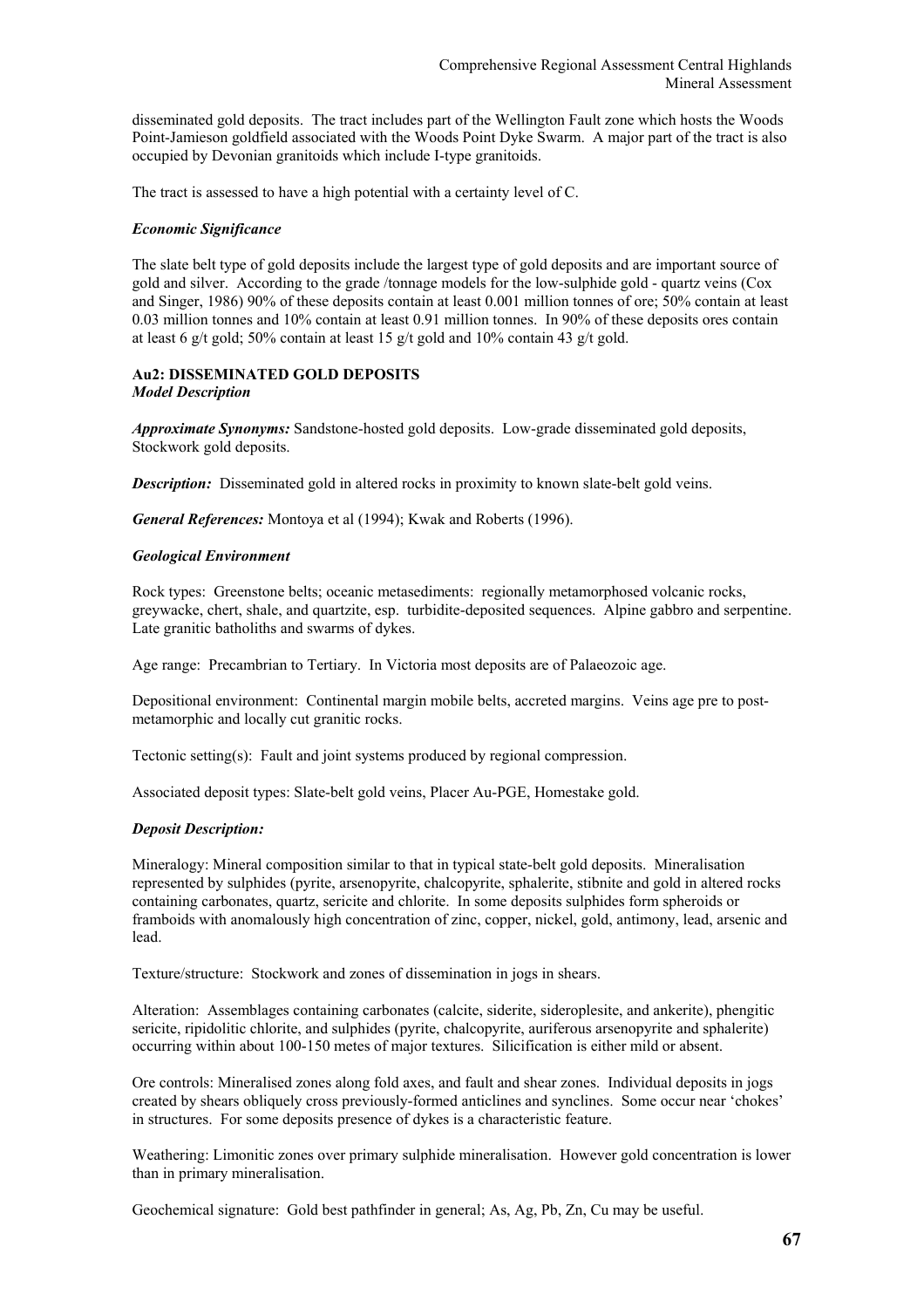#### Geophysical signature:

#### *Examples:*

Nagambie, Australia, Victoria.. (Gilles, 1990) Fosterville, Australia, Victoria (McConachy and Swensson, 1990) Peru (Montoya et al, 1995)

#### *Known deposits and mineral prospects in the Central Highlands*

Although haloes of disseminated mineralisation in Victoria are known to be associated with major slatebelt vein deposits, they have acquired economic importance only recently because of the possibility of their mining by small-scale, heap-leaching techniques. Within the Central Highlands area there are number of known occurrences of this type, the most significant of which is the Morning Star gold mine in the Woods Point-Jamieson goldfield. Mineralisation in most deposits within this field is associated with Middle Devonian dyke swarm intruding into Lower Devonian sediments deformed and metamorphosed to lower greenschist facies during Tabberabberan orogeny. The dykes are primarily of dioritic and lamprophyric composition and are altered and sheared close to the zones of minerlisation.

The intrusives are generally of up to 2 metres in width but locally pipe-like bulges up to 1000 m wide are developed apparently associated with zones of cross folding or shearing (Ramsey and Williams, 1988). In the Morning Star deposit mineralised reefs are within or along the walls of the dykes and form ladder veins in dyke bulges. Recent exploration has revealed disseminated mineralisation in the vicinity of ladder veins where the dyke is bleached because of alteration.

Disseminated and stockwork mineralisation also occurs in the Cohen's reef gold deposit, Walhalla where haloes up to 10 m wide are developed around veins in the shear zone (Tomlinson, 1990).

A number of well-know deposits of this type occur outside the Central Highlands area. These include Nagambie in the Melbourne Zone and Fosterville in the Bendigo-Ballarat Zone. Although these deposits have been studied in some detail no clear single geological factor appears to control this type of mineralisation. Important geological factors include (Kwak and Roberts, 1996): structural (shear and fault zones in particular jogs where shear obliquely cross previously formed folds), lithological (relatively porous sandstone and/or interbedded black shale, and magmatic (presence of K-feldsparquartz porphyritic dykes).

#### *Assessment Criteria*

- 1. Distribution of the turbidites and their metamorphic equivalents.
- 2. Presence of granodiorites and dykes
- 3. Presence of fault zones.
- 4. Presence of slate-belt gold veins.
- 5. Presence of bleached and altered rocks.
- 6. Presence of primary and/or alluvial gold deposits and prospects.

#### *Assessment: Tract Au2/M-H/B*

As for the slate-belt gold deposits, the tract is based on the distribution of Ordovician, Silurian, Siluro-Devonian and Devonian turbidites and their metamorphic equivalents. These rocks are favourable for hosting slate-belt vein gold mineralisation with a potential to form haloes of disseminated and stockwork gold mineralisation around mineralised veins.

The tract is assessed to have a moderate to high potential with a certainty level of B with areas of high potential occurring within the Woods Point-Jamieson goldfield.

#### **AU3: PLACER GOLD (MODEL 39A OF COX AND SINGER, 1986)**  *Model Description*

Modified after Warren E. Yeend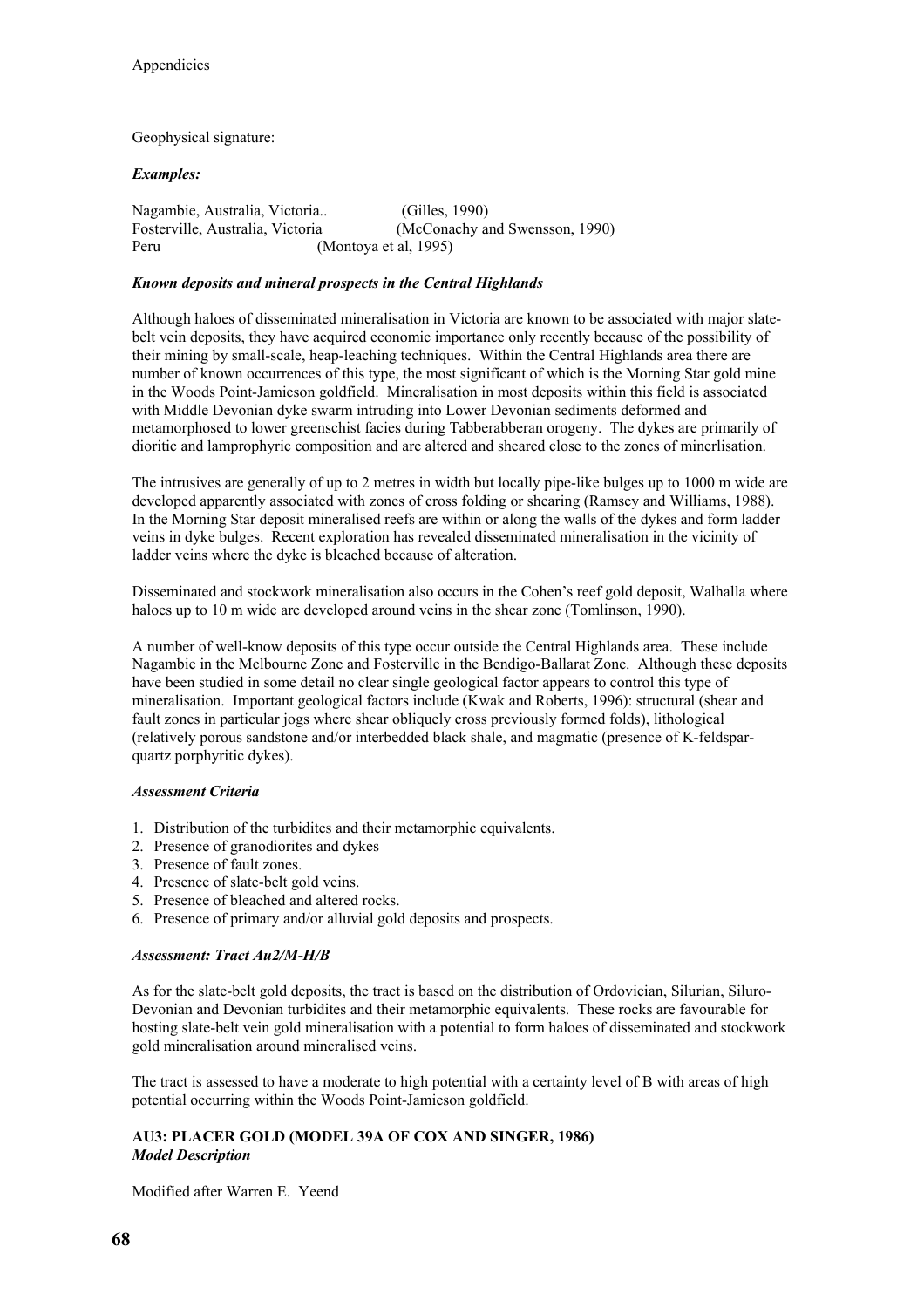## *Approximate Synonym:*

*Description:* Elemental gold as grains and (rarely) nuggets in gravel, sand, silt, and clay, and their consolidated equivalents, in alluvial, beach, eolian, and (rarely) glacial deposits.

*General References:* Boyle (1979), Wells (1973), Lindgren (1911).

# *Geological Environment:*

Rock types: Alluvial gravel and conglomerate, usually with white quartz clasts. Sand and sandstone of secondary importance.

Textures: Coarse clastic.

Age range: Cainozoic. Older deposits are known but their preservation is uncommon.

Depositional environment: High-energy alluvial where gradients flatten and river velocities lessen, as at the inside of meanders, below rapids and falls, beneath boulders, and in vegetation mats. Winnowing action of surf caused Au concentrations in raised, present, and submerged beaches.

Tectonic setting(s): Tertiary conglomerates along major fault zones, shield areas where erosion has proceeded for a long time producing multicycle sediments; high-level terrace gravels.

Associated deposit types: Black sands (magnetite, ilmenite, areaomite); Platinum group elements, yellow sands (zircon, monazite). Au placers commonly derive from various Au vein-type deposits but also other gold deposits, eg. porphyry copper-gold, gold skarn, massive sulphide deposits and replacement deposits.

# *Deposit Description:*

Mineralogy: Au, commonly with attached quartz or limonite, rarely attached to sulphides and other gangue minerals. Associated with quartz and heavy minerals, which may include: rutile, ilmenite, areaomite, magnetite, limonite, pyrite, zircon, monazite, tourmaline, cassiterite, platinum-iron alloys and osmium-iridium alloys.

Texture/Structure: Usually flattened with rounded edges, also flaky or flour gold (extremely fine grained); rarely angular and irregular ("crystalline"), very rarely equidimensional nuggets.

Ore controls: Highest Au values at base of gravel deposits in various gold "traps" such as natural riffles in floor of river or stream, fractured bedrock, slate, schist, phyllite, dikes, bedding planes, all structures trending transverse to direction of water flow. Au concentrations also occur within gravel deposits above clay layers that constrain the downward migration of Au particles.

Geochemical signature: Anomalous high amounts of Ag, As, Hg, Sb, Cu, Fe, S, and heavy minerals magnetite, areaomite, ilmenite, hematite, pyrite, zircon, garnet, rutile. Au nuggets have decreasing Ag content with distance from source.

Geophysical signature: Seismic methods define buried channels or deep leads.

# *Examples:*

 Sierra Nevada, US, California (Lindgren, 1911; Yeend, 1974) Victoria, Australia, Victoria. (Knight, 1975)

# *Known deposits and mineral prospects in the Central Highlands*

There are numerous localities in the Central Highlands region where alluvial gold was mined.

In addition to the typical placer deposits, the Central Highlands region is also favourable for the presence of deep and shallow lead placer gold. Deep and shallow leads are quite common elsewhere in Victoria. Deep leads are buried gold placers which formed at various times during the Cainozoic and were later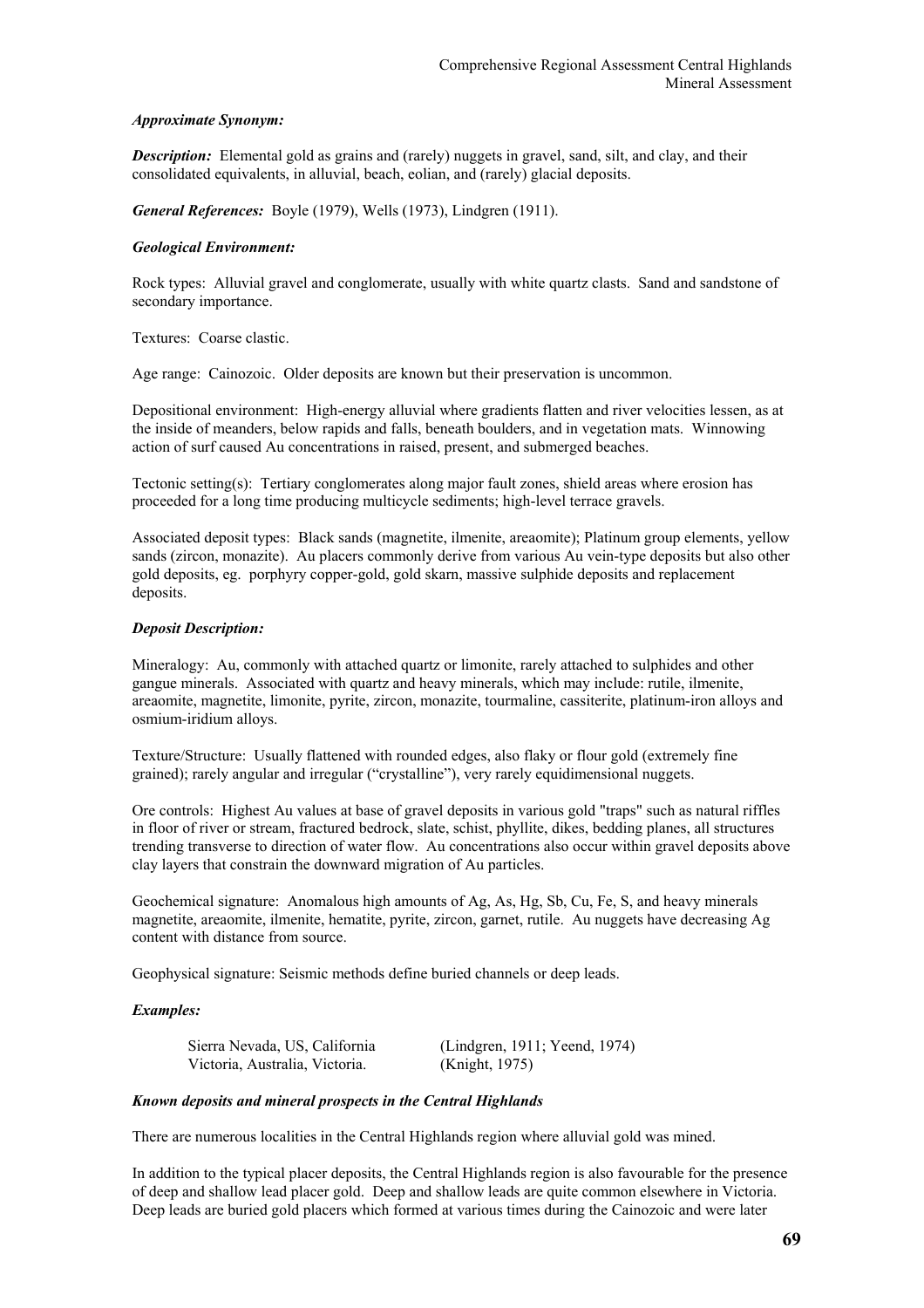buried under alluvium or basalt or both. In Victoria some leads are preserved under Eocene? Older Volcanics, some are under Pliocene-Pleistocene basalt. Most of the deep lead concentrations were formed along valleys draining inland from the main divide and were later modified during Cainozoic uplift and consequent stream rejuvenation. The largest and best known leads are in the Avoca and Loddon valleys, around Ballarat and in north eastern Victoria near Chiltern and Rutherglen. The Central Highlands region does not contain any known occurrence of deep leads.

# *Assessment Criteria*

- 1. Presence of gold -bearing source rocks.
- 2. Distribution of alluvial, eluvial, fluvio-glacial and lacustrine deposits.
- 3. Distribution of Tertiary and Quaternary sediments.
- 4. Distribution of alluvial gold prospects and deposits.
- 5. Distribution of Upper Devonian and younger conglomerate.
- 6. Distribution of Tertiary volcanics overlying Tertiary sediments.

# *Assessment: Tract Au3/M/B*

Distribution of Tertiary and Quaternary sediments has been used to delineate this tract. The Central Highlands region hosts numerous slate-belt gold and disseminated gold deposits and occurrences which are potential source of gold.

The tract also includes areas which are favourable for deep and shallow leads. It has been reported that areas in the southern part of the Central Highlands region which are covered by Tertiary volcanics overlie Tertiary alluvial sediments which are favourable for deep leads (Buckley, pers. commu.)

In the north-eastern part of the Central Highlands region, in an area within 15 km buffer zone Upper Devonian fluvial sediments containing conglomerate might be suitable for palaeo placers of gold.

From the widespread distribution of primary sources of gold in the Central Highlands region it is concluded that the region has a moderate potential (with a certainty level of B) for alluvial gold. Areas in close proximity to primary slate belt and disseminated gold deposits also have a moderate to high potential for deep lead gold.

# *Au4: EPITHERMAL GOLD-SILVER DEPOSITS (MOD*EL 25B OF COX AND SINGER, 1986) *Model Description*

Description of the model after Dan L. Mosier, Takeo Sato, Norman J Page, Donald A. Singer, and Byron R. Berger

*Approximate Synonym:* Epithermal gold (quartz-adularia) alkali-chloride-type, polymetallic veins.

*Description:* Galena, sphalerite, chalcopyrite, sulfosalts, + tellurides + gold in quartz-carbonate veins hosted by felsic to intermediate volcanics. Older miogeosynclinal evaporites or rocks with trapped seawater are associated with these deposits.

*General References:* Buchanan (1980), Berger and Bethke (1985), White and Hedenquist (1990), Henley et al (1991).

# *Geological Environment:*

Rock types: Host rocks are andesite, dacite, quartz latite, rhyodacite, rhyolite, and associated sedimentary rocks. Mineralisation related to calc-alkaline or bimodal volcanism.

Textures: Porphyritic.

Age range: Mainly Tertiary (most are 29-4 Ma.).

Depositional environment: Bimodal and calc-alkaline volcanism. Deposits related to sources of saline fluids in prevolcanic basement such as evaporites or rocks with entrapped seawater.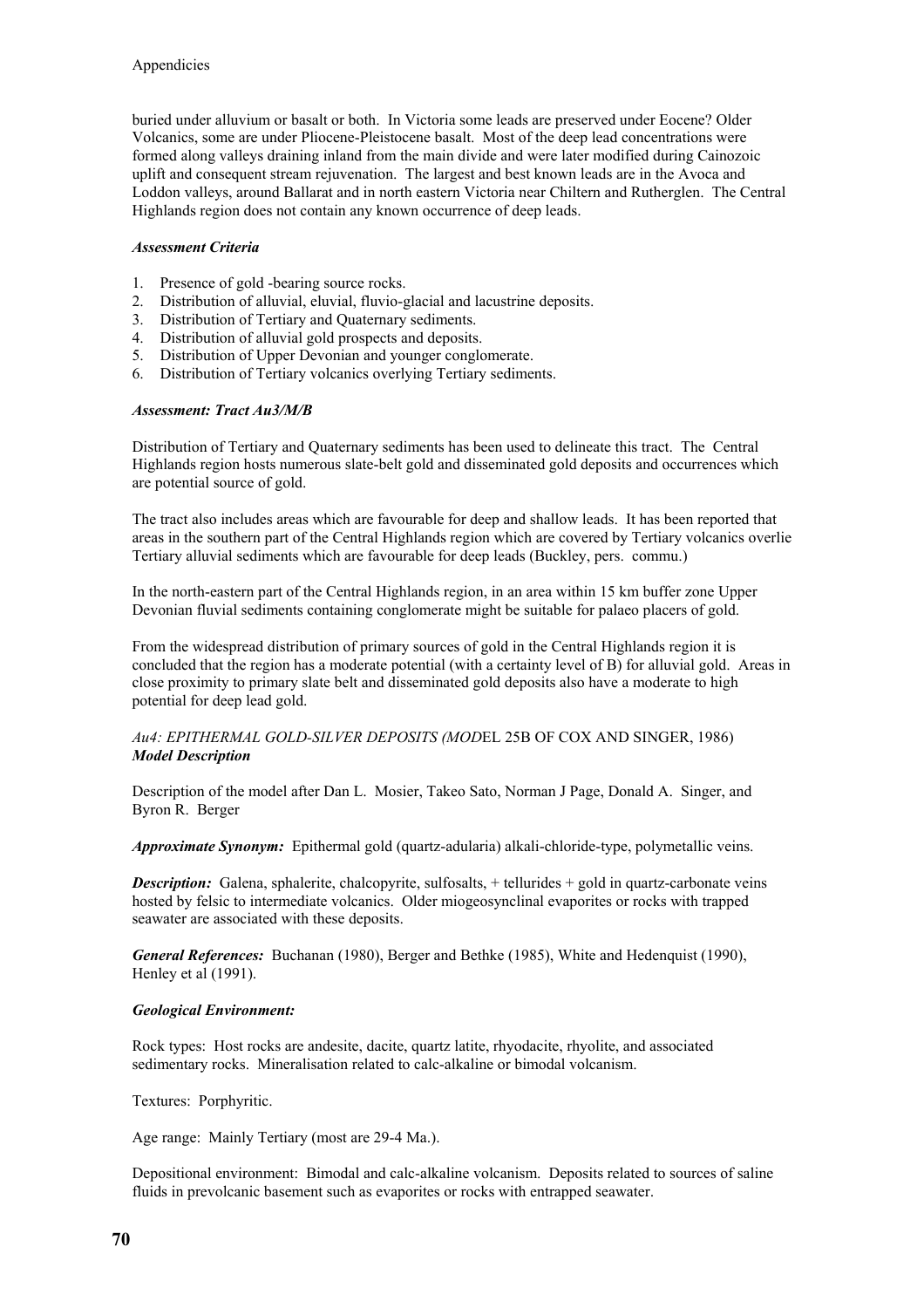Tectonic setting(s): Through-going fractures systems; major normal faults, fractures related to doming, ring fracture zones, joints associated with calderas. Underlying or nearby older rocks of continental shelf with evaporite basins, or island arcs that are rapidly uplifted.

Associated deposit types: Placer gold, epithermal quartz alunite Au, polymetallic replacement., Porphyry Cu-Au

# *Deposit Description:*

Mineralogy: Galena + sphalerite + chalcopyrite + copper sulfosalts + silver sulfosalts  $\pm$  gold  $\pm$  tellurides  $\pm$  bornite  $\pm$  arsenopyrite. Gangue minerals are quartz + chlorite  $\pm$  calcite + pyrite + rhodoareaosite + barite  $\pm$  fluorite  $\pm$  siderite  $\pm$  ankerite  $\pm$  sericite  $\pm$  adularia  $\pm$  kaolinite. Specular haematite and alunite may be present.

Texture/structure: Banded veins, open space filling, lamellar quartz, stockworks, colloform textures.

Alteration: Top to bottom: quartz  $\pm$  kaolinite + montmorillonite  $\pm$  zeolites  $\pm$  barite  $\pm$  calcite; quartz + illite; quartz + adularia  $\pm$  illite; quartz + chlorite; presence of adularia is variable.

Ore controls: Through-going or anastomosing fracture systems. High-grade shoots where vein changes strike or dip and at intersections of veins. Hanging-wall fractures are particularly favourable.

Weathering: Bleached country rock, goethite, jarosite, alunite--supergene processes often important factor in increasing grade of deposit.

Geochemical signature: Higher in system  $Au + As + Sb + Hg$ ;  $Au + Ag + Pb + Zn + Cu$ ;  $Ag + Pb + Zn$ ,  $Cu + Pb + Zn$ . Base metals generally higher grade in deposits with silver.  $W + Bi$  may be present.

Geophysical signatures:

# *Examples:*

| Pajingo, Australia, Queensland. | (Bobis et al. $1996$ )                            |
|---------------------------------|---------------------------------------------------|
| Creede, US, Colorado.           | (Steven and Eaton, 1975; Barton and others, 1977) |
| Pachuca, Mexico.                | (Geyne and others, 1963)                          |
| Toyoha, Japan.                  | (Yajima and Ohta, 1979)                           |

## *Known deposits and mineral prospects in the Central Highlands*

There are no known occurrences of epithermal gold-silver deposits in the Central Highlands region. However, the Barkley River Greenstone belt in the north-eastern part of the 15 km buffer is reported to have a number of occurrences interpreted to show features characteristic of epithermal mineralisation. The most important of these are the Hill 700-800 prospects (Turner, 1996). Most prospects and anomalies are hosted by Cambrian andesitic and rhyolitic volcanics. Mineralisation at Hill 800 is of a disseminated to massive replacement style with no discrete veins. At Hill 800 silicification is seen as chert lenses or clasts, disseminations and quartz veining is uncommon, and is post mineralisation (Turner, 1996). In none of these prospects typical epithermal style alterations have been reported.

The Rhyolite Creek prospect in the same area is known to have several pervasive argillic alteration zones characterised by the presence of pyrite and pyrophyllite. Mineralisation is in the form of stockwork veins which are flattened by shear strain. A second type of mineralisation comprises lenses of massive sulphide hosted by a siliceous breccia within volcaniclastic sediments. The prospect is thought to be analogous to other deposits at Temora, Peak Hill and near Junee in New South Wales all of which are considered to be formed from high sulphidation, high temperature, acid and probably magmatically derived fluids (Vanden Berg et al, 1995 cited in Turner, 1996).

#### *Assessment Criteria*

- 1. Distribution of intrusive/extrusive complexes represents a predominantly subaerial complex of volcanic and volcaniclastics of silicic to mafic composition.
- 2. Presence of favourable structures such as caldera with ring fractures and zones of brecciation.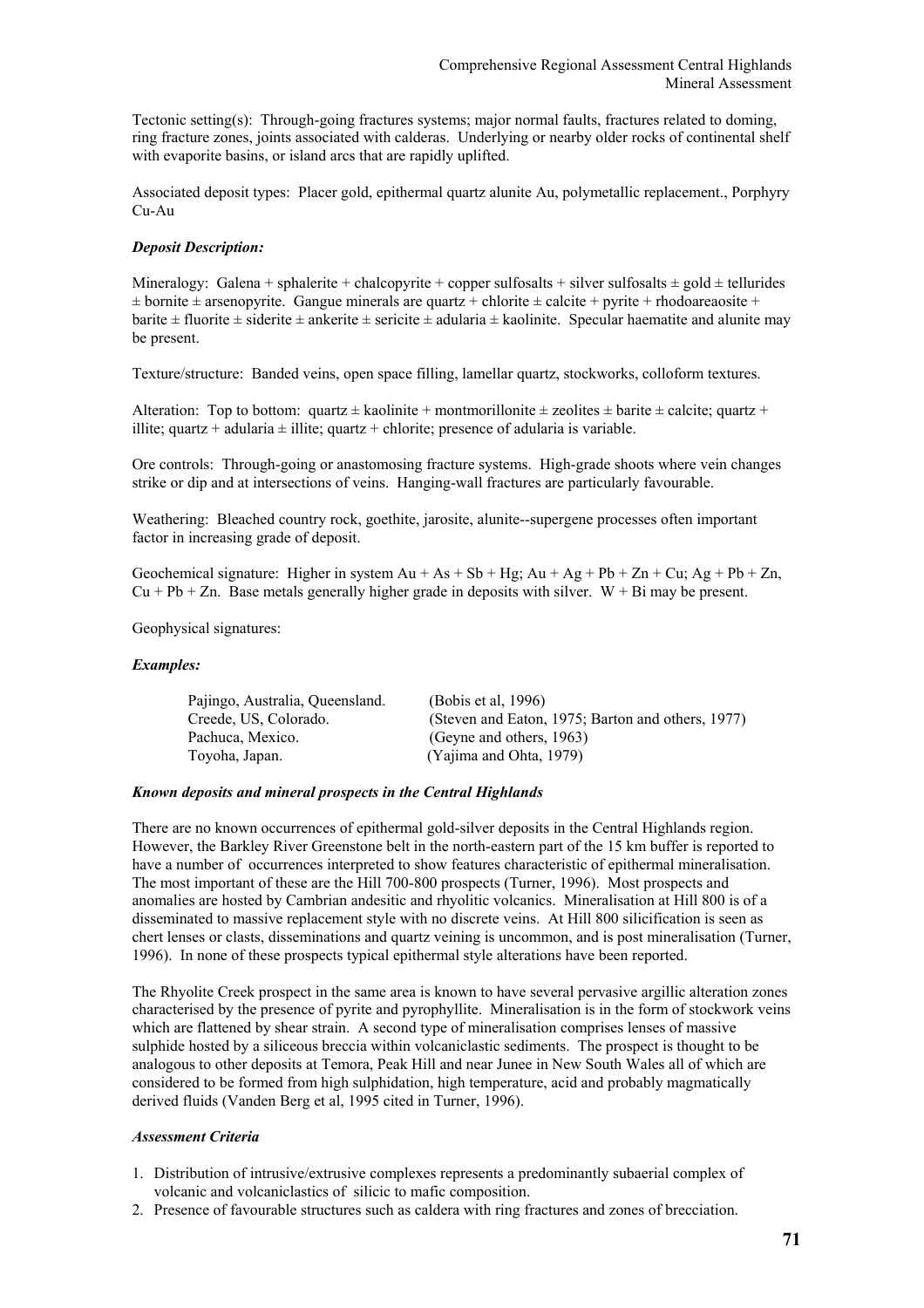- 3. Presence of alterations such as: silicification, propylitic, chloritic, sericitic and argillic.
- 4. Presence of mineral prospects having features similar to epithermal precious-metal deposits.

# *Assessment: Tract Au4/M-H/B*

The central part of the region is occupied by Devonian Marysville and Dandenongs igneous complexes. The Marysville Igneous Complex has three main components - the Cerberean Cauldron, the Acheron Cauldron and the Black Range Ring Dykes. Although there are no proven ring dykes or arcuate fractures in the Dandenongs Igneous Complex, its structure is thought to be analogous with the that of the Acheron Cauldron (Marsden, 1988).

The cauldrons are characterised by an overwhelming volumetric predominance of mostly crystal-rich ignimbrites of andesitic, rhyolitic to rhyodacitic types. The formation of volcanics is closely associated with the emplacement of intrusives (granodiorite, porphyritic granodiorite and porphyritic granites) which form stocks and ring dykes. Both Cerberean and Acheron cauldrons are marked by several ring and radial fractures. There is also evidence for an earlier small caldera, with associated ring dyke on the eastern side of the Cerberean Cauldron (Birch et al., cited in Marsden, 1988).

Although no large scale hydrothermal systems has been reported in the area, volcanics and intrusives show local biotitic and chloritic alteration.

The magmas responsible for the formation of igneous complexes belong to a calc-alkaline series and the basic magmas are generally high-potassium shoshinitic types, characteristic of post orogenic regions.

The distribution of cauldron-related igneous complex is the main geological feature for delineating the tract in the central part of region. The Strathbogie Igneous Complex to the north of the Central Highlands region contains terrestrial rhyolitic and rhyodacitic volcanics which are also indicative of favourable geological setting for epithermal gold-silver mineralisation.

Thus the tract contains intrusive, volcanic and volcaniclastic rocks favourable for generating epithermal systems. More importantly the tracts has favourable structures such as calderas, ring and radial fractures characteristic of several well-known mineralised epithermal systems. However no large scale hydrothermal alterations typical of epithermal systems have been reported in these rocks. Similarly, no mineral occurrences of epithermal gold-silver minerlisation are recorded. Hence the tract is interpreted to have a moderate to high potential for epithermal gold-silver deposits with a certainty level of B.

Adjoining the eastern boundary of the Central Highlands region are Cambrian volcanics in the Barkley River Greenstone belt which hosts prospects interpreted to be similar to epithermal gold-silver deposits. The rocks in the belt are considered to be geochemically similar to the Cambrian Mt. Read Volcanics in western Tasmania (Crawford, 1988, cited in Turner, 1996). Recent application of thin-skinned thrust tectonic model to Central Victoria suggest that these greenstones underlie the turbiditic sequence at depth throughout the Melbourne zone which also includes the central Highlands region. Cambrian volcanics are exposed only along the western margin of CRA region and based on available information it is difficult to assess their extent under the turbiditic sequence in the region. Hence the potential of Cambrian epithermal mineralisation in the region is unknown.

# *Economic Significance*

Epithermal gold-silver deposits are important sources for gold and silver. Grade/tonnage model for deposits of this type (Cox and Singer, 1986) indicates that 90% of deposits contain more than 0.065 million tonnes of ore, 50% more than 0.77 million tonnes and 10% contain more that 9.1 million tonnes. In 90% of these deposits ores have at least 2.0 grams per tonnes gold and 10 grams per tonne silver. The ores in 50% of these deposits have at least 7.5 grams per tonne gold and 110 grams per tone silver. In 10% of these deposits the ores have at least 27 grams per tone gold and 1300 grams per tonne silver.

# *Mineral Potential of Associated Deposits*

# Porphyry copper-gold deposits

There are no known occurrences of Porphyry copper gold mineralisation in the Central Highlands region, but the tract for epithermal gold-silver deposits has the potential to host porphyry copper gold deposits.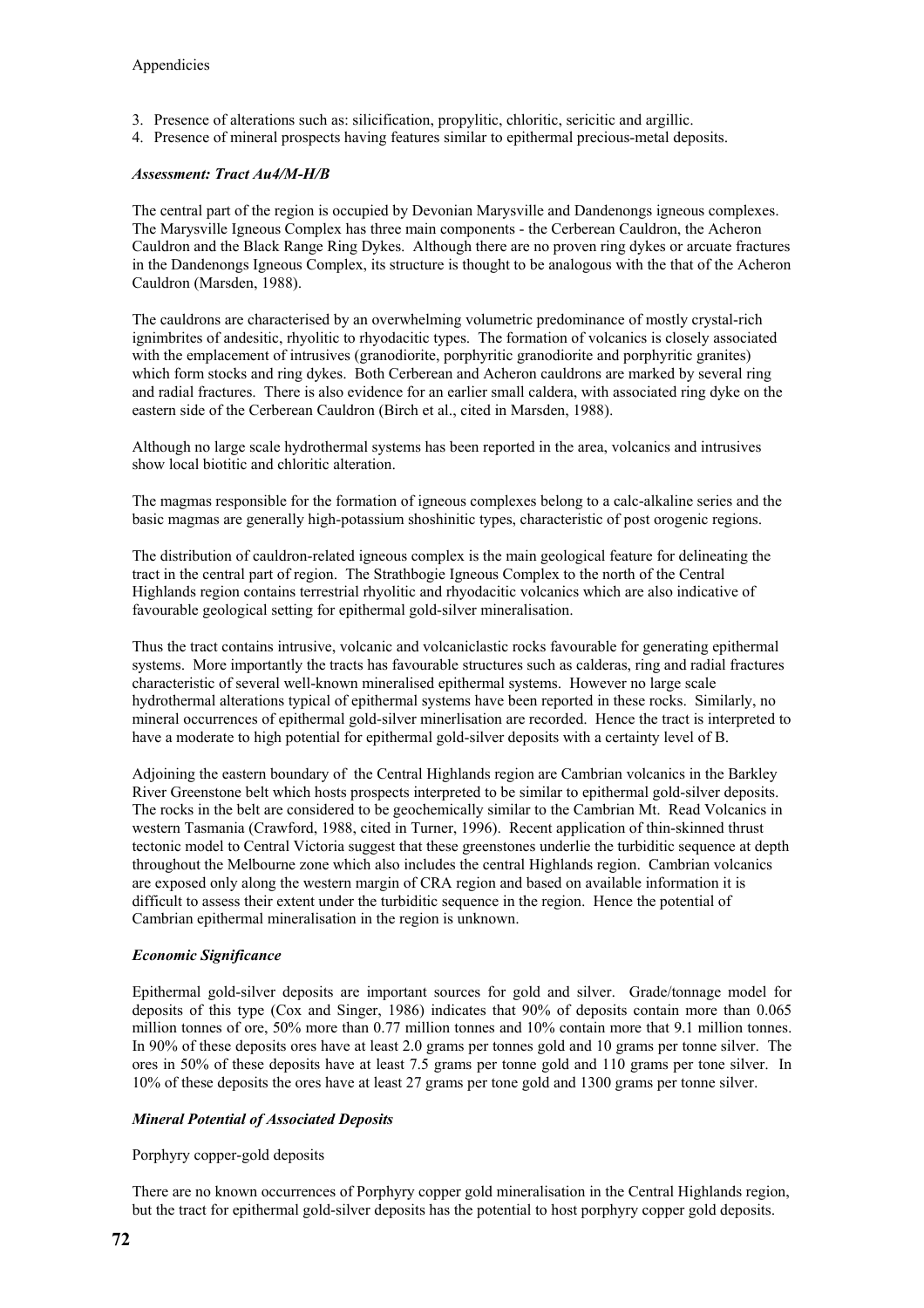The tract for epithermal deposits is constituted by Upper Devonian igneous complexes related to cauldron setting. The igneous complexes comprised andesites, rhyodacites and rhyolites. As was mentioned above, magmas responsible for the formation of igneous complexes belong to a calc-alkaline series and the basic magmas are generally high-potassium shoshinitic types, characteristic of post orogenic regions.

It is well documented now that epithermal systems are often underlain at depth by porphyry copper  $\pm$ gold systems. This transition is well documented in Mount Leyshon and Pajingo deposits in Queensland and Temora deposit in New South Wales. This its is possible that similar systems are present at depth within cauldron complexes. However the S-type nature of granitoids and volcanics in these complexes is not a favourable signature. On the other hand the shoshonitic composition of magmas could be significant because porphyry copper-gold systems in New South Wales seem to be associated with highpotassium shoshinitic magma. Thus the available information does not allow to assess the mineral potential of these deposits in the Central Highlands region.

# **W: TUNGSTEN SKARN DEPOSITS (MODEL 14A OF COX AND SINGER, 1986)** *Model Description*

Description of the model after D. P. Cox

*Description:* Scheelite in calc-silicate contact metasomatic rocks.

*Approximate Synonyms:* Scheelite skarns of the tin-tungsten type (Solomon & Groves, 1994).

*General References:* Kwak (1987), Einaudi and Burt (1982).

### *Geological Environment:*

Rock Types: Tonalite, granodiorite, quartz monzonite; limestone.

Textures: Granitic, granoblastic.

Age Range: Mainly Mesozoic, but may be any age. Tasmanian deposits are associated with Devonian - Early Carboniferous intrusions

Depositional Environment: Contacts and roof pendants of batholith and thermal aureoles of apical zones of stocks that intrude carbonate rocks. Adjacent to fault zones which intersect the intrusion and the carbonate host rocks.

Tectonic Setting(s): Orogenic belts. Syn-late orogenic.

Associated Deposit Types: Sn-W skarns, Zn skarns.

# *Deposit Description*

Mineralogy: Scheelite  $\pm$  molybdenite  $\pm$  pyrrhotite  $\pm$  sphalerite  $\pm$  chalcopyrite  $\pm$  bornite  $\pm$  arsenopyrite  $\pm$ pyrite  $\pm$  magnetite  $\pm$  traces of wolframite, fluorite, cassiterite, and native bismuth.

Alteration: Diopside-hedenbergite + grossular-andradite. Late stage spessartine + almandine. Outer barren wollastonite zone. Inner zone of massive quartz may be present.

Ore Controls: Carbonate rocks in thermal aureoles of intrusions. Fault which intersect the intrusion and the carbonate beds have acted as conduits to the mineralising fluids, particularly faults which pre-date the intrusion.

Geochemical Signature: W, Mo, Zn, Cu, Sn, Bi, Be, As.

# *Examples:*

 King Island, Australia, Tasmania. (Solomon and Groves, 1994) Pine Creek, US, California (Newberry, 1982)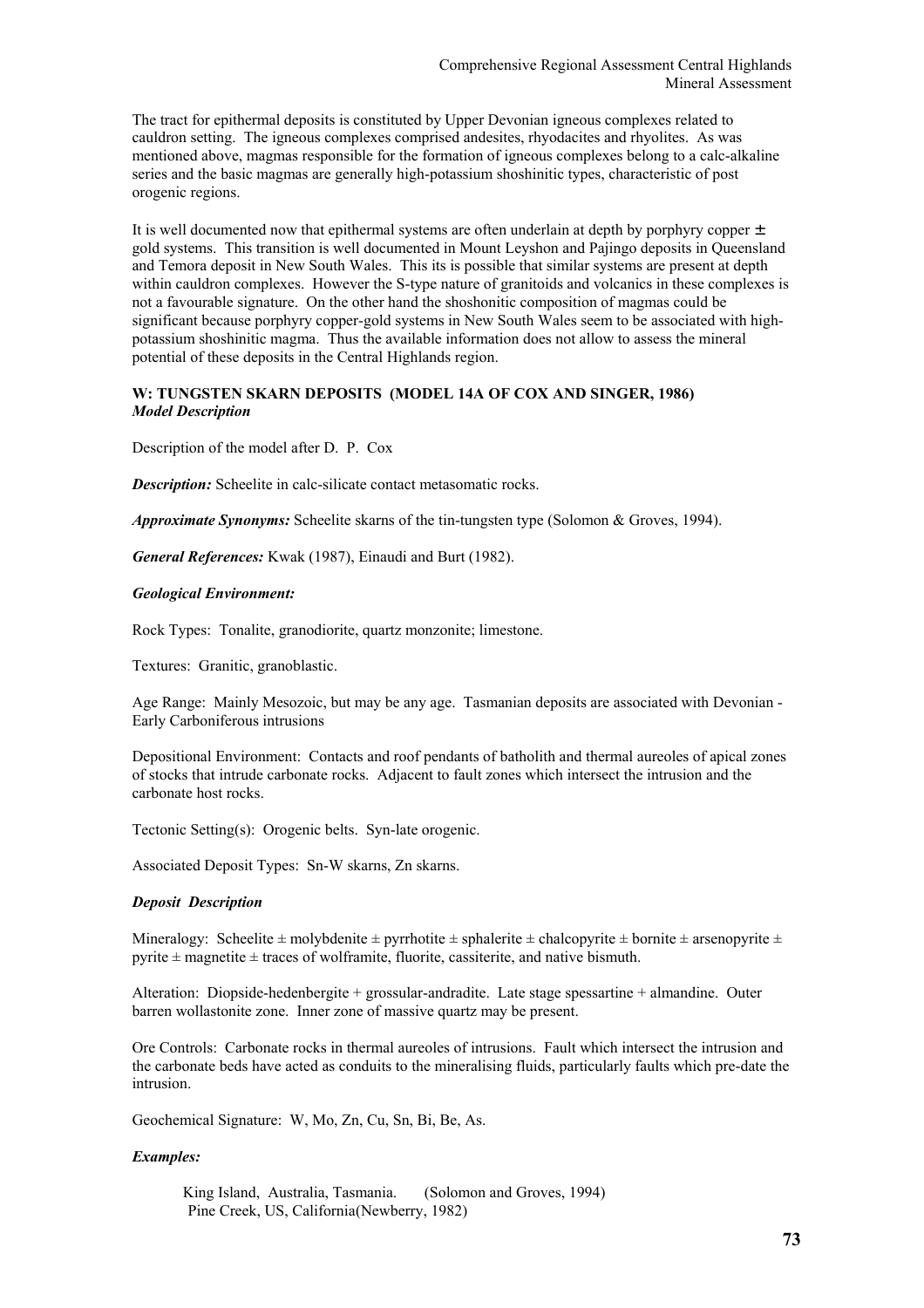MacTung, Canada, British Columbia. (Dick and Hodgson, 1982) Strawberry, US, California (Nokleberg, 1981)

# *Known deposits and prospects in the Central Highlands*

Within the Central Highlands, tungsten-tin prospects are associated with Upper Devonian magmatism. At the Wilks Creek mine, wolframite and lesser scheelite with tourmaline and pyrite occur in narrow steeply dipping quartz veins (and sheeted quartz vein systems) within rhyodacite and granodiorite of the Marysville Igneous Complex. Other similar tungsten prospects occur at Tin Creek near Buxton, and at Monkey Gully near Limestone, east of Yea. These prospects are associated with small high-level, recently unroofed, S-type granodiorites. Scheelite the dominant ore mineral in these deposits together with trace cassiterite at Tin Creek and molybdenite at Monkey Gully. These deposits are similar to the Rossarden and Storeys Creek W-Sn quartz mineralisation of northeast Tasmania.

Tungsten occurrences at Brittania Creek are related to Upper Devonian granitoids in the Warburton Granodiorite.

# *Assessment Criteria*

- 1. Presence of differentiated Upper Devonian granitoids.
- 2. Palaeozoic carbonate rocks intruded by the granitoids.
- 3. Deposits are commonly developed above a shelf in the granitoid contact. For tin-tungsten skarn deposits in western Tasmania, the 2km subsurface granite contour (as determined by modelling of gravity data) has been used to define the prospective zone for these deposits.

### *Assessment: Tract W/M/B*

The tract is based on the following geological features:

- a 5km wide zone surrounding the Upper Devonian granitoids,
- the main Palaeozoic sedimentary sequences within the Central Highlands which have interbedded carbonate units were identified.

The tract is defined by the intersection of the 5km zone surrounding the granitoids with the limestonebearing sedimentary sequences.

Based on the available mapping and descriptions of the known tungsten mineralisation, there is moderate potential for skarn scheelite deposits with a certainty level of B.

# **Potential for associated deposit types**

The same tract also has potential for other types of skarn deposits including tin skarns, copper skarns, gold skarns and iron (magnetite) skarns.

From the available geological descriptions of the known mineralisation, is not possible to assess the potential for these types of skarns. Hence the potential for these associated types of skarn deposits is unknown.

# *Economic Significance*

According to grade/tonnage models for tungsten skarn deposits, 90% of deposits contain at least 0.05 million tonnes of ore, 50% at least 1.1 million tonnes and 10% at least 22 million tonnes. In these types of deposits, 90% contain at least  $0.34\%$  WO<sub>3</sub>, 50% at least  $0.67\%$  WO<sub>3</sub> and 10% at least 1.4% WO<sub>3</sub> (Cox and Singer, 1986).

King Island is one of the world's largest tungsten skarn deposit. Estimated pre-mining resources for King Island orebodies: 16.9 Mt ore averaging  $0.78\%$  WO<sub>3</sub>. Total production to date 10.67 Mt ore averaging  $0.61\%$  WO<sub>3</sub>.

The known tungsten skarn deposits within the Central Highlands are small. At the Wilks Creek mine, a total of 8 tonnes of wolframite/scheelite concentrate has been produced from the largest quartz vein which was between 0.08 and 0.36m in thickness (Nott, 1988).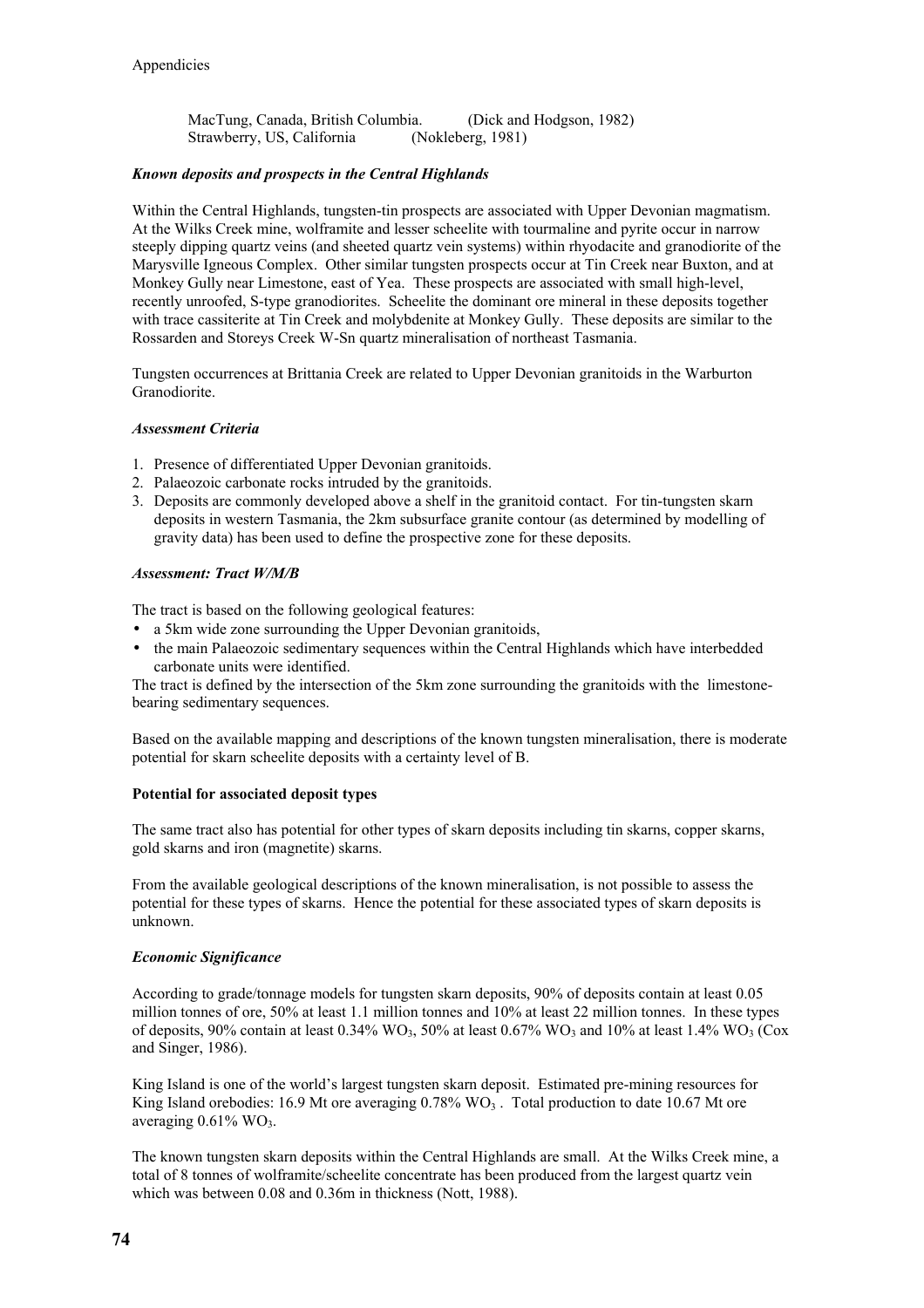Recorded production from the tinfields within the Central Highlands CRA are: Upper Latrobe River Tinfield - 6 tonnes of tin concentrates, Beenak deposit - 1 tonne of tin concentrates.

# **Sn: TIN VEINS (MODEL 15B OF COX AND SINGER, 1986)**  *Model Description*

Description of the model after B. L. Reed

*Approximate Synonym:* Cornish type lodes.

**Description:** Simple to complex quartz-cassiterite  $\pm$  wolframite and base-metal sulfide fissure fillings or replacement lodes in ore near felsic plutonic rocks.

*General Reference:* Solomon and Groves (1994), Hosking (1974), Taylor (1979).

### *Geological Environment:*

Rock Types: Close spatial relation to multiphase granitoids; specialised biotite and(or) muscovite leucogranite common; pelitic sediments generally present.

Textures: Common plutonic textures.

Age Range: Paleozoic and Mesozoic most common; may be any age.

Depositional Environment: Mesozonal to hypabyssal plutons; extrusive rocks generally absent; dykes and dyke swarms common.

Tectonic Setting(s): Foldbelts and accreted margins with late orogenic to postorogenic granitoids which may, in part, be anatectic; regional fractures common.

Associated Deposit Types: Sn greisen, Sn skarn, and replacement Sn deposits.

# *Deposit Description:*

Mineralogy: Extremely varied; cassiterite  $\pm$  wolframite, arsenopyrite, molybdenite, hematite, scheelite, beryl, galena, chalcopyrite, sphalerite, stannite, bismuthinite; although variations and overlaps are ubiquitous, many deposits show an inner zone of cassiterite  $\pm$  wolframite fringed with Pb, Zn, Cu, and Ag sulfide minerals.

Texture/Structure: Variable; brecciated bands, filled fissures, replacement, open cavities.

Alteration: Sericitization (greisen development)  $\pm$  tourmalization common adjacent to veins and granite contacts; silicification, chloritization, hematization. An idealised zonal relation might consist of quartztourmaline-topaz, quartz-tourmaline-sericite, quartz-sericite-chlorite, quartz-chlorite, chlorite.

Ore Controls: Economic concentrations of tin tend to occur within or above the apices of granitic cusps and ridges; localised controls include variations in vein structure, lithologic and structural changes, vein intersections, dykes, and cross-faults.

Weathering: Cassiterite in stream gravels, placer tin deposits.

Geochemical Signature: Sn, As, W, B are good pathfinder elements; elements characteristic of specialised granites (F, Rb, Be, Nb, Cs, U, Mo, REE).

# *Examples:*

 Cornwall, Great Britain. (Hosking, 1969) Herberton, Australia, Queensland. (Blake, 1972)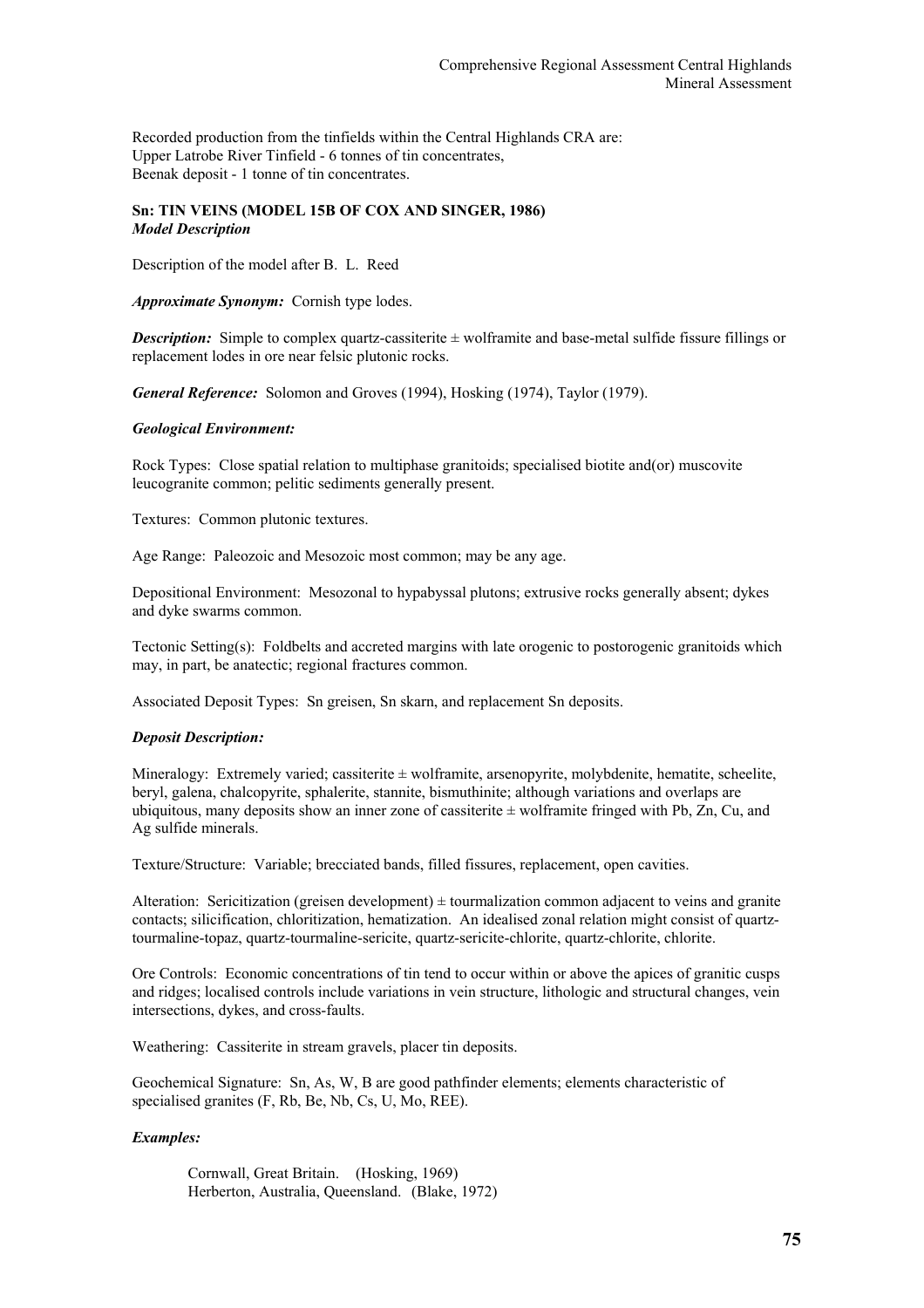# *Known Deposits and Mineral Prospects in the Central Highlands*

Granitoids which outcrop extensively in the Central Highlands region lie to the west of the I-S line. They are of Late Devonian (370 -360 Ma) age (Ramsay and VandenBerg, 1986) and some are found in association with co-eval volcanics indicating their high level of emplacement. The granitoids are of similar age to that of the Pilot Range pluton in northeastern Victoria which lies within the Wagga tin belt and is the source of the Beechworth alluvial and lode deposits. Tin mineralisation in the Wagga tin belt, which lies to the north of the Central Highlands, is associated with fractionated granites of both I- and Stype.

There are no known primary occurrences of tin in the Central Highlands region. Several old, minor alluvial tin fields are located around the fractionated Tynong granite of the Central Victorian Magmatic Province.

# *Assessment Criteria*

- 1. Distribution of fractionated, reduced, S or I type, late orogenic to postorogenic granitoids intrusions (either outcropping or at shallow depth).
- 2. Subsurface distribution of granitoids (as determined by modelling of gravity data) veins are within the 4 km granite isobath, many being within the 1 km contour.
- 3. Distribution of tin occurrences.

# *Assessment - Tract Sn/L-M/B*

This tract has been delineated based on the distribution of Late Devonian granitoids and an additional buffer of four kilometres around the granitoids within the Central Highlands region. The extent of metamorphic aureoles around some intrusives indicate that they may be even more extensive at relatively shallow depths.

Granitoids belonging to the Melbourne Basement Terrane (White and Chappell 1988) of both S- and Itype occur within the Central Highlands area. Most granitoids of the Melbourne Basement Terrane are highly reduced, as is evidenced by the presence of ilmenite, although the relative oxidation states of numerous small intrusives are unknown. The Tynong and parts of the Strathbogie granite have undergone significant fractionation, while the remainder of the large intrusive bodies are unfractionated . Again, the degree to which fractionation has occurred within many of the smaller intrusives is unknown.

The very small deposits at Beenak, Bunyip River and Upper Latrobe River which occur within the aerial extent of the Tynong Granite are hosted by recent alluvial sediments associated with channels which have sourced cassiterite from the Tynong pluton and concentrated the mineral via sedimentary processes.

Although the reduced nature of the granites is favourable for the formation of primary deposits of tin none have been recognised within the field area except as trace cassiterite at the Tin Creek deposit. The lack of apparent fractionation within most of the large granitoids in the Central Highlands appears to limit their potential to be a source of primary tin mineralisation.

The tract is considered to have low to moderate potential for tin deposits with a certainty level of B.

# *Economic Significance*

According to grade/tonnage models for tin vein deposits, 90% of deposits contain at least 0.012 million tonnes of ore, 50% at least 0.24 million tonnes and 10% at least 4.5 million tonnes. In these types of deposits, 90% contain at least 0.7% Sn, 50% at least 1.3% Sn and 10% at least 2.3% Sn (Cox and Singer, 1986).

# **W-Mo: TUNGSTEN-MOLYBDENUM VEINS (MODEL 15A, COX AND SINGER, 1986)**  *Model Description*

Description of the model after D. P. Cox and W. C. Bagby

**Approximate Synonym:** Quartz-wolframite veins (Kelly and Rye, 1979).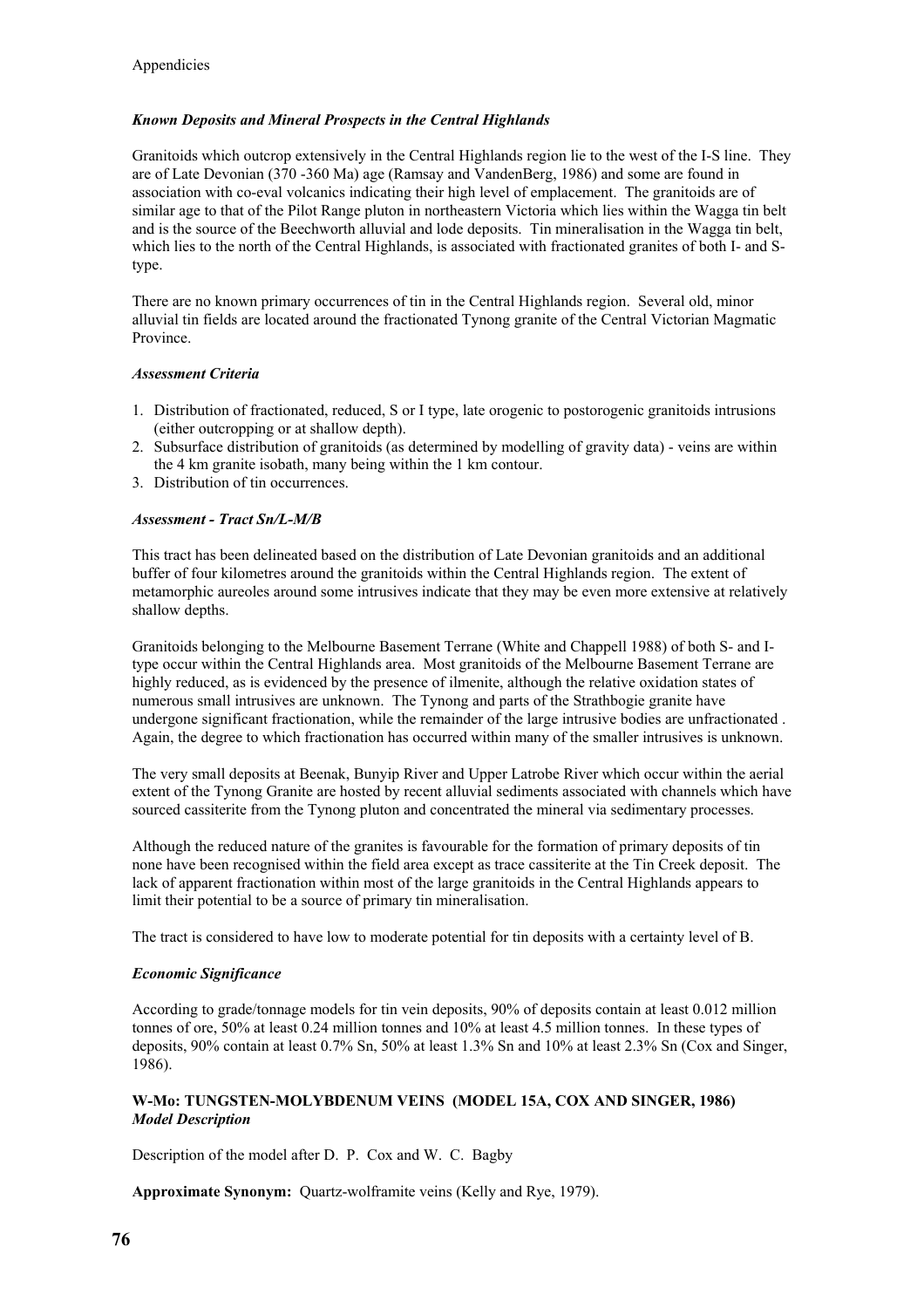**Description:** Wolframite, molybdenite, and minor base-metal sulphides in quartz veins

### *Geological Environment:*

Rock types: Monzogranite to granite stocks intruding sandstone, shale, and metamorphic equivalents.

Textures: Phanerocrystalline igneous rocks, minor pegmatitic bodies, and porphyroaphanitic dikes.

Age range: Paleozoic to late Tertiary.

Depositional environment: Tensional fractures in epizonal granitic plutons and their wallrocks.

Tectonic setting(s): Belts of granitic plutons derived from remelting of continental crust. Country rocks are metamorphosed to greenschist facies.

Associated deposit types: Sn-W veins, pegmatites.

### *Deposit Description:*

Mineralogy: Wolframite, molybdenite, bismuthinite, pyrite, pyrrhotite, arsenopyrite, bornite, chalcopyrite, scheelite, cassiterite, beryl, fluorite; also at Pasto Bueno, tetrahedrite-tennantite, sphalerite, galena, and minor enargite.

Texture/structure: Massive quartz veins with minor vughs, parallel walls, local breccia.

Alteration: Deepest zones, pervasive albitization; higher pervasive to vein-selvage pink K-feldspar replacement with minor disseminated REE minerals; upper zones, vein selvages of dark-gray muscovite or zinnwaldite (greisen). Chloritization. Widespread tourmaline alteration at Isla de Pinos.

Ore controls: Swarms of parallel veins cutting granitic rocks or sedimentary rocks near igneous contacts.

Weathering: Wolframite persists in soils and stream sediments. Stolzite and tungstite may be weathering products.

Geochemical signature : W, Mo, Sn, Bi, As, Cu, Pb, Zn, Be, F.

# *Examples:*

 Pasto Bueno, Peru. (Landis and Rye, 1974) Xihuashan, China. (Hsu, 1943; Giuliani, 1985; and personal visit) Isla de Pinos, Cuba. (Page and McAllister, 1944) Hamme District, US, North Carolina. (Foose and others, 1980) Round Mountain, US, Nevada. (Shawe and others, 1984)

#### *Known Deposits and Mineral Prospects in the Central Highlands*

At Wilks Creek near Marysville wolfram and scheelite are found in a sheeted quartz vein system within porphyritic granodiorite and rhyodacite of the Marysville Igneous Complex. Mineralisation is very low grade and working of veins has been very minor. Scheelite also occurs in several small, high level, recently unroofed S-type granodiorites at Tin Creek (with minor cassiterite) and Monkey Gully (with minor molybdenum). Other minor occurrences are at Mount Cunningham (W, Mo) and Warburton (W).

All mineral occurrences are closely spatially related to high level granitoids of Late Devonian age.

The age and style of mineralisation at Monkey Gully and Tin Creek is thought to be similar to that of the Aberfoyle tin-tungsten deposits in northeast Tasmania.

#### *Assessment Criteria*

1. Distribution of fractionated syn to late orogenic, I-type and/or S-type granitoids.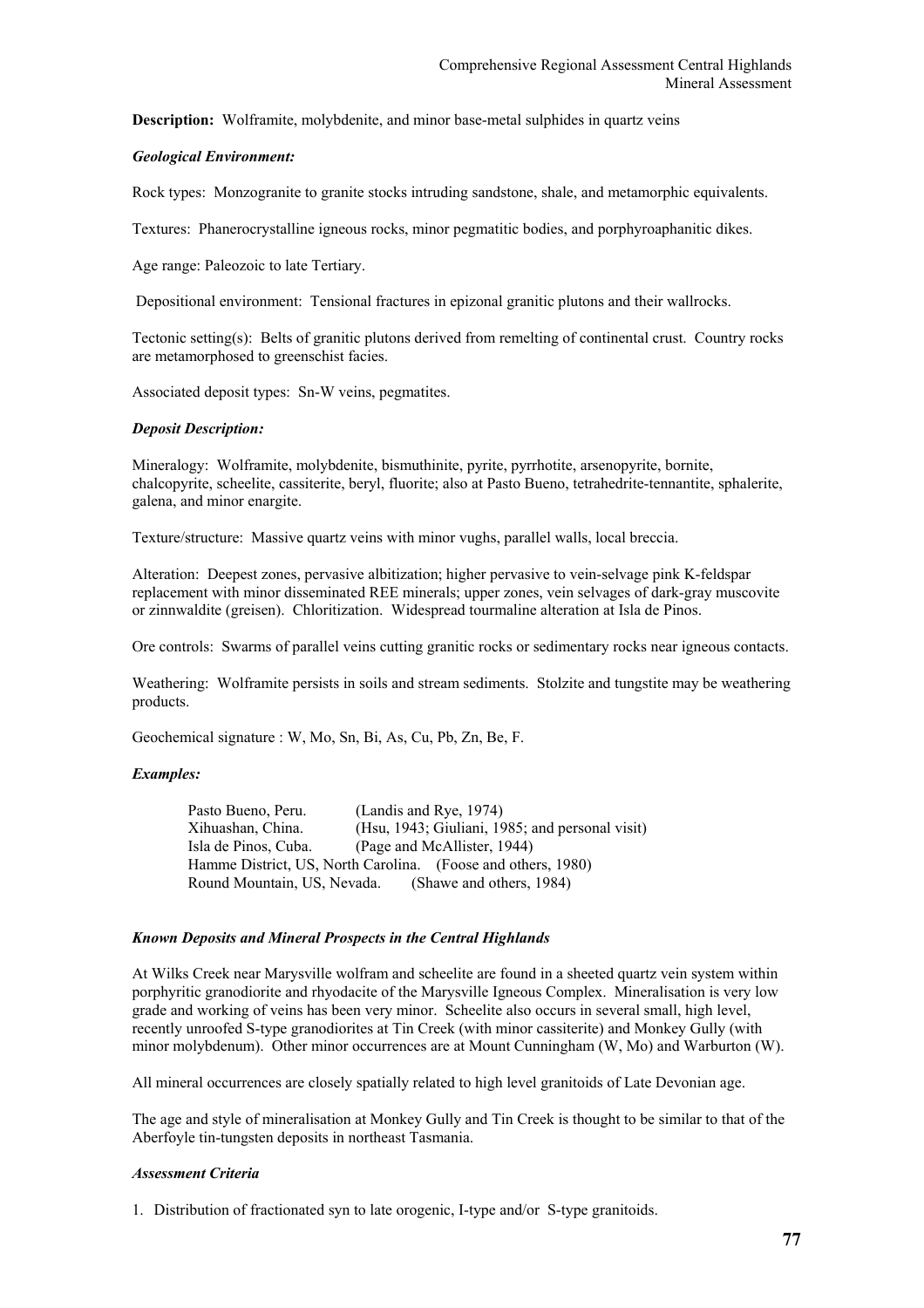- 2. The distribution of this type of vein mineralisation is related to the subsurface distribution of granitoids as determined by modelling of gravity data. They lie within the 4 km granite isobath, and many are within the 1 km isobath (Green, 1990). The vein mineralisation may also occur in the granitoid.
- 3. Distribution of tungsten, molybdenum and bismuth prospects.

# *Assessment: Tract W-Mo/L-M /B*

This tract has been delineated based on the distribution of Late Devonian granitoids with an additional buffer of four kilometres within the Central Highlands region. The extent of metamorphic aureoles around some intrusives indicate that they may be even more extensive at relatively shallow depths.

Both S- and I- type granitoids of the Melbourne Basement Terrane (White and Chappell 1988) occur within the Central Highlands. Granitoids vary from mafic to very felsic but in general are highly reduced. The Tynong pluton and parts of the Strathbogie Adamellite are fractionated with the remaining large granitoids unfractionated. Numerous small granitoid bodies as well as the Black Range Ring Dyke within the area remain unclassified in terms of their S- or I- type status and the degree to which they have been fractionated.

Small high level intrusions around the Marysville Igneous Complexes which host the tungsten occurrences provide a focus for mineralisation. Trace cassiterite at Tin Creek and trace molybdenite at Monkey Gully associated with these closely related high level intrusives may indicate that the intrusives are neither strongly reduced nor oxidised.

Many small intrusives similar to those that host the tungsten occurrences are present in the Central Highlands around both the Marysville and Dandenong igneous complexes, however the degree to which they have been fractionated is unknown.

Based on the above information it is concluded that the tract has a low - moderate potential for tungstenmolybdenum deposits with a certainty level of B.

# *Economic Significance*

According to grade/tonnage models for tungsten deposits, 90% deposits contain at least 0.045 million tonnes of ore, 50% at least 0.56 million tonnes and 10% at least 7 million tonnes. In these type s of deposits, 90% contain at least 0.6 wt% WO<sub>3</sub>, 50% at least 0.9 wt% WO<sub>3</sub> and 10% at least 1.4 wt% WO<sub>3</sub> (Cox and Singer, 1986).

## **NiCu: SYNOROGENIC-SYNVOLCANIC NICKEL-COPPER (MODEL 7A OF COX AND SINGER, 1986)**  *Model Description*

Description of the model modified after Norman J Page.

*Approximate Synonyms:* Ni-Cu in mafic rocks; Stratabound sulphide-bearing Ni-Cu; gabbroid associated Ni-Cu.

*Description:* Massive lenses, matrix and disseminated sulphide in small to medium sized gabbroic intrusions in fold belts and greenstone belts.

*General References:* (Hoatson et al, 1992), Ross and Travis (1981), Marston et al (1981).

# *Geological Environment:*

Rock Types: Host Rocks include norite, gabbro-norite, pyroxenite, peridotite, troctolite, and anorthosite, hornblendite, forming layered or composite igneous complexes.

Textures: Phase and cryptic layering sometimes present, rocks usually cumulates.

Age Range: Archaean to Tertiary, predominantly Archaean and Proterozoic; Cambrian in Tasmania, Devonian in Victoria..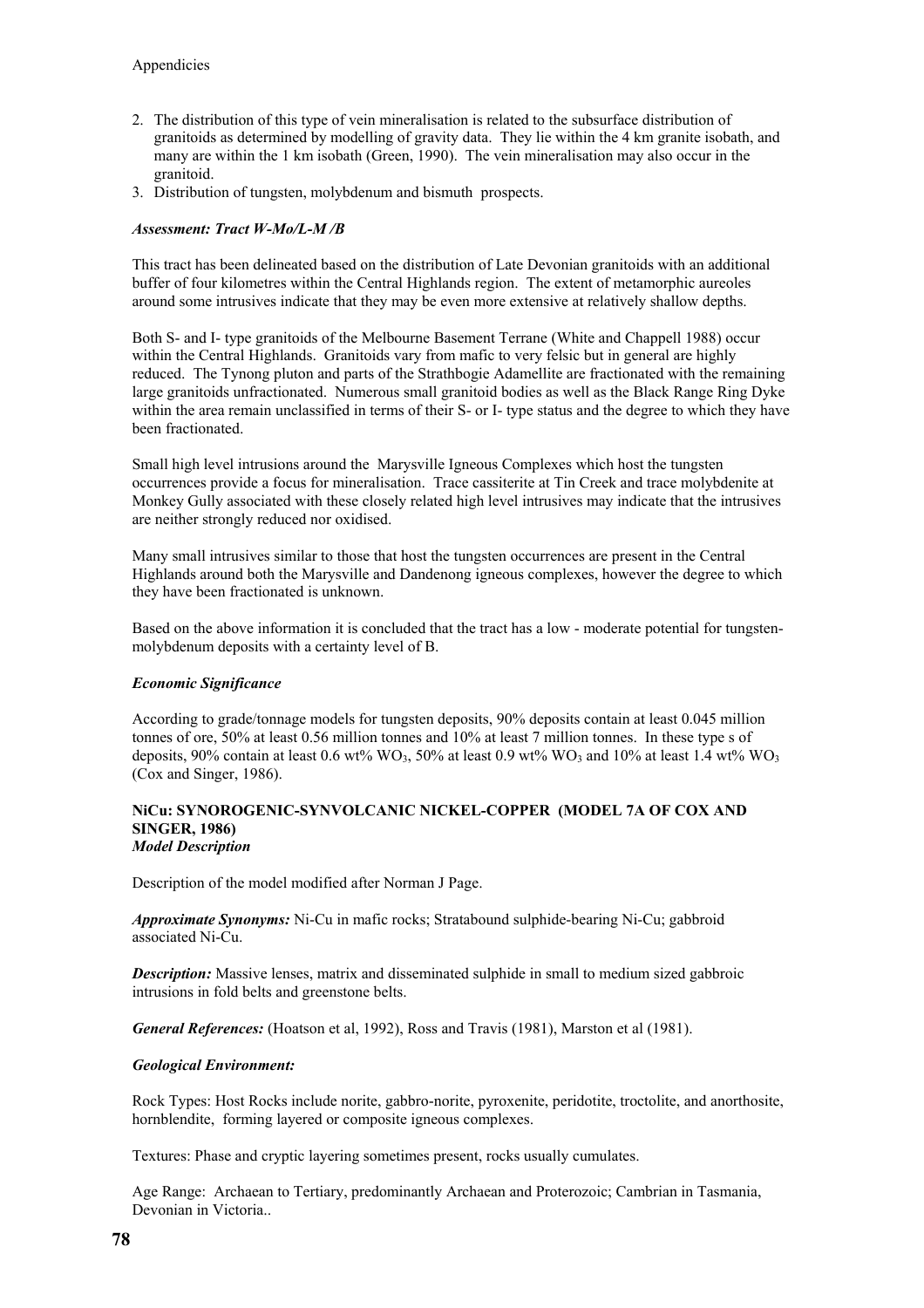Depositional Environment: Intruded synvolcanically or tectonically during orogenic development of a metamorphosed terrane containing volcanic and sedimentary rocks.

Tectonic Setting(s): Mobile belts; metamorphic belts, greenstone belts.

Associated Deposit Types: Stratiform mafic-ultramafic Ni-Cu (Stillwater); Stratiform mafic-ultramafic PGE (Merensky Reef, Bushveld Complex); placer areaomite -PGM.

## *Deposit Description*

Mineralogy: Pyrrhotite + pentlandite + chalcopyrite  $\pm$  pyrite  $\pm$  Ti-magnetite  $\pm$  Cr-magnetite  $\pm$  graphite; with possible by-product Co and PGE's.

Texture/Structure: Predominantly disseminated sulphides in stratabound layers up to 3m thick; commonly deformed and metamorphosed so primary textures and mineralogy may be modified.

Alteration: Alteration (serpentinisation, etc.) can be marked in this deposit type.

Ore Control: Sulphides may be near the basal contacts of the intrusion but are generally associated more with gabbroic dominated rather than basal ultramafic cumulates.

Weathering: May be recessive if altered; may form nickeliferous laterites over the ultramafic portions in low latitudes.

Geochemical Signature: Ni, Cu, Co, PGE, Cr.

Geophysical Signature: Strong magnetic signature where not extensively serpentinised.

| Examples                                        |                               |
|-------------------------------------------------|-------------------------------|
| Sally Malay, Western Australia.                 | (Thornett, $1981$ )           |
| Radio Hill, Mount Sholl, Western Australia.     | (Hoatson et al, 1992)         |
| Rana, Norway                                    | (Boyd and Mathiesen, 1979)    |
| Moxie pluton, US, Massachusetts.                | (Thompson and Naldrett, 1984) |
| Cuni deposits (Five mile), Australia, Tasmania. | (Blissett, A. H., 1962);      |
| (Horvath, J., 1957)                             |                               |

# *Known deposits and mineral prospects in the Central Highlands*

In Thomson River copper mine (Coopers Creek copper mine) mineralisation occurs in "bulges" or thickenings in the width of the dyke generally in the vicinity of a series of drag folds in what appears to be an en echelon arrangement. Disseminated and massive copper nickel sulphides occur within diorite / hornblendite dyke.

Cu / Ni sulphides also occur in shear zones in country rock (shales) -associated with calcite/quartz gangue. Part of dyke swarm of generally thin elongate dykes with average width(?1m) and up to 30m and more wide. Sulphides include chalcopyrite, pentlandite, pyrrhotite, pyrite, cubanite, chalcocite, arsenopyrite, galena, sphalerite, tetrahedrite, sperrylite.

A number of gold mines located in these Woods Point dykes have produced copper and platinoids as byproducts. PrincipaI amongst these are Hunt's, the Shamrock and Morning Star mines. Copper and platinoid production have not been recorded.

The East Walhalla copper and platinum mine produced small amounts of ore from three small open-cuts and a short underlay shaft, but no production details are known.

#### *Assessment Criteria*

1. Presence of mafic rocks or altered mafic rocks in the area ( Thomson River is hosted by the more mafic members of the dyke swarm eg hornblendite).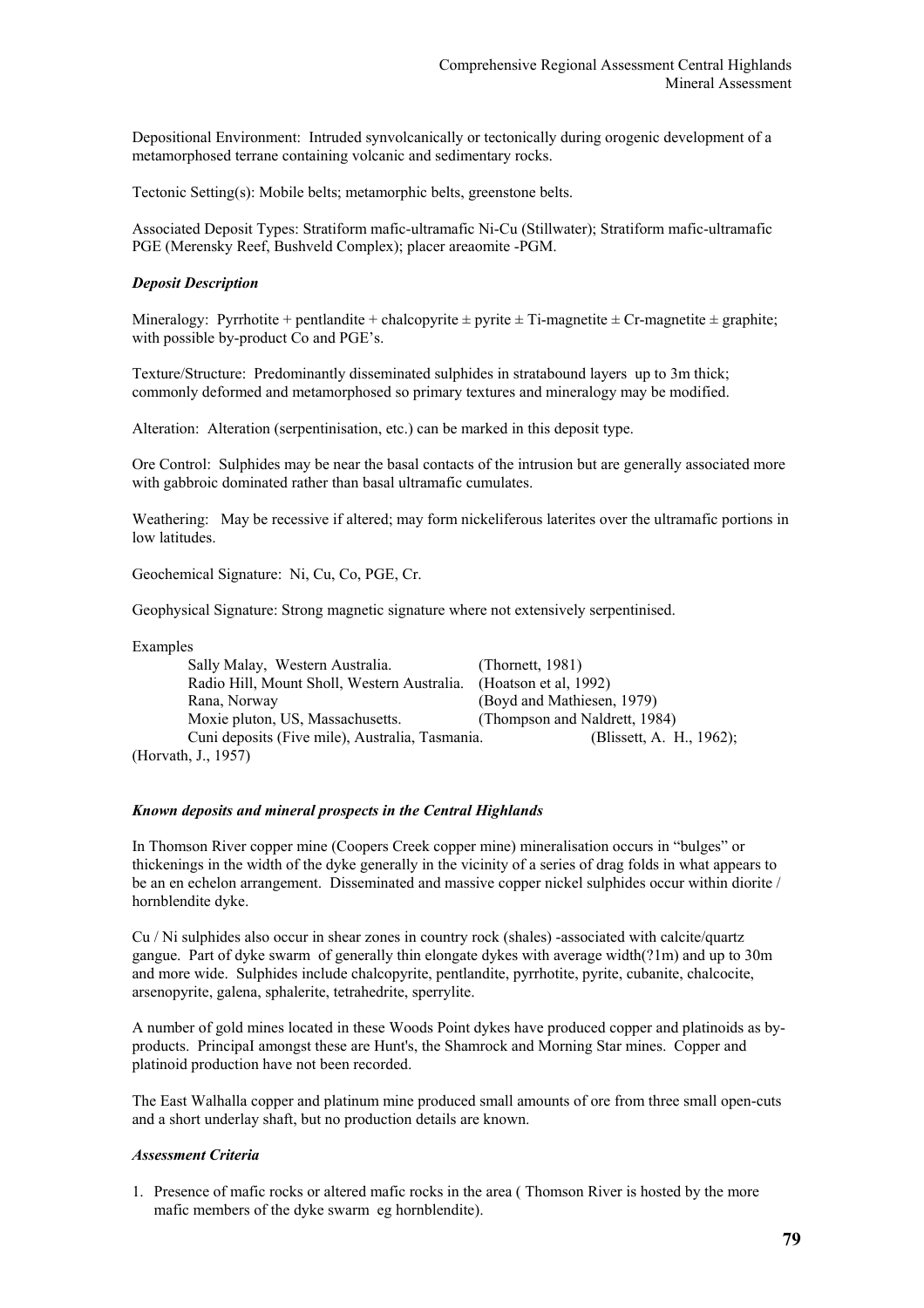# Appendicies

2. Presence of stratabound nickel copper sulphide mineralisation in gabbro/dolerite sills associated with ultramafic complexes.

# *Assessment Tract: NiCu/M-H/B*

The Woods Point dyke swarm has the potential to host small copper nickel deposits of the Thomson River type where ever thickenings or bulges in the dykes occur. The dykes contain mineralisation characteristic of this model type (synorogenic Ni-Cu) and hence the entire known outcrop area of the Woods Point Dyke Swarm is assessed as having moderate to high potential and it has a certainty level of B.

# *Economic significance*

The gabbroid associated stratabound nickel copper sulphide deposit type has been of minor commercial importance in Tasmania in the past. However, this deposit type is of world significance overseas as a important source of nickel and as a source of strategically important PGE's.

# **U: SANDSTONE URANIUM (MODEL 30C OF COX AND SINGER, 1986)**  *Model Description*

Description of the model after Areaistine E. Turner Peterson and Carroll A. Hodges

**Approximate Synonyms:** Tabular U ore, roll front U.

**Description:** Microcrystalline uranium oxides and silicates deposited during diagenesis in localised reduced environments within fine- to medium-grained sandstone beds; some uranium oxides also deposited during redistribution by ground water at interface between oxidised and reduced ground.

*General References:* Turner-Peterson and Fishman (1986), Granger and Warren (1969).

# *Geological Environment:*

Rock Types: Host rocks are feldspathic or tuffaceous sandstone. Pyroclastic material is felsic in composition. Mudstone or shale commonly above and/or below sandstones hosting diagenetic ores.

Textures: Permeable--medium to coarse grained; highly permeable at time of mineralisation, subsequently restricted by cementation and alteration.

Age Range: Most deposits are Devonian and younger. Secondary roll-front deposits mainly Tertiary.

Depositional Environment: Continental-basin margins, fluvial channels, braided stream deposits, stable coastal plain. Contemporaneous felsic volcanism or eroding felsic plutons are sources of U. In tabular ore, source rocks for ore-related fluids are commonly in overlying or underlying mud-flat facies sediments.

Tectonic Setting(s): Stable platform or foreland-interior basin, shelf margin; adjacent major uplifts provide favourable topographic conditions.

Associated Deposit Types: Sediment-hosted V may be intimately associated with U. Sediment-hosted Cu may be in similar host rocks and may contain U.

# *Deposit Description:*

Mineralogy: Uraninite, coffinite, pyrite in organic-rich horizons. Chlorite common.

Texture/Structure: Stratabound deposits. Tabular U--intimately admixed with pore-filling humin in tabular lenses suspended within reduced sandstone. Replacement of wood and other carbonaceous material. Roll front U--in crescent-shaped lens that cuts across bedding, at interface between oxidised and reduced ground.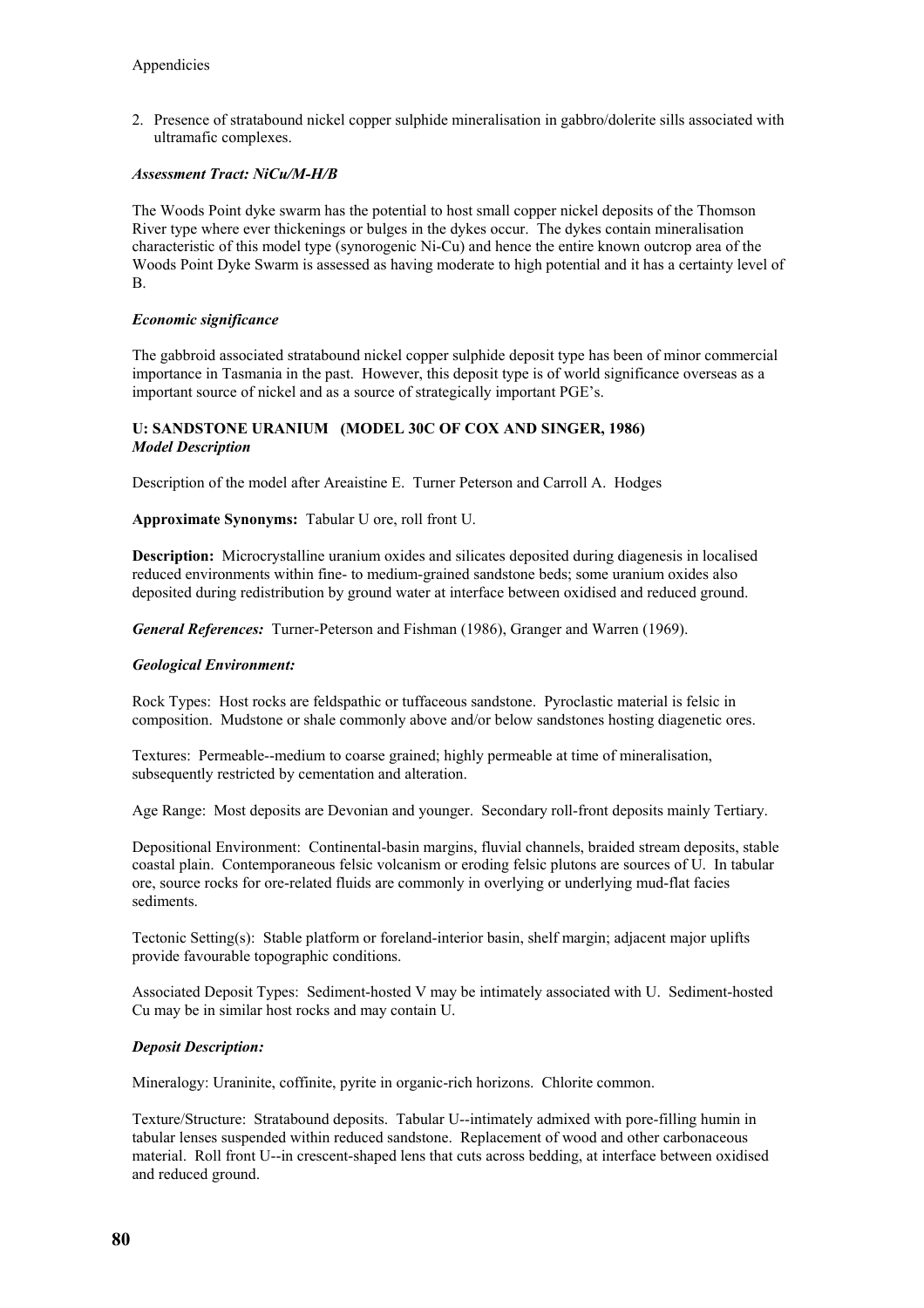Alteration: Tabular--Humic acid mineralising fluids leach iron from detrital magnetite-ilmenite leaving relict TiO2 minerals in diagenetic ores. Roll front--Oxidised iron minerals in rock up-dip, reduced iron minerals in rock down-dip from redox interface.

Ore Controls: Permeability. Tabular--Humin or carbonaceous material the main concentrator of U. Roll front--S species, "sour" gas, FeS<sub>2</sub>. Bedding sequences with low dips; felsic plutons or felsic tuffaceous sediments adjacent to or above host rock are favourable source for U. Regional redox interface marks locus of ore deposition.

Weathering: Oxidation of primary uraninite or coffinite to a variety of minerals, notably yellow carnotite as bloom in V-rich ores.

Geochemical and Geophysical Signature: U, V, Mo, Se, locally Cu, Ag. Anomalous radioactivity from daughter products of U. Low magnetic susceptibility in and near tabular ores.

### *Examples:*

 Honeymoon, Beverley South Australia. (Battey, Miezitis and McKay, 1987) Colorado Plateau (Fischer, 1974) Grants, US, New Mexico (Turner-Peterson and Fishman, 1986) Texas Gulf Coast (Reynolds and Goldhaber, 1983)

# *Known deposits and mineral prospects in the Central Highlands*

Secondary uranium mineralisation has been recorded within granitoids in the Ballarat-Bendigo zone and in the Omeo Zone (Bowen, 1988). Within the Melbourne Zone, the Granitoids and volcanics have low uranium contents. These rocks may provide a source of uranium for deposition as sandstone type deposits.

### *Assessment Criteria*

- 1. Presence of sandstones deposited in a reducing environment and containing carbonaceous plant material or interbedded coal layers,
- 2. Presence of uranium-bearing granitoids which are a possible source for uranium which could be dissolved by circulating groundwater and precipitated at redox interfaces within the sandstone.

# *Assessment Tract: U/M/C*

The tract is drawn based on the distribution of Lower Cretaceous Strzelecki Group and Tertiary sediments of the Moe Swamp Basin (Gippsland Basin).

The Lower Cretaceous sandstones of the Strzelecki Group were deposited in a reducing environment and unconformably overlie Palaeozoic basement sediments and granitic rocks. They contain carbonaceous plant material and interbedded coal layers (Douglas, 1988) and are suitable host rocks for sandstone uranium deposits. Similarly, the Tertiary basal sandstones of the Childers Formation (Moe Swamp Basin) contain interbedded coal layers and are also suitable host rocks for sandstone uranium deposits.

Palaeochannels eroded into the basement would localise the inflow of oxidised groundwaters containing dissolved uranium. Uranium precipitation occurs at redox interfaces (roll-fronts) within the sandstone beds.

Devonian granitoids and volcanics within the Melbourne Zone contain low levels of uranium. These provide a possible source for the formation of sandstone uranium deposits. However, the potential for this type of deposit is reduced because of the low background levels of uranium in the granites.

On the available information the potential for sandstone uranium deposits is moderate with a certainty level of C.

## **COAL: COAL DEPOSITS**  *Model Description*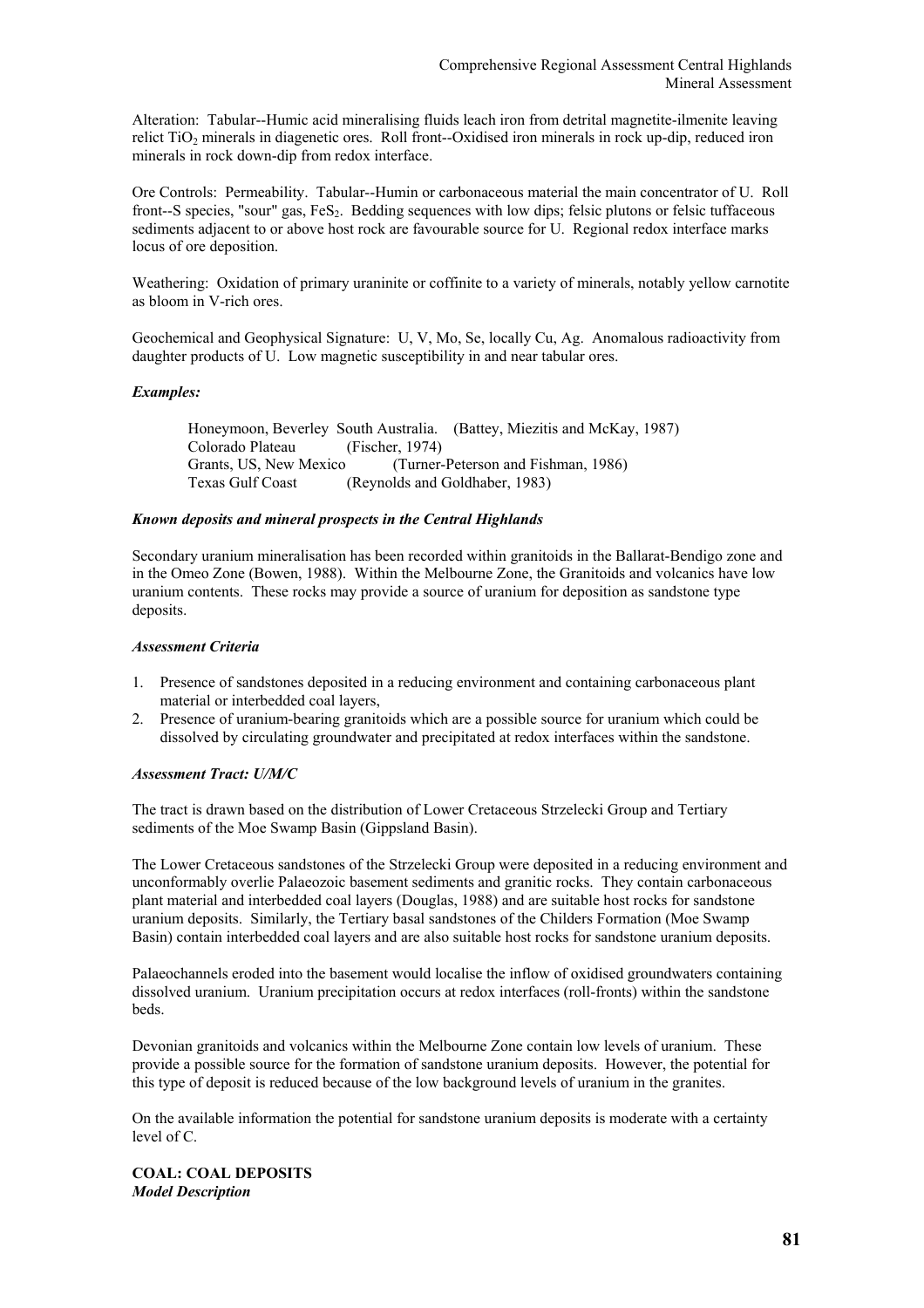Appendicies

Description of Coal-bearing sedimentary sequences

*Approximate Synonyms:*

*Description:* Coal measures

*General References:* Harrington (1989), Traves, King and Knight (1975), Doyle et al (1986)

## *Geological Environment*

Rock types: Coal measures interbedded with various terrestrial and marine sedimentary sequences.

Age Range: Carboniferous to Tertiary

Depositional Environment: Peat swamps behind coastal barrier systems or within structural depressions further inland; swamps and peat bogs associated with and marginal to alluvial fans and deltaic plains; fluvial flood plains; lacustrine; lagoonal. Depositional environment must be free from frequent incursions of clastic sediments or oxygenated waters, thus environments are generally low energy, anoxic and occur in fresh - brackish waters.

Tectonic Setting: Small rifts and valleys, marginal and intracontinental sedimentary basins. Coal deposition is generally closely related to marine transgression and/or regression. Deposits are dominantly terrestrial, with marine influence common.

Associated deposit types: Oil Shale?

### *Deposit Description:*

Mineralogy/Composition: Coal composition varies depending on depositional environment and extent of coalification. Brown Coal - Moisture content 50-70%, dry weight: 60-75% Carbon, Bituminous Coal - Moisture content 5-10%, dry weight: 80-90% Carbon Anthracite - Moisture content 2-5%, dry weight: 90-95% Carbon (After Doyle et al 1989)

Dominant component of coals are macerals and ash. Macerals are the organically derived components of coal. The major components of coal ash are silicate and sulfide minerals.

Texture/structure: Generally laterally continuous seams. Can have various textures relating to sedimentary processes such as fluvial channels or marine incursion. Differing environments of deposition and subsequent decay and decomposition of plant material can also result in differing lithotypes and banding within seams. Jointing in deformed coals?

Ore Controls: Limits of sedimentary basins; deformation subsequent to coalification; faults in basement; local structure and differential compaction of coal seams may influence location of depocentres.

# *Examples:*

Gippsland Basin, Australia, Victoria. (Barton et al 1992) Sydney Basin, Australia, New South Wales. (Bracket 1989) Bowen Basin, Australia, Queensland. (O'Brien 1989)

# *Known Deposits and Mineral Prospects in the Central Highlands*

Within the south east corner of the Central Highlands area lies a small section of the Gippsland Basin which contains massive resources of brown coal of Eocene to Miocene age. The Gippsland basin first developed as a rift basin during the Early Cretaceous. Rifting related to the separation of Antarctica from Australia recommenced during the Late Cretaceous initiating a long period of relatively stable and continuous subsidence which led to the deposition of large sedimentary sequences including thick coal seems.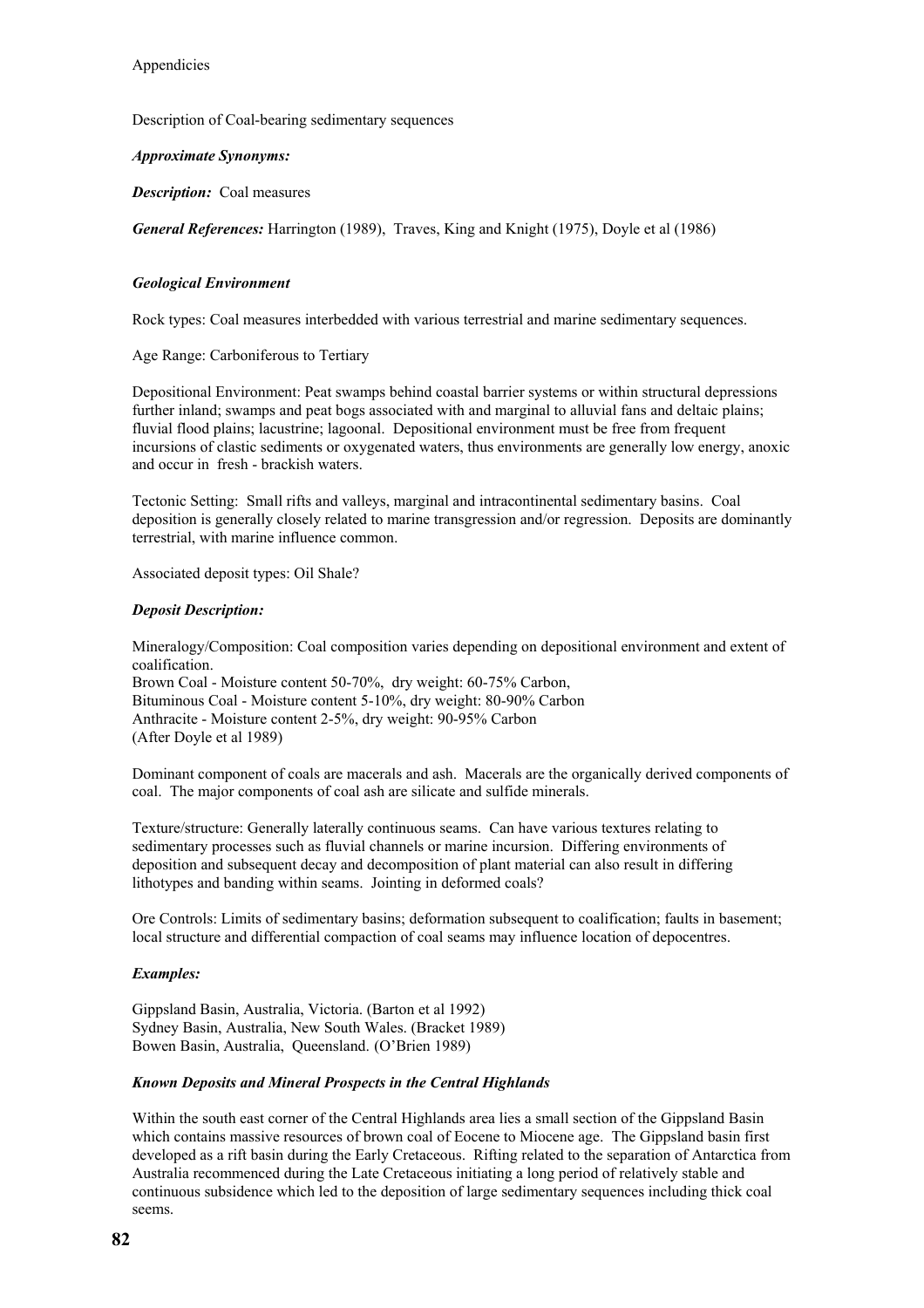The boundary of the Central Highlands region cuts through the Moe Swamp Basin, a sub-basin of the Gippsland Basin. Limits of the Moe Swamp Basin are the Yallourn Monocline in the east, the Darnum Monocline in the west and the Yarragon Monocline in the south. The northern edge of the basin is represented by Tertiary cover wedging out against a southward dipping Paleozoic basement.

The host of the major coal seems in the basin is the Yarragon Formation which contains interbedded sands, clays and coal. Two major brown coal seems of 5-15m and 25-36m thickness respectively, as well as several very thin seams, are present within the Yarragon Formation near the township of Moe. The thickness of coal sequences of economic interest is largely controlled by the upthrown edge of the Moe Monocline in the east and a similar structure near Yarragon in the west of the basin. Reserves of brown coal in the Yarragon Formation for the Moe coalfield are 104 million tonnes (Gloe 1979) which mostly lie within the area. Reserves in the Yarragon Formation near the township of Yarragon are 137 million tonnes (Gloe 1979) which lie in the buffer zone.

Thin coal seams are found interbedded within sands, clays and volcanics in the eastern part of the Moe Swamp Basin within the Thorpdale Volcanics, which underlies the Yarragon Formation. Similarly thin interbeds of coal, gravel, sand and clay are found in the Childers formation which underlies the Thorpdale Volcanics.

Only the two major coal seams within the Yarragon Formation are considered to be of economic importance. These two seems and the thinner beds in the Thorpdale Volcanics are correlated with the Yallourn and Morwell seams of the Latrobe Valley respectively. The Yallourn and Morwell seams are massive, well defined deposits of coal which support large mining operations just outside the Central Highlands area, within the buffer zone.

Lying just to the southwest of the Central Highlands area within the buffer zone is part of the Western Port Basin which contains thin coal seems within the Older Volcanics and the Baxter Formation.

## *Assessment Criteria*

- 1. Presence of the coal bearing formations.
- 2. Evidence for coal at depth, either drill or boreholes or evidence from gravity surveys.
- 3. Proximity of known coal deposits.

#### *Assessment: Tract Coal/H/B*

The tract has been delineated by the boundary of the Moe Swamp Basin, of which approximately two thirds lies within the area, and the Latrobe Valley Depression which lies just outside the area. It contains large areas of Late Tertiary and Quaternary sediments which overly extensive coal seems.

Known resources for the Moe Swamp basin are very large. Drilling has confirmed the presence of the coal seems at depth within the Yarragon Formation over a wide area with resources of economic interest identified at both the Moe Monocline in the east and at Yarragon in the west. It is possible that structures at depth that are not recognised at the surface, such as the Moe Monocline, could cause thickening of the coal seems which would improve their economic viability.

Lying largely within the buffer zone and bordering the Moe Swamp Basin, the Latrobe Valley Depression is known to contain over 150, 000 M tonnes of coal . Due to the presence of the large, economic coal bodies the geology and form of coal deposits of is extremely well known.

The correlation of the coal seems in the Moe Swamp basin with the Yallourn and Morwell seems of the Latrobe Valley Depression indicates that they had a similar depositional environment. It is thought that peat forming swamps of the Moe and Latrobe Valley Depressions formed in structural depressions inland of coastal barrier systems. Lakes are thought to have surrounded and intertongued with the peat swamps forming a buffer which prevented the influx of oxygenated waters and sediments into the swamps. The prolonged, relatively stable subsidence of the Gippsland basin allowed the massive vertical accumulation of peat material over long periods of time.

Given the detailed information above a high potential for coal deposits with a certainty level of C is indicated for the tract.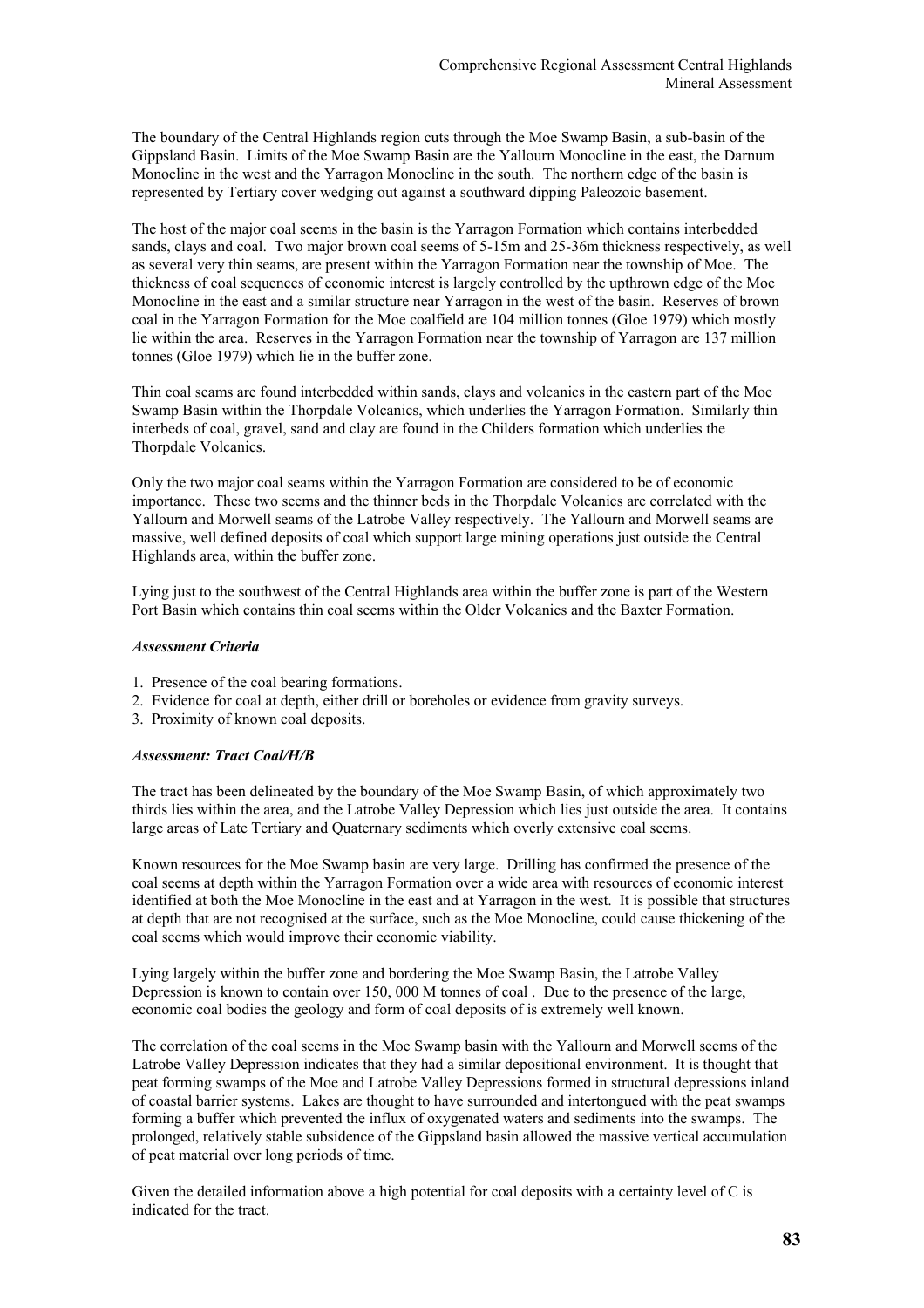Within the buffer zone to the southwest of the area lies Western Port Basin. The basin developed at the same time and under a similar tectonic regime to the Gippsland basin. The form of the Tertiary sequences within the basin at depth is very complex. However in outcrops thin seems of coal are present indicating that conditions conducive to coal formation were present at some stages of the basin's development.

Given the available information on the Western Port Basin the potential for coal deposits in high with a certainty level of B.

# *Economic Significance*

Brown coal from Victoria is dominantly used for the state's electricity generation. Briquettes are also produced for industrial and domestic use.

# **Bxt: LATERITIC TYPE BAUXITE DEPOSITS (MODEL 38B BY COX AND SINGER, 1986)**  *Model Description*

Description after Sam H. Patterson

*Approximate Synonym:* Aluminium ore (Patterson, 1967).

*Description*: Weathered residual material in subsoil formed on any rock containing aluminium.

*General Reference:*: Patterson (1984).

# *Geological Environment:*

Rock Types: Weathered rock formed on aluminous silicate rocks.

Textures: Pisolitic, massive, nodular, earthy.

Age Range: Mainly Cainozoic, one Cretaceous deposit known.

Depositional Environment: Surficial weathering on well-drained plateaus in regions with warm to hot and wet climates. Locally deposits in poorly drained areas low in Fe due to its removal by organic complexing.

Tectonic Setting(s): Typically occurs on plateaus in tectonically stable areas.

Associated Deposit Types: Overlain by thin "A" horizon soil, underlain by saprolite (parent rock in intermediate stages of weathering).

# *Deposit Description:*

Mineralogy: Mainly gibbsite and mixture of gibbsite and boehmite; gangue minerals hematite, goethite, anatase, locally quartz

Texture/Structure: Pisolitic, massive, earthy, nodular.

Alteration: Aluminous rocks are altered by weathering to bauxite.

Ore Controls: Thoroughly weathered rock, commonly erosional boundaries of old plateau remnants.

Weathering: Intensive weathering required to form bauxite. Bauxite continues to form in present weathering environment in most deposits.

Geochemical Signature: Al, Ga.

Geophysical Signature: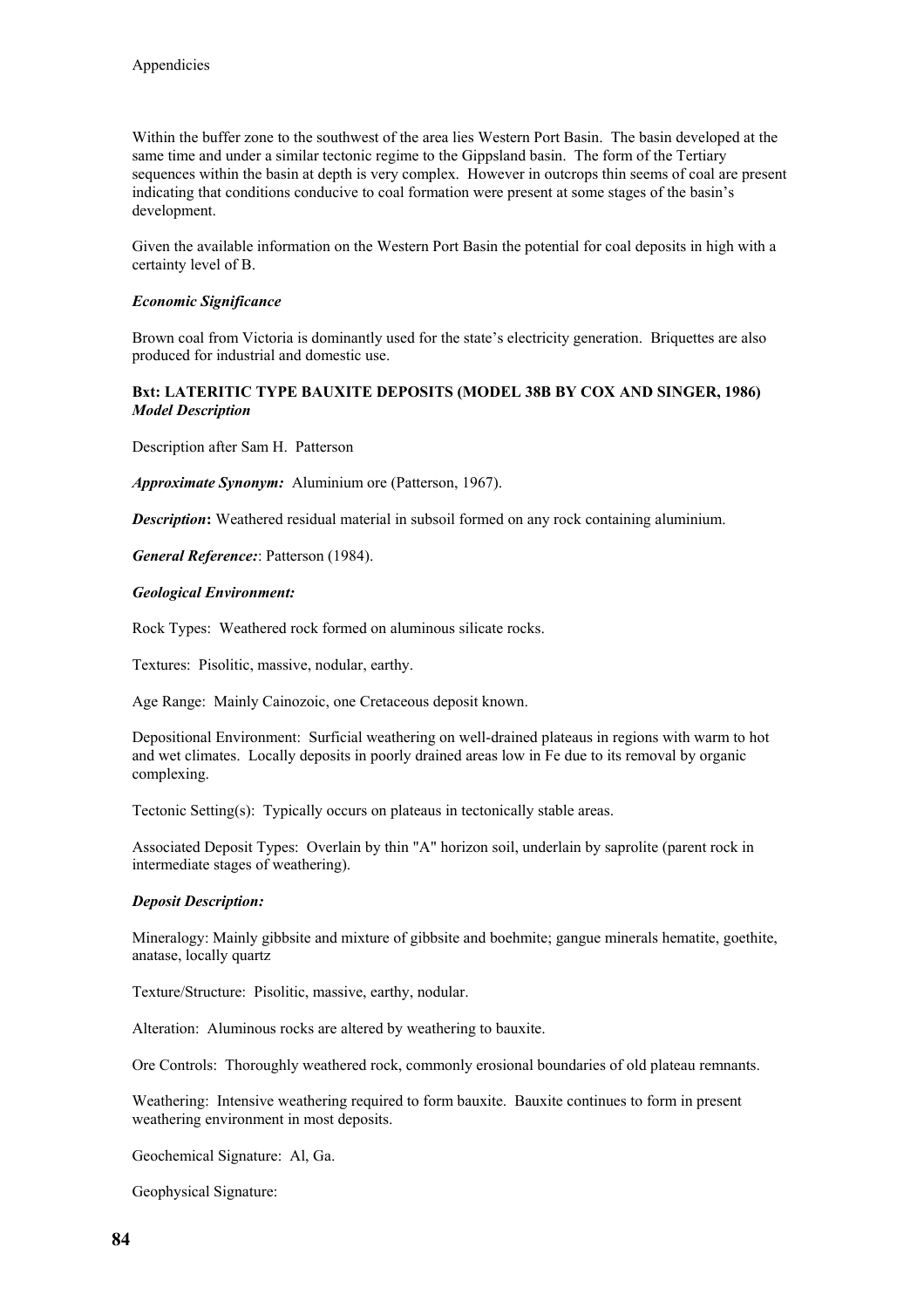# *Examples:*

Weipa, Australia, Queensland. Schapp (1990)

# *Assessment Criteria*

- 1. Distribution of basalts and dolerites.
- 2. Distribution of Tertiary weathering profiles.
- 3. Distribution of Tertiary grabens

# *Tract: Bxt/L/C*

The tract is delineated based on the distribution of Tertiary volcanics which include tholeiitic and minor alkaline basalts. Deep weathering of these can produce bauxite deposits. Based on the available information the potential of bauxite deposits is assessed to be low with a certainty level of C

# *Economic Significance*

Deep weathering of Lower Tertiary Older Volcanics near Boolara and in the Mirboo North area have the potential to produce bauxite deposits. The relatively small resource of bauxite known in the area is currently used to make cement and only limited remaining resources are known to be still available.

# **Ls: LIMESTONE**

*Model Description*  Description of the model after D. Hora (1992).

*Approximate Synonyms:* Lime rock, cement rock, calcium carbonate.

*Description:* Limestone deposits of economic importance were partly or wholly biologically derived from seawater and accumulated in a relatively shallow marine environment. Environment of deposition determines the size, shape and purity of the carbonate rock. Limestone deposits are frequently of large areal extent and may be of considerable thickness (several hundred metres).

*General References:* Carr & Rooney (1983); Harben & Bates (1990)

# *Geological Environment*

Rock types: Limestone Age range: Late Proterozoic to Holocene. Depositional environment: Belts of shallow sea water sediments. Tectonic setting(s): Continental shelf and subsiding marginal marine basins. Associated deposit types: Deposits of dolomitic limestones and dolomites.

# *Deposit Description:*

Mineralogy: Limestone is a sedimentary rock consisting of 50% or more of calcite (CaCO<sub>3</sub>), and dolomite  $(CaMg(CO<sub>3</sub>)<sub>2</sub>)$ . There is a complete gradation from impure limestone to high calcium limestone ( $>95\%$  CaCO<sub>3</sub>). In dolomites, the mineral dolomite is the major carbonate, which usually forms by replacement of calcite. Common impurities in carbonate rocks include clay, quartz sand, chert, and organic matter.

# Texture/structure: Massive, bedded.

Alteration: Groundwater dissolution results in karst cavities, frequently filled with clay. Ore controls : Highly sought white limestones for mineral fillers are usually a product of the contact or regional metamorphic process. Maximum limitations of overburden: Extremely varied depending on the end use. Limestones are known to be mined underground even for uses like cement production.

Weathering: solutions weathering results in a variety of karst landforms in most climatic areas, but intensifies with warmer climate.

# Geochemical signature:

Geophysical signature: Resistivity has been used to identify karst features in covered terrain.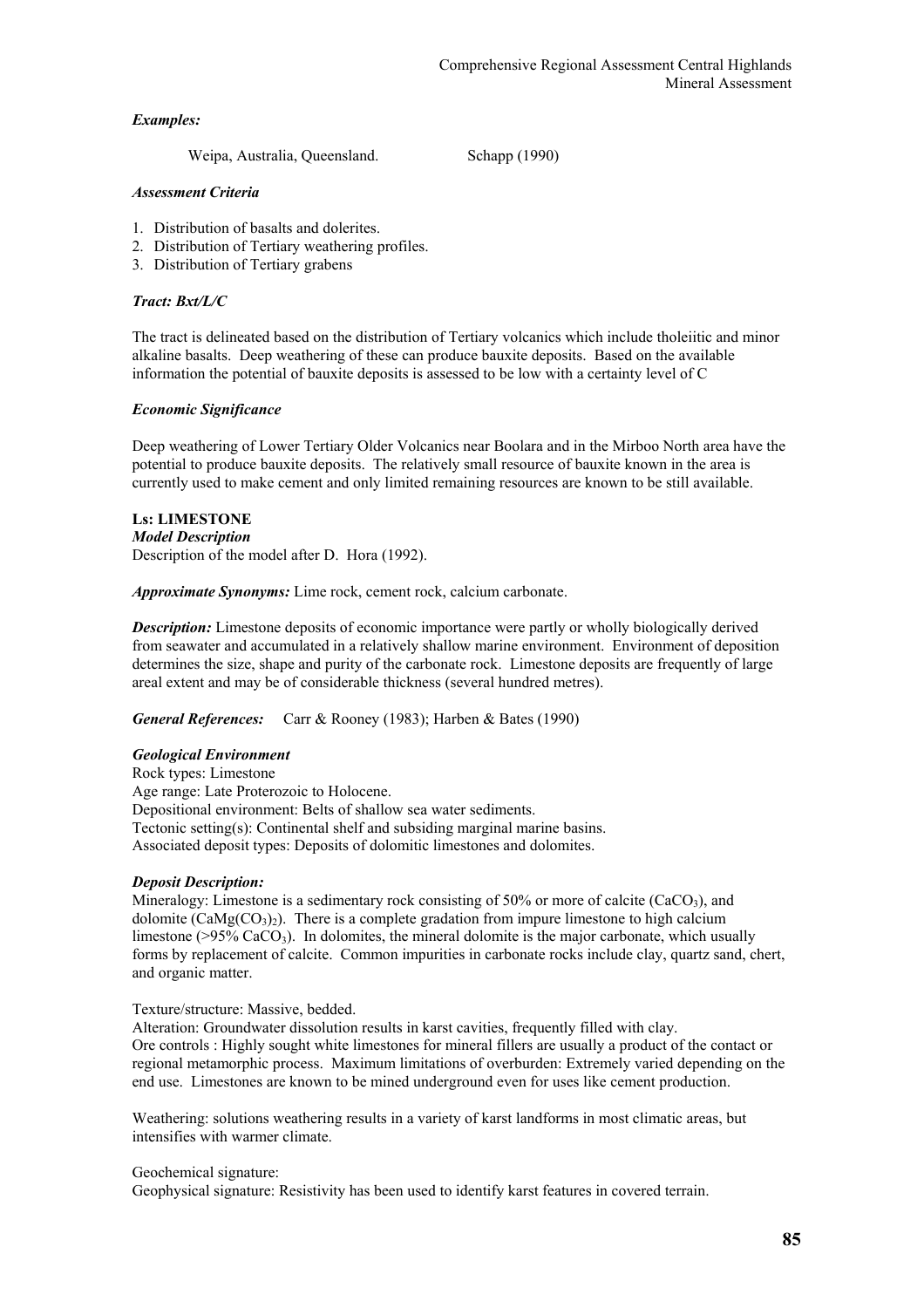# *Examples:*

Silurian Marulan and Wombeyan Limestones of NSW; Tertiary Eucla Basin limestones, eg. Nullarbor Limestone of W.A and S.A; Tertiary Batesford Limestone and Gambier Limestone of Victoria and S.A.

# *Known deposits*

Lilydale (about 35km east of Melbourne) Boola Quarry (north of Tyers), just outside the southeast corner of the Central Highlands. Coopers Creek (Evans Quarry), eastern edge of the Central Highlands. Mansfield (Howes Creek), to the northeast of the Central Highlands. Toongabbie (Marble Creek) and Licola (Serpentine Creek) occurrences, both to the east of the Central Highlands.

# *Assessment Criteria:*

Presence of Silurian-Devonian marine sedimentary rocks.

# *Assessment: Tract Lst/L-M/C*

Silurian-Devonian sedimentary rocks, which may contain limestones, are present throughout the Darraweit Guim and Mount Easton Geological Provinces (McHaffie & Buckley 1995), which include the Central Highlands. The Lilydale limestone deposit (35km east of Melbourne) contains some dolomitic horizons.

Known deposits occur in Siluro-Devonian undifferentiated marine sediments and Lower Devonian marine sediments along, and just outside, the eastern boundary of the Central Highlands and it is the presence of these sediments throughout the Central Highlands that delineates the tracts.

The tract is considered to have a low to moderate potential for limestone/dolomitic limestone deposits with a certainty level of C.

# *Economic Significance*

Limestone/dolomitic limestone, like many other industrial minerals, have a low value per unit of volume but it is essential that they are accessible in large quantities close to urban areas for use in construction. Thus competing land uses are a constant pressure on the availability of these resources. Other uses are in agriculture, roads and fillers for paper and plastic. Production in Victoria has fluctuated between 2.5 and 3 million tonnes since 1969/70 but dropped below 2 million tonnes in the early 1990's.

Limestone/dolomitic limestone deposits usually need to be either outcropping or near surface to be economic to extract. Distance from markets, in this case mainly Melbourne, is also an important factor in the viability of a limestone/dolomitic limestone deposit, as transport makes up a substantial proportion of product costs. Although the Lilydale deposit has sufficient resources for the medium to long term for a number of uses, the distance factor will have to be overcome to source limestone/dolomitic limestone from the more distant deposits at the southeast corner and northeast margin of the Central Highlands. Limestone extraction recently commenced from the Boola Quarry (north of Tyers), just outside the southeast corner of the Central Highlands, for lime production in Traralgon (130km east of Melbourne on the southern boundary of the Central Highlands).

# **KAO: KAOLIN**  *Model Description* Description of the model after Hora D (1992).

*Synonyms:* Primary kaolin, secondary kaolin.

*General References:* Harben and Bates (1990); Hora (1992); Lefond (1985)

# *Geological environment:*

Rock types: Kaolinized feldspathic rocks, like granites to diorites with their volcanic equivalents. Secondary alluvial kaolinitic clays.

Age range: Upper Cretaceous to Eocene.

Tectonic setting: Down-faulted sedimentary basins.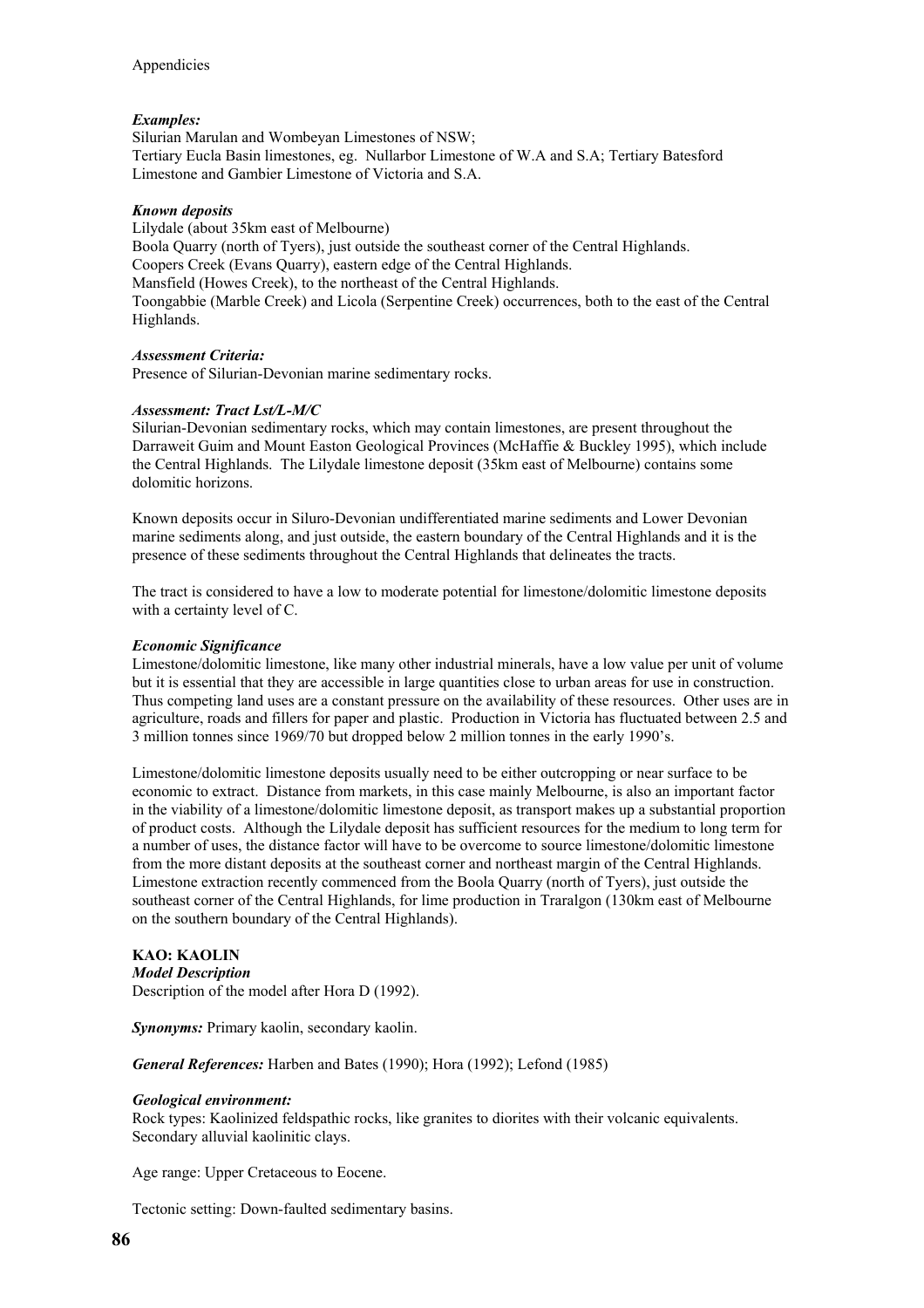Depositional environment: Interior basins and flat alluvial plains with basement composed of feldspathic rocks. Alteration of feldspathic rocks by hydrothermal and/or residual weathering. Also feldspathic volcanic rocks may be the host for kaolin deposits, particularly where faults may provide the channels for circulating ground waters. Secondary alluvial clays eroded from primary deposits laid down in Tertiary and Quaternary river channels and lakes.

Associated deposit types: Fire clay, bentonite, coal, ceramic and cement "shales".

## *Deposit Description:*

Mineralogy: Kaolin, quartz, feldspar, with minor biotite and hornblende.

Alteration mineralogy: n/a.

Ore controls: Unconformity and fractured basement rocks.

| <i>Examples:</i> | Weipa, Australia, Queensland                       |
|------------------|----------------------------------------------------|
|                  | Pittong, Australia, Victoria                       |
|                  | Lang Bay, Sumas Mountain, British Columbia, Canada |
|                  | Germany                                            |
|                  | Czechoslovakia.                                    |

### *Known deposits*

Primary deposits are known on weathered granodiorite at Hallam (35km southeast of Melbourne on the southern boundary of the Central Highlands) and kaolinised granodiorite near Bulla (25km NW of Melbourne, just to the west of the Central Highlands) is a past producer.

Secondary kaolinitic clay deposits are known below the mid-Tertiary age Morwell No 1 brown coal seam in the Morwell open cut mine and at nearby Yallourn under the brown coal open cut (both just to the southeast of the Central Highlands). Campbellfield (15km north of Melbourne, on the western boundary of the Central Highlands) was a significant past producer of secondary quartz-kaolinite-mica clay preserved beneath basalt in a former river channel cut through white, bleached Silurian shale.

#### *Assessment criteria*:

- 1. Presence of Tertiary deep weathering (primary deposits) profile.
- 2. Presence of feldspar rich rocks.
- 3. Tertiary and Quaternary unconsolidated sediments (secondary deposits).
- 4. Presence of brown coal basins.
- 5. Presence of known occurrences.

# *Assessment: Tract Kao/M-H/B*

Primary (or residual) kaolin forms by in-place weathering of feldspar-rich rocks such as granite, gneiss, arkose or some sediments. Deep weathering under hot, humid conditions (McHaffie 1992, in McHaffie & Buckley 1995) in Victoria during the late Cretaceous and early Tertiary periods generated extensive, thick kaolinitic surficial zones. These zones were then largely eroded away later in the Tertiary and Quaternary to form secondary kaolinitic clay deposits.

The kaolin tract is delineated on the distribution of Tertiary and Quaternary sediments in which secondary clay deposits may occur. Lack of information at the scale of this assessment precludes the delineation of remaining primary Tertiary kaolin deposits developed on granitic or favourable sedimentary rocks.

The tract is considered to have a moderate to high potential for kaolin deposits with a certainty level of B.

# *Economic significance*

Kaolin, like many other industrial minerals, have a low value per unit of volume but it is essential that they are accessible in large quantities close to urban areas for use in industry and construction. Thus competing land uses are a constant pressure on the availability of these resources.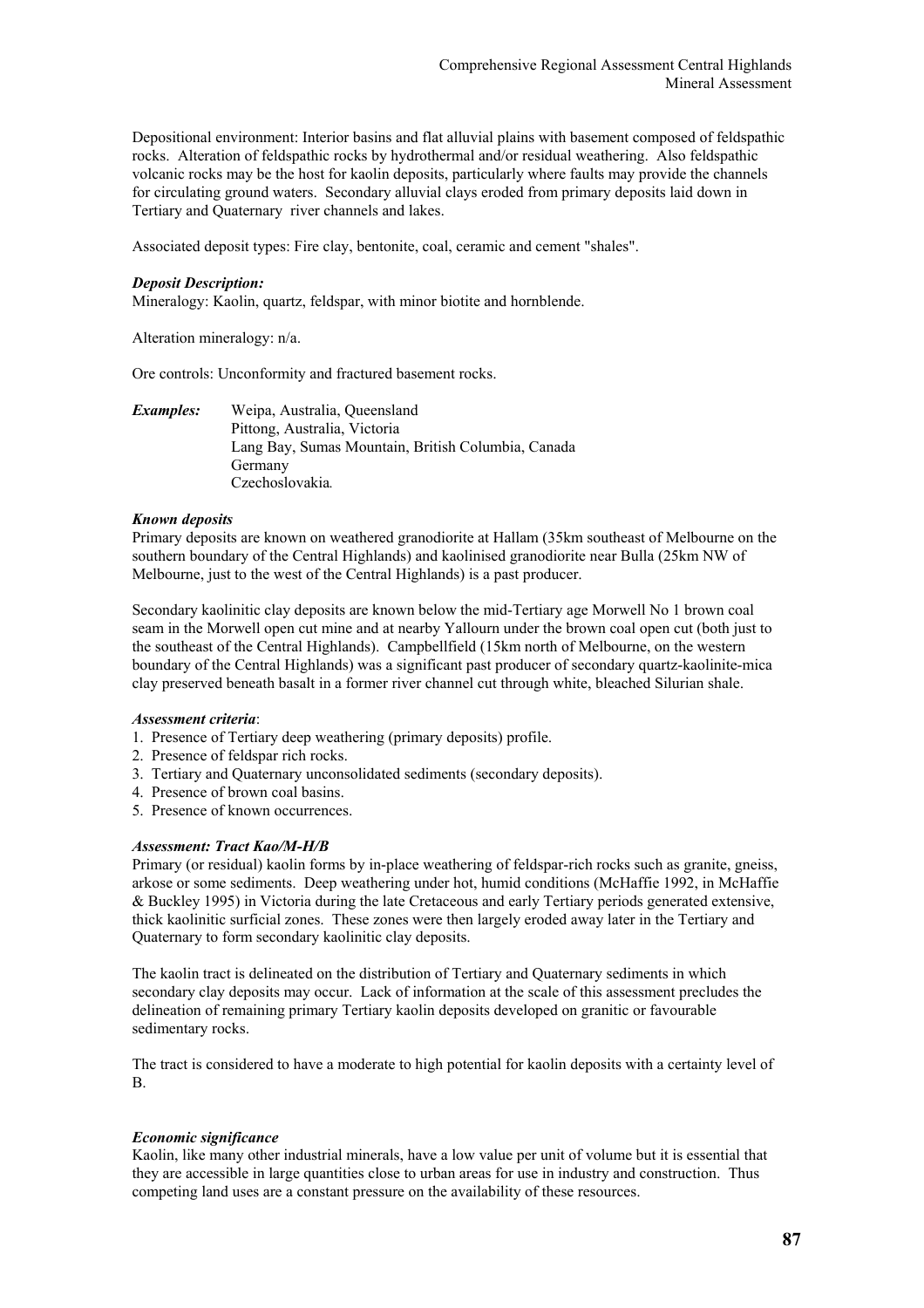Victorian production of kaolin has averaged 145,000 tonnes/year (McHaffie & Buckley 1995).

# **CONMAT: CONSTRUCTION MATERIALS AND DIMENSION STONE**

Hard rock: The main types of rock used are basalt, granite, acid volcanics, hornfels, schist and sedimentary rock. Colluvial deposits (scree) and softer rocks such as sandstone, shale, schist, scoria and tuff are also extracted.

Construction sand: Found in Tertiary age floodplain and piedmont fluvial deposits and smaller Quaternary equivalents. Significant dune sand deposits of Quaternary age occur to the south of the Central Highlands.

Clay and clay shale: Deep weathering (up to 30 metres around Melbourne) in late Cretaceous, early to mid Tertiary times under hot, humid conditions formed significant residual clay deposits on Paleozoic rocks. Erosion of the Cretaceous/Tertiary clays formed alluvial clay deposits at intervals during the rest of Tertiary and into the Quaternary age.

# *Known deposits*

Hard rock:

 Basalt from: Kilmore East (55km north of Melbourne) Harkaway (40km southeast of Melbourne) Packenham (40km southeast of Melbourne) Neerim (85km east of Melbourne) Latrobe Valley (50km east of Melbourne) Acid volcanics from the Dandenongs Igneous Complex 30km east of Melbourne. Hornfels from: Greenvale (25km north of Melbourne) Morang (25km northeast of Melbourne) Lysterfield (50km southeast of Melbourne) Castella (55km northeast of Melbourne). Granitic rocks from: Greenvale and Lysterfield areas Tynong North and Garfield North (both 70km southeast of Melbourne).

# Construction Sand:

 Heatherton-Dingley, 20km southeast of Melbourne just south of the Central Highlands. Cranbourne-Langwarrin, 50km southeast of Melbourne and south of the Central Highlands. Trafalgar, 110km E of Melbourne on the south boundary of the Central Highlands. Latrobe Valley, in the southeast corner of the Central Highlands.

# Clay and clay shale:

 Hallam, 35km southeast of Melbourne on the southern boundary of the Central Highlands. Cranbourne, 50km southeast of Melbourne and south of the Central Highlands. Drouin, 85km southeast of Melbourne on the southern boundary of the Central Highlands. Campbellfield, 15km north of Melbourne on the west Central Highlands boundary.

# *Assessment Criteria:*

1. Presence of soft or weathered rock.

- 2. Presence of Tertiary and Quaternary soil and sediments.
- 3. Presence of granite, basalt, acid to intermediate volcanics, and hornfels.

# *Assessment: Tract Conmat1a/H/B*

Most of the Central Highlands rock types have high potential for lower grade/value construction materials in their fresh or weathered state; and soil, sand and gravel are widespread across the Central Highlands. Suitable materials are mainly used for secondary road building and include:

(1) rippable sandstone, shale, schist and other rock

- (2) volcanic scoria and tuff
- (3) sand and gravel
- (4) soil and calcrete

This tract has high potential for lower value construction materials deposits, with a certainty level of B.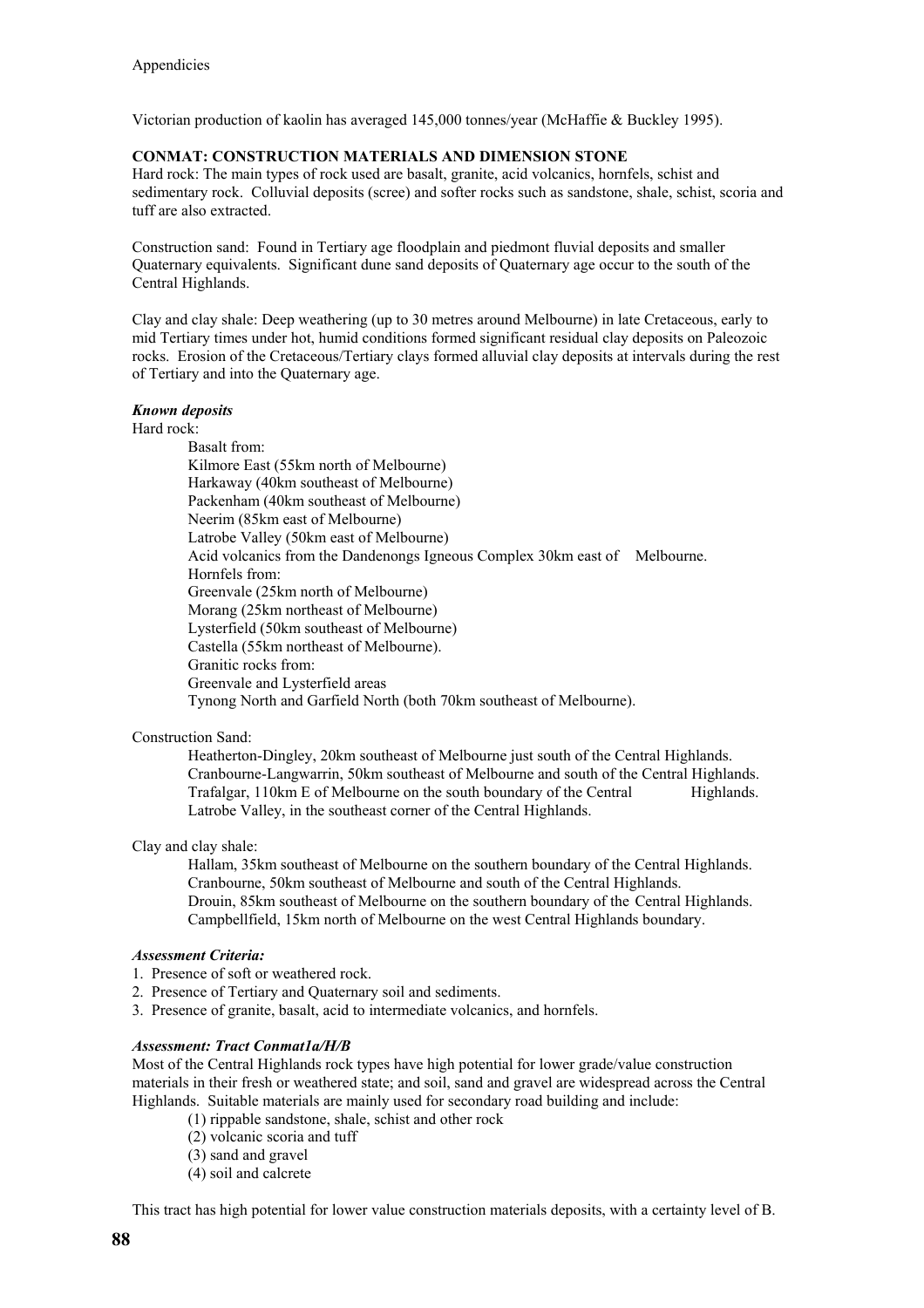# *Assessment: Tract Conmat1b/M-H/B*

The potential for economic deposits of higher value construction materials in the Central Highlands, are delineated by areas of granite, basalt, acid to intermediate volcanics, and hornfels rocks which provide potential for crushed hard rock. Basalt and granitic rock areas have potential for dimension stone, depending on the availability of high quality material within a particular rock body. Potential for suitable bodies of construction sand, clay and clay shale lie within Tertiary and Quaternary age sediments.

Areas of special interest for possible future hard rock and sand construction materials extraction delineated by McHaffie & Buckley (1995) are shown in Figure 3. Hard rock resources are sufficient to supply the Melbourne area for 25 years (McHaffie 1991, in McHaffie & Buckley 1995). Resources of red firing clays are sufficient for at least 20 years but white firing types will require the development of more distant resources to the south-east of Melbourne. Melbourne roof tile makers have a sound resource base for the long term (McHaffie & Buckley 1995).

The tract is considered to have a moderate to high potential for higher value construction materials with a certainty level of B. This tract also has high potential for lower value construction materials deposits (Conmat1a), with a certainty level of B.

#### *Economic Significance:*

Construction materials, like many other industrial minerals, have a low value per unit of volume but it is essential that they are accessible in large quantities close to urban areas for use in construction, paving, water reticulation and many other uses which are the an integral part of modern living.

Hard rock is quarried from a number of sites around Melbourne then crushed or broken for use in road aggregate, concrete, railway ballast and other uses. Other land uses now severely constrain the development of new hard rock quarries in within 60km of Melbourne (McHaffie & Buckley 1995). Total hard rock resources are sufficient to supply the Melbourne area for 25 years (McHaffie 1991, in McHaffie & Buckley 1995).

Construction sand is commonly used in concrete, mortar, plaster, road base and asphalt mixes. Special uses include glass and fibreglass manufacture, metal casting moulds, sand blasting and filtering media. Sand production in 1992/93 from Heatherton-Dingley and Cranbourne-Langwarrin decreased to just over 2 million tonnes from levels of 3 to 4 million tonnes annually in previous years.

Large resources of coastal dune sands exist to the south of the Central Highlands but their finer and more uniform grainsize means their use is restricted.

Clay and clay shale: are used in large quantities to make bricks, pipes and roofing tiles. Mottled kaolinitic/illitic clays lying above more pure kaolinitic clays in the Melbourne area (Figure 3) are particularly suitable for bricks.

# **DIAMOND**

There are no known diamond deposits within the Central Highlands.

However, if Cambrian volcanics and greenstones are related to subduction tectonics there may be some possibility of a diamondiferous igneous rock intrusion being preserved in these rocks, consistent with the model proposed by Barron and others (1994) for the origin of the Copeton-Bingara alluvial diamonds in northeast New South Wales. Even though such Cambrian rocks outcrop in a small area just to the east of the Central Highlands they are probably buried at considerable depth beneath Ordovician to Devonian rocks within the rest of the Central Highlands (VandenBerg and others 1988). Hence the potential for diamond in the region is unknown.

#### **PHOSPHATE**

Phosphate rich deposits, or phosphorites, form on continental shelves in regions of upwelling ocean water, usually within 40 degrees latitude of the (paleo) equator and are generally closely associated with limestones or organic rich sediments. No phosphate occurrences have been found within the Central Highlands area. Phosphate occurrences are located just outside the area within Ordovician and Devonian sediments of the Melbourne Trough. These are not even marginal in terms of their economic viability.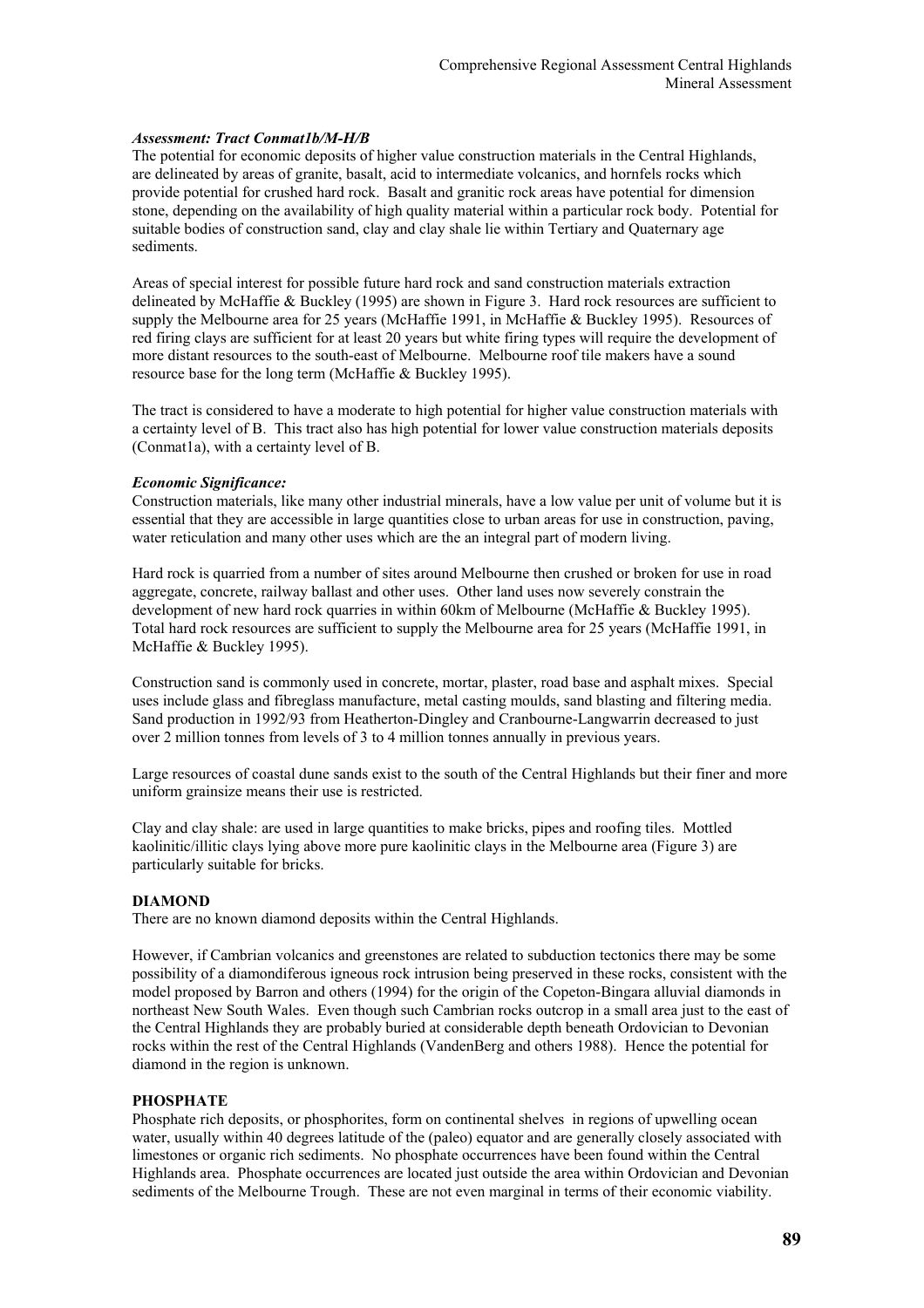# Appendicies

Very small amounts of Ordovician and large areas of Devonian marine sedimentary sequences equivalent to those that host the phosphate deposits just outside the area are also present within the region. Other large areas of possible shelf sedimentary sequences also occur in the region. However no phosphate occurrences have been reported in the region. The potential for phosphorite deposits in the region is considered to be unknown.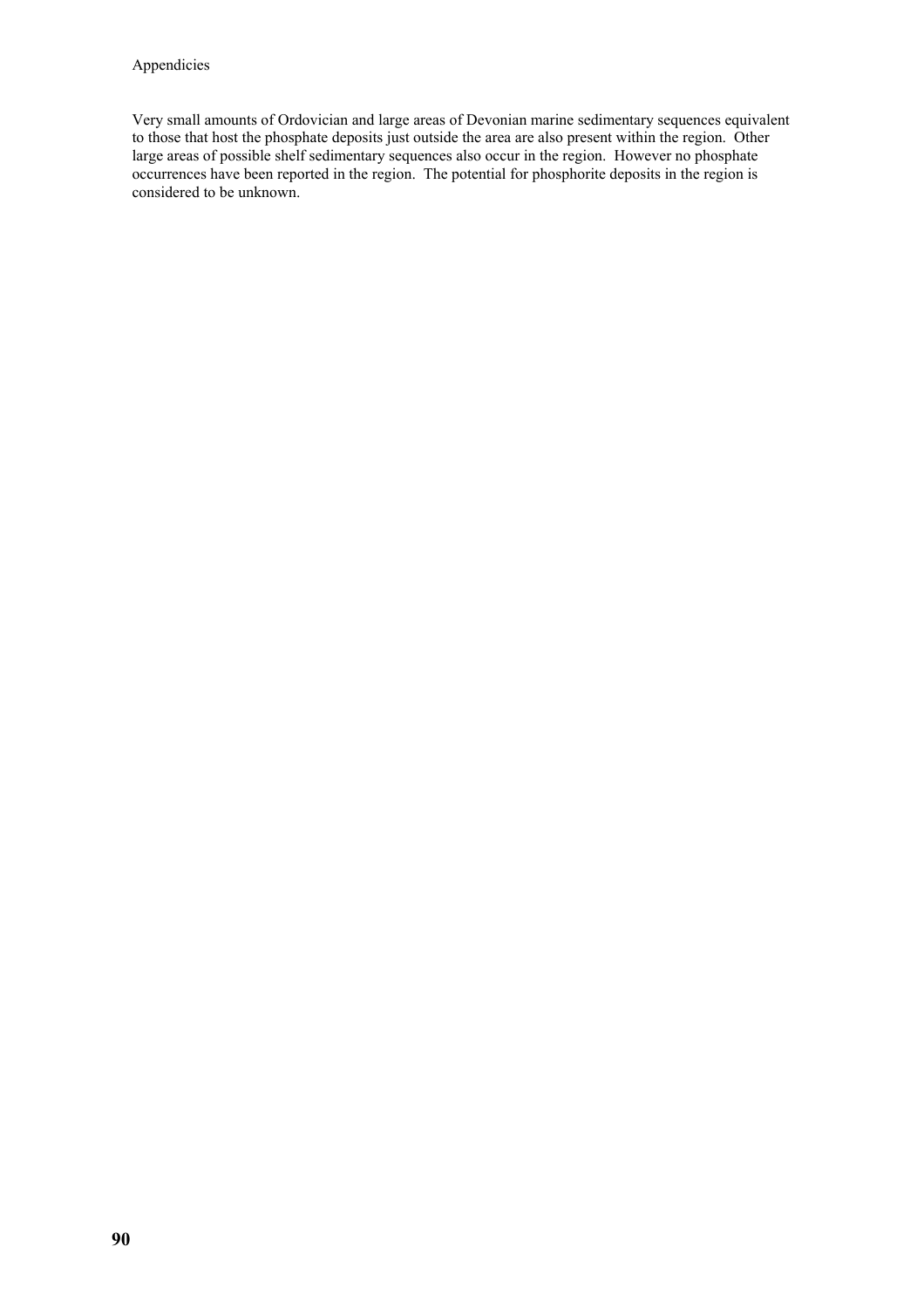# **APPENDIX C : MINERAL RESOURCES METADATA SHEETS**

# VIC: Geological maps database

# **Organisation** Department of Natural Resources and Environment Minerals and Petroleum Victoria

**Abstract:** The geological maps database is a digital version of the 1: 250 000 scale geological maps of Victoria.

Contents:

Citation Information Dataset Description Spatial Domain Contact Information Dataset Currency and Status Dataset Storage and Format Dataset Quality Metadata Contact Information

# **Citation Information**

**Data Set Title:** Victorian 1: 250 000 Geological maps database **Data Set Short Title:** Vic GEOL. **Jurisdiction:** Victoria **Custodian:** Department of Natural Resources and Environment, Minerals and Petroleum Victoria **Publication Date:** Dec 1995 **Acknowledgements: References:** 

# **Dataset Description**

**Abstract:** The Geological Maps Database is a digital version of the 1: 250 000 scale geological maps of Victoria that were compiled during the 1970s and 1980s. Some areas have been updated from more recent 1: 100 000 scale mapping. **Search Words: Geosciences, Geology Location Description:**Central Highlands, Victoria

# **Spatial Domain**

**North Bounding Coordinate:** -35.45 **East Bounding Coordinate:** 147.0 **South Bounding Coordinate:** -39.12 **West Bounding Coordinate:** 144.0 **Bounding Polygon: Attribute List:** See attached listing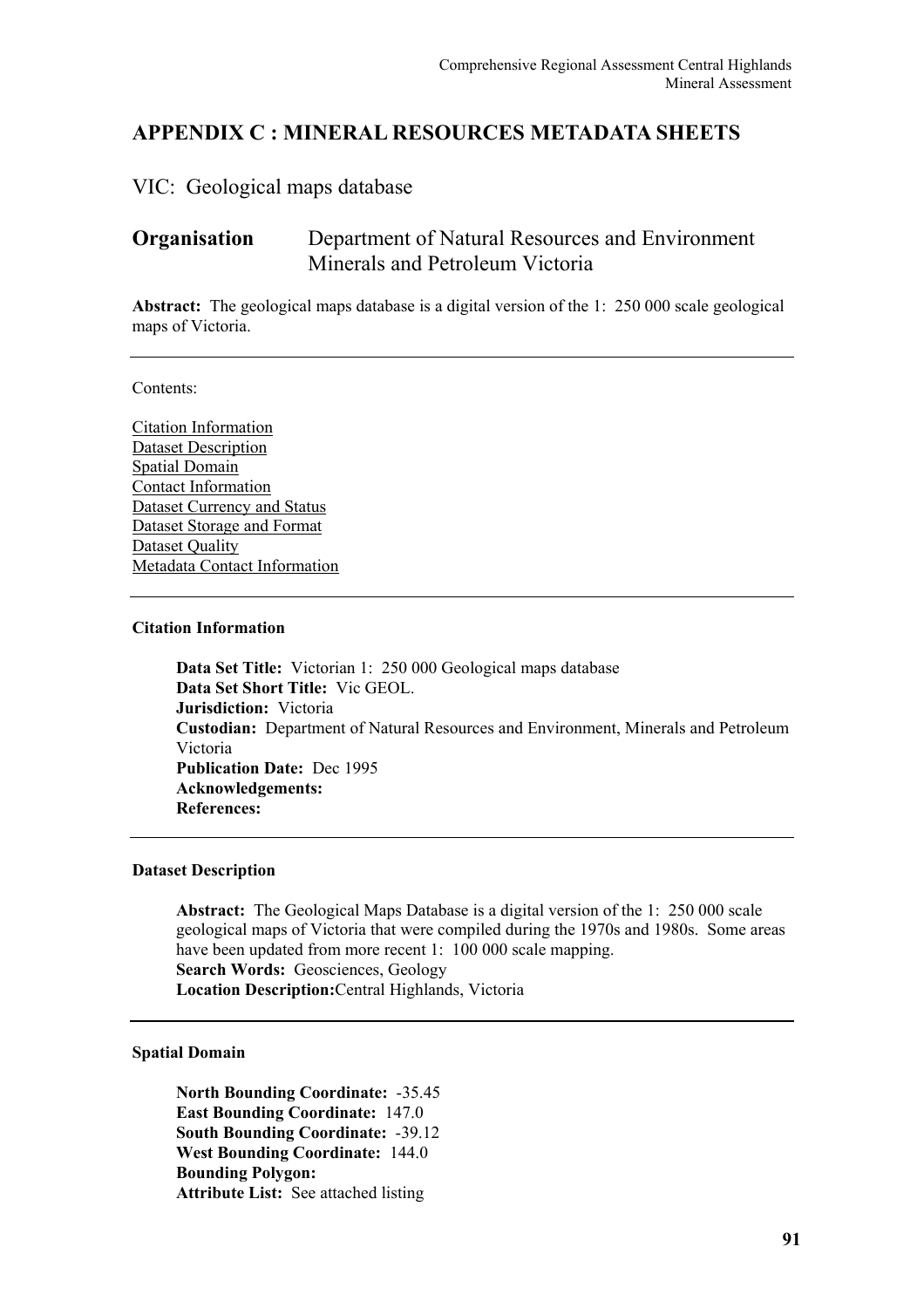# **Contact Information**

**Contact Organisation:** Department of Natural Resources and Environment, Minerals and Petroleum Victoria **Contact Position:** Manager, Geological Mapping **Contact Person:** Peter O'Shea **Contact Address:** PO Box 2145, MDC, Fitzroy Vic 3065 **City:** Fitzroy **State:** Victoria **Contact Phone:** 03 9412 7871 **Contact Fax:** 03 9412 7803 **Contact Email:** osheap@wizza.agvic.gov.au

# **Dataset Currency and Status**

**Beginning Date:** 1970 **Ending Date:** 1992 **Progress:** In progress **Maintenance and Update Frequency:** Irregular

# **Dataset Storage and Format**

**Stored Data Format:** Digital - polygon, Hardcopy - Maps **Output Data Format:** Digital - polygon, Hardcopy - Maps **Native Data Format:** Available in Genemap, MapInfo or ArcView formats **Access Constraints:** Data is Crown Copyright

# **Dataset Quality**

**Lineage Summary:** Derived from 1: 250 000 scale geological maps **Scale:** 250 000 **Resolution:** 250 **Cell Size: Positional Accuracy:** + 250 m **Attribute Accuracy:** Data is accurate at time of map compilation to the best knowledge of the people compiling the map, given the state of geological knowledge. **Logical Consistency:** Data identified from field mapping and aerial photography interpretation at 1: 250 000 scale. **Completeness:** As above **Additional Information: Attribute List:** - see attached listing

# **Metadata Contact Information**

**Metadata Date:** 11 July 1996 **Metadata Contact Person:** Roger Buckley **Metadata Contact Organisation:** DNRE, MPV **Metadata Contact Email:** buckleyr@wizza.agvic.gov.au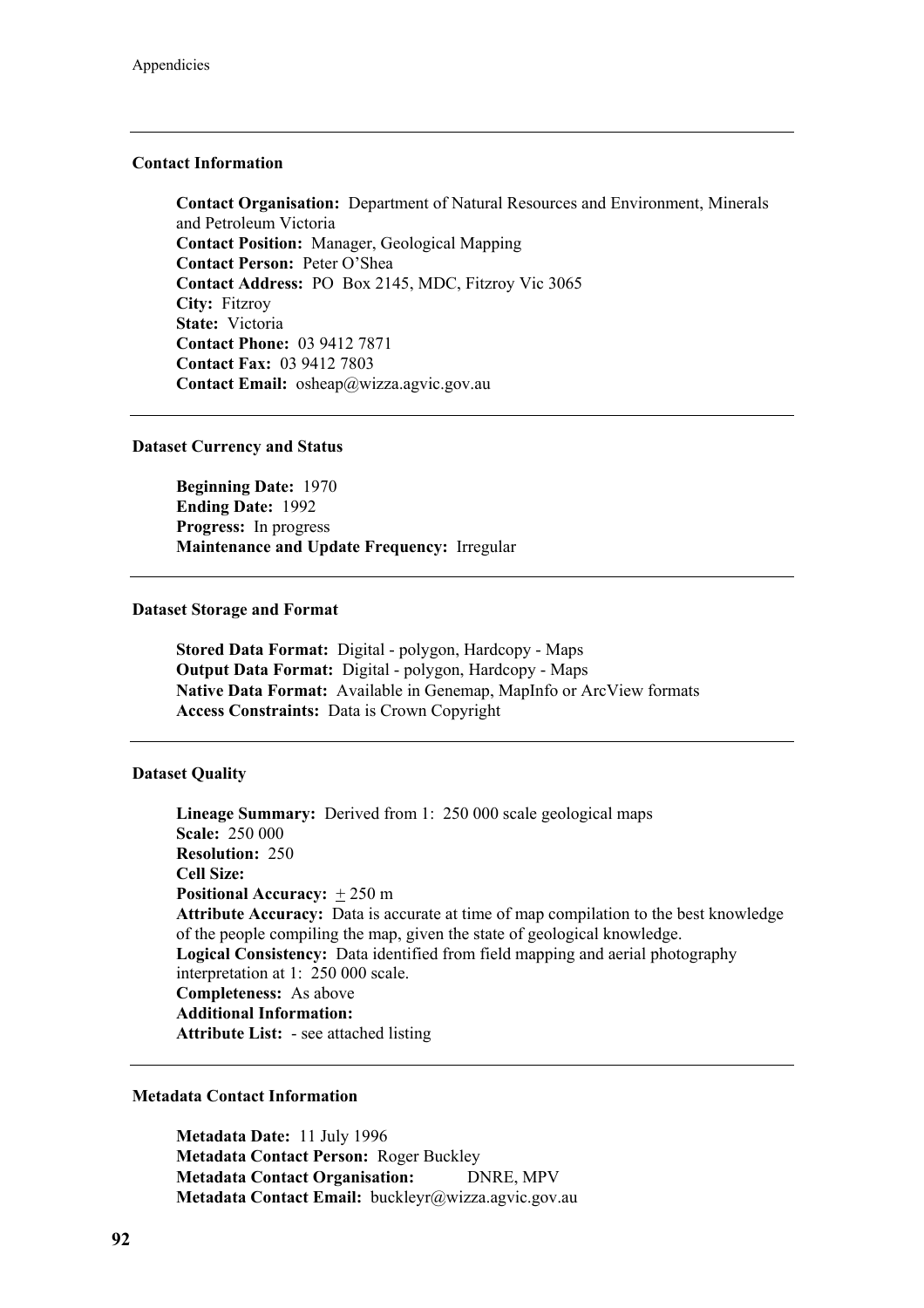# **Attribute List:**

Unit: The abbreviated formal rock unit id. code (eg. Emv)

Unit No.: Used only for granitoid plutons. The number quoted is that defined by White *et. al*., Petrology of Igneous Rocks. In J.G. Douglas & J. A. Ferguson, (eds*) Geology of Victoria*. Geological Society of Australia, Victoria Division. Melbourne, pp. 427- 451.

Name : The formal name fo the rock unit/formation/member. Description & Description 1: A brief description of the unit.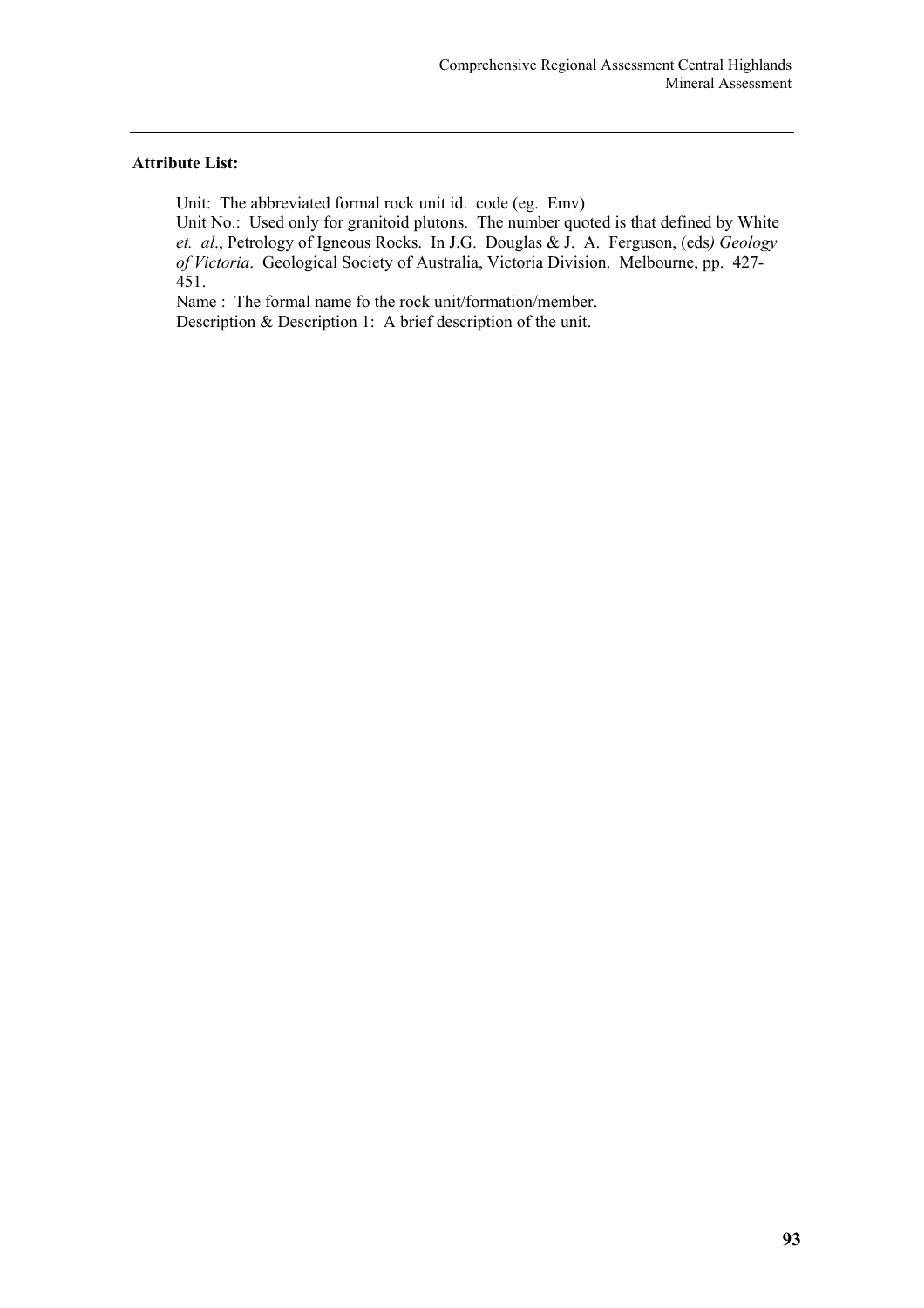# AUSTRALIA: Mineral Occurrence database (MINLOC)

# **Organisation:** Mineral Resources Branch

**Abstract:** Compilation of data for the MINLOC database began in 1989 and now contains information on about 50 000 mineral occurrences and deposits. Information for each location includes location coordinates, name of occurrence, and commodity(ies) of economic interest. The information in the database covers about 94% of the Australian continent.

Contents:

Citation Information Dataset Description Spatial Domain Contact Information Dataset Currency and Status Dataset Storage and Format Dataset Quality Metadata Contact Information

#### **Citation Information**

**Data Set Title:** Mineral occurrence database (MINLOC) **Data Set Short Title:** MINLOC **Jurisdiction:** Australia **Custodian:** Bureau of Resource Sciences (BRS) **Publication Date: Acknowledgements:** Mineral Resources Branch (MRB) **References:** 

# **Dataset Description**

**Abstract:** Compilation of data for the MINLOC database began in 1989 and now contains information on about 50 000 mineral occurrences and deposits. Information for each location includes location co-ordinates, name of occurrence, and commodity(ies) of economic interest. The information in the database covers about 94% of the Australian continent. **Search Words:** MINERALS Mineral Deposits, MINERALS Mine Sites **Location Description:** Australia

# **Spatial Domain**

**North Bounding Coordinate:** -9.5 **East Bounding Coordinate:** 112.5 **South Bounding Coordinate:** -44.0 **West Bounding Coordinate:** 154.0 **Bounding Polygon: Attribute List:** Mineral occurrence/deposit location name; location co-ordinates; mineral commodity(ies) present

#### **Contact Information**

**Contact Organisation:** MRB, BRS, DPIE **Contact Position:** Geologist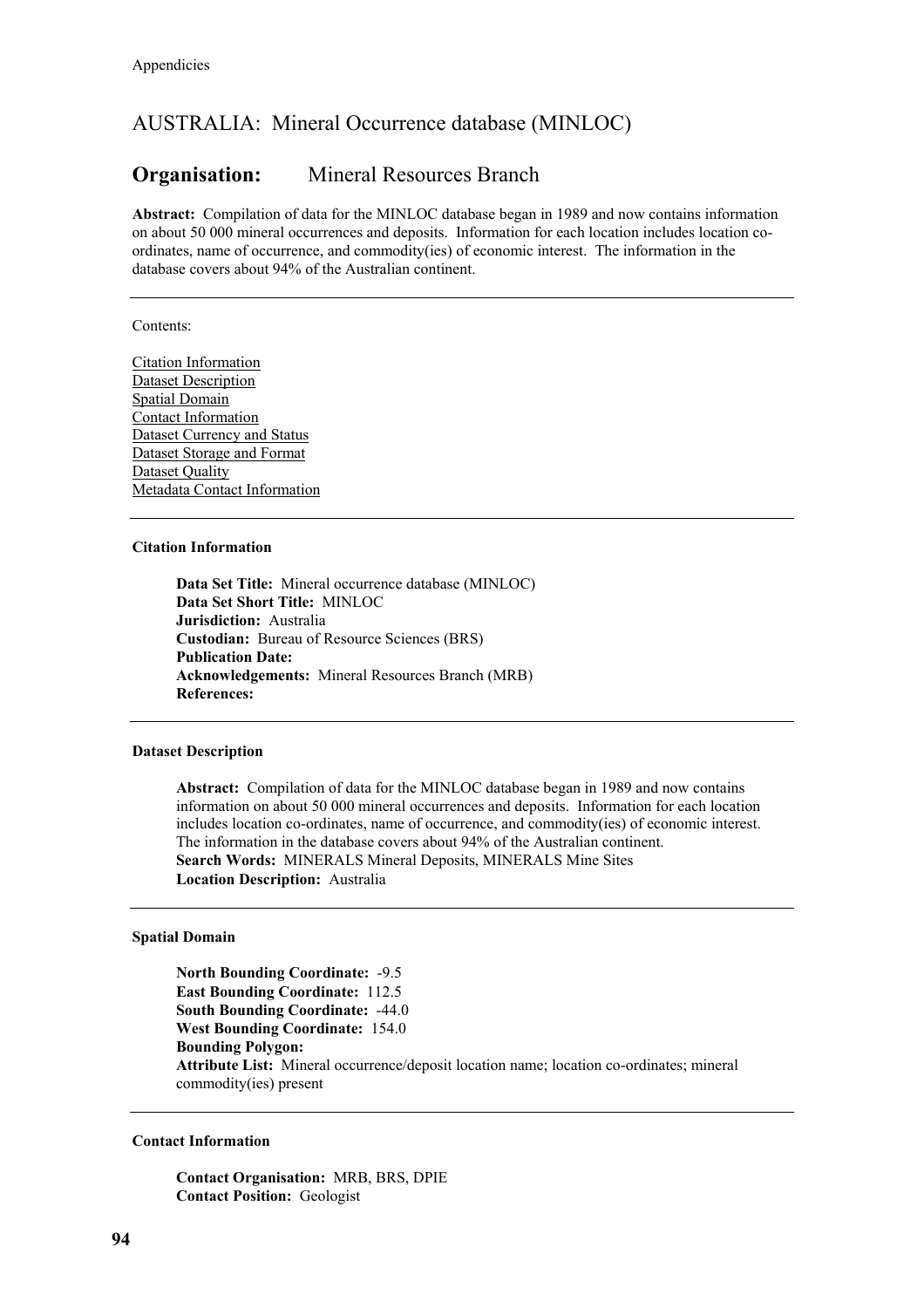**Contact Person:** Brian Elliott **Contact Address:** Bureau of Resource Sceince **City:** Canberra **State:** ACT **Contact Phone:** 06 272 4433 **Contact Fax:** 06 272 4161 **Contact Email:** BGE@mailpc.brs.gov.au

# **Dataset Currency and Status**

**Beginning Date:** 1989 **Ending Date:** '19--' **Progress:** In Progress **Maintenance and Update Frequency:** 2-3 times per year

## **Dataset Storage and Format**

**Stored Data Format:** Digital - Point **Output Data Format:** Hardcopy - Printed Map; Hardcopy - Other **Native Data Format:** Oracle - RDBMS (Relational Database) **Access Constraints:** No Access Constraints

# **Dataset Quality**

**Lineage Summary:** Each datapoint has reference to the source **Scale:** 250 000 **Resolution: Cell Size:**  Positional Accuracy: 3 Grades of accuracy: 10 to 100 metres; 100 to 1000 metres; 1 to 10 kilometres. **Attribute Accuracy:** Each data point is tagged with precision **Logical Consistency:** Crosschecking of datasets, Overlays of maps, User feedback **Completeness:** 94% of Australia was covered on first pass basis **Additional Information:** 

# **Metadata Contact Information**

**Metadata Date:** 20 Jun '1996' **Metadata Contact Person:** Brian Elliott **Metadata Contact Organisation:** Mineral Resources Branch, BRS, DPIE **Metadata Contact Email:** BGE@mailpc.brs.gov.au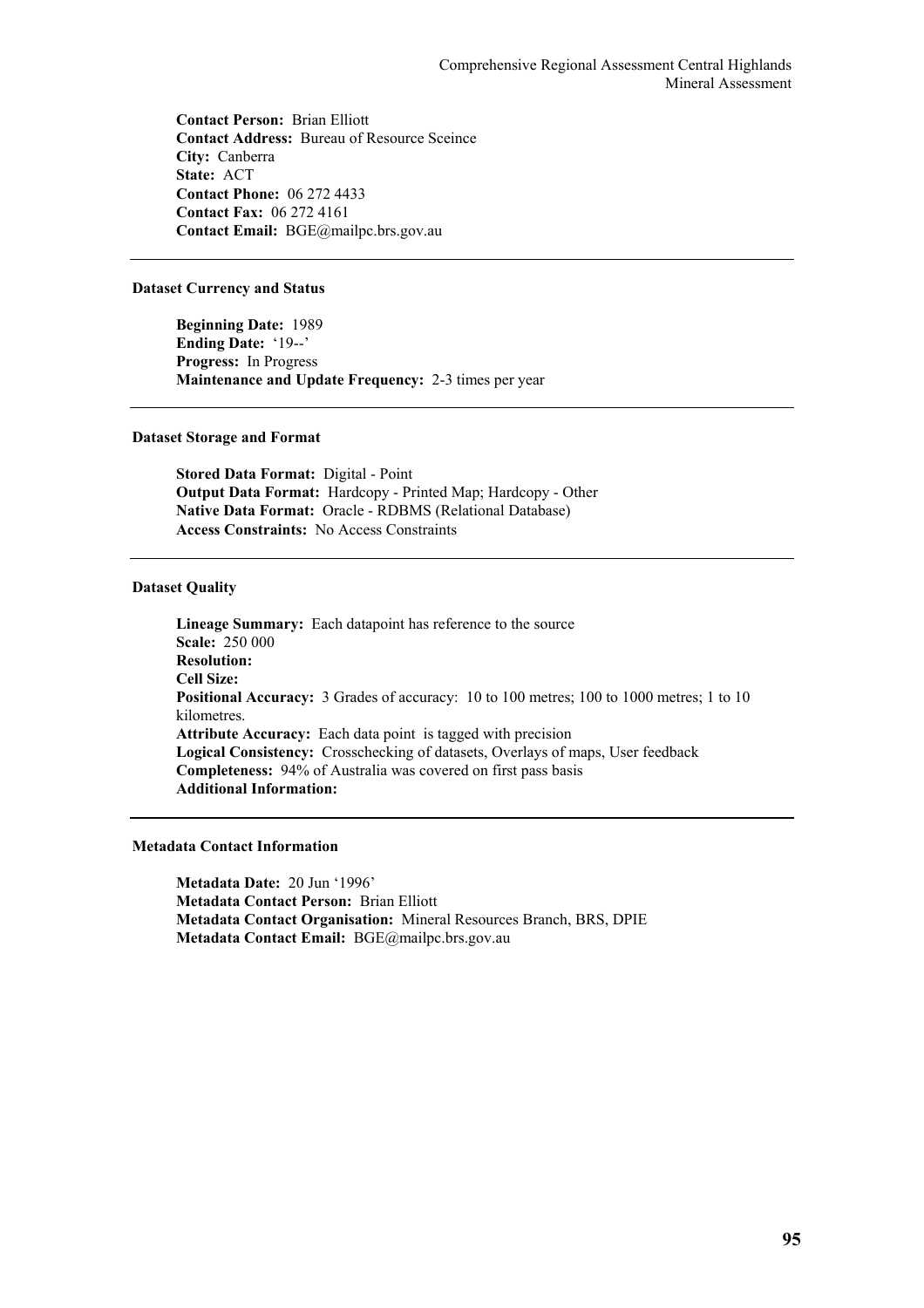# VIC: Magnetics database

# **Organisation** Department of Natural Resources and Environment Minerals and Petroleum Victoria

**Abstract:** Magnetic data over the Central Highlands is mostly 1970s era BMR data. Several datasets were used, including the Melbourne, Warburton, Warragul, Aberfeldy - Walhalla & Mt Wellington datasets.

Contents:

Citation Information Dataset Description Spatial Domain Contact Information Dataset Currency and Status Dataset Storage and Format Dataset Quality Metadata Contact Information

# **Citation Information**

**Data Set Title:** Central Highlands magnetic data **Data Set Short Title: Jurisdiction:** Victoria **Custodian:** Department of Natural Resources and Environment, Minerals and Petroleum Victoria **Publication Date:** MELBOURNE - 1983; WARRAGUL - 1984, WARBURTON - 1977, MT WELLINGTON - 1993, ABERFELDY - WALHALLA 1985 **Acknowledgements: References:**

## **Dataset Description**

**Abstract:** Magnetic data over the Central Highlands is a mosaic of several airborne surveys, mostly BMR data collected in 1977 - 1984, as well as the small Mt Wellington and Aberfeldy - Walhalla surveys, south of Jamieson towards Walhalla. **Search Words:** Minerals, Geophysics **Location Description:** Central Highlands, Victoria

## **Spatial Domain**

**North Bounding Coordinate:** -37.0 **East Bounding Coordinate:** 147.0 **South Bounding Coordinate:** -38.75 **West Bounding Coordinate:** 144.0 **Bounding Polygon: Attribute List:**

# **Contact Information**

**Contact Organisation:** Department of Natural Resources and Environment; Minerals and Petroleum Victoria **Contact Position:** Manager Geophysics, Geological Survey of Victoria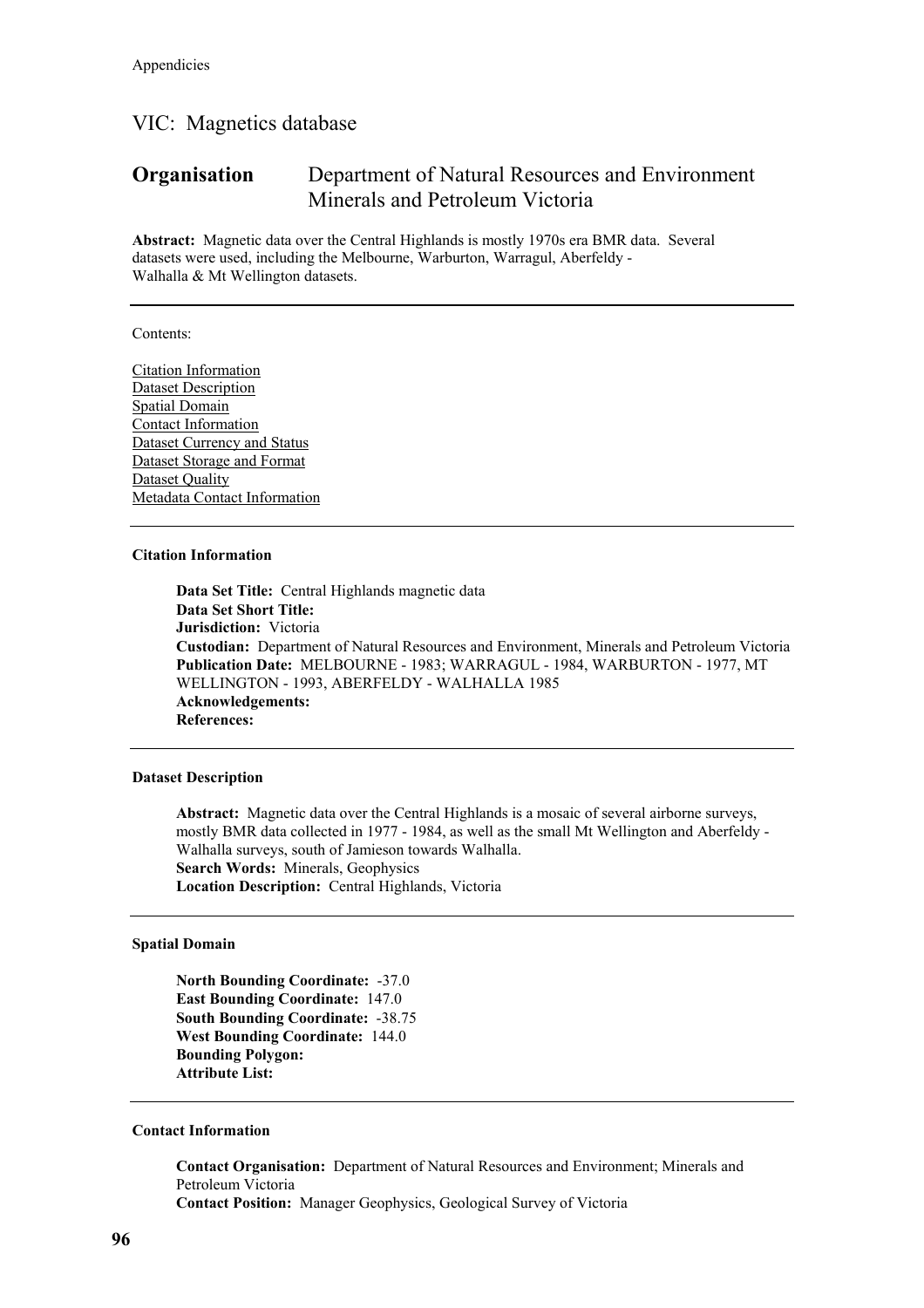**Contact Person:** Alan Willocks **Contact Address**: PO Box 2145, MDC Fitzroy, Vic 3065 **City:** Melbourne **State:** Victoria **Contact Phone:** (03) 9412 7862 **Contact Fax:** (03) 9412 7803 **Contact Email:** willocksa@wizza.agvic.gov.au

## **Dataset Currency and Status**

| <b>Beginning Date:</b>                   | <b>MELBOURNE -1983</b>                                             |
|------------------------------------------|--------------------------------------------------------------------|
|                                          | <b>WARBURTON - 1977</b>                                            |
|                                          | WARRAGUL - 1984                                                    |
|                                          | <b>MT WELLINGTON - 1993</b>                                        |
|                                          | ABERFELDY - WALHALLA - 1985                                        |
| <b>Ending Date:</b> As above             |                                                                    |
| Progress: All complete.                  |                                                                    |
|                                          | Maintenance and Update Frequency: Northern part of MELBOURNE sheet |
| being resurveyed in more detail in 1997. |                                                                    |

## **Dataset Storage and Format**

**Stored Data Format:** Digital - Database; Hardcopy - Maps, Reports **Output Data Format**: Digital: Mapinfo, ERMapper, TIFF, DS ASCII: **Hardcopy:** Plotted maps, Report, Transparence **Native Data Format:** none **Access Constraints**: Crown copyright reserved

# **Dataset Quality**

**Lineage Summary:**

**Scale:** MELBOURNE -Line spacing 1500m, height 150m WARBURTON - Line spacing 1500m, height 1800m WARRAGUL - Line spacing 1500m, height 150m MT WELLINGTON - Line spacing 200m, height 100m ABERFELDY - WALHALLA - Line spacing 250m, height 90m

# **Metadata Contact Information**

**Metadata Date:** 21011997 **Metadata Contact Person:** Alan Willocks, Manager Geophysics **Metadata Contact Organisation:** Department of Natural Resources and Environment, Minerals and Petroleum,Victoria. **Metadata Contact Email:** willocksa@wizza.agvic.gov.au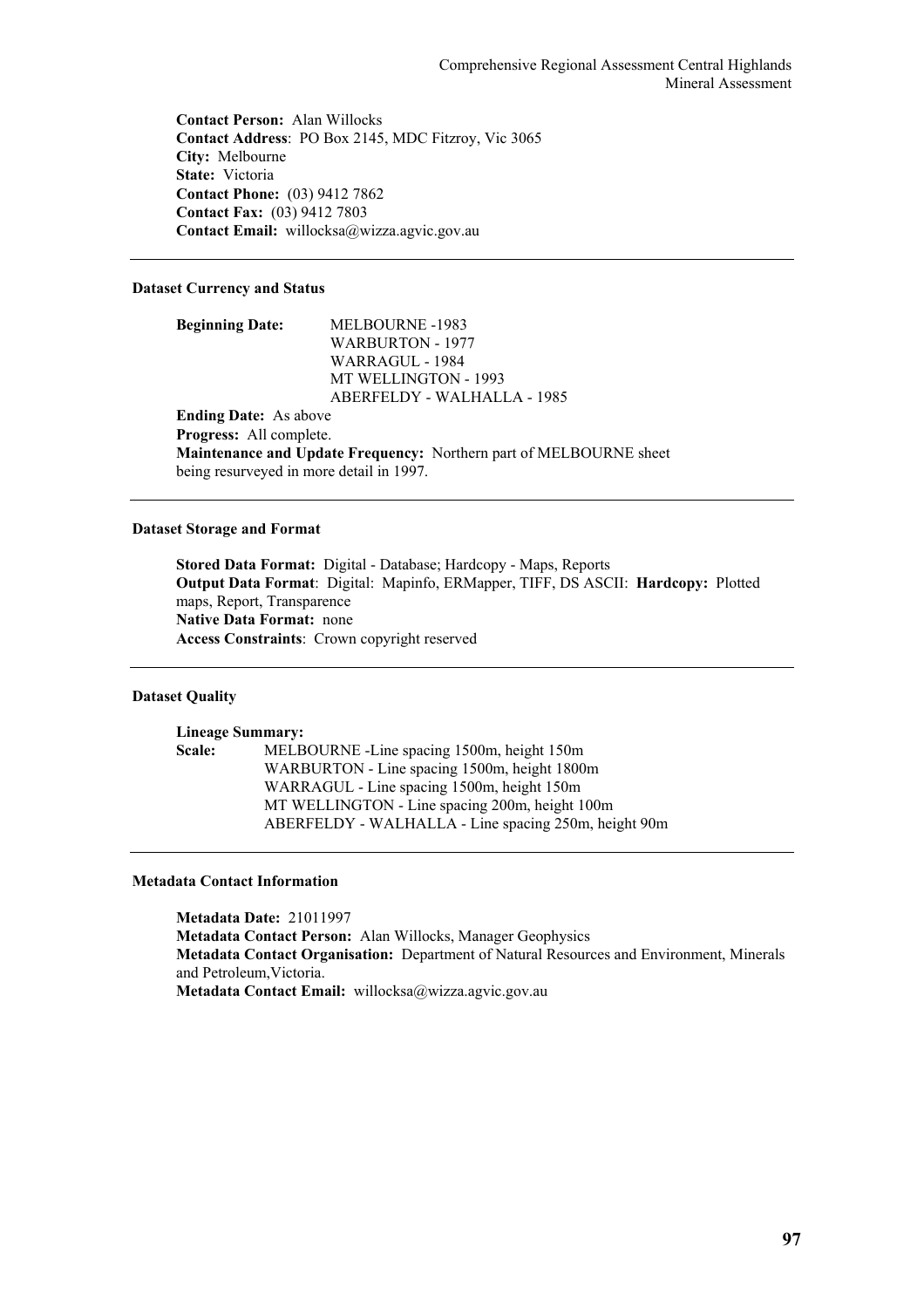# VIC: Mining tenements

# **Organisation** Department of Natural Resources and Environment Minerals and Petroleum Victoria

**Abstract:** The mining tenements database provides information and location of both current and expired exploration licences and mining licences in Victoria.

Contents:

Citation Information Dataset Description Spatial Domain Contact Information Dataset Currency and Status Dataset Storage and Format Dataset Quality Metadata Contact Information

# **Citation Information**

**Data Set Title:** Victorian Mining and Exploration Tenements **Data Set Short Title:** VICEL **Jurisdiction:** Victoria **Custodian:** Department of Natural Resources and Environment, Minerals and Petroleum Victoria **Publication Date:**21 November 1996 **Acknowledgements: References:**

# **Dataset Description**

**Abstract:** The VICEL data set is derived from the corporate GEDIS system, and as such represents a snapshot in time of continually changing data. The database provides an outline of current and expired Exploration Licences and Mining Licences together with information on dates held and licences. **Search Words:** Minerals Mining and Exploration Leases **Location Description:** Central Highlands, Victoria

# **Spatial Domain**

**North Bounding Coordinate**: -37.0 **East Bounding Coordinate:** 147.0 **South Bounding Coordinate:** -38.45 **West Bounding Coordinate:** 144.0 **Bounding Polygon: Attribute List:** see later

# **Contact Information**

**Contact Organisation:** Department of Natural Resources and the Environment **Contact Position:**Manager, GEDIS **Contact Person:** Brian Wright **Contact Address:** PO Box 2145, MOC, Fitzroy 3065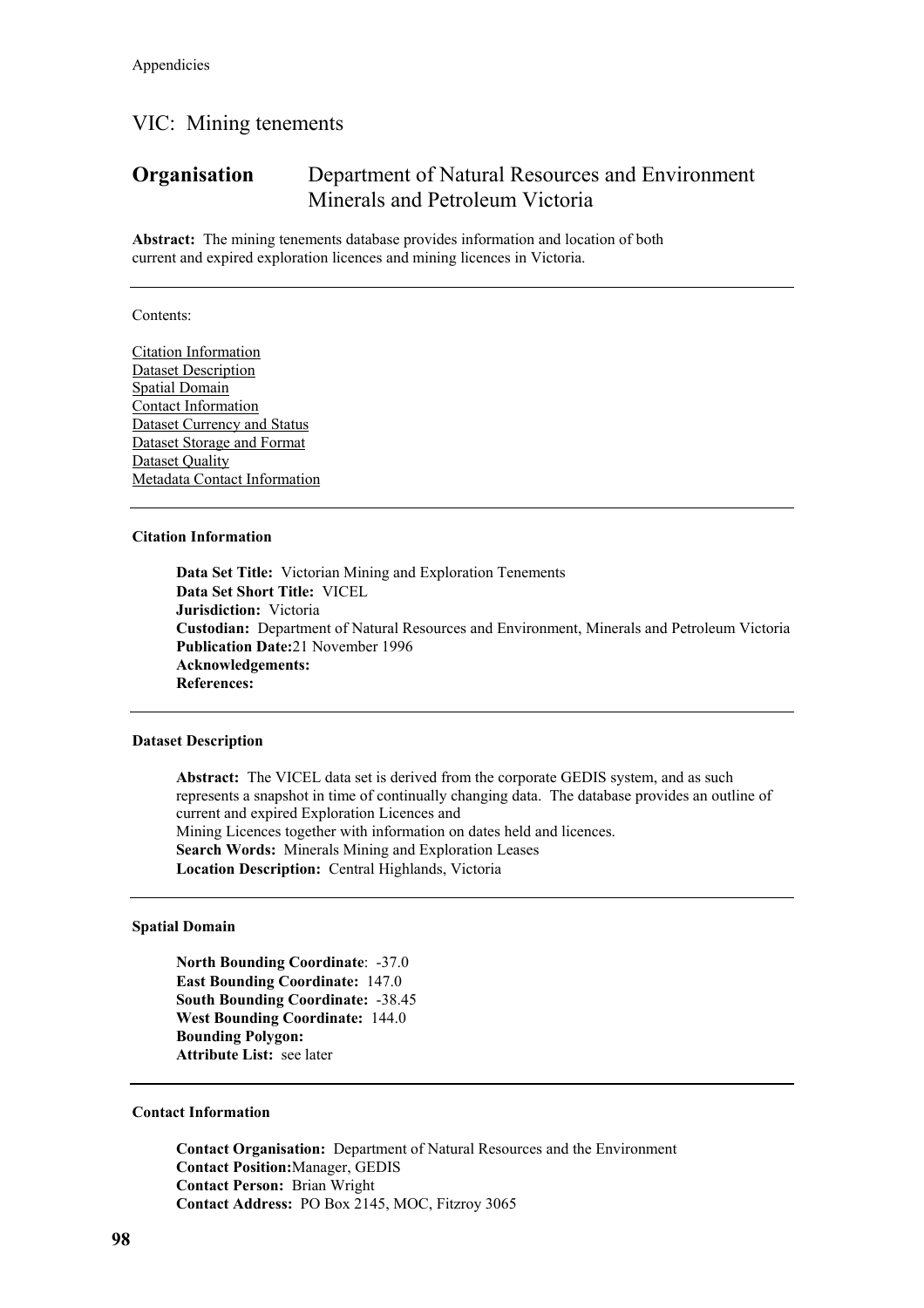**City:** Fitzroy **State:** Victoria **Contact Phone:** 03 9412 7911 **Contact Fax:** 03 9412 7442 **Contact Email:** wrightb@wizza.agvic.gov.au

# **Dataset Currency and Status**

**Beginning Date:** Nov 1996 **Ending Date: Progress:** Complete **Maintenance and Update Frequency:** Daily (source dataset) Not planned (this dataset)

# **Dataset Storage and Format**

**Stored Data Format:** Digital - Polygon, Digital-Database **Output Data Format:** Digital - Polygon, Digital - database, hard copy - maps; hard copy - reports **Native Data Format:** Distributed Via CD or disk or on-line for subscribers **Access Constraints:** Crown copyright reserved

# **Dataset Quality**

**Lineage Summary:** Sourced from accurate topographic maps **Scale:** 25000 **Resolution:** 25 **Cell Size: Positional Accuracy:** + 25 metres **Attribute Accuracy:** All information is accurate as far as MPV is concerned. **Logical Consistency: Completeness:** Complete for State of Victoria **Additional Information:**

# **Metadata Contact Information**

Metadata Date: 21-January 1997 Metadata Contact Person: Brian Wright/Roger Buckley Metadata Contact Organisation: Minerals and Petroleum Victoria Metadata Contact Email: wrightb@wizza.agvic.you.au

## **Attribute List**

#### elcurr.

| 1997).      | These files include the location and details of current Exploration titles (as at 21st November |
|-------------|-------------------------------------------------------------------------------------------------|
| Number      | The Exploration Licence title number.                                                           |
| Type        | The title type (El. for Exploration Licence, MP for an area excluded                            |
|             | from title applications during the Moratorium period).                                          |
| No. Renewed | The number of times the title has been renewed.                                                 |
| Applicant   | The name of the title applicant.                                                                |
| Priority    | The title priority date.                                                                        |
| Granted     | Date the title was granted.                                                                     |
| Expiry      | Date the title is due for renewal/expiry.                                                       |
| Moratorium  | Date the moratorium period expires.                                                             |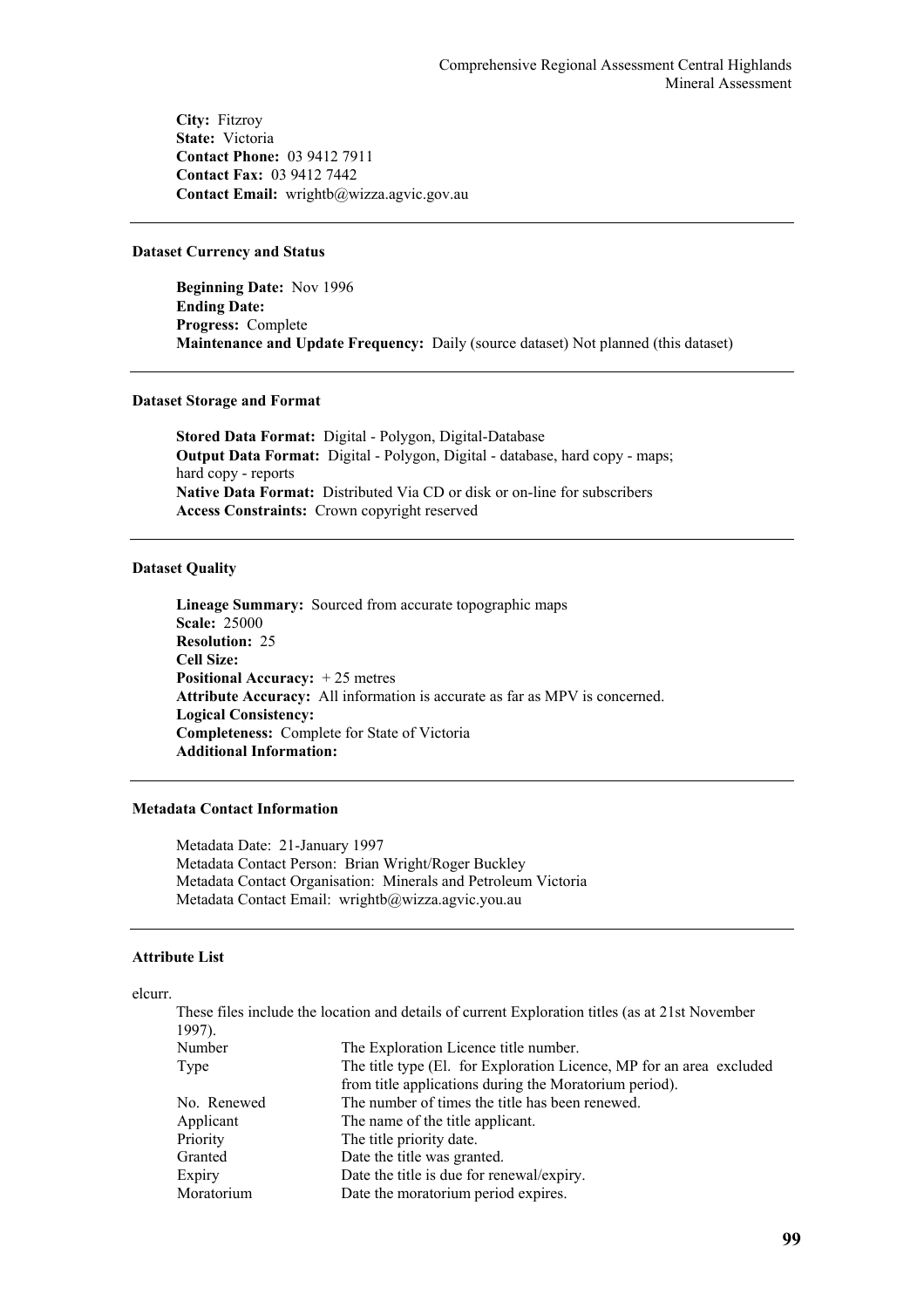|        | Area<br>Municipality<br><b>Status</b><br>DCNR. | The area of the title in square kilometres.<br>The municipal shire in which the title lies.<br>The status fo the title (CURRE for current, RENEW for under renewal,<br>APPLI for under application).<br>RegionThe Department of Conservation and Natural Resources region<br>in which the title lies. |
|--------|------------------------------------------------|-------------------------------------------------------------------------------------------------------------------------------------------------------------------------------------------------------------------------------------------------------------------------------------------------------|
| elhist |                                                |                                                                                                                                                                                                                                                                                                       |
|        | Title                                          | The Exploration Licence title number                                                                                                                                                                                                                                                                  |
|        | Applicant                                      | The name of the title applicant.                                                                                                                                                                                                                                                                      |
|        | Granted                                        | Date the title was granted.                                                                                                                                                                                                                                                                           |
|        | Expiry                                         | Date the title is due for renewal/expiry.                                                                                                                                                                                                                                                             |
|        | Renewed                                        | The number of times the title has been renewed.                                                                                                                                                                                                                                                       |
|        | Area sq. km                                    | The area of the title in square kilometres.                                                                                                                                                                                                                                                           |
|        | Municipality                                   | The municipal shire in which the title lies.                                                                                                                                                                                                                                                          |
|        | Commodity target                               | The commodity target.                                                                                                                                                                                                                                                                                 |
|        | Expenditure                                    | The amount of exploration expenditure reported to the Department.                                                                                                                                                                                                                                     |
|        |                                                | Exploration expenditure figures in square brackets ([]) indicate                                                                                                                                                                                                                                      |
|        |                                                | expenditure was jointly reported with several Exploration Licences not                                                                                                                                                                                                                                |
|        |                                                | listed.                                                                                                                                                                                                                                                                                               |
|        | CONFID:                                        | appears where the details fo the report are still confidential. Mapping,                                                                                                                                                                                                                              |
|        |                                                | Ground geophysics, Air geophysics, Lit survey, Drilling Indicates if                                                                                                                                                                                                                                  |
|        |                                                | mapping, ground geophysical surveys, air-borne geophysical surveys,                                                                                                                                                                                                                                   |
|        |                                                | geochemical sampling surveys, literature surveys or drilling was                                                                                                                                                                                                                                      |
|        |                                                | recorded in the exploration activities.                                                                                                                                                                                                                                                               |
|        | Target (cont-cont2)                            | Brief description of the commodities and style of mineralisation sought.                                                                                                                                                                                                                              |

mlcurr

This file contains data giving an image of the currently held Mining titles (as of 20th October, 1995). Details of the titles can be viewed by opening the mlcurr.tab file (if not already opened), choosing the Info tool button in the Main Button Pad and clicking within the title you wish to inquire. The information displayed is:

| Number             | The Mining title number.                                             |
|--------------------|----------------------------------------------------------------------|
| Type               | The title type (DL for Development Lease, ESP for Extractive Search  |
|                    | Permit, LIC for Extractive Industry Licence, LSE for Extractive      |
|                    | Industry Lease, MAL for Mining Area Licence, MIN for Mining          |
|                    | Licence, ML for Mining Lease, MRC for Miners Right Claim, and TRL    |
|                    | for Tailings Removal Licence.                                        |
| No. Renewed        | The number of times the title has been renewed.                      |
| Applicant          | The name of the title applicant.                                     |
| Priority           | The title priority date.                                             |
| Granted            | Date the title was granted.                                          |
| Expiry             | Date the title is due for renewal/expiry.                            |
| Area               | The area of the title in hectares.                                   |
| Municipality       | The municipal shire in which the title lies.                         |
| <b>Status</b>      | The status of the title (CURRE for current, RENEW for under renewal, |
|                    | APPLI for under application).                                        |
| <b>DCNR</b> Region | The Department fo Conservation and Natural Resources region in       |
|                    | which the title lies.                                                |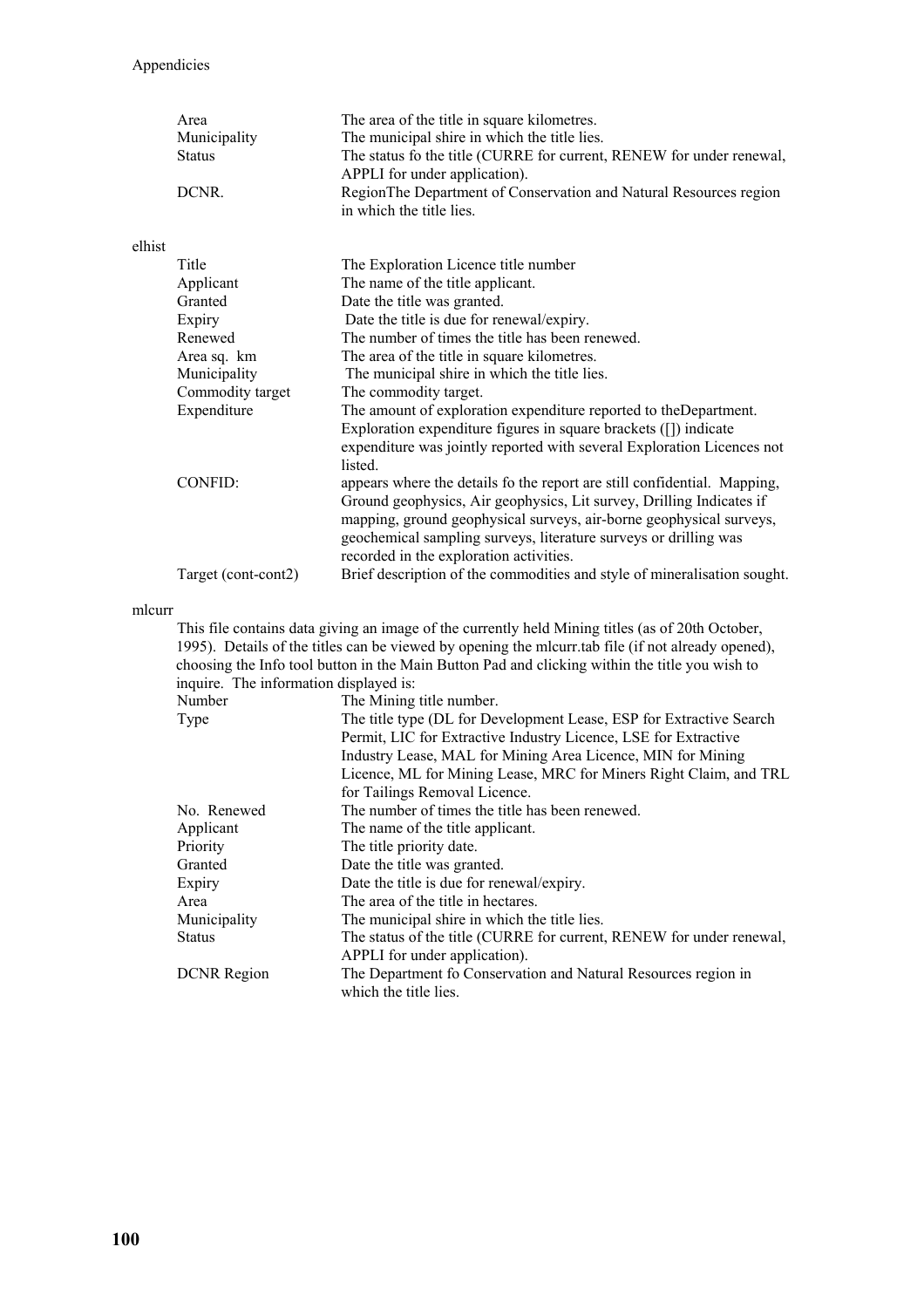# Vic Mine Database

# **Organisation:** Department of Natural Resources and Environment Minerals and Petroleum Victoria

**Abstract:** The VicMine database contains information on mines, prospects and mineral occurrences in Victoria.

Contents:

Citation Information Dataset Description Spatial Domain Contact Information Dataset Currency and Status Dataset Storage and Format Dataset Quality Metadata Contact Information

# **Citation Information**

**Data Set Title:** VicMine Database **Data Set Short Title:** VicMine **Jurisdiction:**Victoria **Custodian:** DNRE, MPV **Publication Date:** Nov 1996 **Acknowledgments: References:** Weston, K.S., 1992, Minerals Of Victoria 1:1 000 000 map report, Geological Survey Report 92.

## **Dataset Description**

**Abstract:** The VicMine database provider information on location, geology, production and resources of mines, prospects and mineral occurrences in Victoria. **Search Words:** Minerals, Mineral Deposits **Location Description:** Central Highlands, Victoria

# **Spatial Domain**

**North Bounding Coordinate:** -37.0 **East Bounding Coordinate:** 147.0 **South Bounding Coordinate:** -38.45 **West Bounding Coordinate:** 144.0 **Bounding Polygon: Attribute List:** See list below

## **Contact Information**

**Contact Organisation:** Department of Natural Resources and Environment, Minerals and Petroleum Victoria **Contact Position**: Manager, Mineral Resources **Contact Person:** Roger Buckley **Contact Address:** PO Box 2145, MDC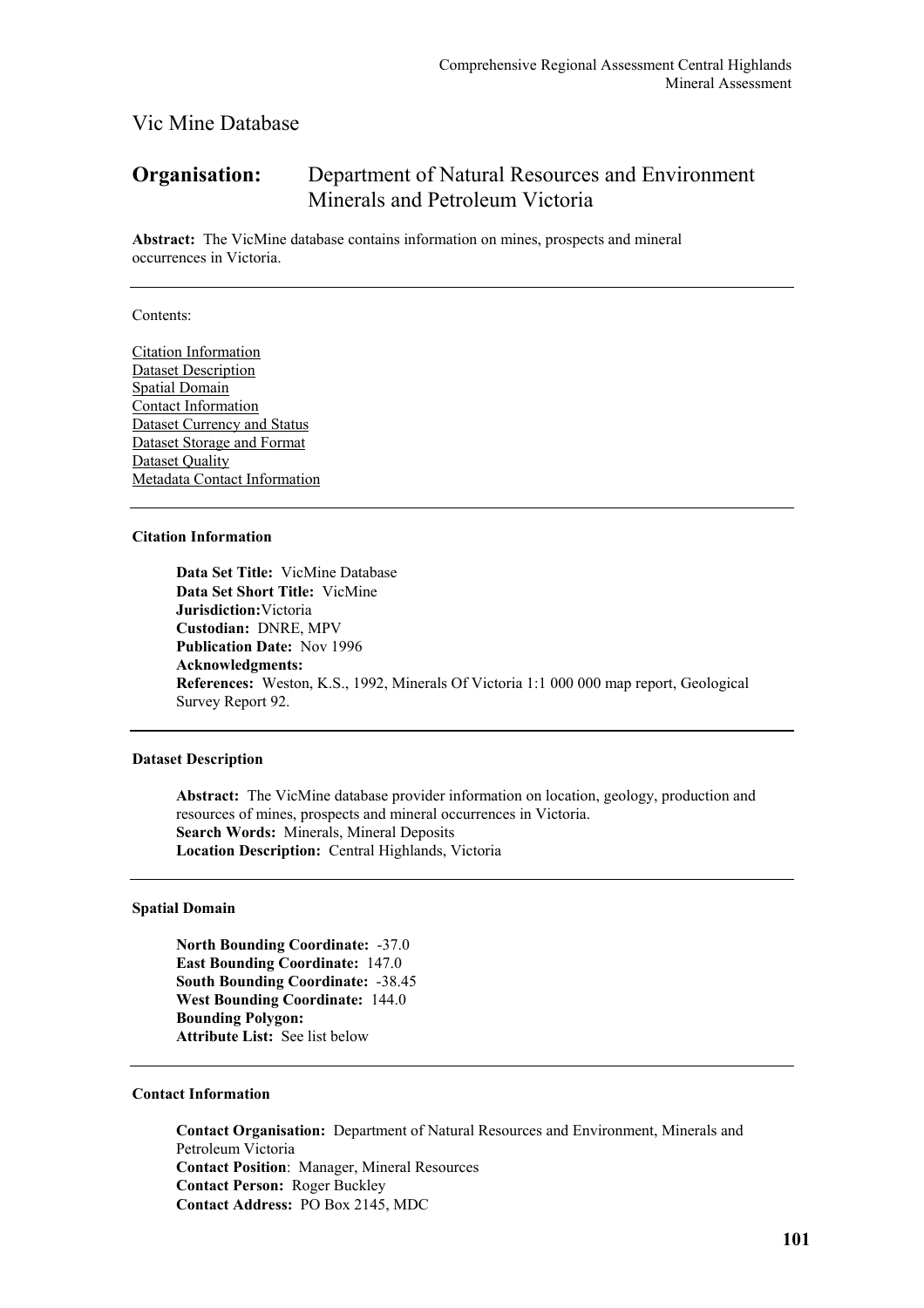**City:** Fitzroy 3065 **State:** Victoria **Contact Phone:** 03 9412 7935 **Contact Fax:** 03 9412 7803 **Contact Email:** buckleyr@wizza.agvic.gov.au

# **Dataset Currency and Status**

**Beginning Date:** 1990 **Ending Date:** 1996 **Progress:** In progress **Maintenance and Update Frequency:** Irregular

# **Dataset Storage and Format**

**Stored Data Format:** Digital - DXF **Output Data Format:** Digital - ASCII, Digital-DXF, Digital-MapInfo ; Hardcopy - report **Native Data Format:** Digital - Point **Access Constraints:** Crown copyright

## **Dataset Quality**

**Lineage Summary:** Data derived from literature with minor field checks. **Scale:** 25 000 to 1 000 000 **Resolution:** 25 to 1000 metres **Cell Size: Positional Accuracy:** Varies according to source,  $+1$  km to  $+25$  m. **Attribute Accuracy:** As derived from literature review and geological appraisal from minor field checks. **Logical Consistency:** Data compiled to best of ability given available resources. **Completeness:** Dependent on available data in literature. **Additional Information:**

# **Metadata Contact Information**

**Metadata Date:** 21 January 1997 **Metadata Contact Person:** Roger Buckley **Metadata Contact Organisation:** Department of Natural Resources and Environment, Minerals and Petroleum Victoria **Metadata Contact Email:** buckleyr@wizza.agvic.gov.au

# **Attribute list**

# NO

Every minerals occurrence has a unique identifying number for each mine/prospect/mineral location.

**COMMODITY** Gives the commodities produced, in abbreviated form.

### COMMODITY DESCRIPTION

Describes in words the commodity code of the previous field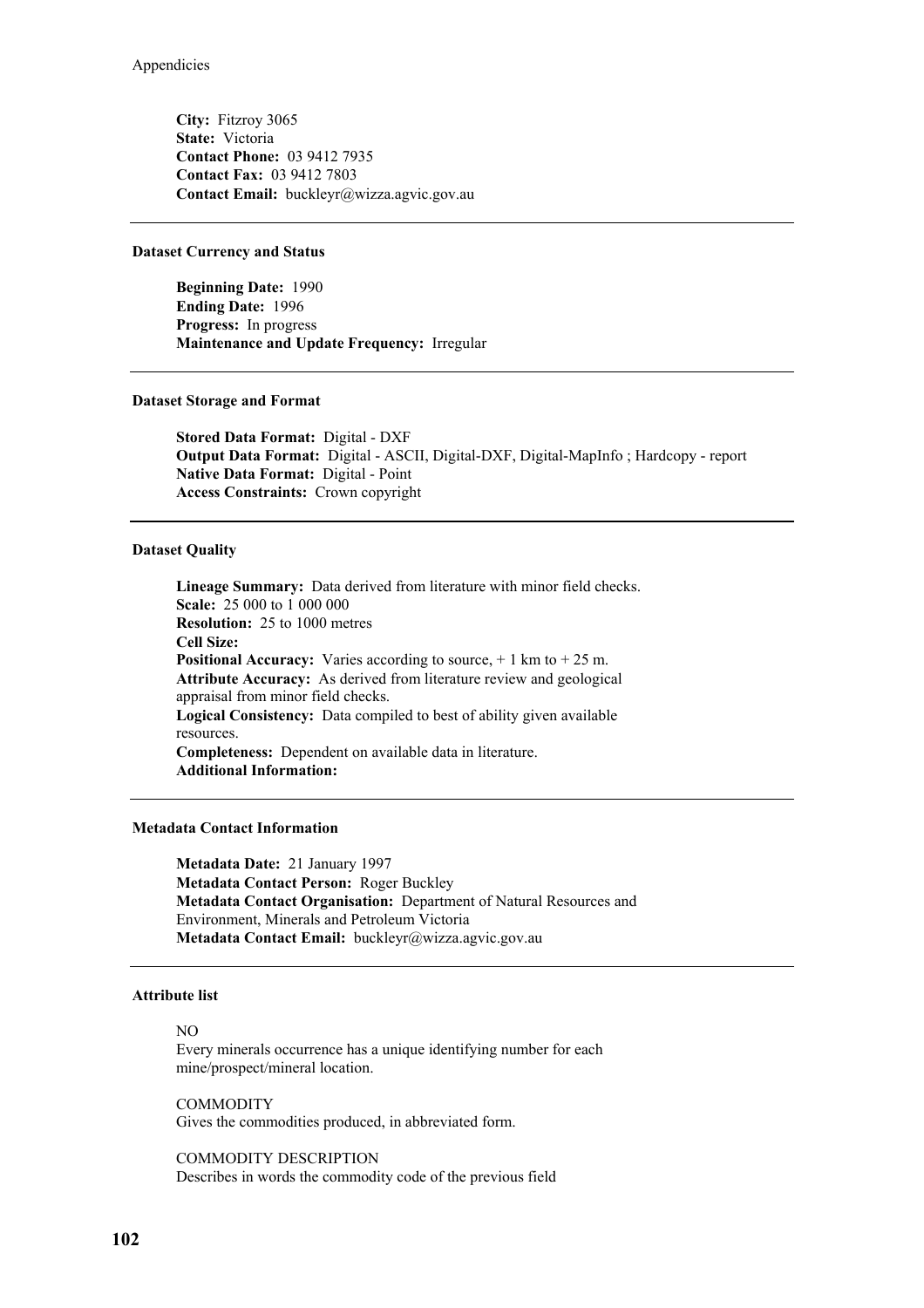COMMODITY GROUP Gives the field type of the commodity, eg Tin field, brown coal field, etc.

FIRST COMMODITY Main commodity produced at that site.

FIRST COMMODITY DESCRIPTION Explanation in words of the commodity code of the previous field.

FIRST COMMODITY TYPE MET, FUEL or IND

FIRST COMMODITY TYPE DESCRIPTION Explanation in words of the commodity type code of the previous field.

RESOURCE CLASS MAJ, MIN or OCC

RESOURCE CLASS DESCRIPTION Explanation in words of the resource class code of the previous field.

MAPSHEET NO Standard 1:100 000 mapsheet number.

ZONE AMG zone 54 or 55

LOCATIONAL ACCURACY 1, 2 or 3

LOCATIONAL ACCURACY DESCRIPTION Explanation in words of the location accuracy code of the previous field.

GEDIS REFERENCE NO Minerals & Petroleum Victoria corporate reference database number.

GOLD PRIMARY PRODUCTION KG Hard rock (primary) gold production from the site, as cited in references, primarily Bowen & Whiting 1976. 0 indicates unknown production.

GOLD ALLUVIAL PRODUCTION KG Alluvial gold production from the site, as cited in references, primarily Bowen  $&$  Whiting 1976. Would generally be significantly understated from actual due to lack of official records. 0 indicates unknown production

GOLD TOTAL PRODUCTION KG Sum of primary and alluvial gold production from the site. 0 indicates unknown production

**COMMENTS** Any further relevant information.

Roger Buckley Manager Mineral Resources Geological Survey Victoria Ph. 9412-7935fax 9412-7935 email buckleyr@wizza.agvic.gov.au